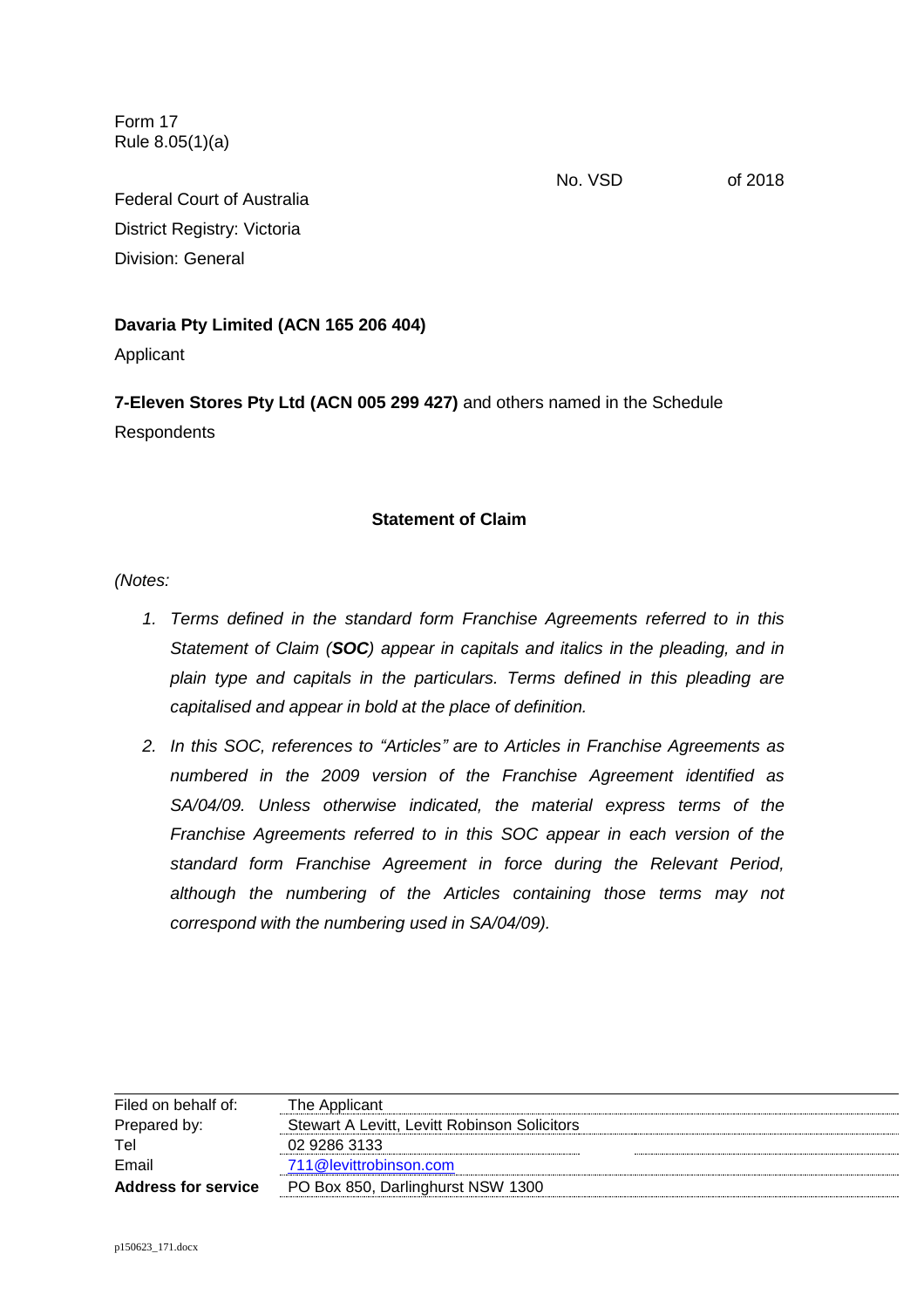# **CONTENTS**

| $\mathsf{A}_{\cdot}$                                                                     |                  |                                                                                                              |  |
|------------------------------------------------------------------------------------------|------------------|--------------------------------------------------------------------------------------------------------------|--|
| В.                                                                                       |                  |                                                                                                              |  |
|                                                                                          | <b>B1.</b>       |                                                                                                              |  |
|                                                                                          | B <sub>2</sub> . |                                                                                                              |  |
|                                                                                          | B <sub>3</sub> . |                                                                                                              |  |
|                                                                                          | B4.              | Material express terms of the Franchise Agreements10                                                         |  |
|                                                                                          |                  |                                                                                                              |  |
|                                                                                          |                  |                                                                                                              |  |
|                                                                                          |                  |                                                                                                              |  |
|                                                                                          |                  |                                                                                                              |  |
|                                                                                          |                  |                                                                                                              |  |
|                                                                                          |                  |                                                                                                              |  |
|                                                                                          |                  |                                                                                                              |  |
|                                                                                          |                  |                                                                                                              |  |
|                                                                                          |                  |                                                                                                              |  |
| Implied, or partly express and partly implied terms of the Franchise<br>B <sub>5</sub> . |                  |                                                                                                              |  |
|                                                                                          |                  |                                                                                                              |  |
|                                                                                          | B6.              |                                                                                                              |  |
|                                                                                          |                  |                                                                                                              |  |
|                                                                                          |                  |                                                                                                              |  |
|                                                                                          |                  |                                                                                                              |  |
|                                                                                          |                  |                                                                                                              |  |
| C.                                                                                       |                  |                                                                                                              |  |
| D.                                                                                       |                  | FRANCHISOR DISCLOSURES - CODE BREACHeS AND MISLEADING<br>OR DECEPTIVE CONDUCT - APPLICANT AND FRANCHISEES 37 |  |
|                                                                                          | D1.              | The Franchisor's pre-contractual statements and Disclosure 37                                                |  |
|                                                                                          | D <sub>2</sub> . | Business Opportunity Representation Contravention42                                                          |  |
|                                                                                          | D <sub>3</sub> . |                                                                                                              |  |
|                                                                                          | D4.              | Average Payroll Cost Accuracy Representation Contravention 45                                                |  |
|                                                                                          | D <sub>5</sub> . | Future Average Payroll Cost Representation Contravention49                                                   |  |
|                                                                                          | D <sub>6</sub> . |                                                                                                              |  |
|                                                                                          | D7.              | Advertising Fund Representation Contraventions51                                                             |  |
|                                                                                          | D8.              | 7-Eleven Supplier Representation Contravention 53                                                            |  |
|                                                                                          | D9.              | 7-Eleven Supplier and Merchandise List Statement Contravention 54                                            |  |
|                                                                                          |                  | D10. Campbelltown Store Financials Representation (Applicant only)55                                         |  |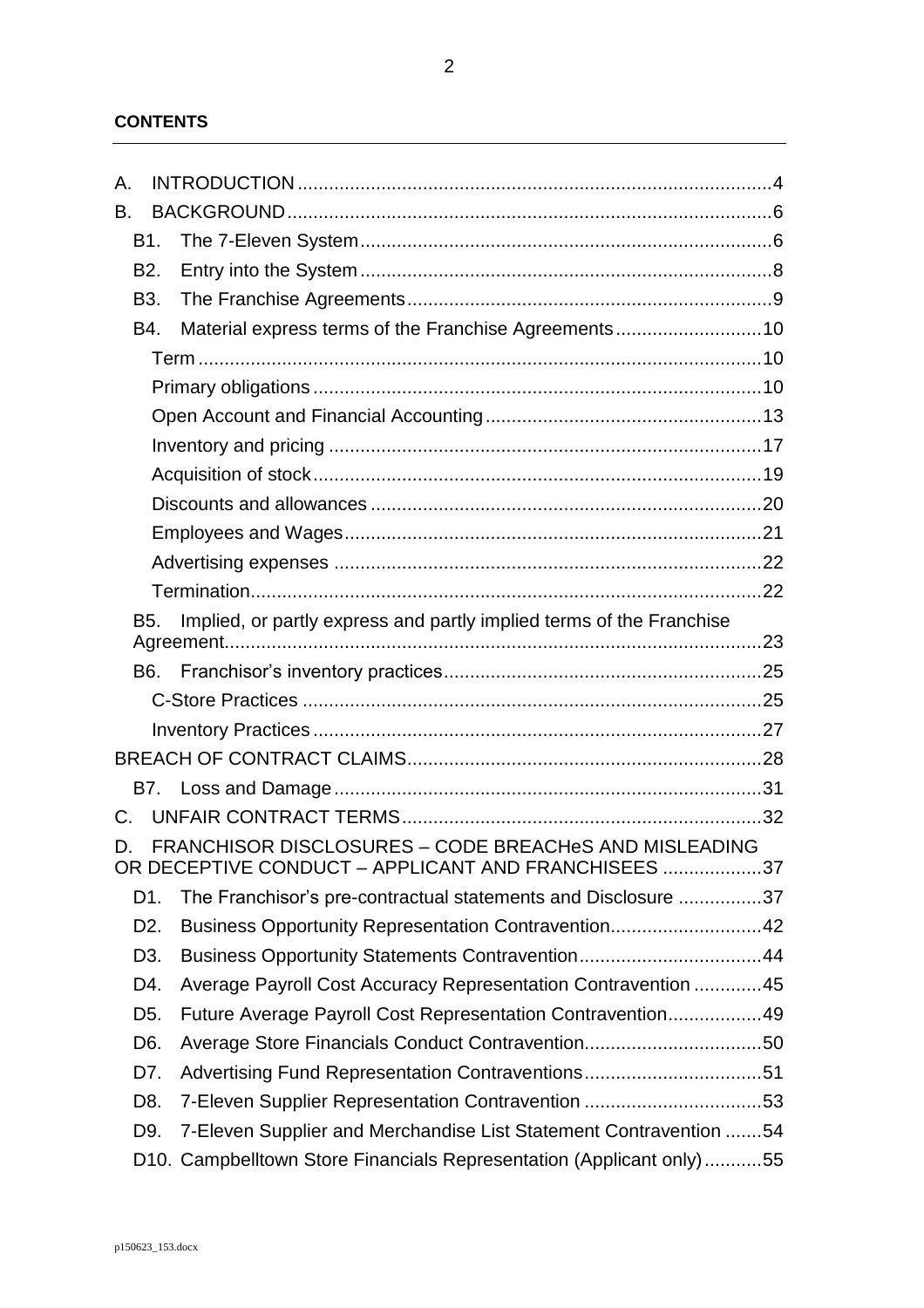D11. [Campbelltown Store Future Payroll Cost Representation \(Applicant only\)](#page-57-0) [...............................................................................................................58](#page-57-0) D12. [Campbelltown Store Financials Conduct Contravention \(Applicant only\)...](#page-58-0) [...............................................................................................................59](#page-58-0) D13. [Misleading or deceptive conduct –](#page-59-0) loss and damage caused to the [Applicant and Franchisees..............................................................................60](#page-59-0) Applicant and Franchisees – [indirect reliance or "market causation" losses](#page-59-1)  [arising from Wage Representation Contraventions](#page-59-1) .....................................60 Applicant – [direct reliance............................................................................62](#page-61-0) Franchisees - [direct reliance........................................................................64](#page-63-0) E. UNCONSCIONABLE CONDUCT [................................................................65](#page-64-0) E1. [Franchisor's actual and constructive knowledge....................................65](#page-64-1) E2. [Franchisor's unconscionable conduct and its consequences.................71](#page-70-0) E3. [Contravention of section 21 of the ACL..................................................79](#page-78-0) F. BANK CLAIMS [............................................................................................81](#page-80-0) F1. [Relationship between the Bank and the Franchisor...............................81](#page-80-1) F2. [The Bank's actual or constructive knowledge of the 7-Eleven System](#page-82-0) ..83 F3. Contractual provisions – banking agreements [.......................................86](#page-85-0) F4. Banks's breaches of Contract – [Applicant..............................................89](#page-88-0) [Campbelltown Store Loan Contract and approval process..........................89](#page-88-1) Breach of Contract – [Campbelltown Store Loan Contract](#page-91-0) ...........................92 [Northmead Store Loan Contract and loan approval process](#page-92-0) .......................93 Breach of contract – [Northmead Store Loan Contract.................................96](#page-95-0) F5. [Bank's breaches of Contract –](#page-96-0) Bank Franchisees .................................97 F6. Bank's Unconscionable Conduct – [Applicant.........................................98](#page-97-0) [First Loan Application \(Campbelltown Store\)...............................................98](#page-97-1) [Second Loan Application \(Northmead Store\)](#page-101-0) ............................................102 F7. [Bank's unconscionable conduct –](#page-103-0) Franchisees ...................................104 Defined terms [...................................................................................................109](#page-108-0)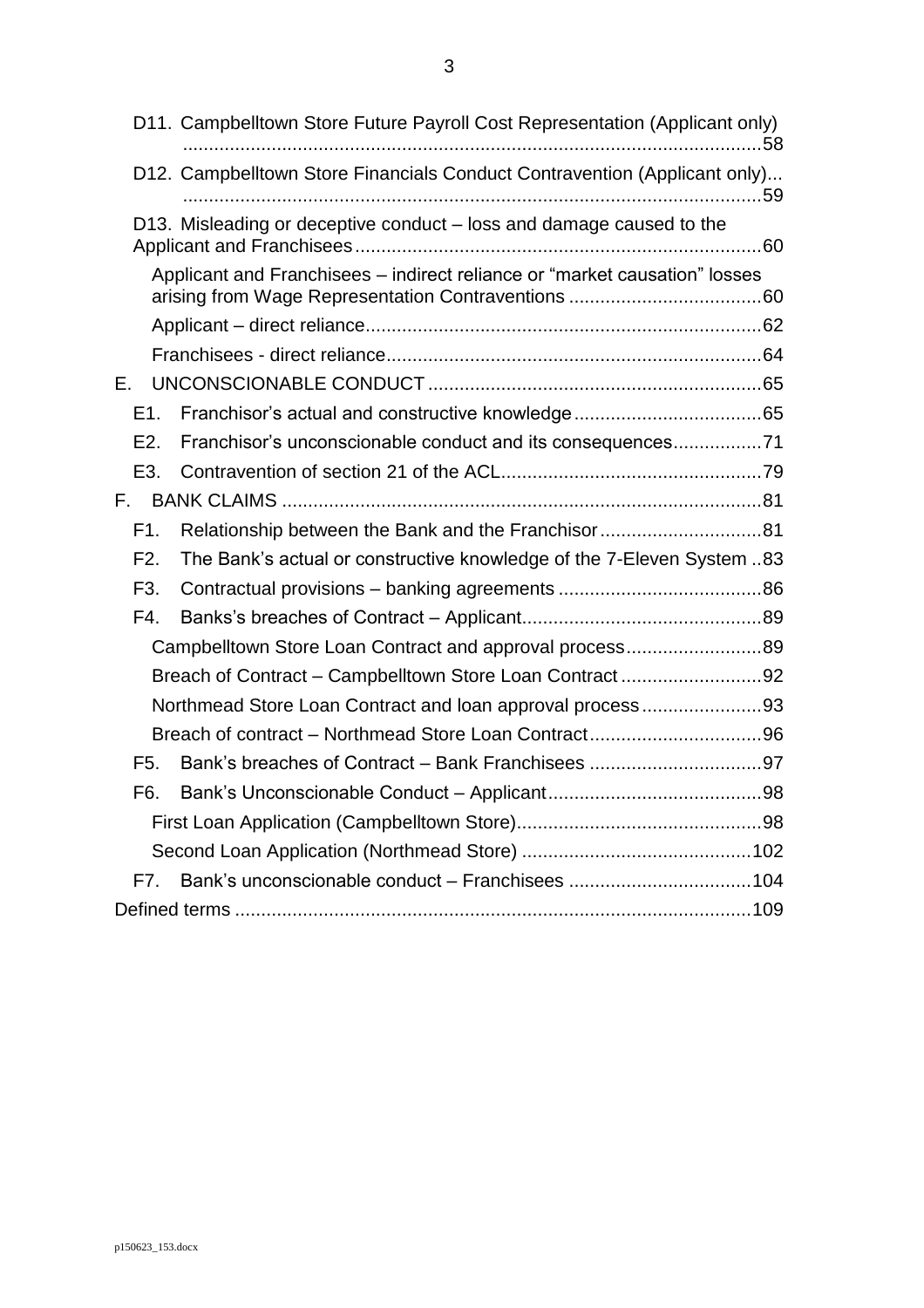## <span id="page-3-0"></span>**A. INTRODUCTION**

- 1. The Applicant commences this proceeding as a representative party pursuant to Part IVA of the *Federal Court of Australia Act 1976* (Cth) (**FCAA**) on its own behalf and on behalf of all persons (**Franchisees**):
	- (a) who entered into one or more franchise agreements with the first respondent, 7-Eleven Stores Pty Ltd (**Franchisor**) each in the form of a standard form of franchise agreement (**Franchise Agreement**) as issued by the Franchisor from time to time; and
	- (b) who entered into a Franchise Agreement prior to the date of the commencement of this proceeding, and who are not statute-barred (**Relevant Period**);
	- (c) who have suffered loss and damage as a result of the conduct of either or both of the Franchisor and the third respondent, ANZ Banking Group Limited (**Bank**), alleged in this SOC; and
	- (d) who have not entered into a binding and enforceable release of all of their claims against both the Franchisor and the Bank, which are the subject of this proceeding.
- 2. The Applicant:
	- (a) is, and was at all material times, a duly incorporated company and entitled to sue in its own name;
	- (b) entered into a Franchise Agreement with the Franchisor on 19 September 2013, (**Campbelltown Store Franchise Agreement**) in relation to the 7- Eleven store identified in the Franchisor's records as "Store 2073E" at 229 Queen Street Campbelltown (**Campbelltown Store**);
	- (c) is and at all times since about 13 September 2013 has been the operator of the Campbelltown Store;
	- (d) entered into a Franchise Agreement with the Franchisor on 27 May 2015 (**Northmead Store Franchise Agreement**) in relation to the 7-Eleven store identified in the Franchisor's records as "Store 2319B" at 137 Windsor Road, Northmead (**Northmead Store**);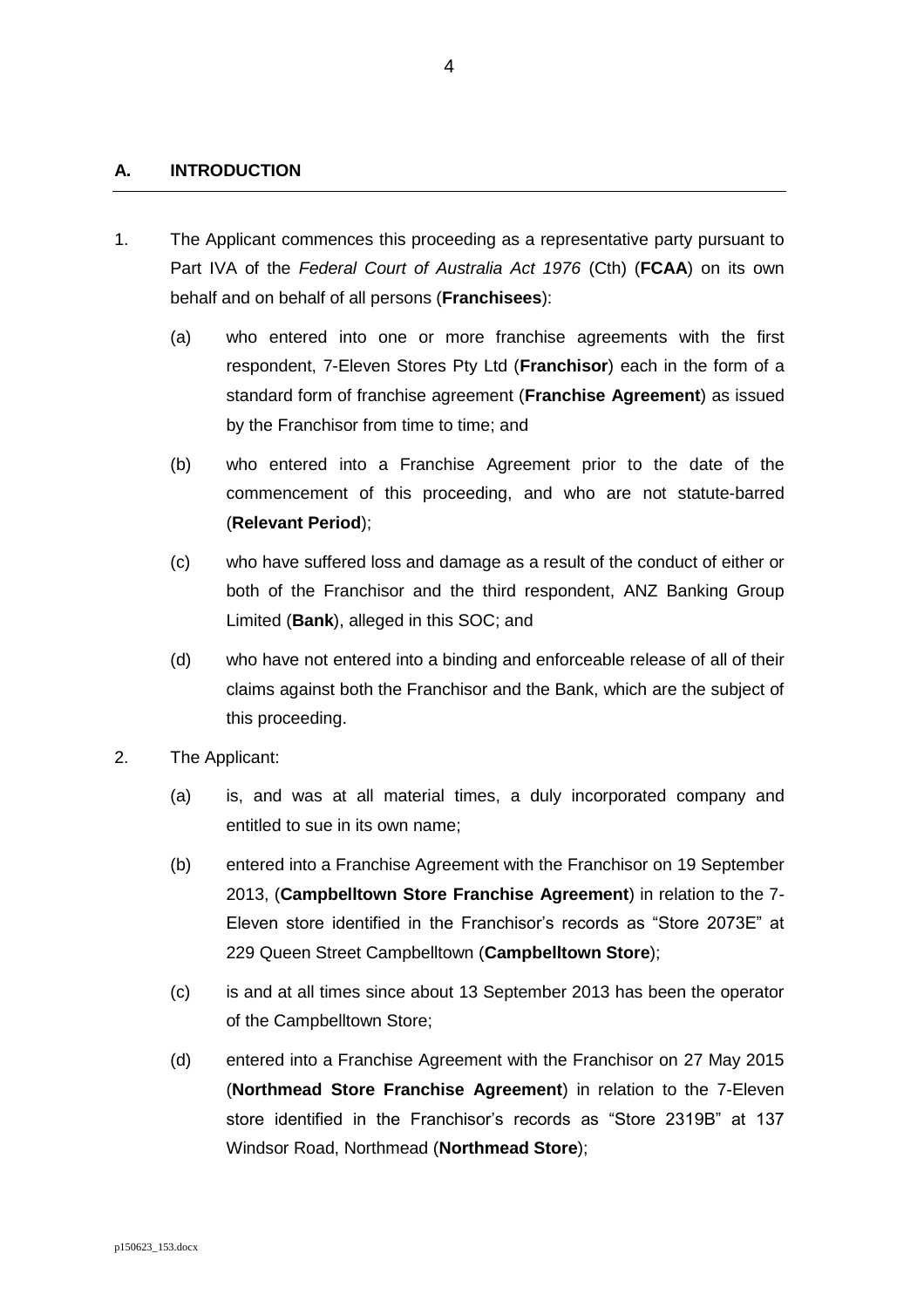- (e) is and at all times since about 27 May 2015 has been the operator of the Northmead Store;
- (f) entered into:
	- (i) a loan agreement with the Bank on or about 22 August 2013 (**First Loan**); and
	- (ii) a further loan agreement with the Bank on or about 12 June 2015 (**Second Loan**); and
- (g) has, since about 22 August 2013, been a customer of the Bank.
- 3. The Franchisor (referred to in the Franchise Agreement as the Second Respondent's Area Licensee, for the territory of Australia):
	- (a) is, and was at all material times:
		- (i) a duly incorporated company pursuant to law and capable of being sued in its own name;
		- (ii) the franchisor in Australia of a system for the identification, fixturisation, layout, merchandising and operation of extendedhour retail stores, identified principally by the trade name and service mark "7-ELEVEN" (*7-Eleven System*) under licence from the Second Respondent (**Master Franchisor**);

- *A. The 7-Eleven System is described and defined in Recital A of the Franchise Agreement.*
- *B. The agreements between the Franchisor and the Master Franchisor are referred to in Recital D of the Franchise Agreement.*
- (iii) a trading or financial corporation for the purposes of section 4 of the *Competition and Consumer Act 2010* (Cth) (**CCA**) (which definition unless otherwise indicated includes the cognate provision in the *Trade Practices Act* 1974 (**TPA**));
- (iv) a "person" within the meaning of: section 18 of the *Australian Consumer Law* (Cth) set out in Schedule 2 of the CCA as applicable pursuant to section 131 of the CCA, and/or its cognates as applicable pursuant to legislation in the States and Territories of Australia (collectively, **ACL**).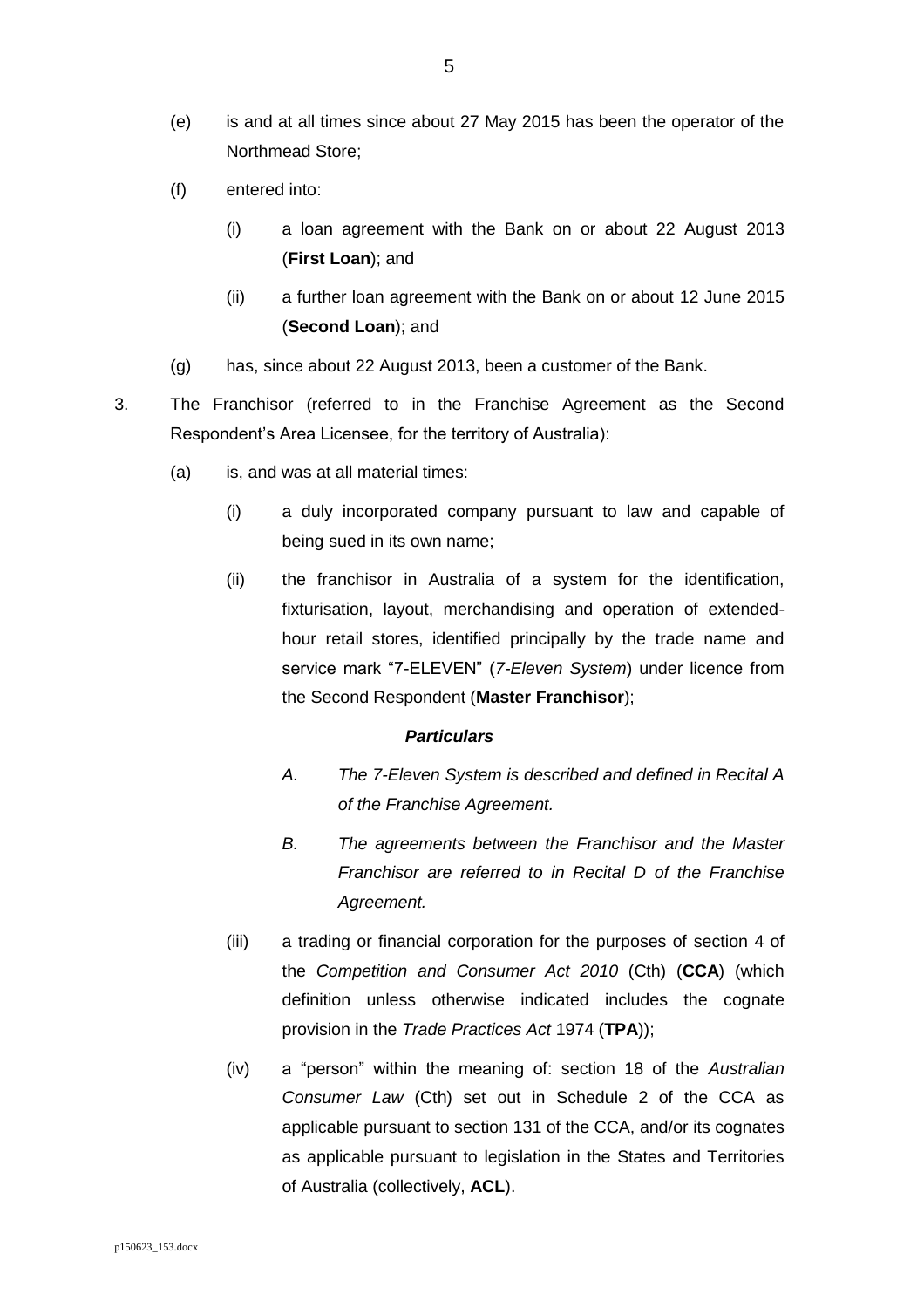- (b) at all material times, supplied services or was engaged with the possible supply of services to the Applicant and each of the Franchisees in trade or commerce within the meaning of sections 2 and 21 of the ACL.
- 4. The Master Franchisor:
	- (a) is a duly incorporated company pursuant to law, incorporated in Texas in the United States of America, and capable of being sued in its own name;
	- (b) is a foreign corporation, or alternatively a trading or financial corporation, for the purposes of section 4 of the CCA (Cth);
	- (c) is subject to section 23 of the ACL by reason of section 131 of the CCA;
	- (d) since at least April 2009 and throughout the remainder of the Relevant Period, has been a third-party beneficiary under the Franchise Agreements with an independent right to exercise each right of the Franchisor and to enforce each obligation of the Franchisee under the Franchise Agreements.

#### *Article 48 of the Franchise Agreement.*

- 5. The Bank is, and was at all material times throughout the Relevant Period:
	- (a) a company duly incorporated pursuant to law and capable of being sued in its own name; and
	- (b) a "person" within the meaning of Part 2, Division 2 of the *Australian Securities and Investment Commission Act 2001* (Cth) (**ASIC Act**).

#### <span id="page-5-0"></span>**B. BACKGROUND**

#### <span id="page-5-1"></span>**B1. The 7-Eleven System**

- <span id="page-5-2"></span>6. The *7-Eleven System* has the following features:
	- (a) there are approximately 670 stores operating pursuant to the *7-Eleven System* in Victoria, New South Wales, Queensland and Western Australia;
	- (b) there are two formats for the stores operating within the *7-Eleven System*:
		- (i) a convenience store format (**Convenience Stores**); and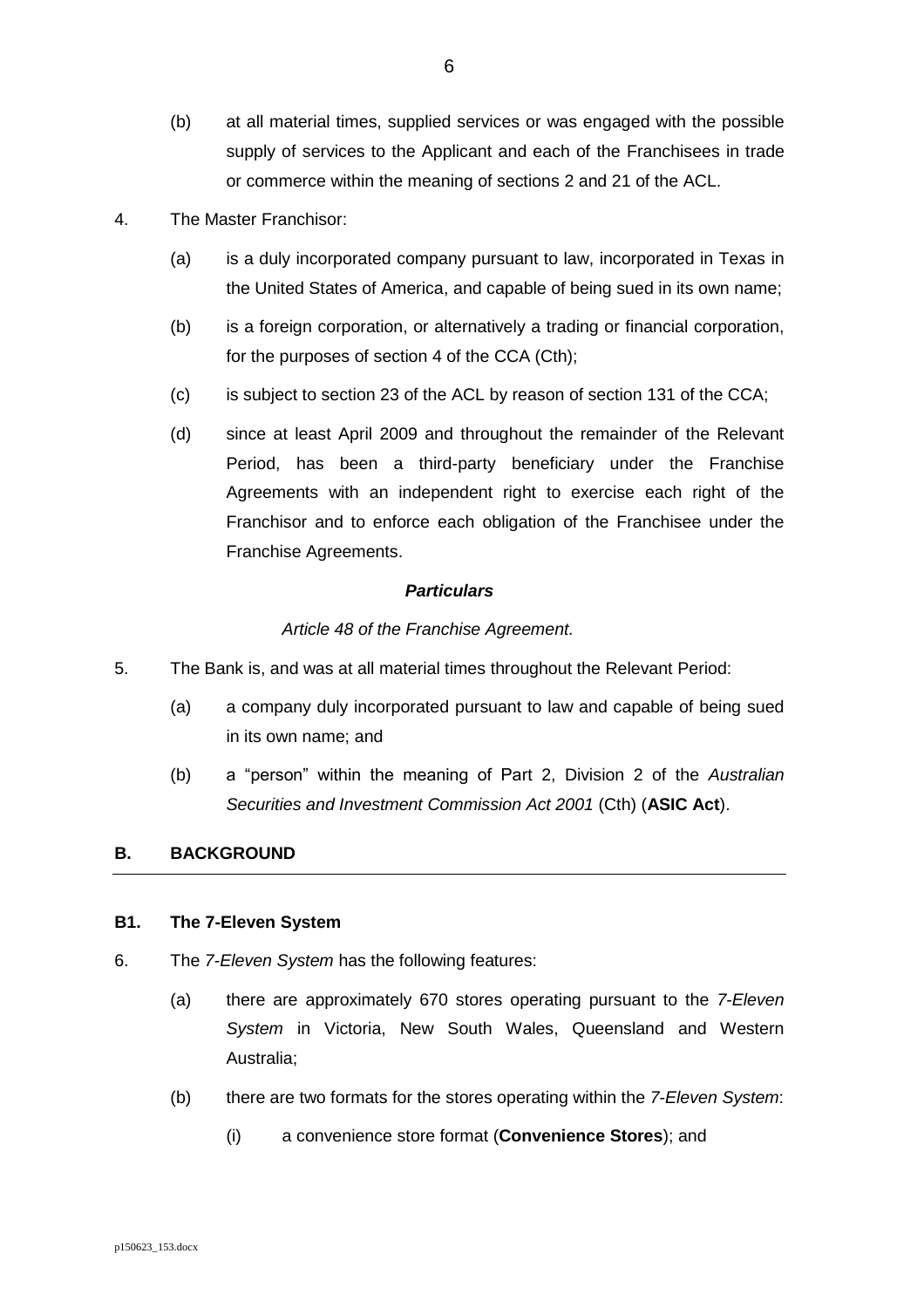(ii) a combined motor vehicle fuel station and convenience store (**Fuel Stores**),

(together, **Stores**);

- (c) the majority of the Stores are individually franchised, with the remaining Stores being operated by the Franchisor or a related entity of the Franchisor (**Franchisor Stores**);
- (d) over 90% of the Stores operate 24 hours a day, seven days a week. The remaining Stores operate for extended trading hours;
- (e) in addition to the terms of the Franchise Agreement, the method of operation of each Store is set out in:
	- (i) the 7-Eleven Franchise System Manual, as current from time to time (**Manual**); and
	- (ii) the 7-Eleven Franchisee Training Participant Workbook,

as updated from time to time (together **Franchise Material**);

- (f) each Store is operated at a site (**Site**) in respect of which:
	- (i) the Franchisor is the lessor under a lease for the Site from the owner of the property on which the Store is located or is the owner of the property (*Lease*) [Article 2(e))];
	- (ii) where the Franchisor is the lessor of the Site, the *Lease* may be for a primary term of less than 10 years plus one or more options to renew the *Lease*;

## *Particulars*

*At the time that the Applicant entered into the Campbelltown Store Franchise Agreement (on 19 September 2013), the Franchisor's Lease of the Campbelltown Store Site was for an initial term of 5 years commencing 1 April 2009, with an option to renew for a further 5 years commencing on 1 April 2014, and an option to renew for a further 5 years commencing on 1 April 2019.*

*At the time that the Applicant entered into the Northmead Store Franchise Agreement (on 5 June 2015), the Franchisor's Lease of the Northmead Store Site was for an initial term of 15 years commencing on 2 February 2014, with three further options to renew for 5 years.*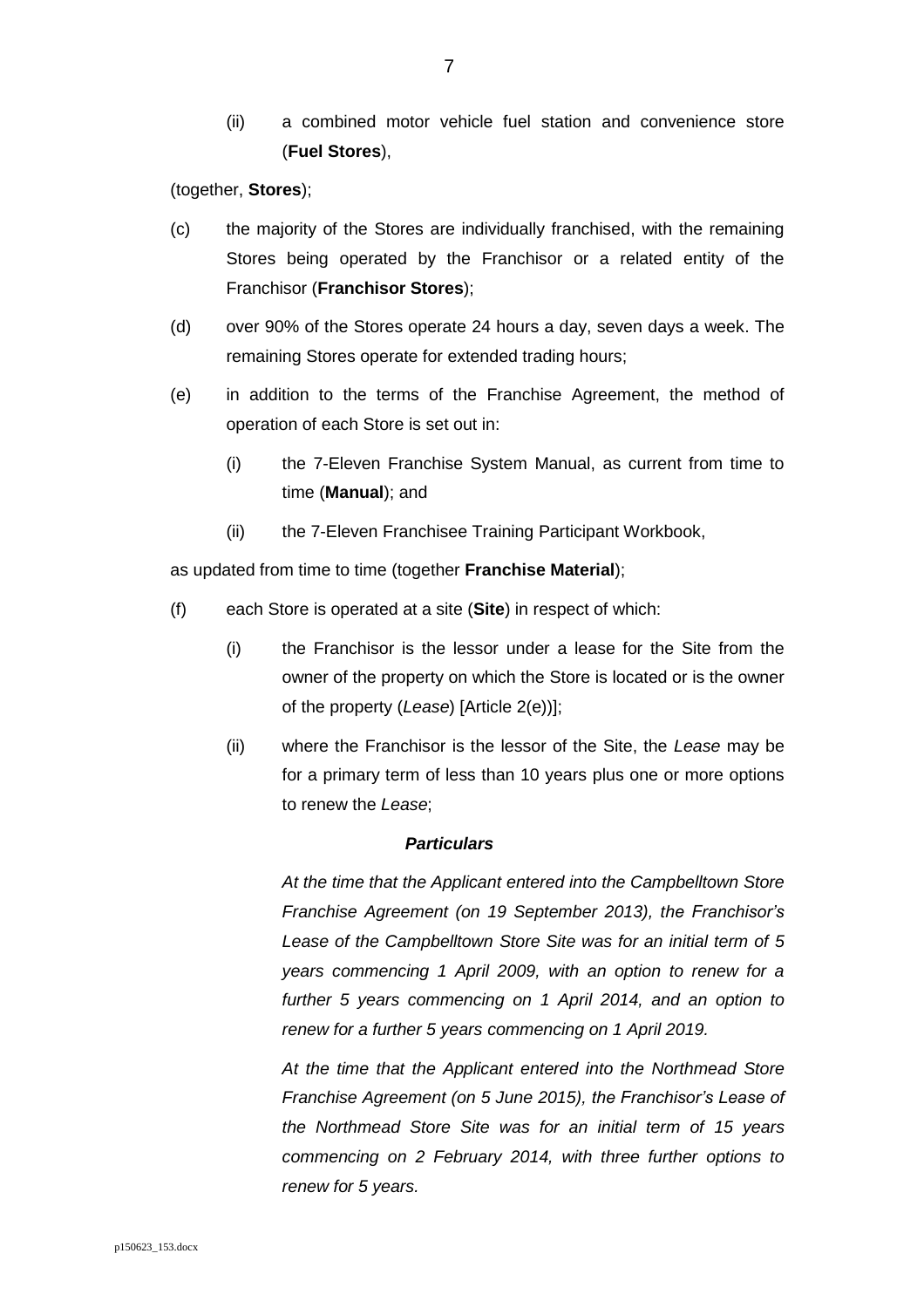- (iii) the Franchisor owns the chattels and equipment installed at the Site, referred to as the *Licensed Equipment* in Recital E of the Franchise Agreement;
- (iv) the Franchisee is granted a contractual licence to occupy the Site, and use the *Licensed Equipment*, pursuant to Article 2 of the Franchise Agreement.

## <span id="page-7-0"></span>**B2. Entry into the System**

- <span id="page-7-2"></span><span id="page-7-1"></span>7. In order to become a Franchisee and participate in the *7-Eleven System*:
	- (a) a prospective Franchisee is required to apply to the Franchisor for approval, and may be approved if the Franchisor considers the Franchisee suitable, according to its franchise qualification requirements;
	- (b) the Franchisee is required to execute an indenture in the form of Exhibit G of the Franchise Agreement charging all of its assets to the Franchisor;
	- (c) each of the directors of a prospective Franchisee is required to execute a personal guarantee of the Franchisee's debts to the Franchisor in the form of Exhibit H of the Franchise Agreement;
	- (d) the prospective Franchisee is required to pay an amount for the "goodwill" associated with the Store (**Goodwill Payment**), in an amount to be determined by negotiation with the outgoing Franchisee or (in the case of Franchisees who purchased a new store from the Franchisor), determined by the Franchisor;

#### *Particulars*

*A Franchisee who purchased a new Store or a Franchisor Store from the Franchisor has been charged a higher* Franchise Fee *than for a Store purchased from an existing Franchisee. It may be inferred from this that the higher Franchise Fee for a new Store incorporates an amount for goodwill payable to the Franchisor.*

(e) the prospective Franchisee is required to pay to the Franchisor an *Application/Training Fee*, a *Franchise Fee* and a cash *Investment*, on entering into the Franchise Agreement (**Franchisee Payments**);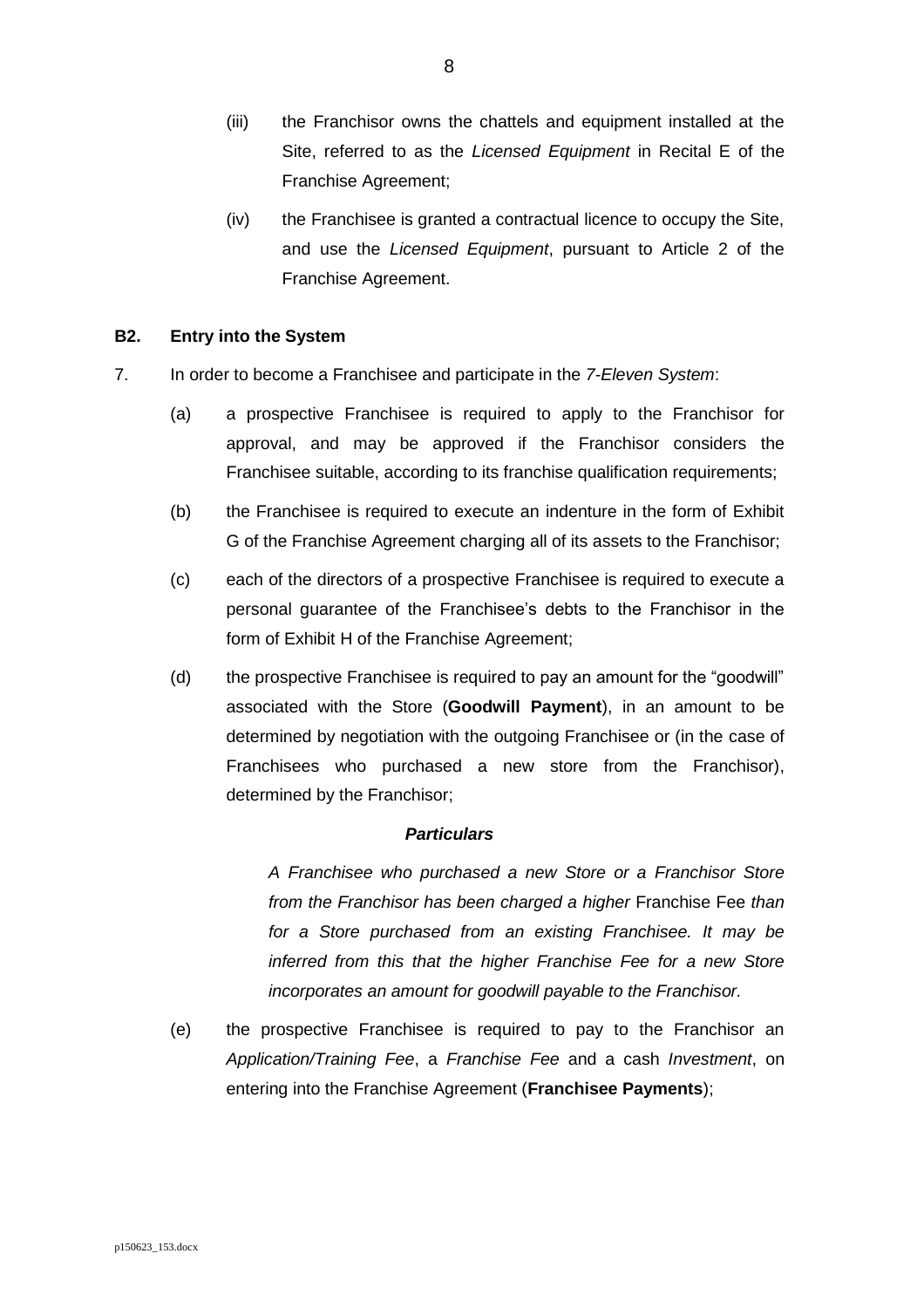- *(i) Under Article 6(c) of the Franchise Agreement the*  Application/Training Fee *is currently \$5,500 (including GST).*
- *(ii) The* Franchise Fee *is specified in each case in Article 6(a) and paragraph (l) of Exhibit D of the Franchise Agreement and is usually calculated as a percentage of gross sales revenue in the previous year.*
- *(iii) The Applicant's* Franchise Fee *for the Campbelltown Store was \$98,670 (including GST).*
- *(iv) The Applicant's* Franchise Fee *for the Northmead Store was \$105,842 (including GST).*
- *(v) Under Article 7 and paragraph (c) of Exhibit D of the Franchise Agreement, the Franchisee is required to make an Investment of \$45,000 consisting of \$43,800 contribution to* Inventory*, \$1,000 in the* Cash Register Fund *and \$200 for payment of licences, permits and bonds.*
- *(vi) The Applicant made a Goodwill Payment* 
	- A. *of \$390,000 for the Campbelltown Store, and*
	- *B. of \$880,000, for the Northmead Store.*

#### <span id="page-8-0"></span>**B3. The Franchise Agreements**

- <span id="page-8-1"></span>8. The material terms of the Franchise Agreements between the Franchisor (on the one hand) and the Applicant and each of the Franchisees (on the other) insofar as they were express terms, were in writing and contained in the following documents:
	- (a) the Franchise Agreements, which were in materially the same terms for the Applicant and all of the Franchisees:

## *Particulars*

*(i) In the period from January 2004 to April 2009, the Franchisor's standard form of agreement was that identified internally as AS/01/04 (2004 Version).*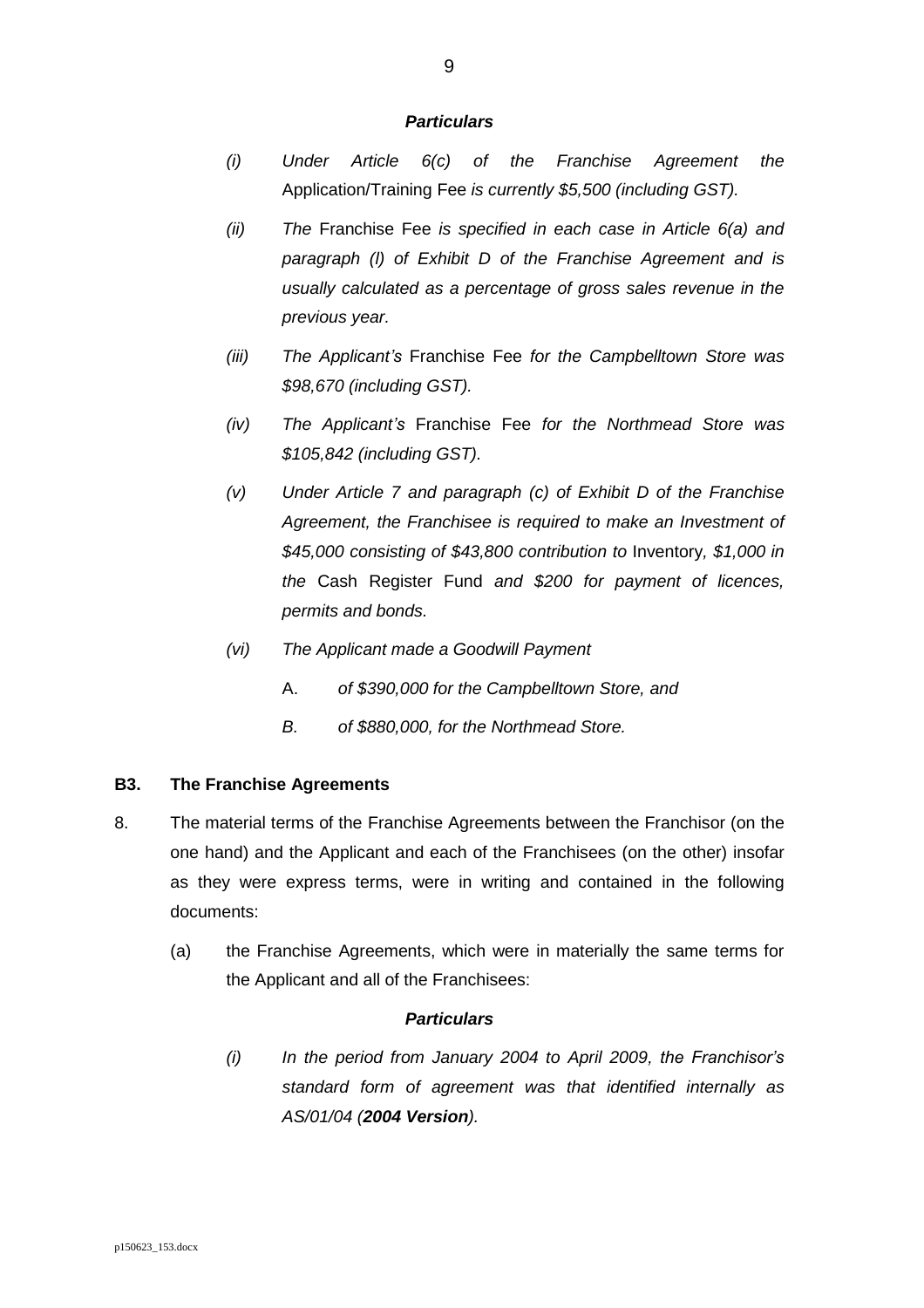- *(ii) In the period from April 2009 to at least 27 May 2015, the Franchisor's standard form of agreement was that identified internally as SA/04/09 (2009 Version).*
- *(iii) The material terms of the Franchise Agreements of all Franchisees, as set out in Part B.4 of this SOC, and the defined terms used in the Franchise Agreements set out in Schedule A, are materially the same.*
- (b) on and from in or about December 2015, in the case of the Applicant and some or all of the other Franchisees, a variation agreement in materially the same terms (**Variation Agreement**),

[Note: where applicable, a reference in this SOC to a Franchise Agreement includes, after December 2015, a reference to that agreement as varied by the Variation Agreement].

## *Particulars*

*The Variation Agreements of the Applicant were signed in or about December 2015, in respect of the Campbelltown Store and the Northmead Store.*

# <span id="page-9-0"></span>**B4. Material express terms of the Franchise Agreements**

## <span id="page-9-1"></span>*Term*

- 9. The term of each Franchise Agreement commenced on the *Effective Date* [Exhibit E] and continues until termination or until expiration of the Franchise Agreement on the earlier of:
	- (a) the expiry of the primary term or extended term of the *Lease*; or
	- (b) 10 years from the *Effective Date*; or
	- (c) the exercise by the Franchisor of its *Option to Purchase* under Article 27(d) of the Franchise Agreement [Article 24].
- 10. The Franchisee acknowledges that the Franchisor has no obligation to renew or exercise any option to renew the *Lease* [Article 2(f)].

## <span id="page-9-2"></span>*Primary obligations*

11. The material express terms of the Franchise Agreements include: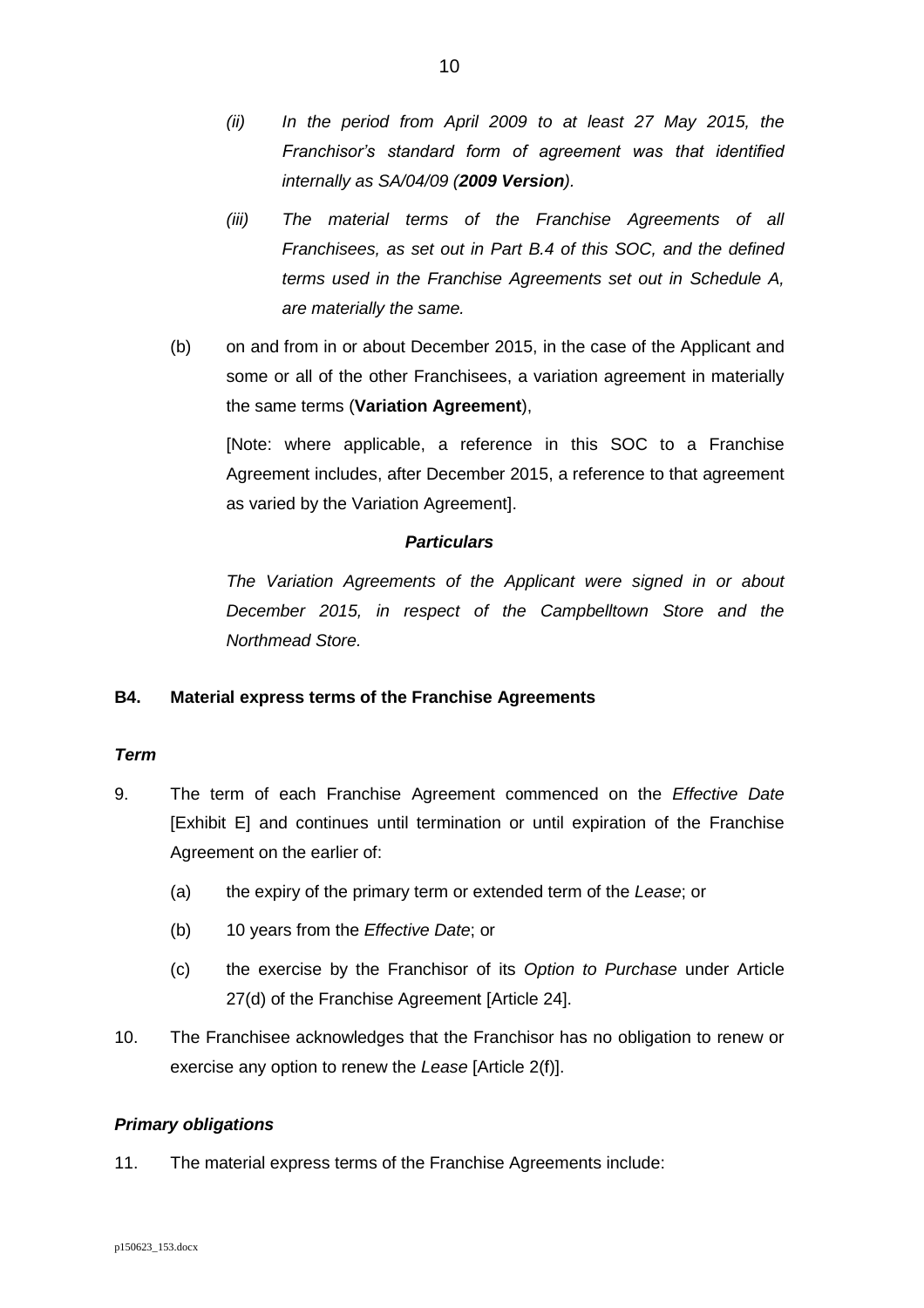- (a) The Franchisee agrees to diligently promote the business of the Store and to cause the Store to be:
	- (i) operated continuously throughout the term;
	- (ii) open for business for the hours specified in the Franchise Agreement (which in over 90% of cases, is 24 hours per day, 7 days per week, and in all other cases, for extended opening hours), unless otherwise consented to in writing by the Franchisor (**Continuous Opening Term**);
	- (iii) operated in accordance with the *7-Eleven System* and the Manual in a manner that enhances the *7-Eleven Image* [Article 1(k)].
- (b) The Franchisor agrees to use its best endeavours to carry on and conduct its business in a proper and efficient manner and to ensure that any undertaking, scheme or enterprise to which the Franchise Agreement relates is carried on in a proper and efficient manner (**Franchisor's Efficiency Obligation Term**) [Article 1(o)].
- (c) Provided the Franchisee maintains a *Net Worth* (defined in Exhibit E of the Franchise Agreement) greater than the minimum *Net Worth* specified in paragraph (g) of Exhibit D of the Franchise Agreement (**Minimum Net Worth**) and is not in breach of its bookkeeping obligations under the Franchise Agreement, the Franchisor agrees to remit to the Franchisee from the *Open Account* [Article 22]:
	- (i) a weekly draw on anticipated profits of an amount nominated in the Franchise Agreement (**Weekly Draw**);

- *A. The Applicant's Weekly Draw in relation to the Campbelltown Store is \$1500.00.*
- *B. The Applicant's Weekly Draw in relation to the Northmead Store is \$1500.00,*

#### and

(ii) the amount by which the *Net Worth* exceeds total assets as reflected on the balance sheet provided by the Franchisor in each monthly *Accounting Period* (**Profit Draw**).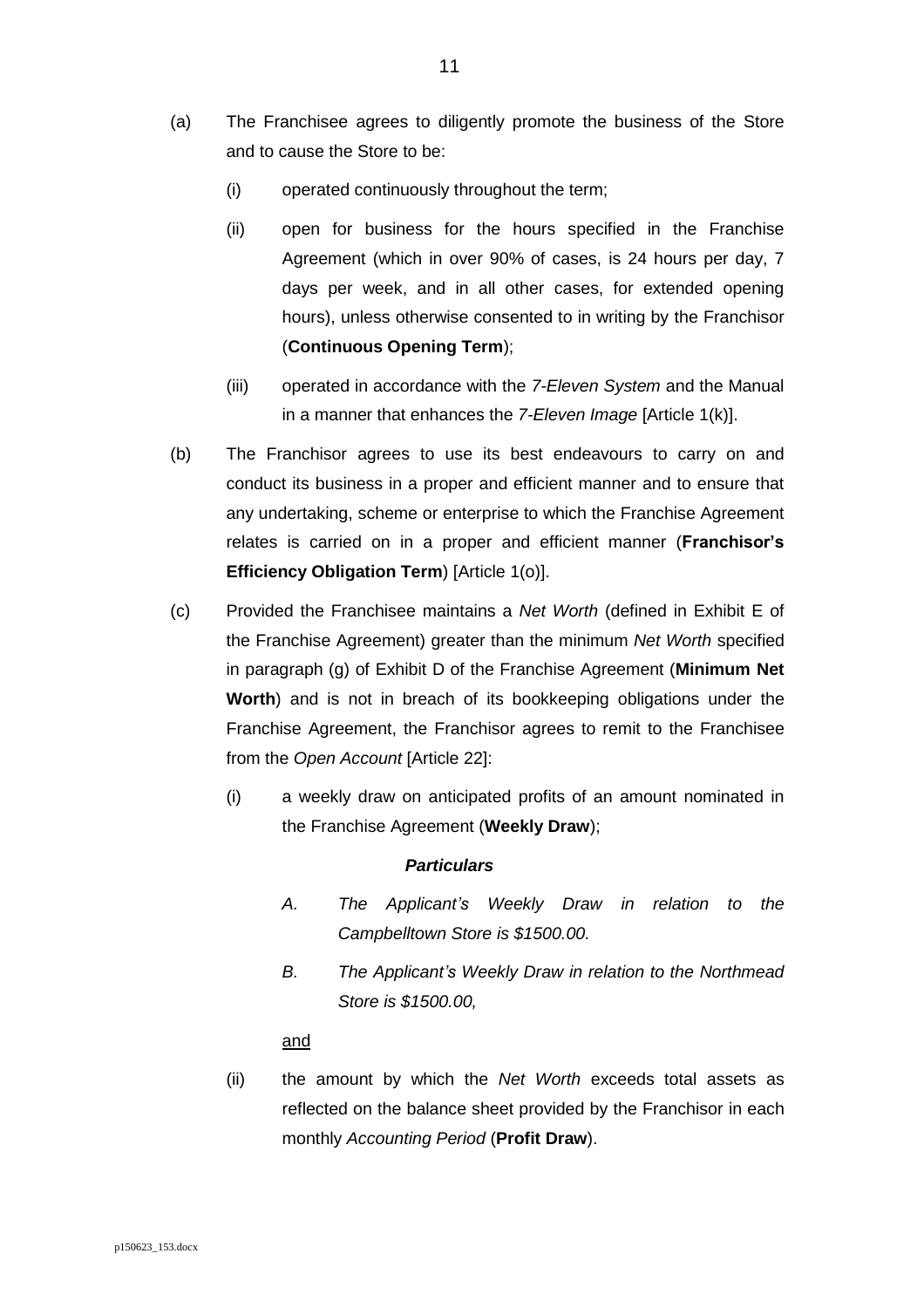- *A. Net Worth is defined in Exhibit E of the Franchise Agreement to mean the value of the Franchisee's assets employed in the* Franchisee's Operation *(meaning the Franchisee's operation of the Store under Article 1(a) of the Franchise Agreement) less the Franchisee's liabilities from the Franchisee's Operation. In effect, this means that a Franchisee may draw as profit from any positive balance in its Open Account with the Franchisor.*
	- *B. The Minimum Net Worth in paragraph (g) of Exhibit D of the Franchise Agreement is \$35,000.*
- (d) The Franchisee's Weekly Draw during an *Accounting Period* shall be reduced by an amount equal to the amount by which the Franchisee's draw plus the amount of the Franchisee's payroll for the Store for the previous draw period exceeds the greater of:
	- (i) 11% of the *Net Sales* (as defined in Exhibit E and excluding any gasoline sales, if any) for the previous draw period; or
	- (ii) \$750 [Article 22, Exhibit E, paragraph (h)] (**Reduced Draw Term**).

## *Particulars*

*The formula to calculate the amount paid to the Franchisee is: Weekly Draw – [(Weekly Draw + payroll from previous draw period) – (11% of Net Sales from previous period or \$750, whichever is greater)]* 

*However, if the amount is less than zero (ie negative), then no amount is paid.* 

<span id="page-11-0"></span>(e) In consideration of the Franchise Agreement, the Franchisee agrees to pay to the Franchisor a percentage of the Franchisee's *Gross Profit* as stipulated in the Franchise Agreement (*7-Eleven Charge*) [Article 23(a)] as modified (in relation to the Applicant and each other Franchisee) by the Variation Agreement.

#### *Particulars*

*(i) Article 23 of the Franchise Agreement stipulated* a 7-Eleven Charge *of 57% of* Gross Profit*, or such lesser amount as is*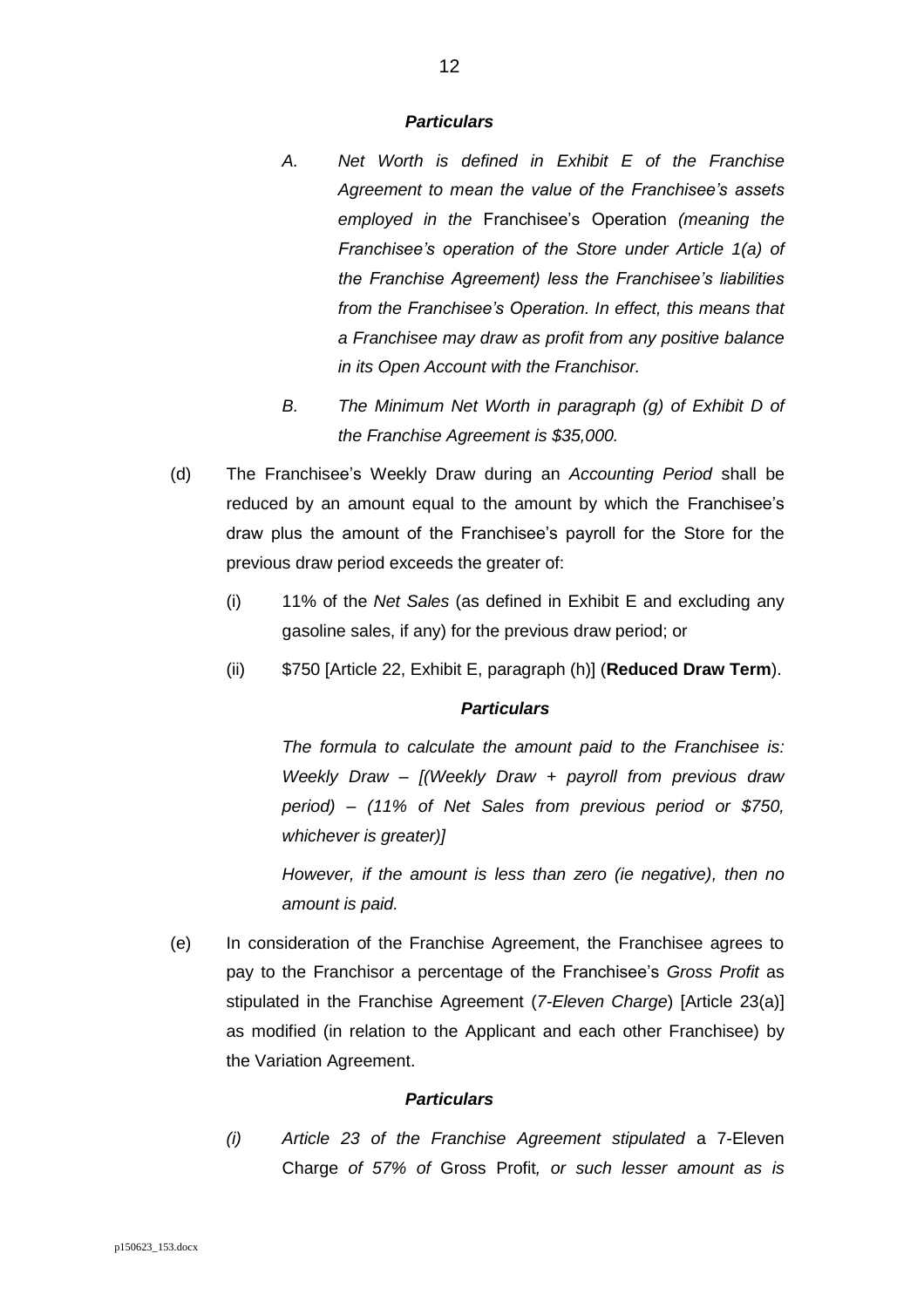*necessary to enable the Franchisee to earn a minimum Gross Income of \$120,000 p.a prior to 30 June 2015 and thereafter, \$310,000 for Fuel Stores and \$340,000 for Convenience Stores.*

- *(ii)* Gross Profit *is defined in Exhibit E of the Franchise Agreement to be the amount of Net Sales less the* Cost of Goods Sold*.* Net Sales *means the total amount reflected on the applicable point of sale register electronic journals for the Franchisee's sales, rentals, royalties, fees and commissions relating to the* Franchisee's Operation*, less overrings, refunds to customers, taxes collected incidental to sales and GST liabilities in respect of taxable supplies made in the course of the* Franchisee's Operation*.*
- *(iii)* Gross Income *(Exhibit E, under the Franchise Agreement) and*  Gross Income (Merchandise) *(Article 23(b), as varied by the Variation Agreement) means* Gross Profit *less the* 7-Eleven Charge*. Under the Variation Agreement, clause 28(e) stipulated a sliding scale for the* 7-Eleven Charge *of between 50-56% depending on the level of* Gross Profit*, subject to an adjustment under clause 28(d) if the Franchisee's* Gross Profit (Merchandise) *was less than either \$310,000 for Fuel Stores or \$340,000 pa for Convenience Stores.*
- (f) On or after calculating the 7-Eleven Charge, the Franchisor will credit to the *Open Account* the remaining portion of *Gross Profit* including the applicable portion of any royalties, fees or commissions less the *Cost of Goods Sold* and other allowable deductions (**Franchisee Commission Profit Term**).

#### *Particulars*

- *(i) The Applicant repeats the particulars to subparagraph [11\(e\)](#page-11-0) above.*
- *(ii) See also (after in or about December 2015), Variation Agreement, Article 22B.*

## <span id="page-12-0"></span>*Open Account and Financial Accounting*

12. In relation to the provision of working capital to finance the on-going operations at each Store, the material express terms of the Franchise Agreements are: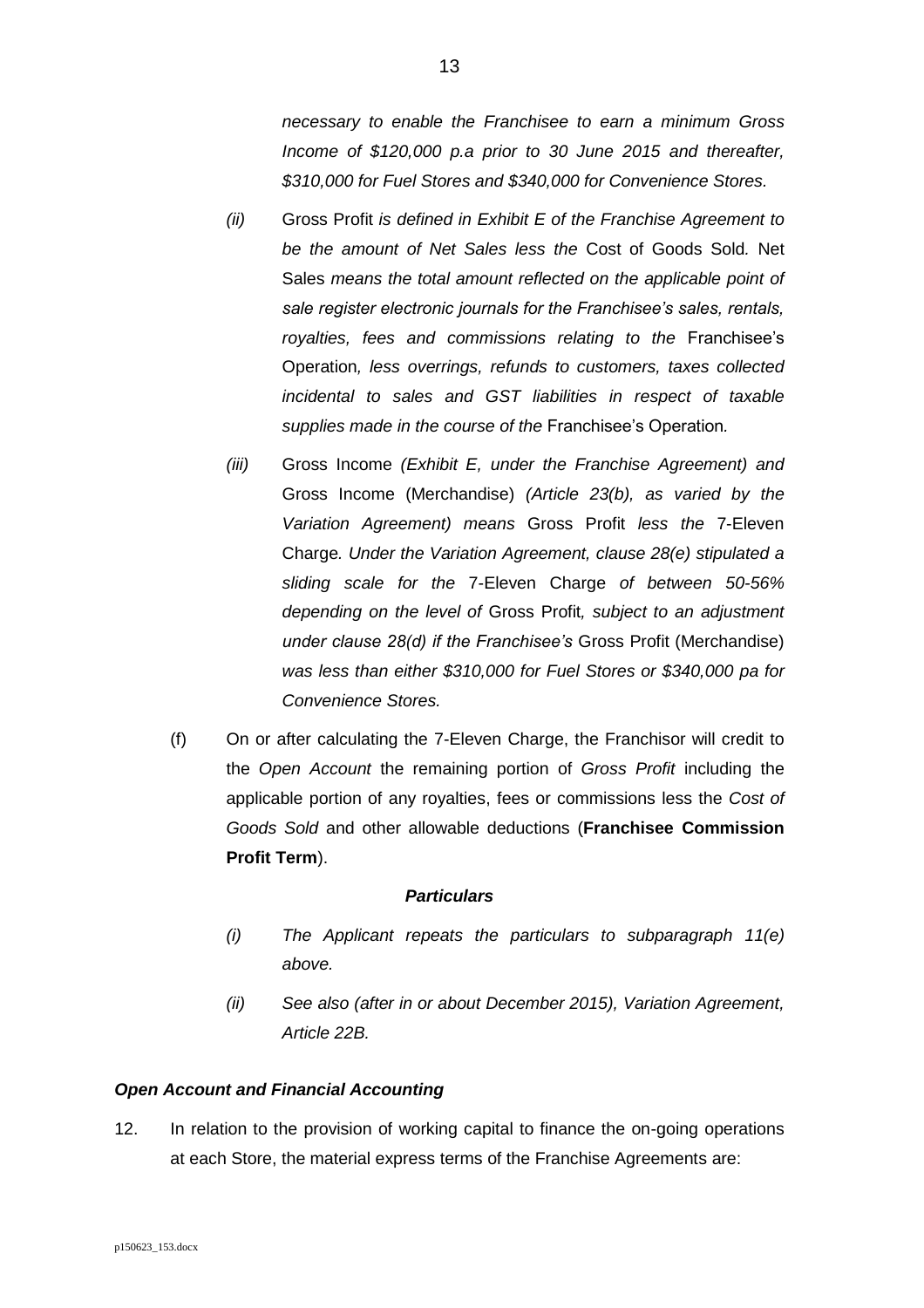(a) the Franchisee is responsible for the payment (from its share of *Gross Profit*) of all *Operating Expenses* and the purchase of all *Inventory* as defined in Exhibit E of the Franchise Agreement (Articles 4(a), 8(a), 8(c), 12(a));

#### *Particulars*

Operating Expenses *are defined in Exhibit E of the Franchise Agreement to include:*

- *(i) payroll;*
- *(ii) payroll tax, employer's indemnity insurance premiums and payroll insurance premiums;*
- *(iii)* Inventory Variation *(which includes stolen goods and bad merchandise);*
- *(iv)* Cash Variation *(including stolen cash and fraudulent transactions);*
- *(v) general maintenance and repairs, laundry expense and janitorial services (only as applicable to the Franchisee's obligations);*
- *(vi) telephone;*
- *(vii)* Store Supplies*;*
- *(viii) licences, permits and bonds;*
- *(ix) interest on the balance of the Open Account;*
- *(x) returned cheques;*
- *(xi) inventory and business taxes;*
- *(xii) special charges noted in paragraph (e) of Exhibit A of the Franchise Agreement;*
- *(xiii) stamp duties and taxes; and*
- *(xiv) other miscellaneous expenditure which the Franchisor, in its sole discretion (regardless of the classification thereof by the Franchisee or for income tax purposes), determines to be Operating Expenses.*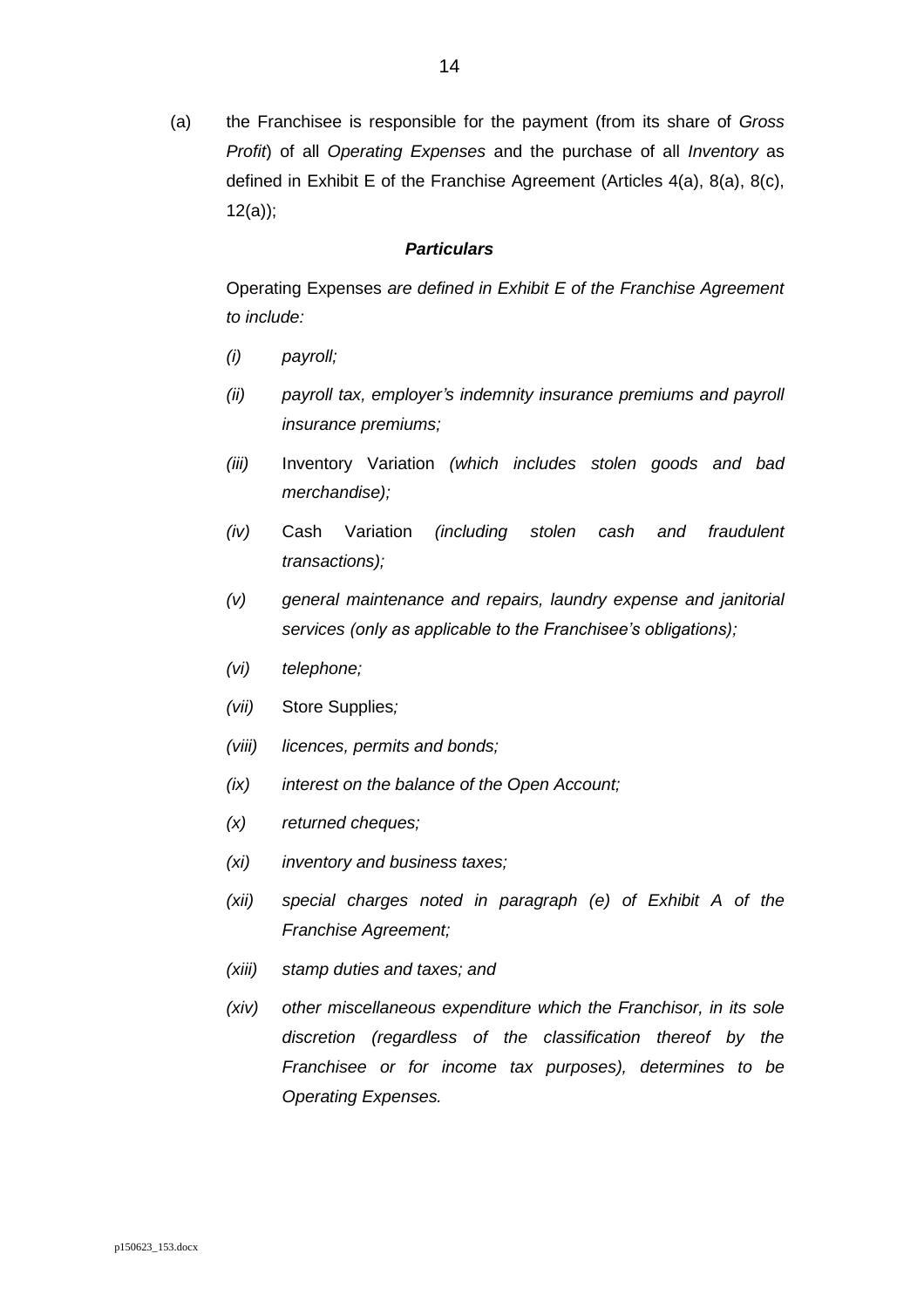- (b) the Franchisor agrees to establish an *Open Account* for each Store, and to provide any necessary financing to the Franchisee through the *Open Account* (if necessary) for:
	- (i) purchases of merchandise by the Franchisee for sale at the Store;
	- (ii) wages, payroll taxes and employee on-costs;
	- (iii) interest;
	- (iv) general maintenance and repairs, telephone and other Operating Expenses as defined in Exhibit E of the Franchise Agreement, including;
		- A. the unpaid balance of the Franchisee's Investment in the Store (being that part of the initial *Inventory* and the *Cash Register Fund* not paid at the commencement of the Franchise Agreement); and
		- B. the cost of initial and ongoing business and software licences and permits [Article 8(a)];
- (c) the Franchisee is required to deposit in a bank account designated by the Franchisor (**Designated Account**), all *Sales Receipts*, discounts, credits and rebates received by the Franchisee, and any miscellaneous income from the *Franchisee's Operation*, except for cash expended by the Franchisee for properly reported and substantiated *Purchases* or *Operating Expenses* [Article 20(j)];
- (d) the Franchisor agrees to maintain on the Franchisee's behalf the *Open Account* and to enter all credits and debits from the *Open Account* [Article 8(a), 20(d)];
- <span id="page-14-0"></span>(e) at the time of executing the Franchise Agreement, the Franchisee agrees to grant a first ranking security interest to the Franchisor over the *Opening Inventory*, the *Inventory* held by the Franchisee at the Store from time to time and the *Sales Receipts* at the Store (**Current Assets**), irrespective of whether there is a negative balance on *the Open Account*, and to execute any other document required by the Franchisor to perfect that security interest [Article 8(e)];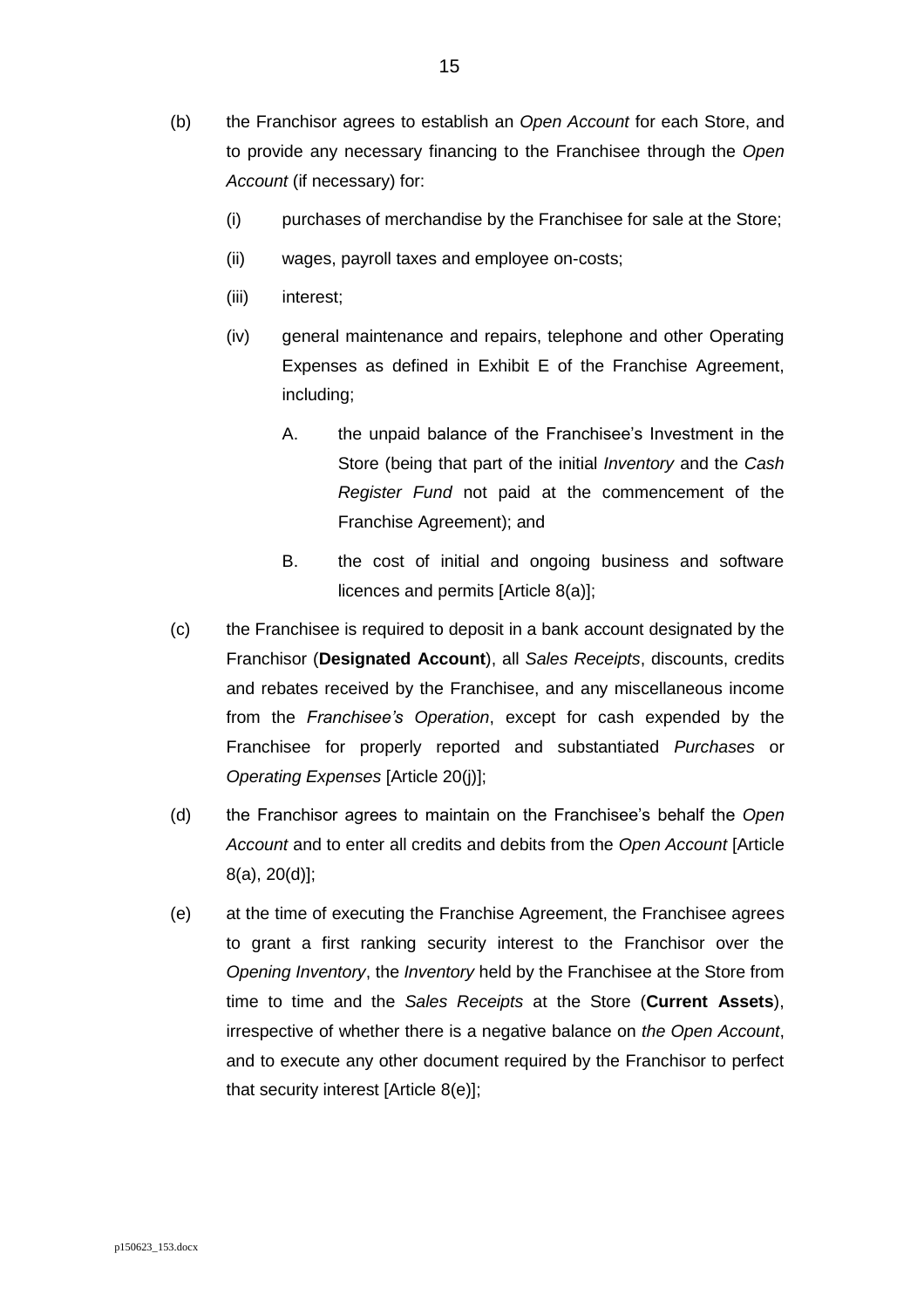- (f) the Franchisee agrees not to grant any other security interest over the *Current Assets* of the Store without the express written consent of the Franchisor [Article 8(f)].
- 13. In relation to the making of payments by the Franchisor to or on behalf of the Franchisee, the material express terms of the Franchise Agreements are:
	- (a) financing is only available to a Franchisee on the *Open Account* if the Franchisee's *Net Worth* is above the Minimum Net Worth stipulated in the Franchise Agreement [Article 8(a)];
	- (b) the Franchisor agrees to pay in a timely manner on behalf of the Franchisee, and subject to certain conditions set out in Article 20(d):
		- (i) all drafts and invoices for *Purchases*, provided the merchandise is purchased from a *Bona Fide Supplier*;
		- (ii) all *Operating Expenses* which the Franchisor in its sole discretion deems are a necessary expense for the operation of the Store;
		- (iii) the Franchisee's payroll for the Store provided that nothing shall oblige the Franchisor to make any payment on behalf of a Franchisee the effect of which would be to reduce the Franchisee's *Net Worth* below the Minimum Net Worth [Article 20(d)];
		- (iv) provided the Franchisee's *Net Worth* exceeds the Minimum Net Worth, the Franchisee's Weekly Draw and any Profit Draw.
- 14. In relation to the keeping of *Financial Records* by the Franchisor for the Franchisee, the material express terms of the Franchise Agreements are:
	- (a) the Franchisor shall have the right, at its expense, to prepare and maintain complete bookkeeping records of the *Franchisee's Operation* [Article 18(a)];
	- (b) all *Purchases* and *Operating Expenses* shall be debited to the *Financial Records* and all *Sales Receipts* shall be credited to the *Financial Records*  [Article 8(c)];
	- (c) the Franchisee is required to submit information either in hard copy or electronic format, in the manner and at the times designated by the Franchisor [Article 20(b)]: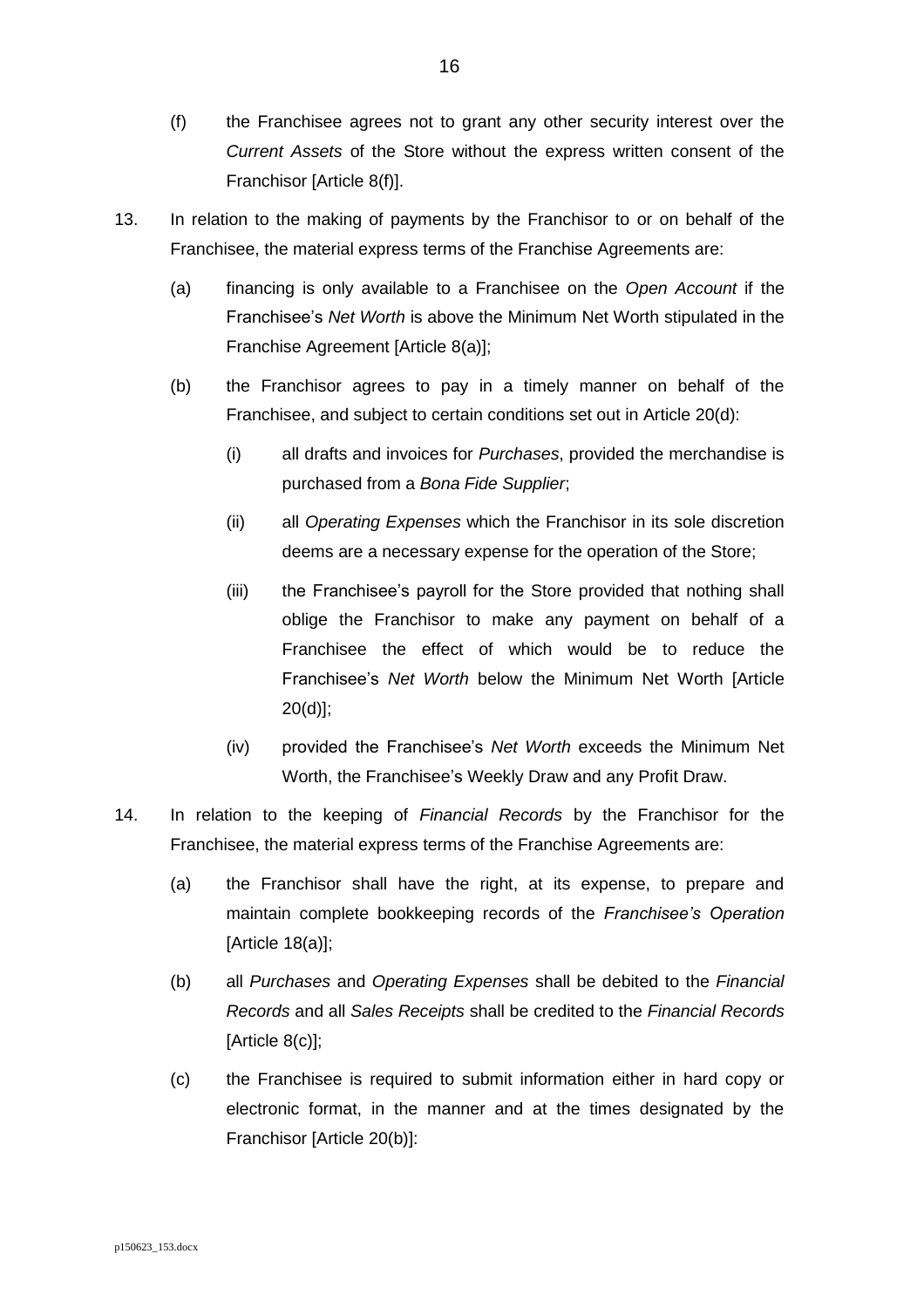- (i) daily summaries of all Purchases, and copies of drafts, orders, receipts and invoices for all *Purchases* and all *Operating Expenses*;
- (ii) daily reports of all *Sales Receipts*;
- (iii) weekly time and wage authorisations for the *Employees*, being the persons employed by the Franchisee in connection with the conduct of the business from the Store;
- (iv) any additional reports as the Franchisor may require from time to time.
- 15. The Franchisor agrees to prepare for the Franchisee [Article 20(a)]:
	- (a) copies of financial statements for the Store within 30 days on an annual and monthly basis;
	- (b) "Payroll money" for the Franchisee's payroll for the Store (within the time prescribed by applicable law);
	- (c) the Weekly Draw and/or Profit Draw amounts.

## <span id="page-16-0"></span>*Inventory and pricing*

- <span id="page-16-1"></span>16. In relation to the purchase and carrying of inventory at each Store, the material express terms of the Franchise Agreements are:
	- (a) the Franchisor agrees to procure for the Franchisee, and the Franchisee agrees to acquire, the initial *Inventory* for the Store [Article 14(a)];
	- (b) thereafter, the Franchisee agrees to purchase, and carry in *Inventory* at the Store, merchandise for sale that is adequate to provide customers at the Store with merchandise of a type, quality, quantity and variety consistent with the *7-Eleven Image* and display such merchandise in a manner consistent with the *7-Eleven Image* [Article 15(a)];
	- (c) the Franchisee must carry as part of its *Inventory* stock items, whether 7- Eleven branded or not, nominated by the Franchisor as being essential to the *7-Eleven System* and *7-Eleven Image*, and such stock items must be held at the Store's *Inventory* in quantities nominated by the Franchisor [Article  $15(g)$ ];
	- (d) the Franchisee agrees to order, place and maintain in stock during any marketing campaign arranged by the Franchisor, merchandise in such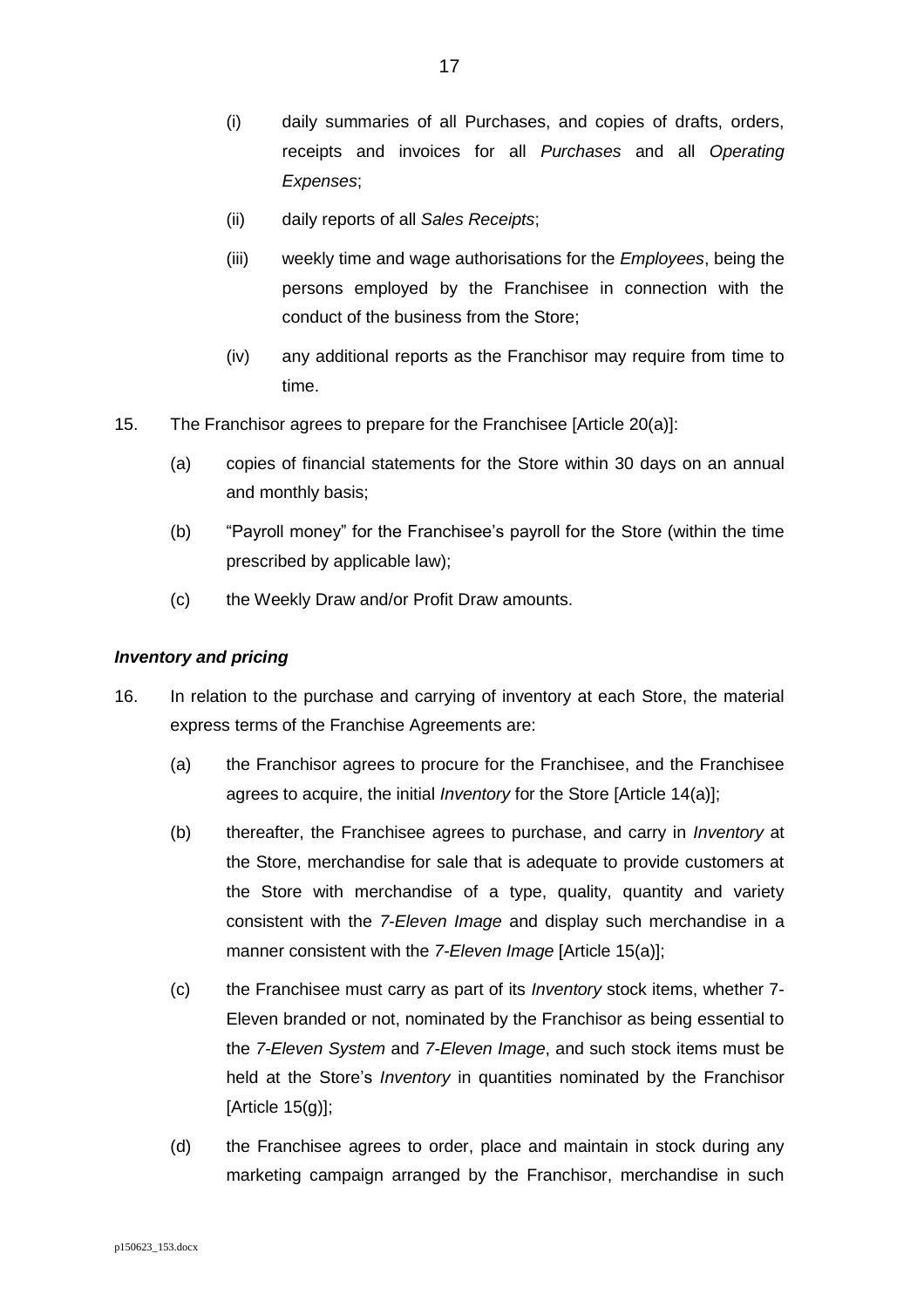quantity or volume as is reasonable and appropriate to the Store, having regard to its size, volume, location and general level of trading and will comply with any directions by the Franchisor as to the quantity or volume of the merchandise which the Franchisee should place, display and maintain in *Inventory* in any particular case [Article 13(c)];

- (e) the Franchisee is responsible for all losses to the *Inventory* and *Store Supplies* and all losses of *Sales Receipts* [Article 12(a)];
- <span id="page-17-0"></span>(f) the Franchisee will not sell stock which the Franchisor deems to be part of its "Core Range" and "Recommended Range" at prices in excess of the prices recommended by the Franchisor;

#### *Particulars* **of** *[16\(f\)](#page-17-0)*

*The term arises expressly on the proper construction of:*

- *(i) Article 1(k) of the Franchise Agreement which provides that the Franchisee will diligently promote the business of the Store and shall cause the Store to be operated continuously throughout the term of and as provided by the Franchise Agreement and in accordance with the* 7-Eleven System *and the* Franchise Material *(which is defined to include the Manual) in a manner that enhances the* 7-Eleven Image; *and*
- *(ii) the following provision of the Manual which was incorporated by reference into the Franchise Agreement by operation of Article 1(k):*

*"There are a range of products that customers choose to come to 7-Eleven to buy, such as drinks, confectionary, snack foods, newspapers and cigarettes. These articles form part of our Core Range and Recommended Range that you can stock in your store that are from our recommended vendors. These articles are supplied by our recommended vendors and are sold at retail prices we recommend".*

<span id="page-17-1"></span>(g) further and in the alternative, the Franchisee will not sell stock at prices in excess of the prices published by the Franchisor for the Stores (**Maximum Price Control**).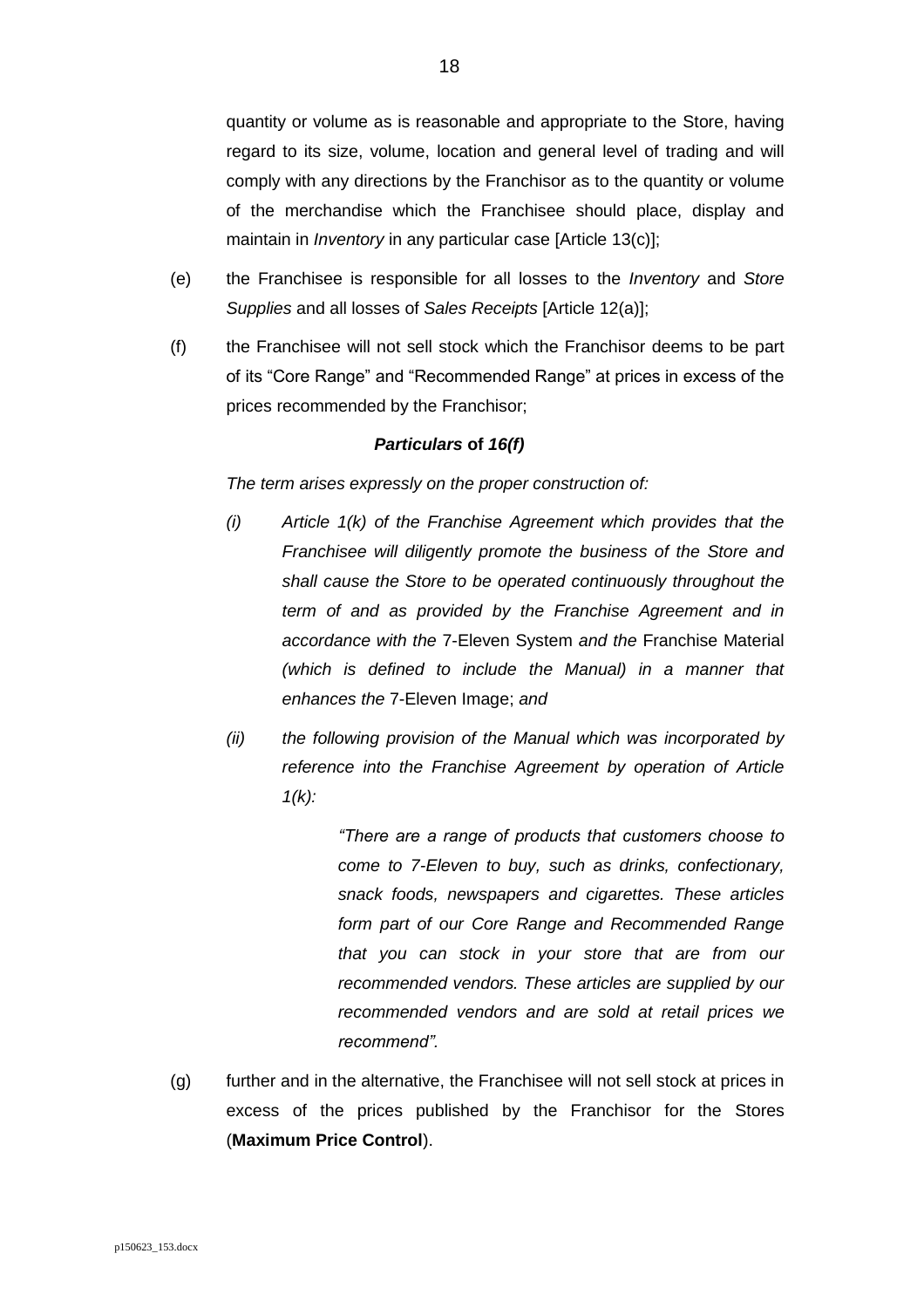#### *Particulars of 1[6\(g\)](#page-17-1)*

*The term arises expressly on the proper construction of Articles 1(k), 16(c) and 17(b) of the Franchise Agreement which respectively provide that:*

- *(i) the Franchisee will diligently promote the business of the Store and shall cause the Store to be operated continuously throughout the term of and as provided by the Franchise Agreement and in accordance with the* 7-Eleven System *and the* Franchise Material *(which is defined to include the Manual) in a manner that enhances the* 7-Eleven Image*;*
- *(ii) the Franchisor will, at its own expense, periodically provide to the Franchisee lists of recommended maximum selling prices (inclusive of any GST applicable) recommended by the Franchisor for merchandise (Recommended Price);*
- *(iii) the Franchisee acknowledges in terms of customer confidence and protection, the essential importance to the* 7-Eleven System, *of ensuring that merchandise is not sold at prices that are in excess of those published by the Franchisor.*

#### <span id="page-18-0"></span>*Acquisition of stock*

- <span id="page-18-1"></span>17. In relation to the acquisition of stock, the material express terms of the Franchise Agreements are:
	- (a) the Franchisor agrees to periodically provide to the Franchisee, a list of merchandise vendors recommended by the Franchisor, and a list of merchandise items recommended by the Franchisor for purchase by the Franchisee, and may include in any such list merchandise vendors who are owned by or affiliated with the Franchisor [Article 16(a), (b)];
	- (b) the Franchisee is required to purchase items bearing the *Trade Marks*, or items, products or combinations of items or products which are exclusive to the Franchisor, only from sources authorised by the Franchisor [Article 17(a)];
	- (c) the Franchisee agrees to purchase or otherwise acquire items of stock only from *Bona Fide Suppliers*, being persons or entities: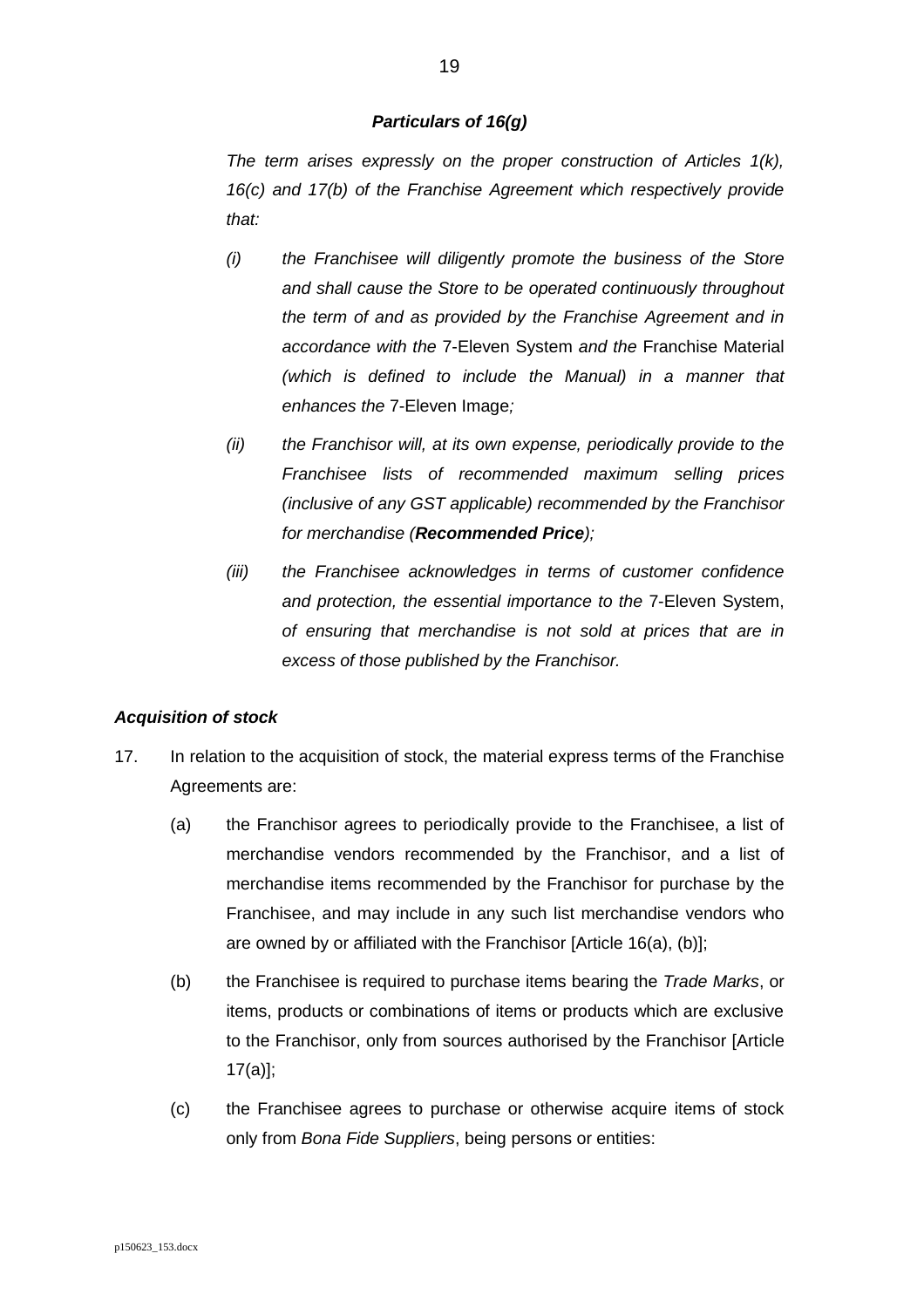- (i) carrying on the business of supplying products or services: (a) in the area in which the Franchisee's Store is located; and (b) on a commercial and competitive basis; and
- (ii) who are not: (A) associated in any manner with the Franchisee; or (B) an entity which has entered into an arrangement whether formal or otherwise with the Franchisee which is not consistent with the Franchisee being a bona fide, arms-length customer [Article 15(c), Exhibit E];
- <span id="page-19-1"></span>(d) the Franchisee is not required to purchase merchandise from merchandise vendors recommended by or owned or affiliated with the Franchisor (**Recommended Suppliers**), however if the Franchisee purchases merchandise other than from Recommended Suppliers and the price of that merchandise exceeds the *Fair Wholesale Price* for that merchandise, the Franchisor may charge the Franchisee a \$75 fee for each Tax Invoice processed in respect of such stock purchases [Article 15(f)] (**Outside Supplier Charge Term**);
- <span id="page-19-2"></span>(e) the Franchisee agrees to conform to the Franchisor's stock ordering and receipt system, and if the Franchisee does not so comply, the Franchisor may charge a fee of up to \$150 for processing each stock order (**Stock Ordering Compliance Term**) [Article 15(h)].

#### <span id="page-19-0"></span>*Discounts and allowances*

- <span id="page-19-3"></span>18. In relation to any discounts or allowances payable in relation to stock purchased by a Franchisee, the material express terms of the Franchise Agreements are:
	- (a) the Franchisee authorises the Franchisor to collect all discounts and allowances applicable to stock purchased by the Franchisee which were not deducted from the face of the Franchisee's receipts or invoices  $[Article 20(f)];$
	- (b) the Franchisor will reduce the *Cost of Goods Sold* for stock purchased by the Franchisee by the amount of the discounts and allowances allowed to or reasonably traceable to *Purchases* or paid to the Franchisor by merchandise vendors, less the cost (**Franchisor's Advertising Rebate**) to the Franchisor of promotional materials, media advertising and other marketing costs;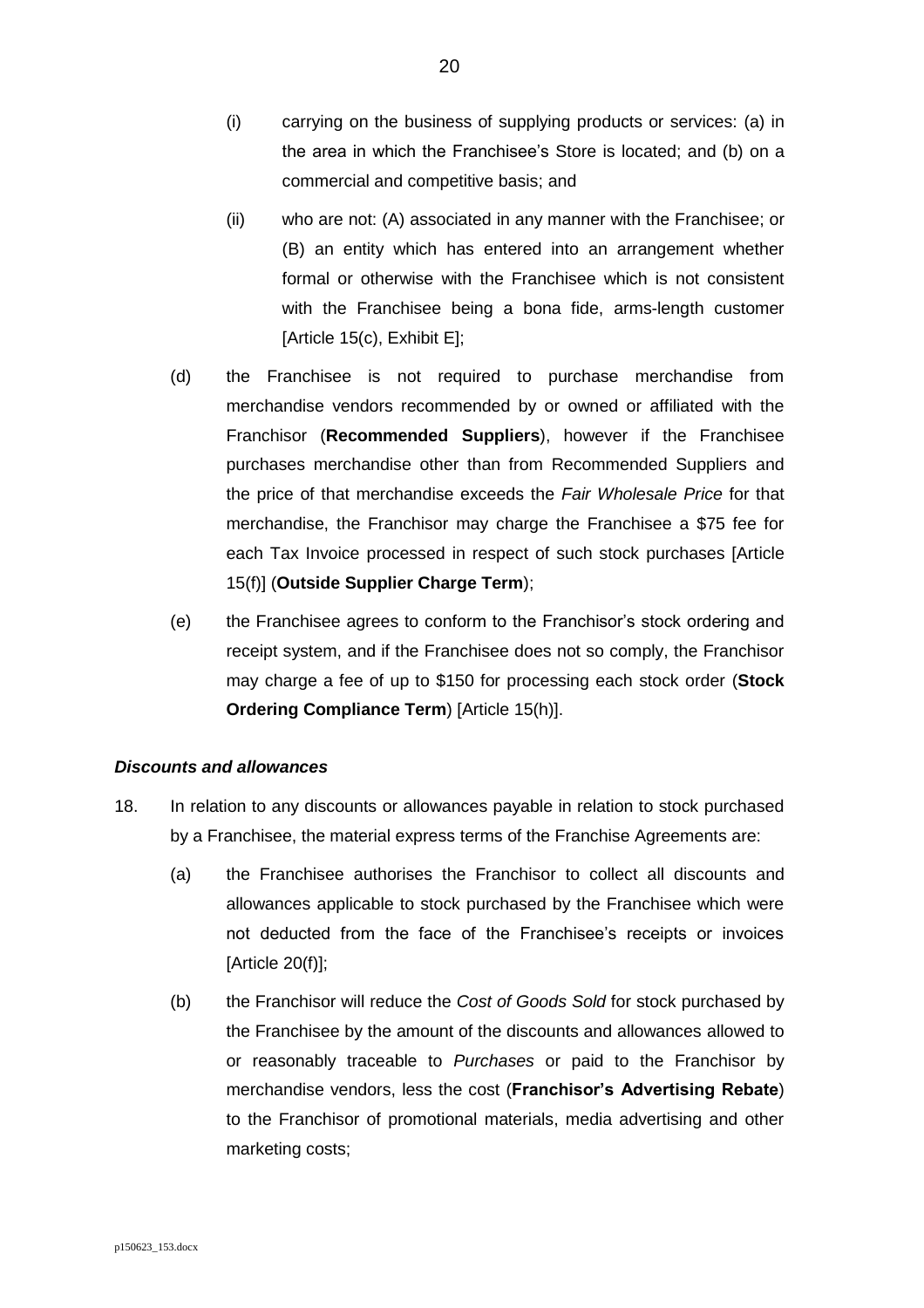(c) the Franchisee will report to the Franchisor all discounts and allowances received by it and shall deposit into the Designated Account any discounts credits and rebates received directly by the Franchisee [Article 20(f)(ii), 20(f)(iii), 20(j)(i)(2)].

#### <span id="page-20-0"></span>*Employees and Wages*

- 19. In relation to the engagement of employees, the express terms of the Franchise Agreement are (**Franchisee Employment Obligations**):
	- (a) the Franchisee is responsible to ensure that it has sufficient persons employed and rostered on for duty as are needed to operate the Store at the times and in the manner provided by the Franchise Agreement (including operation for 24 hours a day 7 days a week, where applicable)  $[Article 1(k)];$
	- (b) the Franchisee shall have the sole right to employ and discharge *Employees* as in the Franchisee's judgment may be necessary. Such *Employees* shall be employees or agents of the Franchisee, and the Franchisee shall exercise full and complete control over, and shall have full responsibility for, the conduct of the *Employees* and any and all labour relations, including the hiring, firing, supervision, disciplining, compensation (and taxes related thereto) and work schedules of the *Employees* [Article 35(b)];
	- (c) the wages of the *Employees* will be paid by the Franchisor from the *Open Account* upon the submission to the Franchisor of weekly time and wage authorisations, provided that the Franchisee's *Net Worth* is not below the Minimum Net Worth. [Article 20(b)(i)(3), Article 20(d)(iii), Variation Agreement, Article 19A].
- <span id="page-20-1"></span>20. In relation to the provision of payroll services, the express terms of the Variation Agreement include that
	- (a) the Franchisee agrees to use the payroll services provided by the Franchisor, inter alia, for the processing and payment of wages and employee entitlements, the provision of pay records and other advices, payment of superannuation entitlements and payment of workcover premiums and the generation of end of year pay as you go (**PAYG**) summaries [Article 19A(c), Variation Agreement]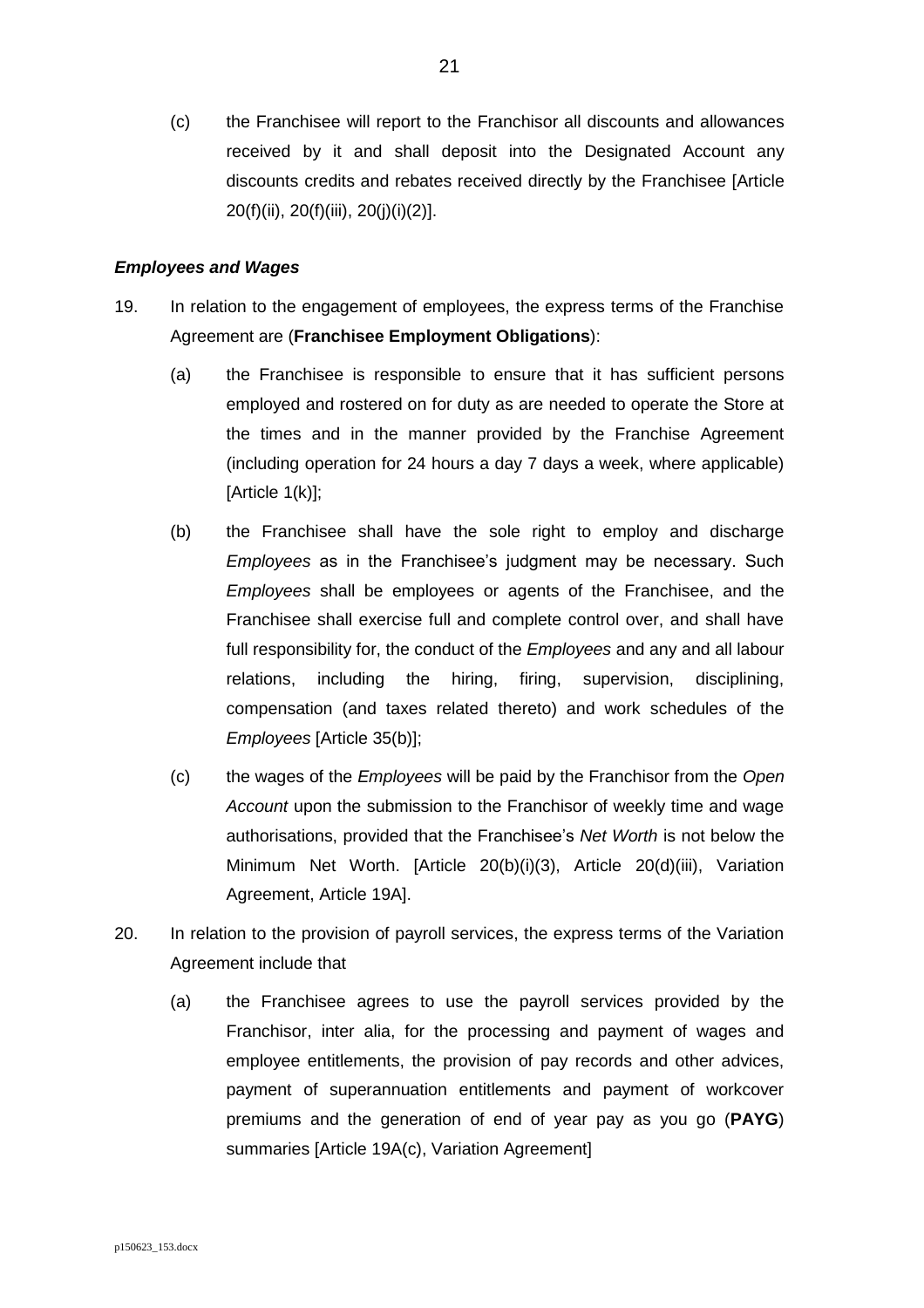- (b) the Franchisee agrees to provide the Franchisor with all information as and when required by the Franchisor to enable the Franchisor to provide or facilitate the provision of the Payroll Services [Article 19A(c), Variation Agreement].
- (c) the Franchisor agrees to pay, on behalf of the Franchisees, the wages and all mandatory superannuation contributions of all employees of the Franchisee including all accrued but unpaid recreation, long service and other leave entitlements on termination of an employee of the Franchisee, with such amounts to be deducted to the *Open Account* but subject to the proviso that the Franchisor is not obliged to make any payment on behalf of a Franchisee the effect of which would be to reduce the Franchisee's Net Worth below the Minimum Net Worth [Article 19A(d)].

## <span id="page-21-0"></span>*Advertising expenses*

- 21. It is an express term of the Franchise Agreement [Article 13(a)] that the Franchisor shall periodically:
	- (a) provide the Franchisee with banners, signs and in-store advertising materials (including point of sale materials) developed by the Franchisor for use in the Stores or available from merchandise vendors for use in the Stores (**Franchisor In-store Advertising**);
	- (b) arrange general institutional advertising of and relating to 7-Eleven Stores, the *7-Eleven Image* and the *Trade Marks* (**Institutional Advertising**); and
	- (c) that such advertising would be at the expense of the Franchisor and/or the merchandise vendors (**Advertising Expense Term**).

## <span id="page-21-1"></span>*Termination*

- <span id="page-21-2"></span>22. In relation to the parties' termination rights, the express material terms of the Franchise Agreement are:
	- (a) the Franchisor may terminate the agreement at any time by giving the Franchisee reasonable notice of the termination (which in any event will not be more than 30 days) for any *Material Breach* of the agreement [Article 25(c)(i)];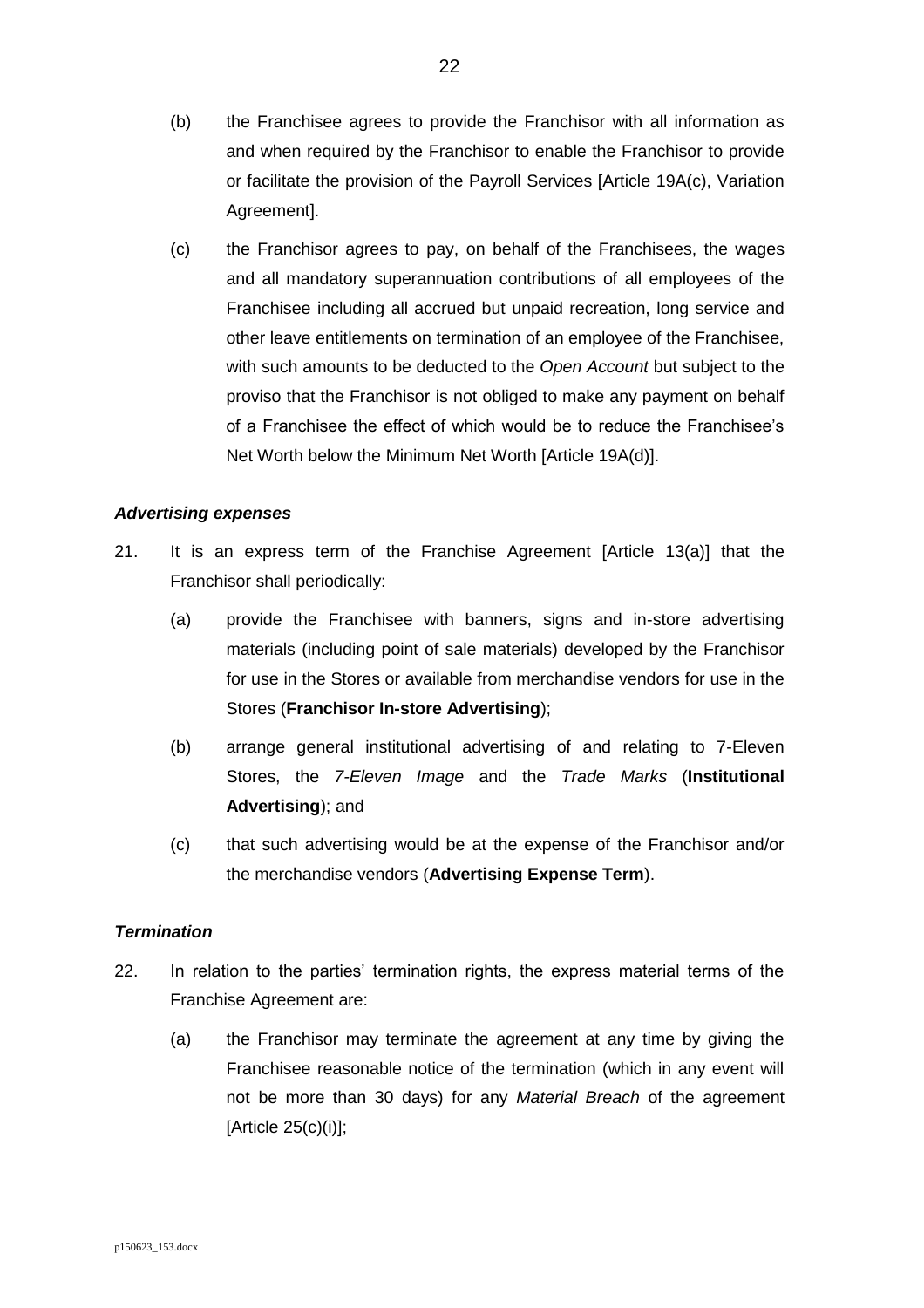- (b) a *Material Breach* includes any act of *Fraudulent Behaviour* as defined in Exhibit E of the Franchise Agreement [Exhibit E definition at (xxi)];
- (c) the Franchisor may terminate the Agreement immediately in the event that the Franchisee or a *Nominated Director* [list of parties; Article 45(a)(i)] of the Franchisee engages in Fraudulent Behaviour as defined in Exhibit E of the Agreement [Article 25(e)(vi)];
- (d) *Fraudulent Behaviour* includes a failure of the Franchisee to maintain the Minimum Net Worth.

# <span id="page-22-0"></span>**B5. Implied, or partly express and partly implied terms of the Franchise Agreement**

- 23. At all times during the Relevant Period, it was an implied, or partly express and partly implied term of the Franchise Agreements that the Franchisor owed the following duties to the Franchisees (**Contractual Duties Term**):
	- (a) a duty of cooperation to achieve the objects of the Franchise Agreement;
	- (b) a duty to act reasonably and in good faith towards the Franchisee;
	- (c) a duty to exercise any powers or discretions under the Franchise Agreement in good faith and reasonably and with reasonable cause.

## *Particulars*

*The duties are implied by law in each of the Franchise Agreements, and including (without limitation) in the case of all Franchise Agreements entered into, renewed or varied after 1 January 2015 to which Schedule 1 of the* Competition and Consumer (Industry Codes – Franchising) Regulation *2014 (Cth) (Franchising Code 2014) by the operation of clause 6 of the Franchising Code 2014*.

- <span id="page-22-1"></span>24. The objects of the Franchise Agreement relevant to the content of the duties in paragraph (a) to (c), include:
	- (a) the opportunity for the Franchisee to earn profits and/or income by exploiting the right conferred by the Franchisor as the owner of the right, to use the trademark, design or other intellectual property of the Franchisor or the goodwill attached to it, being the *Trade Marks* and *7- Eleven System*, in connection with the supply of goods or services;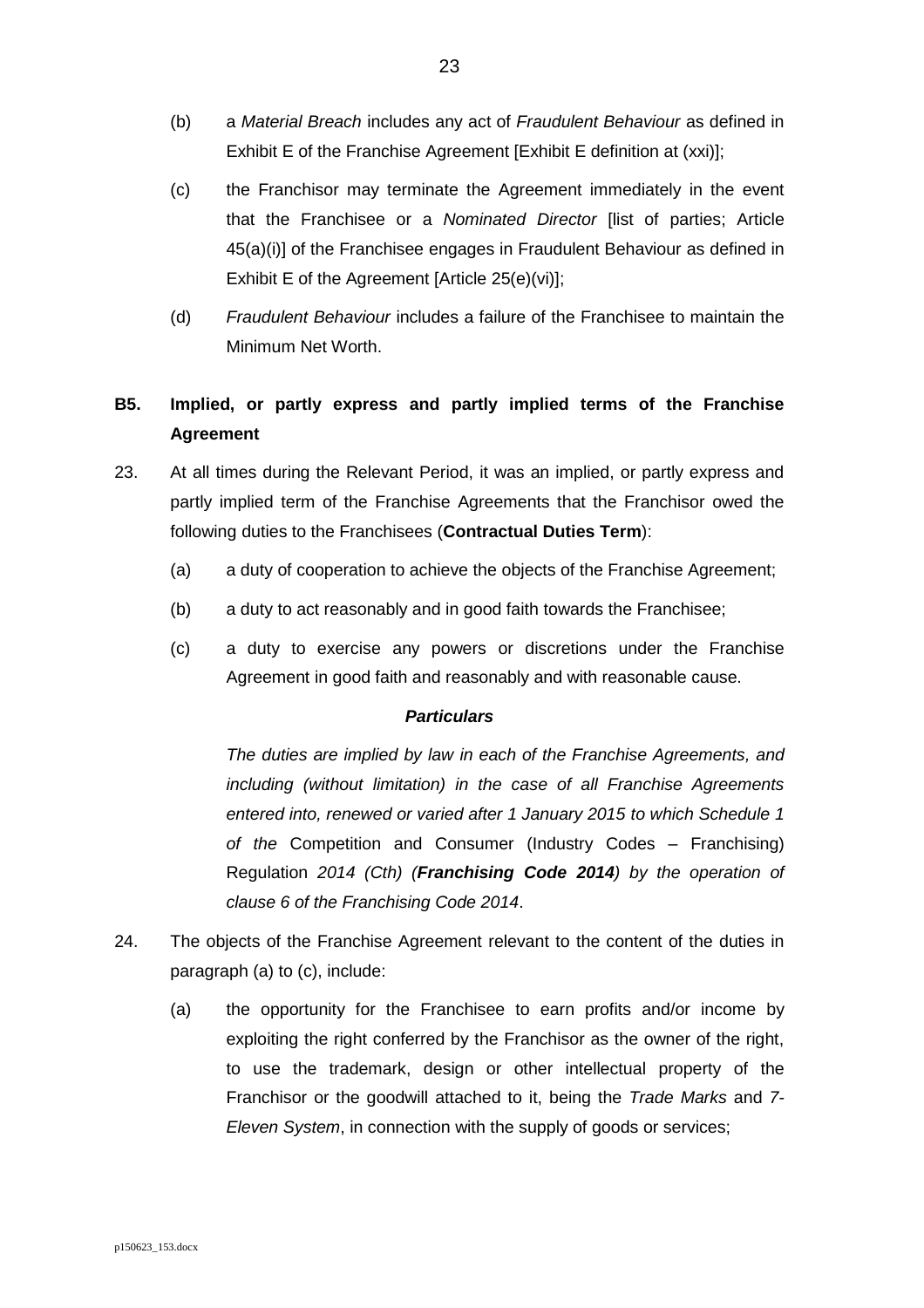- (b) the opportunity for the Franchisee to achieve profits, income and/or commercial success from the Operation of the Store in the *7-Eleven System* referable to or derived from:
	- (i) the prominence and reputation of 7-Eleven brand;
	- (ii) the skill, time, money and effort invested by the Franchisee in the acquisition and operation of the Store; and
	- (iii) the risks undertaken by the Franchisee in operating the business at the Store; and
- (c) the opportunity for the Franchisee to realise a capital gain on the sale of the Store by reason of the successful Operation of the Store by the Franchisee.

- *(i) Each of the above objects can be inferred, inter alia, from the nature of the franchising relationship and the structure of the Franchising Agreement as a whole, including (inter alia):*
	- *A. The express terms of the Franchise Agreement set out in paragraphs [8](#page-8-1) - [22](#page-21-2) above, having regard to the contextual matters set out in paragraphs [6](#page-5-2) and [7](#page-7-1) above, the nature of a franchise relationship, as expressed, for example, in the definition of "franchise" in section 9 of the* Corporations Act *2001 (Cth) and the definition of a "franchise agreement" in clause 5 of the Franchising Code 2014 and clause 4 of the Franchising Code of Conduct set out in the Schedule to the* Trade Practices (Industry Codes—Franchising) Regulations 1998 *(Cth) as in force before 1 January 2015 (Franchising Code 2010), and the pre-contractual statements made by the Franchisor to the Applicant and each other Franchisee as set out in paragraphs [42](#page-37-0) - [44](#page-39-0) below.*
	- *B. Recital E of the Franchise Agreement by which the Franchisee is taken to: (a) "recognise the advantages of the 7-Eleven System and the 7-Eleven Image"; and (b) express a desire (inter alia) to "acquire from [the Franchisor] rights to participate in the use of the 7-Eleven*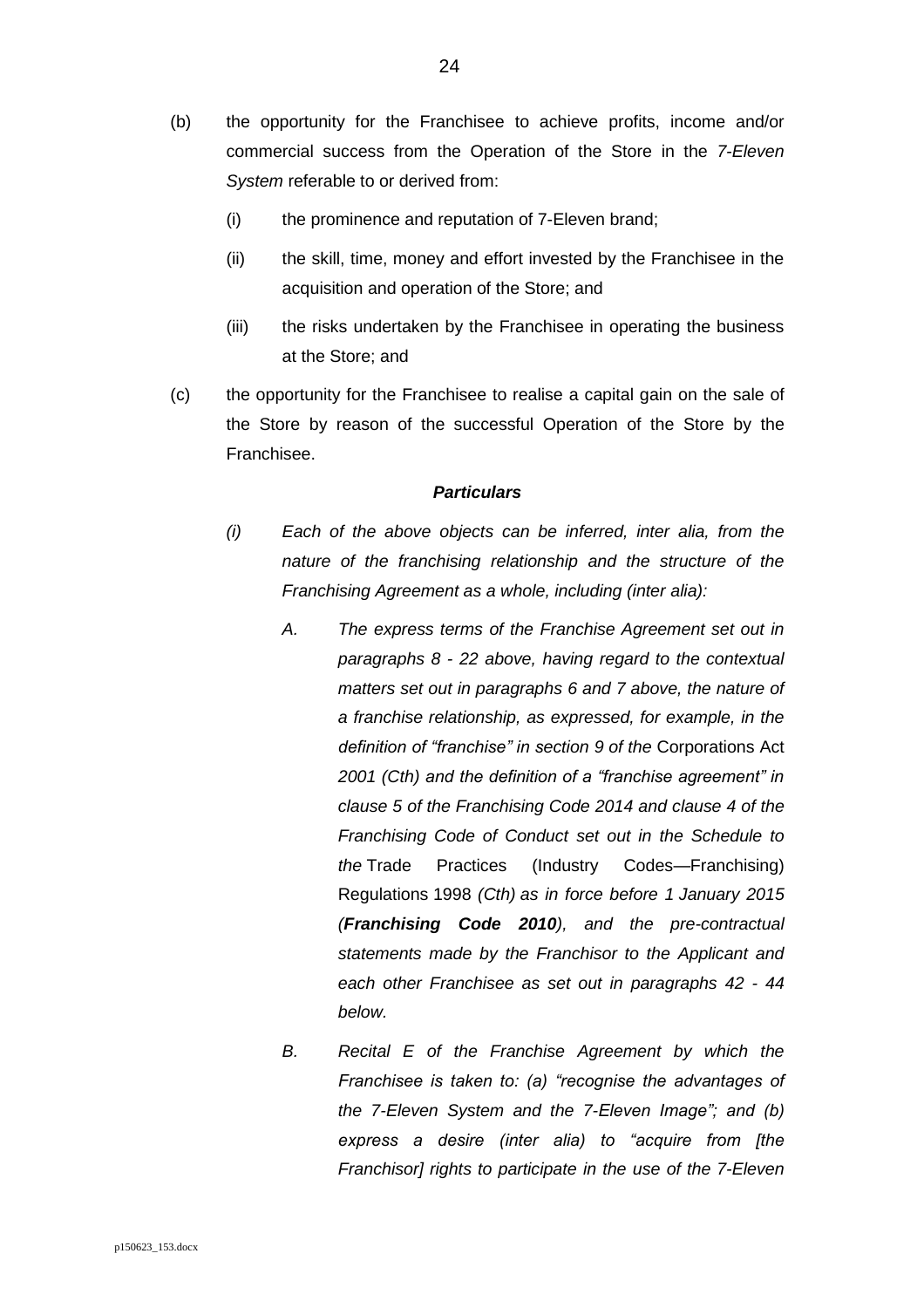*System, the Trade Marks and the Trade Secrets and the exploitation of the 7-Eleven Image in connection with a business to be conducted by the Franchisee at [the Store]";*

- *C. the fact that the Franchisee is required to invest significant*  funds to pay the Franchising Fee, in the Initial Investment *and for any Goodwill Payment, and the reasonable expectation thereby created that the Franchisee would be able to on-sell the Store to a new franchisee and receive a Goodwill Payment on so doing;*
- *D. the fact that, under the terms of the Franchise Agreement, the Franchisee is described as an independent contractor and is:*
	- *I. responsible for engaging and paying employees in the Store;*
	- *II. entitled (in addition to the Weekly Draw) to a Profit Draw in prescribed circumstances;*
	- *III. entitled to a minimum level of Gross Income under the agreement.*

# <span id="page-24-0"></span>**B6. Franchisor's inventory practices**

## <span id="page-24-1"></span>*C-Store Practices*

- <span id="page-24-3"></span><span id="page-24-2"></span>25. At all material times during the Relevant Period, the Franchisor:
	- (a) established a relationship with Metcash Limited (ACN 112 073 480), or one or more of its related bodies corporate (**Metcash**), for the supply of stock items through an entity known as "C-Store" (**C-Store**);
	- (b) designated C-Store as a recommended merchandise supplier under Article 15(b) of the Franchise Agreement for the supply of the majority of stock to its Franchisees;
	- (c) did not designate any alternative recommended merchandise vendors under Article 15(b) to generate price competition with C-Store in relation to the supply of stock to its Franchisees;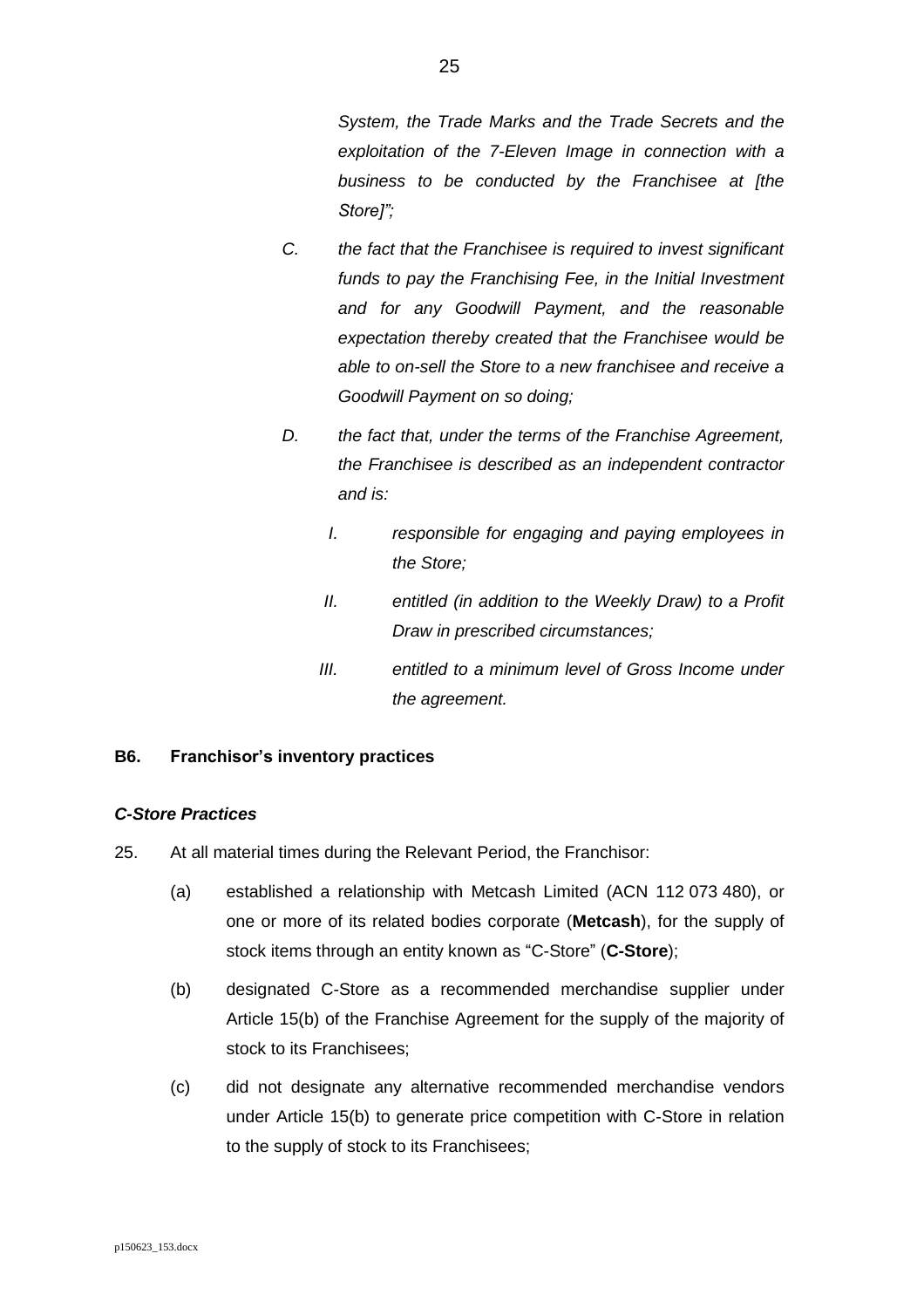- (d) negotiated the price and terms for the supply of items with Metcash and/or C-Store, including any discounts, allowances, rebates, incentives, commissions, bonuses, concessions or other price variations or benefits (collectively **Discounts**) to, for, or associated with, the supply of stock through C-Store to its Franchisees;
- <span id="page-25-1"></span>(e) prevented Franchisees from ordering stock from alternative *Bona Fide Suppliers* (other than C-Store) at all, or on a regular basis, by:
	- (i) acquiring from C-Store opening inventory to stock the relevant Stores prior to the Franchisee taking possession, which the Franchisee was required to acquire in accordance with Article 14(a) of the Franchise Agreement (**Opening Inventory**) (see paragraph [16\(a\)](#page-16-1) above);
	- (ii) only offering stock from C-Store on its in-store online portal (**Online Portal**) for most stock items;
	- (iii) requiring Franchisees who order stock other than from C-Store (as permitted pursuant to the conditions referred in paragraphs [17\(d\)](#page-19-1) and [17\(e\)](#page-19-2) above) to submit invoices to the Franchisor prior to payment of the invoice from the *Open Account* (or reimbursement of the Franchisee for its direct payment to the supplier, as the case may be) via means other than the Online Portal.
- <span id="page-25-0"></span>26. At all material times during the Relevant Period, the C-Store Prices agreed by the Franchisor with C-Store, and payable by or charged to the Applicant and each of the Franchisees for stock ordered by them from C-Store (**Franchisee Wholesale Prices**) exceeded:
	- (a) the price or prices at which an independent retailer would have been able to purchase that stock in similar quantities on normal trade volumes (**Independent Fair Wholesale Price**); and/or
	- (b) further and in the alternative, the lowest price or prices reasonably obtainable by the Franchisor using its best endeavours (**Best Endeavours Wholesale Price**),

for all, or alternatively a substantial number of, stock items.

## *Particulars*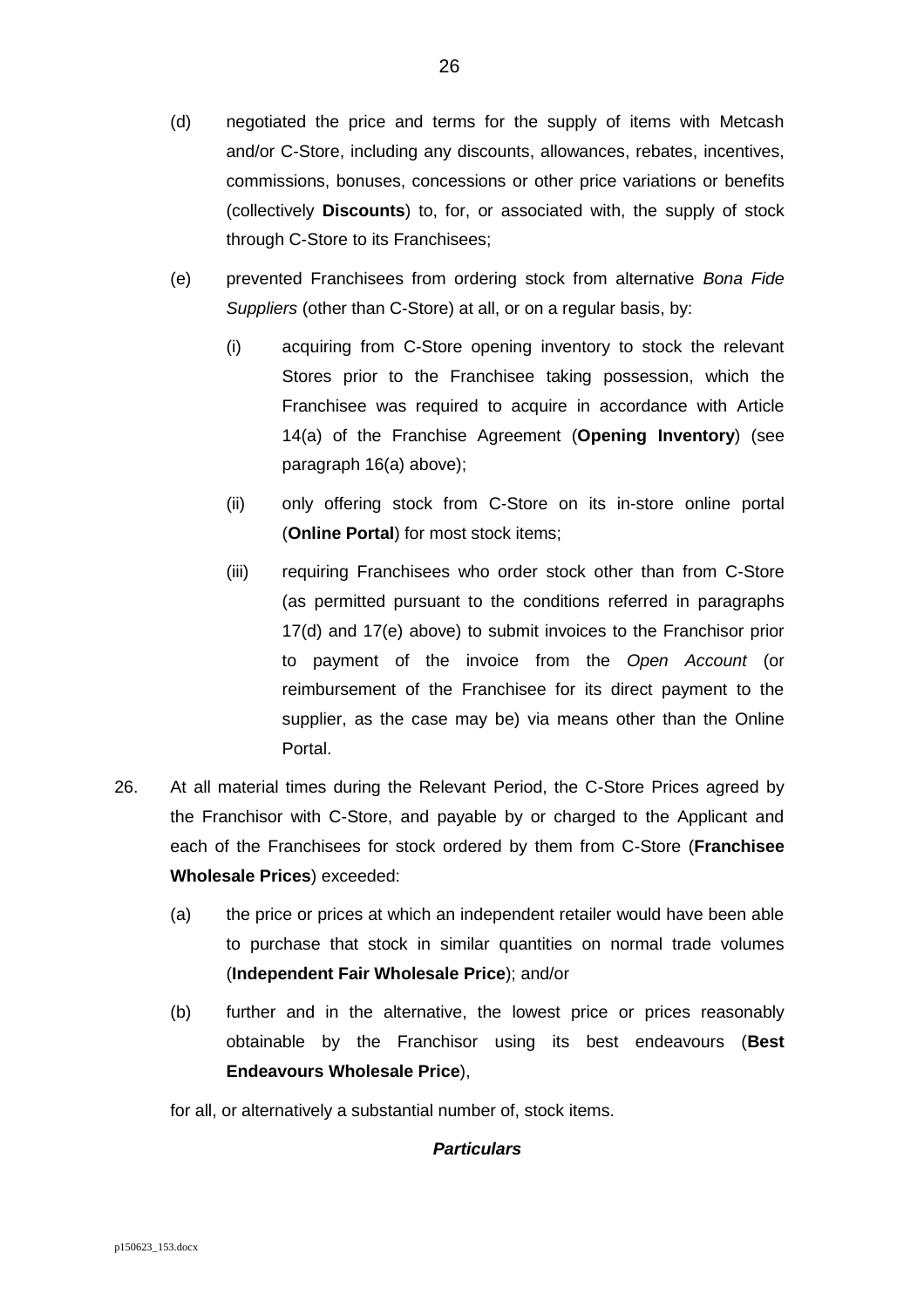*Particulars will be provided after discovery and the service of expert evidence.*

<span id="page-26-1"></span>27. Further, the aggregate difference between the Franchisee Wholesale Prices actually charged and paid by Franchisees, and the Independent Fair Wholesale Price or the Best Endeavours Wholesale Price for the equivalent goods, has exceeded, in each full calendar year of the Relevant Period, the amount of the Franchisor's Advertising Rebate reported for that year by a material amount.

## <span id="page-26-2"></span>*Particulars*

*Particulars will be provided on the service of the Applicant's expert evidence.*

## <span id="page-26-0"></span>*Inventory Practices*

- <span id="page-26-7"></span><span id="page-26-6"></span><span id="page-26-5"></span><span id="page-26-4"></span><span id="page-26-3"></span>28. Further, and in the alternative to the matters pleaded in paragraphs [25](#page-24-2) and [26](#page-25-0) above, on and from the time of entry by the Applicant and each other Franchisee into their Franchise Agreements, the Franchisor:
	- (a) listed on its Online Portal the stock items to be purchased by each of the Franchisees (**Suggested Order**) and did not provide an option allowing Franchisees to vary the items on the list (other than by quantity);
	- (b) nominated a weekly deadline for Franchisees to vary the quantity of stock on the Suggested Order, then delivered stock to the Store within 1-2 days;
	- (c) in the case of the Applicant and Franchisees who obtained working finance capital from the Franchisor through the *Open Account* (being some or all of the Franchisees), debited interest on any negative balance pursuant to Article 8(b) of the Franchise Agreement to the *Open Account*  of those Franchisees;
	- (d) when stock was ordered by the Applicant or Franchisees from the Online Portal, debited the cost of ordered stock (at the time of delivery) to the respective outstanding balances of the *Open Account* of the Applicant and Franchisees, and calculated interest on such purchases from that time; and
	- (e) determined the prices at which the Franchisees were to sell items of merchandise (**Retail Prices**) by setting those prices in the Online Portal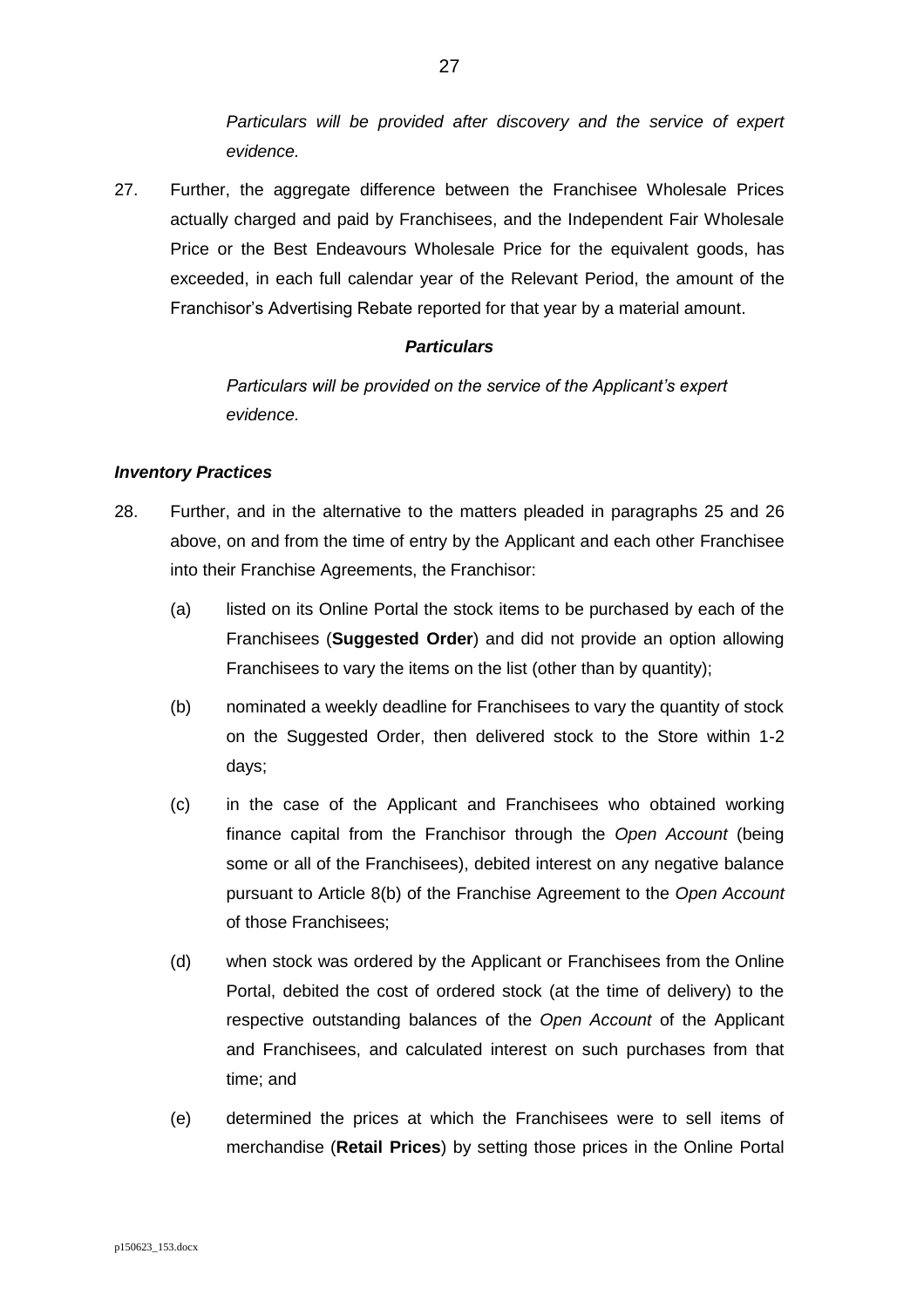and point of sale scanning systems (and not allowing the Franchisees to alter those selling prices).

(Together or in combination, **Inventory Practices**).

## <span id="page-27-0"></span>**BREACH OF CONTRACT CLAIMS**

- <span id="page-27-1"></span>29. The conduct of the Franchisor referred to in subparagraphs [25\(c\)](#page-24-3) to [25\(e\)](#page-25-1) and paragraphs [26](#page-25-0) and [27](#page-26-1) above (alone and in combination, **Wholesale Pricing Conduct**) constituted, in breach of the Franchisor's Efficiency Obligation Term and/or in breach of the Contractual Duties Term:
	- (a) a failure by the Franchisor to use its best endeavours to ensure that the business of the Applicant and each other Franchisee, being an undertaking, scheme or enterprise to which their respective Franchise Agreements relate has been carried on in a proper and efficient manner;
	- (b) further and in the alternative, a failure by the Franchisor to cooperate with the Applicant and each other Franchisee to achieve the objects of their respective Franchise Agreements;
	- (c) further and in the alternative, a failure by the Franchisor to act reasonably and in good faith towards the Applicant and each other Franchisee; and/or
	- (d) further and in the alternative, a failure by the Franchisor to exercise its powers or discretions under the Franchise Agreement in good faith and reasonably and with reasonable cause.

#### *Particulars*

- *(i) Throughout the Relevant Period, the effect of the Franchisor's Wholesale Pricing Conduct was to increase the Cost of Goods Sold, and reduce the income and/or profit margins, for the Applicant and each other Franchisee arising from the operation of their Stores, and thereby deny each of them the opportunity to earn a level of profits, income and/or achieve commercial success that reflected:* 
	- *A. the prominence and reputation of 7-Eleven brand;*
	- *B. the skill, time, money and effort invested by the Franchisee in the acquisition and operation of the Store; and*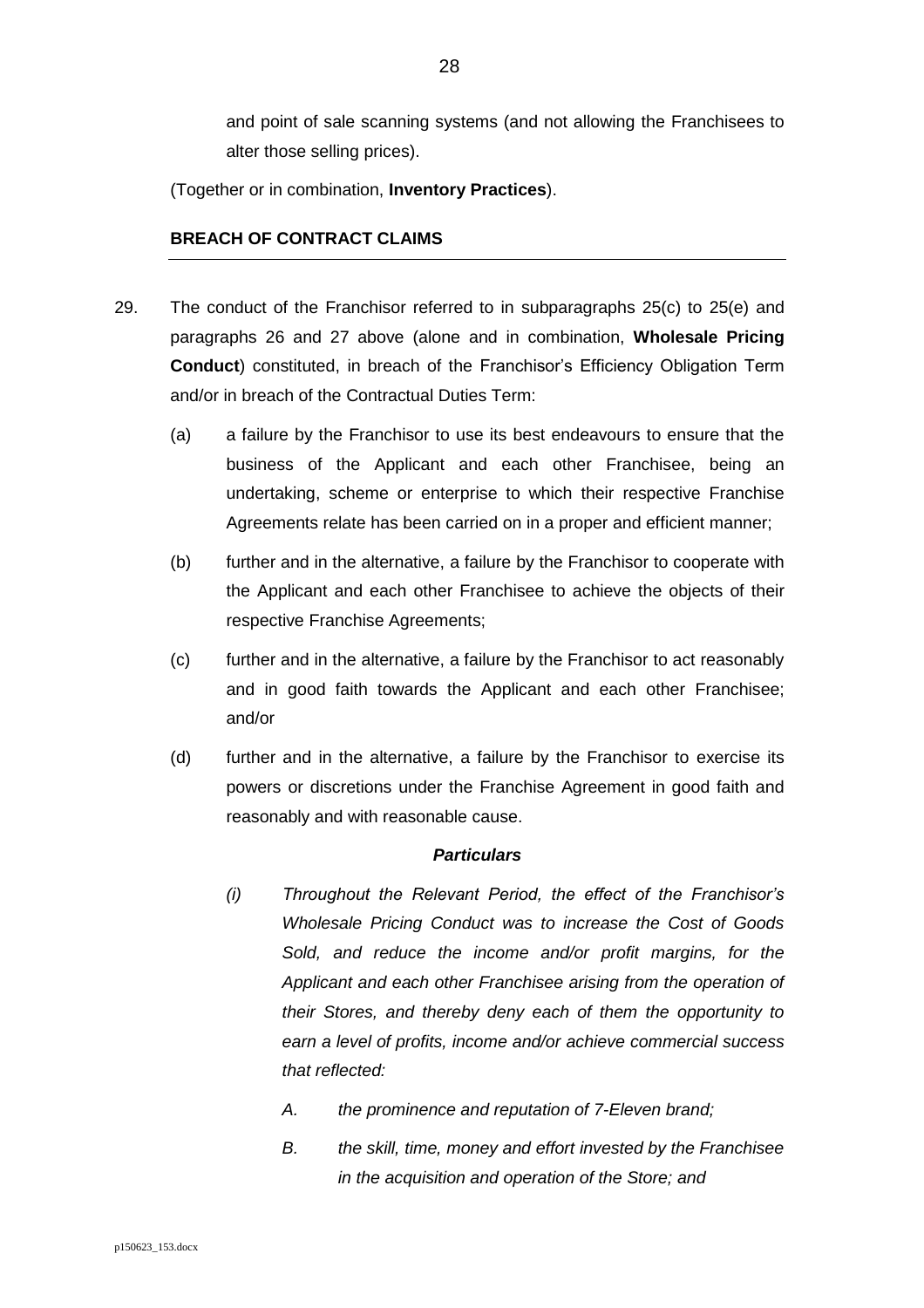- *C. the risks undertaken by the Franchisee in operating the business at the Store.*
- *(ii) Further, and in the alternative, by reason of the matters pleaded in paragraphs [17,](#page-18-1) [18,](#page-19-3) [25,](#page-24-2) [26](#page-25-0) and [27](#page-26-2) above, the difference between the Franchisee Wholesale Prices and the Independent Fair Wholesale Price or Best Endeavours Wholesale Price of those goods cannot be reasonably attributed to the amount of the rebates received by the Franchisor, as disclosed by the Franchisor to the Franchisees in respect of each year in the Relevant Period. Accordingly, it is to be inferred that:*
	- *A. the Franchisor agreed C-Store prices with Metcash that were by any reasonable and objective measure excessive for the goods supplied by Metcash to the Applicant and the Franchisees, to the detriment of the Franchisees as set out in (i) above;*
	- *B. in negotiating the C-Store prices, the Franchisor acted in a manner which was: (i) not necessary to advance its legitimate contractual interests under the Franchise Agreements; (ii) extraneous to the legitimate object of its powers to engage in the Wholesale Pricing Conduct (if and where such powers existed, which is not admitted); and (iii) contrary to the interests of the Franchisees and the objects of the Franchise Agreements; and*
	- *C. in the premises, the Franchisor thereby failed to cooperate with the Franchisees to achieve the objects of the Franchise Agreements set out in paragraph [24](#page-22-1) above.*
- *(iii) Further and in the alternative, in the circumstances identified above, it may be inferred that, in negotiating C-Store prices which exceeded significantly the Independent Fair Wholesale Price or Best Endeavours Wholesale Price, and the amount of the Franchisor's Advertising Rebate throughout the Relevant Period, without any apparent legitimate contractual justification for such conduct, the Franchisor acted (and/or exercised its contractual powers under the Franchise Agreements) arbitrarily and not for*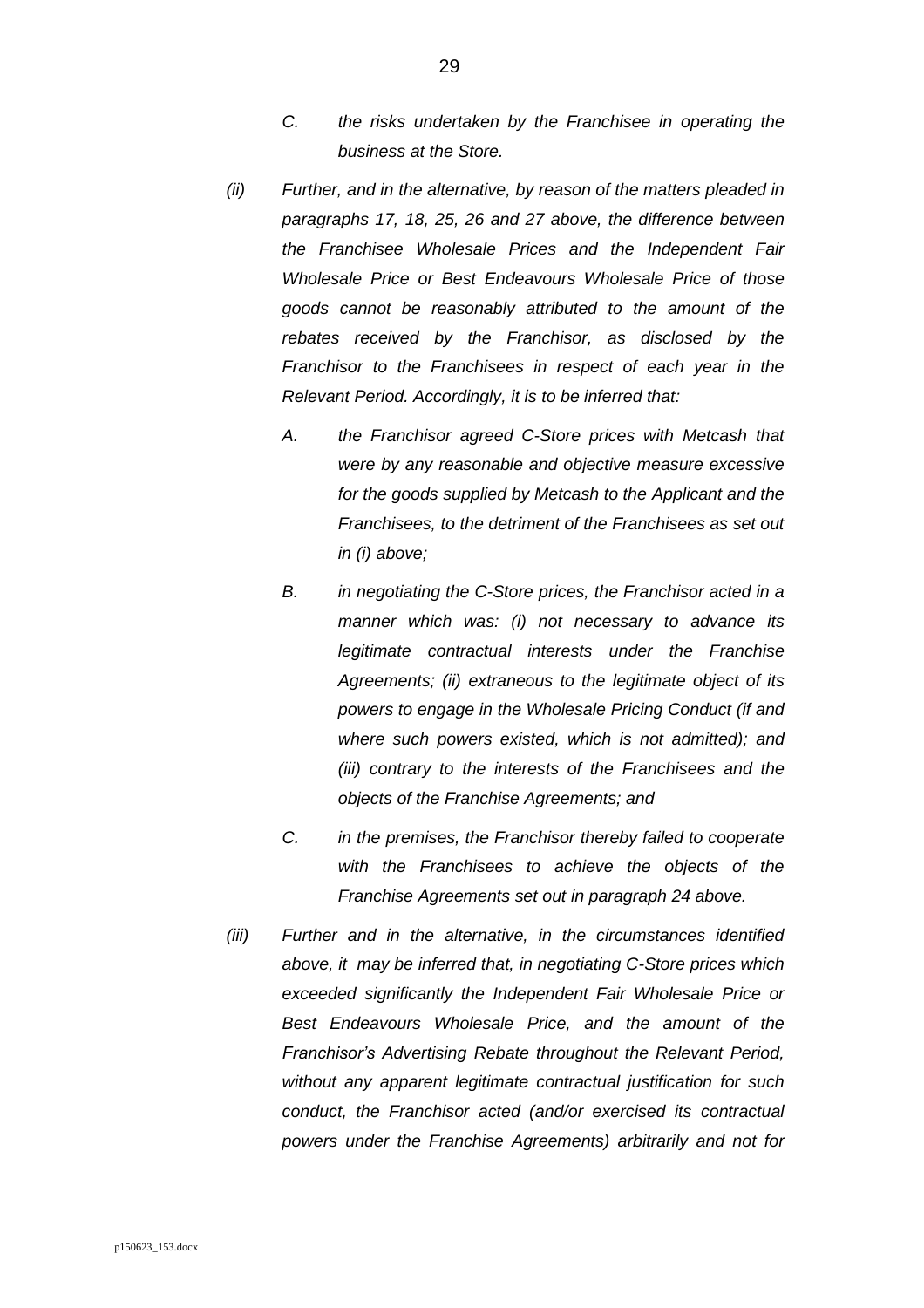*the purpose for which such contractual powers were granted (if and where such powers exist, which is not admitted).*

- *(iv) In the premises of particulars (i)-(iii) above, the Franchisor failed to act reasonably and in good faith and/or failed to exercise its powers or discretions under the Franchise Agreement reasonably and in good faith, or in a proper and efficient manner, having regard to the objects of the Franchise Agreement set out in paragraph [24](#page-22-1) above.*
- *(v) Further particulars will be provided after discovery and service of the Applicant's expert evidence.*
- <span id="page-29-0"></span>30. Further and in the alternative to paragraph [29](#page-27-1) above, the Wholesale Pricing Conduct, in combination with some or all of the Inventory Practices referred to in paragraph [28](#page-26-3) above, constituted, in breach of the Franchisor's Efficiency Obligation Term and/or the Contractual Duties Term:
	- (a) a failure by the Franchisor to use its best endeavours to ensure that the business of the Applicant and each other Franchisee, being an undertaking, scheme or enterprise to which their respective Franchise Agreements relate, is carried on in a proper and efficient manner;
	- (b) further and in the alternative, a failure by the Franchisor to cooperate with the Applicant and each other Franchisee to achieve the objects of their respective Franchise Agreements;
	- (c) further and in the alternative, a failure by the Franchisor to act reasonably and in good faith towards the Applicant and each other Franchisee; and/or
	- (d) further and in the alternative, a failure by the Franchisor to exercise its powers or discretions under the Franchise Agreement in good faith and reasonably and with reasonable cause.

#### *Particulars*

- *(i) See the particulars to paragraph [29](#page-27-1) above and as further set out below.*
- *(ii) Due to the Inventory Practices pleaded and particularised in subparagraphs [28\(a\)](#page-26-4) and [28\(e\)](#page-26-5) above, the Applicant and some or all of the Franchisees were unable (at all, or on a regular basis) to*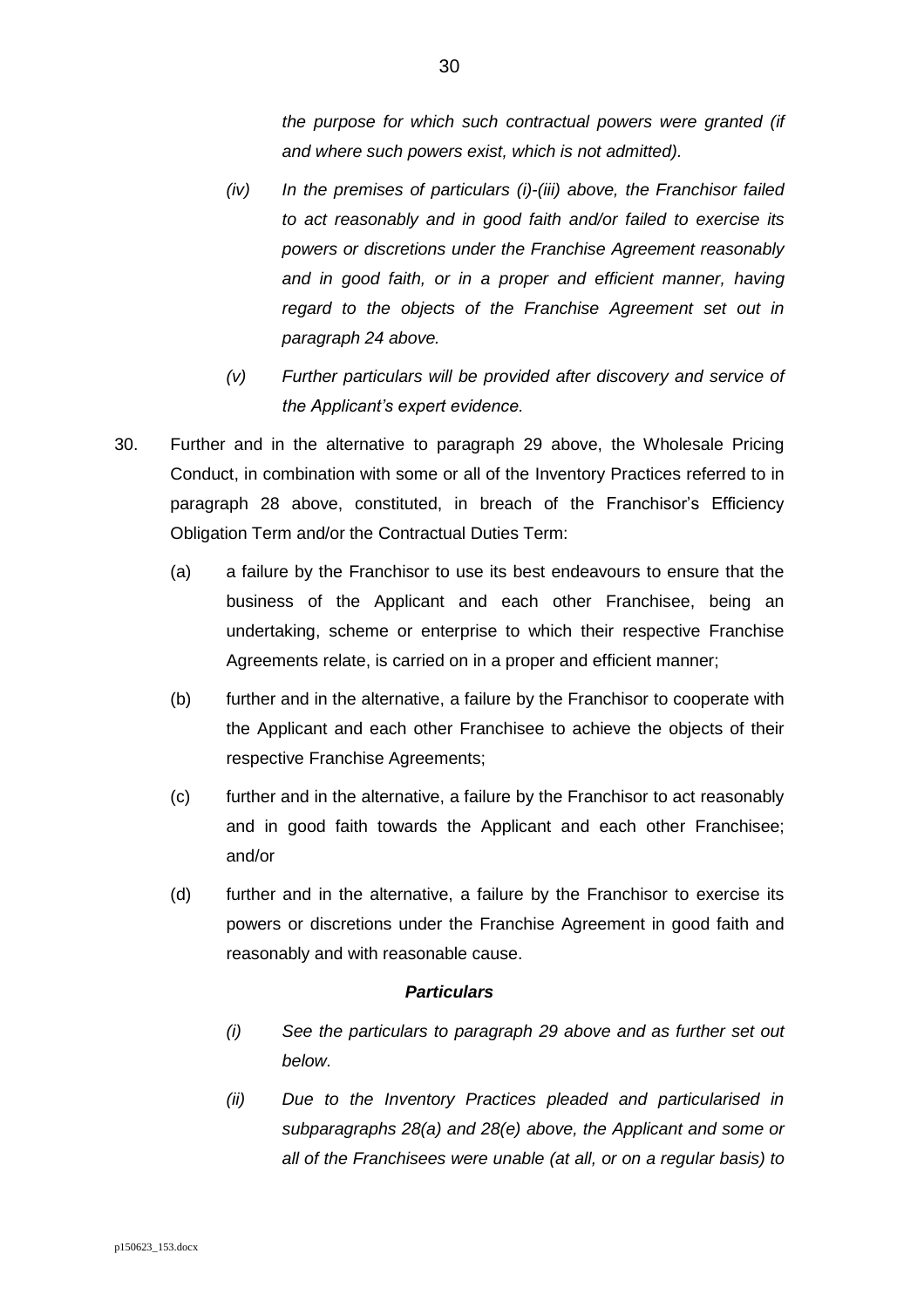*purchase goods from alternative wholesalers (other than C-Store) in order to mitigate the effects of the Wholesale Pricing Conduct and/or exacerbated the adverse financial impact of the Wholesale Pricing Conduct on the Applicant and some or all of the Franchisees.* 

- *(iii) Further and in the alternative, due to the Inventory Practices pleaded and particularised in subparagraphs [28\(b\)](#page-26-6) and [28\(d\)](#page-26-7) above, the Applicant and some or all of the Franchisees incurred interest liabilities to the Franchisor on inflated wholesale prices from the date of ordering C-Store merchandise.*
- *(iv) In the premises, by the Inventory Practices pleaded and particularised in subparagraphs [28\(a\)](#page-26-4) and [28\(e\)](#page-26-5) above, the Franchisor failed to cooperate with the Applicant and some or all of the Franchisees by preventing them from purchasing goods from alternative wholesalers (other than C-Store) at all, or on a regular basis, or by creating commercial and or practical disincentives for them to do so. By such conduct, the Franchisor prevented the Applicant and some or all of the Franchisees from mitigating the effects of the Wholesale Pricing Conduct (or impaired their ability to do so) and thereby failed to cooperate with the Franchisees to achieve the objects of their Franchise Agreements set out in paragraph [24](#page-22-1) above.*
- *(v) Further particulars will be provided on service of the Applicant's expert evidence.*

#### <span id="page-30-0"></span>**B7. Loss and Damage**

31. By reason of the Franchisor's breaches of contract referred to in paragraphs [29](#page-27-1) and/or [30](#page-29-0) above, the Applicant and each of the Franchisees have suffered loss and damage.

#### *Particulars*

*(a) The Applicant's loss and damage will be calculated by reference to loss of profits referable to:*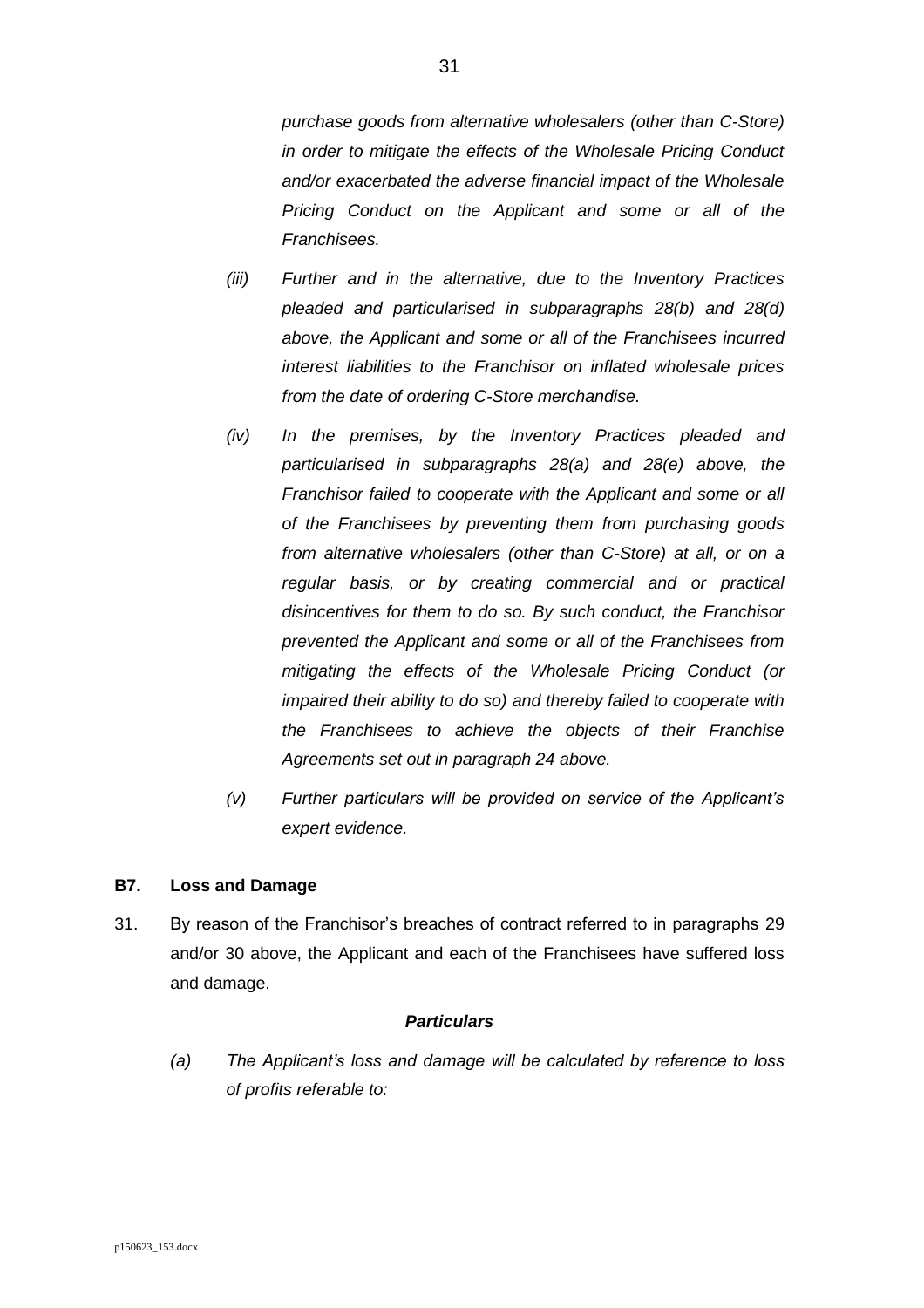- *(i) the prices for stock purchased through C-Store, compared with the Independent Fair Wholesale Prices, and/or the Best Endeavours Wholesale Prices for that stock;*
- *(ii) the Applicant's loss of opportunity to earn additional profits from the charging of prices for the sale of merchandise in excess of the maximum prices set by the Franchisor.*
- *(b) Further particulars of the Applicant's loss and damage calculated on the above bases will be provided after service of expert evidence.*
- *(c) The loss suffered by the Franchisees will also be calculated in accordance with the particulars (a) and (b) above but are not particularised in this Statement of Claim; particulars in relation to the Franchisees' losses will be obtained (and particulars will be provided) following opt out, the determination of the Applicant's claims and identified common issues at an initial trial and if and when it is necessary for a determination to be made of the individual claims of those Franchisees.*

## <span id="page-31-0"></span>**C. UNFAIR CONTRACT TERMS**

- <span id="page-31-2"></span>32. The Franchise Agreements of the Applicant and:
	- (a) some or all of the Franchisees, are small business contracts within the meaning of section 23 of the ACL;
	- (b) each of the Franchisees, are standard form contracts within the meaning of section 27 of the ACL.
- <span id="page-31-1"></span>33. The purpose and essence of a franchise relationship is an arrangement under which a franchisee earns profits or income, or has the opportunity to do so, by exploiting a right, conferred by the franchisor as owner of the right, to use a trade mark or design or other intellectual property or the goodwill attached to it in connection with the supply of goods or services, including:
	- (a) the franchisee has the opportunity to own and operate his, her or its own business within a system owned or controlled by the franchisor;
	- (b) the franchisor has the opportunity to build and grow its business utilising the capital, skill, time, money and effort of the franchisee.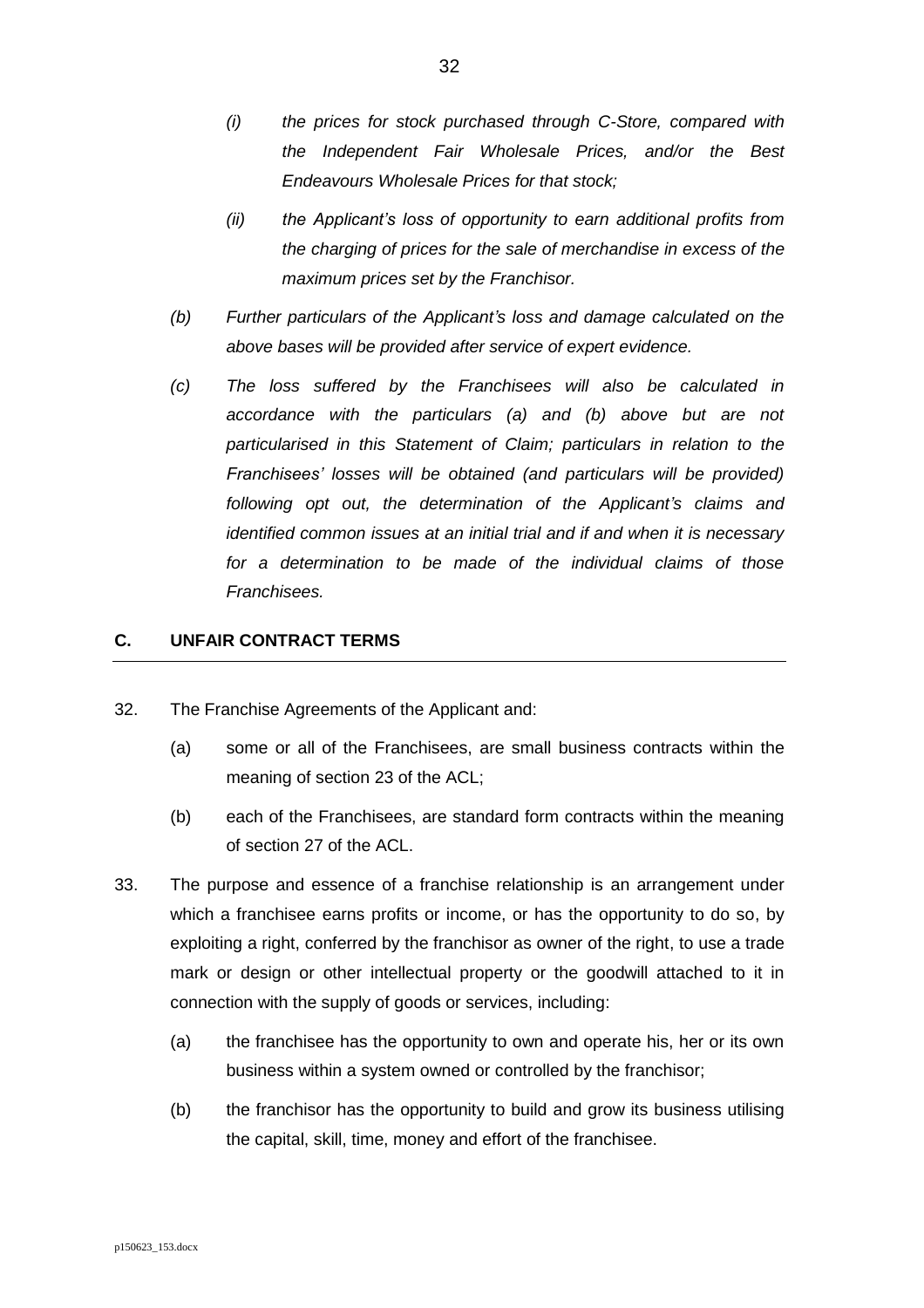#### *See the particulars to paragraph [24](#page-22-1) above.*

- <span id="page-32-1"></span><span id="page-32-0"></span>34. The effect of the Franchise Agreement between the Franchisor and the Applicant and each other Franchisee, has been to impose such a high level of operational control over the conduct of the business at the Franchisee's Stores as to deny the Franchisees any effective ability, or alternatively, to substantially restrict their ability, to make their own decisions about how best to run their businesses and exploit the rights purportedly conferred on them by the Franchisor to earn profit or income, or to have the opportunity to do so, having regard to the investment of skill, time, money and effort by the Franchisee and its principals (**Franchisor's Operational Control)**:
	- (a) the Franchisee has no, or no effective, control over the supplier from whom it has purchased stock or the prices payable by the Franchisee to that supplier, C-Store, by reason of Articles 15(c), 15(f), 15(h), 16(a), 16(b), 17(a), 20(f) and 20(g) of the Franchise Agreement and the Franchisor's C-Store Practices thereunder;
	- (b) the Franchisee had no, or no effective control, over the retail sales prices which it could charge to customers either for regular stock or for marketing stock, by reason of Article 17(b) of the Franchise Agreement and the Maximum Price Control thereunder;
	- (c) the Franchisee had no, or no effective, control over the stock levels at the Store, by reason of Articles 13(c), 14(a), 15(a), 15(g) of the Franchise Agreement, and the Franchisor's Inventory Practices;
	- (d) further and alternatively to (c) above, the Franchisee was obliged to incur the costs of any stock losses, due to overstocking of the Store by holding levels of stock, as required by the Franchisor by reason of Article 12(a) of the Franchise Agreement, in excess of what the Franchisee reasonably required for sale prior to the expiry date of such stock;
	- (e) the Franchisee was obliged to operate the Store during the hours directed by the Franchisor, by reason of Article 1(k) and paragraph (b) of Exhibit D of the Franchise Agreement;
	- (f) the Franchisee was unable to pay any operational expenses, including wages, from their Open Account, if the Franchisee's Net Worth fell below the Minimum Net Worth stipulated in the Franchise Agreement, pursuant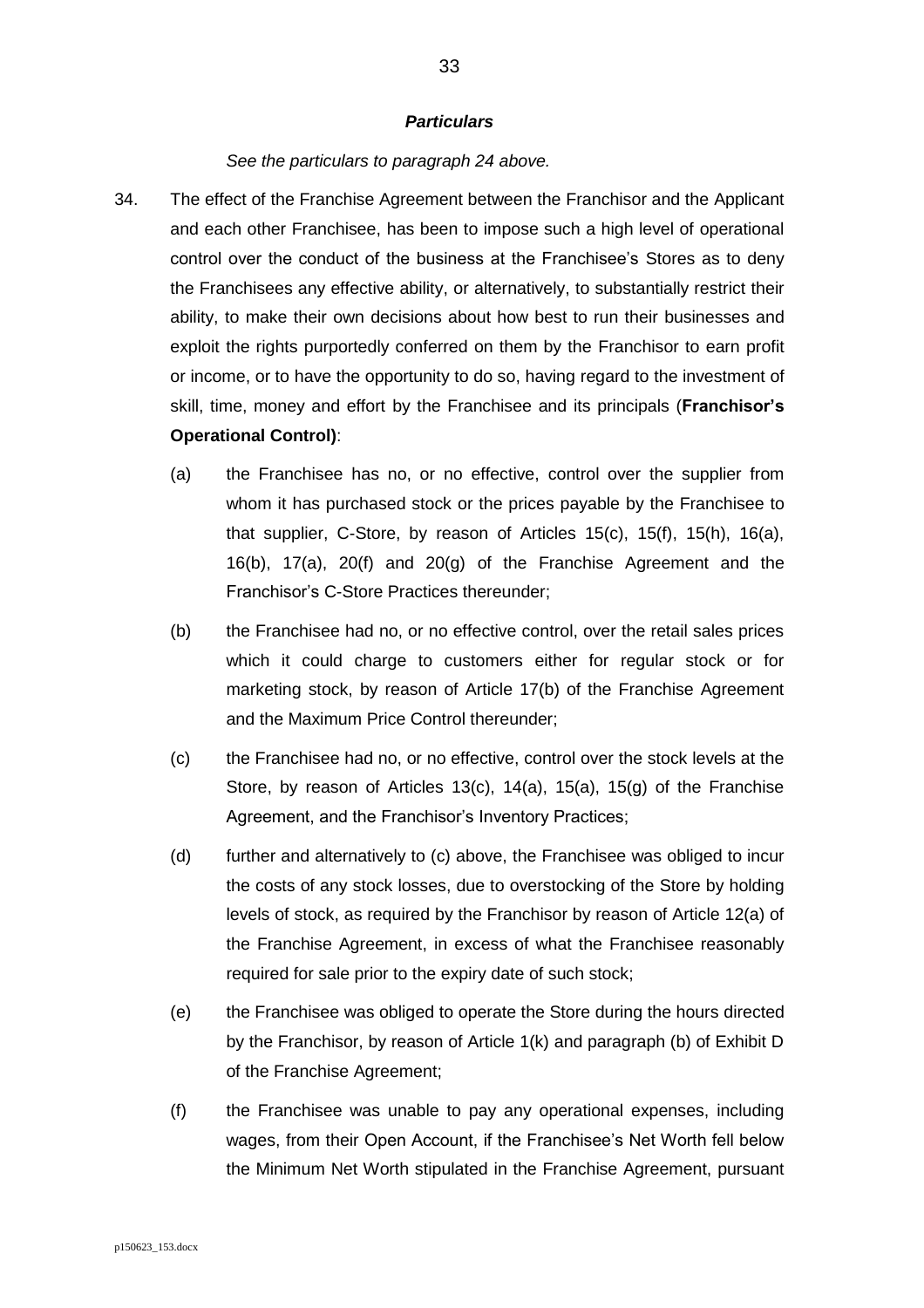to Article 8(a) of the Franchise Agreement and Article 19A of the Variation Agreement;

- (g) after December 2015, Franchisees were compelled to use the Franchisor's payroll services pursuant to Article 19A of the Variation Agreement;
- (h) the Franchisee's ability to maintain a Minimum Net Worth from time to time was dependent upon the profitability of the Store, which was impacted and substantially controlled by the Franchisor as set out in paragraphs [34\(](#page-32-0)a) to (d) above;
- (i) the Applicant, and most if not all Franchisees, had no practical alternative to obtaining financing from the Franchisor on the Open Account, as:
	- (i) the *Open Account* was debited by the Franchisor with the unpaid balance of the Opening Stock and thereafter accrued interest on and from the commencement of the Franchise Agreement, by reason of Articles 7, 14(a) and paragraph (c) of Exhibit D to the Franchise Agreement;
	- (ii) at the time of executing the Franchise Agreement, the Franchisee granted a first ranking security interest to the Franchisor over all Current Assets of the Store (irrespective of whether there was a negative balance on the *Open Account*) and executed an indenture in the form of Exhibit G to the Franchise Agreement, charging such Current Assets, with the result that their ability to obtain working capital from another financier was significantly constrained in the absence of an agreement between any such alternative financier and the Franchisor;

#### *Particulars*

# *The Applicant repeats the matters pleaded in paragraphs [7\(b\)](#page-7-2) and [12\(e\)](#page-14-0) above.*

(j) further and in the alternative, a Franchisee's entitlement to receive a Weekly Draw of anticipated profits from the Franchisor's *Open Account* was dependent upon the Franchisee maintaining a Minimum Net Worth as stipulated in the Franchise Agreement, and was also dependent in part upon the level of wages paid by the Franchisee, pursuant to Article 22 and Exhibit E, paragraph (h) of the Franchise Agreement;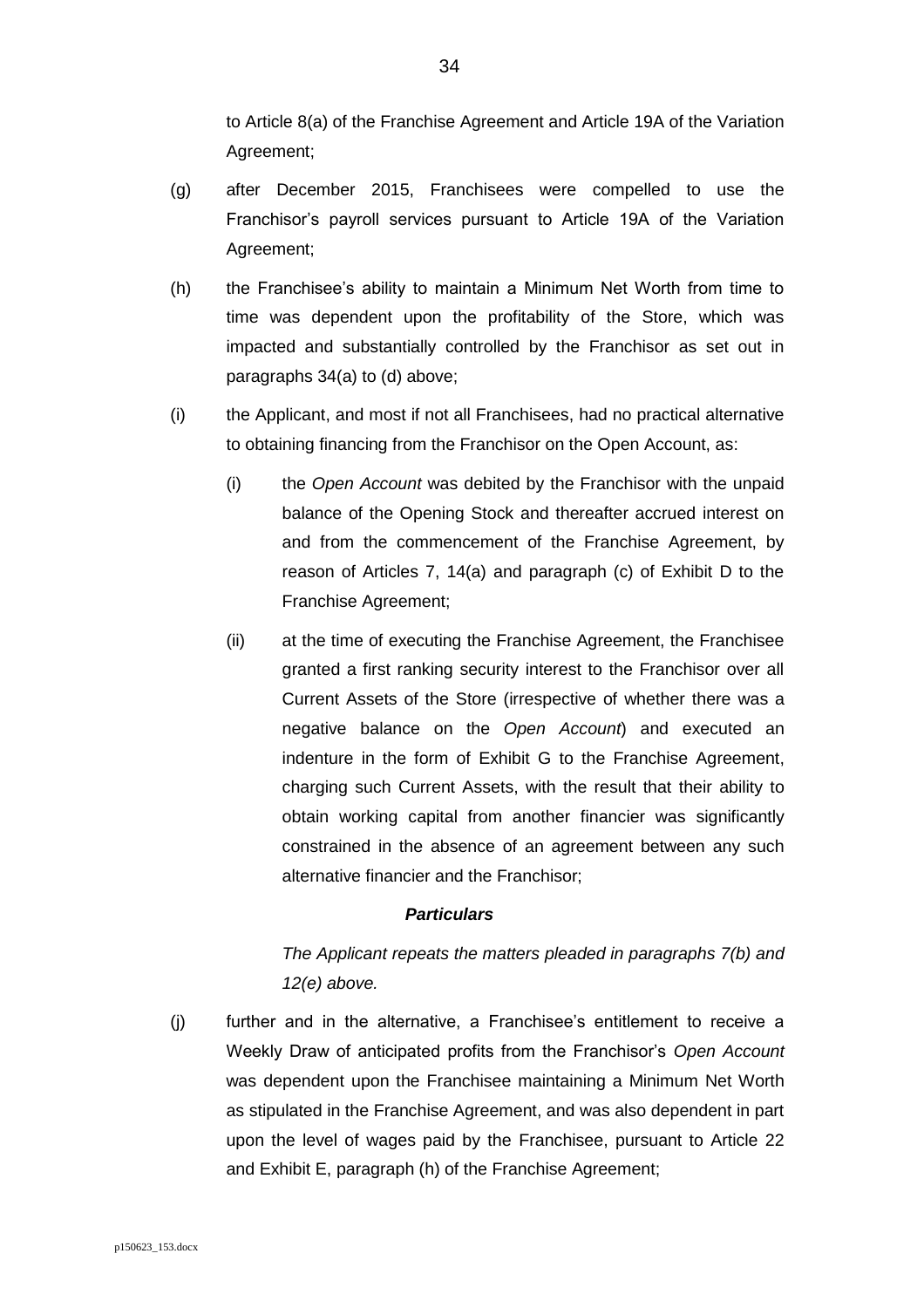- (k) a Franchisee was at risk of an immediate termination of the Franchise Agreement if the Franchisee failed to maintain the required Net Worth at any time, by reason of Articles 25(c), 25(e) and the definition of "Fraudulent Behaviour" in the Franchise Agreement;
- <span id="page-34-0"></span>(l) in the case of the Applicant and some of the Franchisees, pursuant to Articles 2(f) and 24(a)(i), the Franchisor was able to end their Franchise Agreement prior to the completion of the maximum 10-year term by refusing to exercise an option to renew the *Lease* of the site (at its sole and unconstrained discretion).
- <span id="page-34-1"></span>35. The Franchisor's Operational Control (and each element of it as set out in subparagraphs [34\(a\)](#page-32-1) to [34\(l\)](#page-34-0) above, separately and in combination):
	- (a) was inconsistent with the purpose and essence of a franchise agreement as set out in paragraph [33](#page-31-1) above;
	- (b) is not presented clearly, legibly and in reasonably plain language from a reading of the Franchise Agreement as a whole or from a reading of any of the terms referred to in subparagraphs [34\(](#page-32-0)a)-(l) above, for the purposes of section 24(4) of the ACL.
- 36. By reason of paragraphs [33](#page-31-1) to [35](#page-34-1) above, each of the following terms of the Franchise Agreement between the Franchisor and each of the Applicant and each other Franchisee (**Relevant Terms**), individually and in combination with each and all of the other Relevant Terms, cause a significant imbalance in the rights and obligations of the parties to the Franchise Agreement within the meaning of section 24(1)(a) of the ACL:
	- (a) Articles 1(k) and paragraph (b) of Exhibit D in relation to the hours that the Store was required to remain open;
	- (b) Articles 7, 8, 14(a), 18, 20, 22 and paragraph (c) of Exhibit D and paragraph (h) of Exhibit E in relation to the establishment and operation of the *Open Account* by the Franchisor;
	- (c) Articles 12(a), 13(c), 15(a) and 15(g) in relation to the composition of inventory to be ordered at the direction of the Franchisor, including stock required for marketing campaigns;
	- (d) Article 14(a) in relation to the procurement by the Franchisor of the initial Inventory for the Store;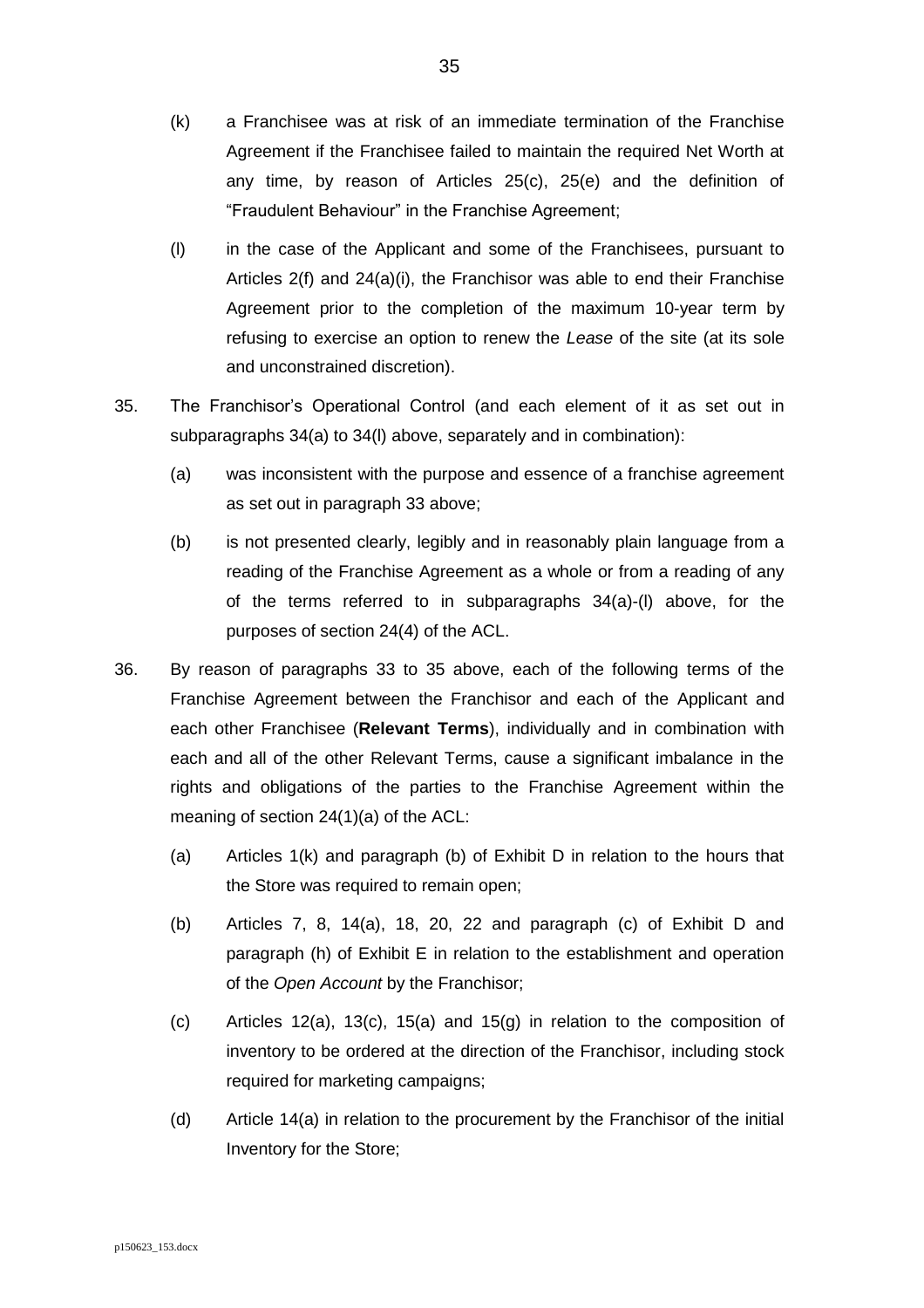- (e) Articles 15(c), 15(f), 15(h), 16(a), 16(b) and 17(a), in relation to where and how the Franchisee must purchase stock;
- (f) Article 17(b) in relation to the retail prices that may be charged by Franchisees;
- (g) Articles 20(f) and 20(g) in relation to the collection and accounting treatment by the Franchisor or all discounts and allowances paid by merchandise vendors for stock purchased by a Franchisee;
- (h) Articles  $2(f)$  and  $24(a)(i)$  in relation to the Franchisor's ability to reduce the term of the Franchise Agreement by declining (at its sole and unconstrained discretion) to renew its Lease of some of the Franchisees' Stores;
- (i) from the date of execution of the Variation Agreement, Article 19A in relation to the Payroll Services provided by the Franchisor (see paragraph [20](#page-20-1) above).
- 37. Further and in the alternative, by reason of paragraphs [33](#page-31-1) to [35](#page-34-1) above, each of the Relevant Terms, individually and in combination with the other Relevant Terms, is:
	- (a) not reasonably necessary in order to protect the legitimate interests of the Franchisor, as the party advantaged by the term within the meaning of section 24(1)(b) of the ACL;
	- (b) is the cause of detriment to the Franchisee by reason of the application and reliance on such term by the Franchisor within the meaning of section 24(1)(c) of the ACL.
- <span id="page-35-0"></span>38. Further and in the alternative, by reason of paragraphs [33](#page-31-1) to [35](#page-34-1) above, each of the Relevant Terms, individually and in combination with the other Relevant Terms, is not transparent within the meaning of section 24(2) of the ACL.
- 39. By reason of paragraphs [32](#page-31-2) to [38](#page-35-0) above, each of the Relevant Terms is:
	- (a) an unfair term within the meaning of section 24(1) of the ACL; and
	- (b) void by reason of section 23(1) of the ACL.
- 40. Further and in the alternative, to the extent that the Master Franchisor is granted rights under Article 48 of the Franchise Agreements of the Applicant and each other Franchisee to be a third-party beneficiary of any of the Relevant Terms with a right to exercise the rights of the Franchisor in relation to any of the Relevant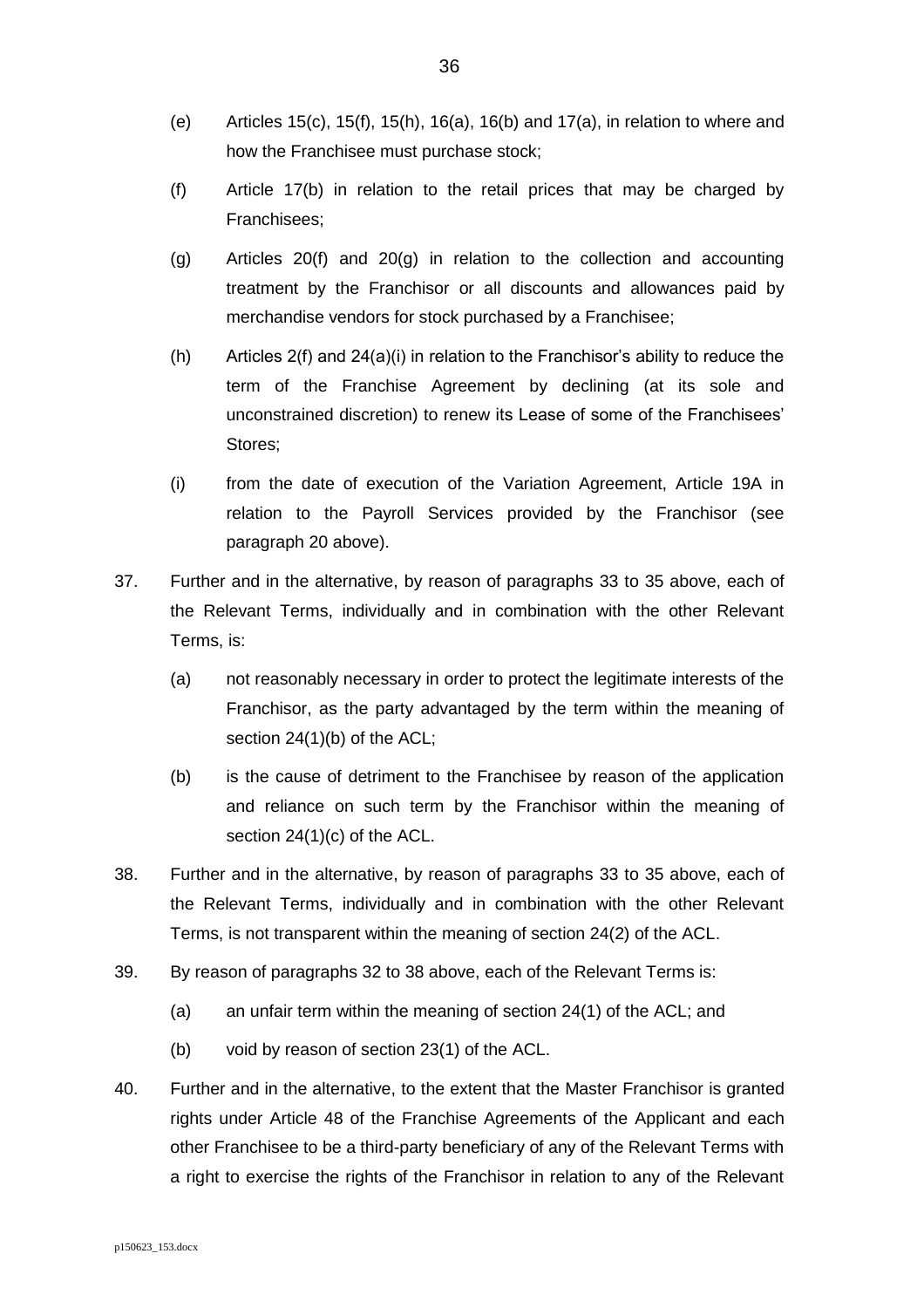Terms (**Third Party Rights Term**), the Third Party Rights Term is, to that extent, also:

- (a) an unfair term within the meaning of section 24(1) of the ACL; and
- (b) void by reason of section 23(1) of the ACL.

# **D. FRANCHISOR DISCLOSURES – CODE BREACHES AND MISLEADING OR DECEPTIVE CONDUCT – APPLICANT AND FRANCHISEES**

## **D1. The Franchisor's pre-contractual statements and Disclosure**

- <span id="page-36-0"></span>41. Prior to the Applicant and each other Franchisee entering a Franchise Agreement, the Franchisor provided:
	- (a) each of them with an "Introductory Pack" of information which included:
		- (i) a brochure entitled "The 7-Eleven Franchise System" (**7-Eleven Brochure**) as updated from time to time;
		- (ii) spread-sheets containing:
			- A. average financial information across all Stores (nationally) in the previous two financial years; and
			- B. a spread-sheet containing average financial information across all Fuel Stores or non-Fuel Stores (as relevant to the Franchisee's prospective purchase) for the previous two financial years in the state in which the Franchisee proposed to operate,

(separately and together, **Average Store Financials**); and

- (iii) income and expense statements for the previous three financial years for the particular Convenience Store or Fuel Store which they had expressed an interest in purchasing (**Individual Store Financials**);
- (b) in the case of the Applicant and each other Franchisee who purchased Convenience Stores, a document entitled "*7-Eleven Stores Pty Ltd Franchising Code Disclosure Document for Franchisee or Prospective Franchisee*" (**Franchising Code Disclosure**) as updated from time to time during the Relevant Period;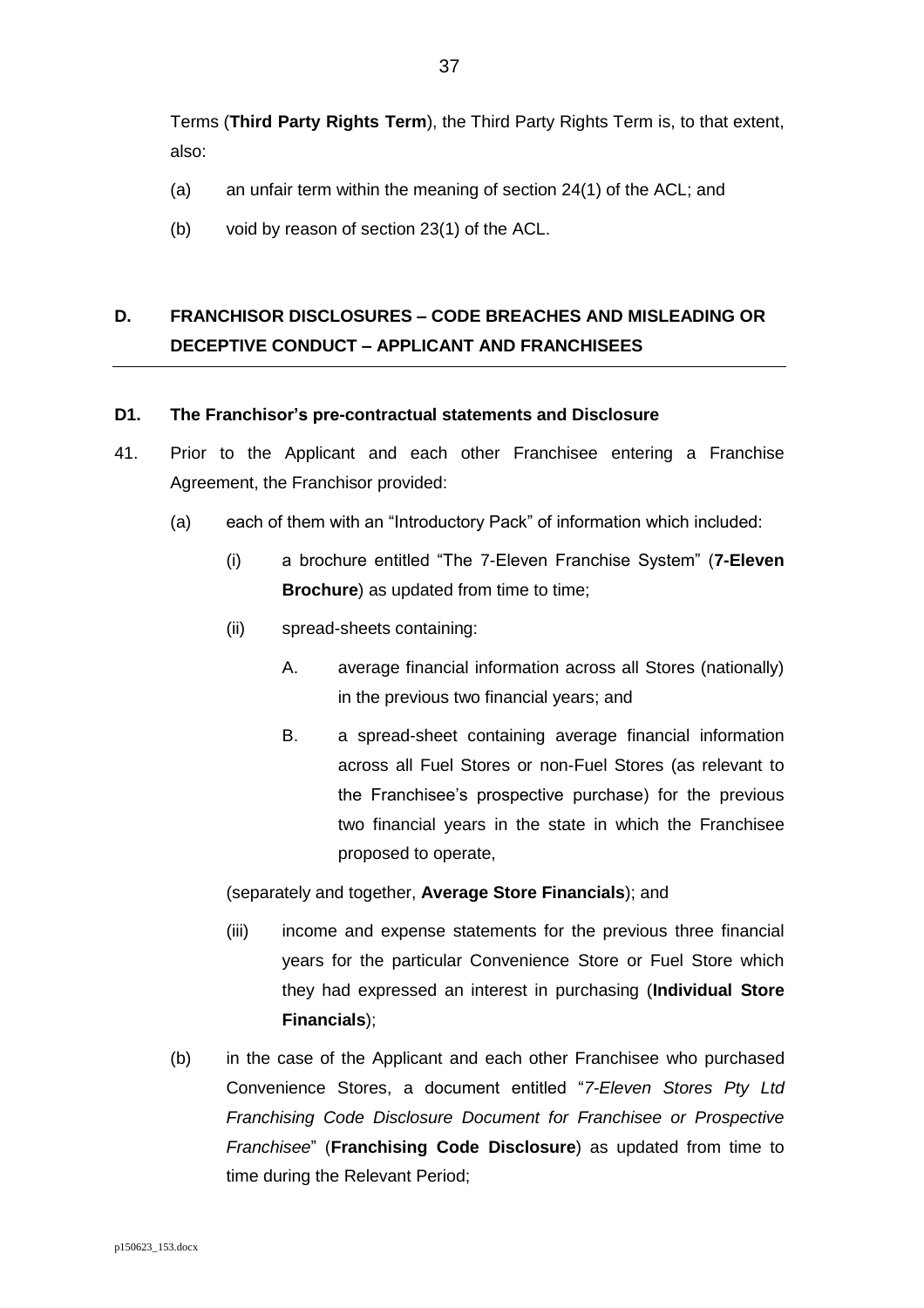(c) in the case of the Applicant and each other Franchisee who purchased a Fuel Store, a document entitled "*7-Eleven Stores Pty Ltd Oilcode Disclosure Document*" as updated from time to time during the Relevant Period (**Oilcode Disclosure**).

### *Particulars*

*Prior to the Applicant entering into the Campbelltown Store Franchise Agreement, the Franchisor provided it:*

- *(i) by email from Ash Bennett (NSW District Manager) (Bennett) to Paresh Davaria dated 9 July 2013, the 7-Eleven Brochure in force as at that date;*
- *(ii) by email from Bennett (NSW District Manager) to Paresh Davaria dated 9 July 2013, the Average Store Financials for FY 2009- FY2012;*
- *(iii) by email from Bennett (NSW District Manager) to Paresh Davaria dated 17 July 2013, the "average store earnings" for the previous three financial years;*
- *(iv) on 17 July 2013, the Individual Store Financials for the Campbelltown Store for the previous three financial years (Campbelltown Store Financials).*
- <span id="page-37-0"></span>42. In each version of 7-Eleven Brochure published during the Relevant Period, the Franchisor stated (inter alia) that:
	- (a) *"A 7-Eleven Franchise is your opportunity of making dreams come true. It offers the chance to operate your own business, to be your own boss, and build something you can be proud of"* (2013 Brochure, page 1);
	- (b) *"To become a 7-Eleven franchisee, you'll need a willingness to work hard to enhance your 7-Eleven business"* (2013 Brochure, page 1);
	- (c) *"In the convenience store industry, 7-Eleven is number one"* (2013 Brochure, page 1);
	- (d) *"7-Eleven offers prospective Franchisees a business system and a ready to operate store that appreciates the needs of the customer"*;
	- (e) Under the heading "Business System":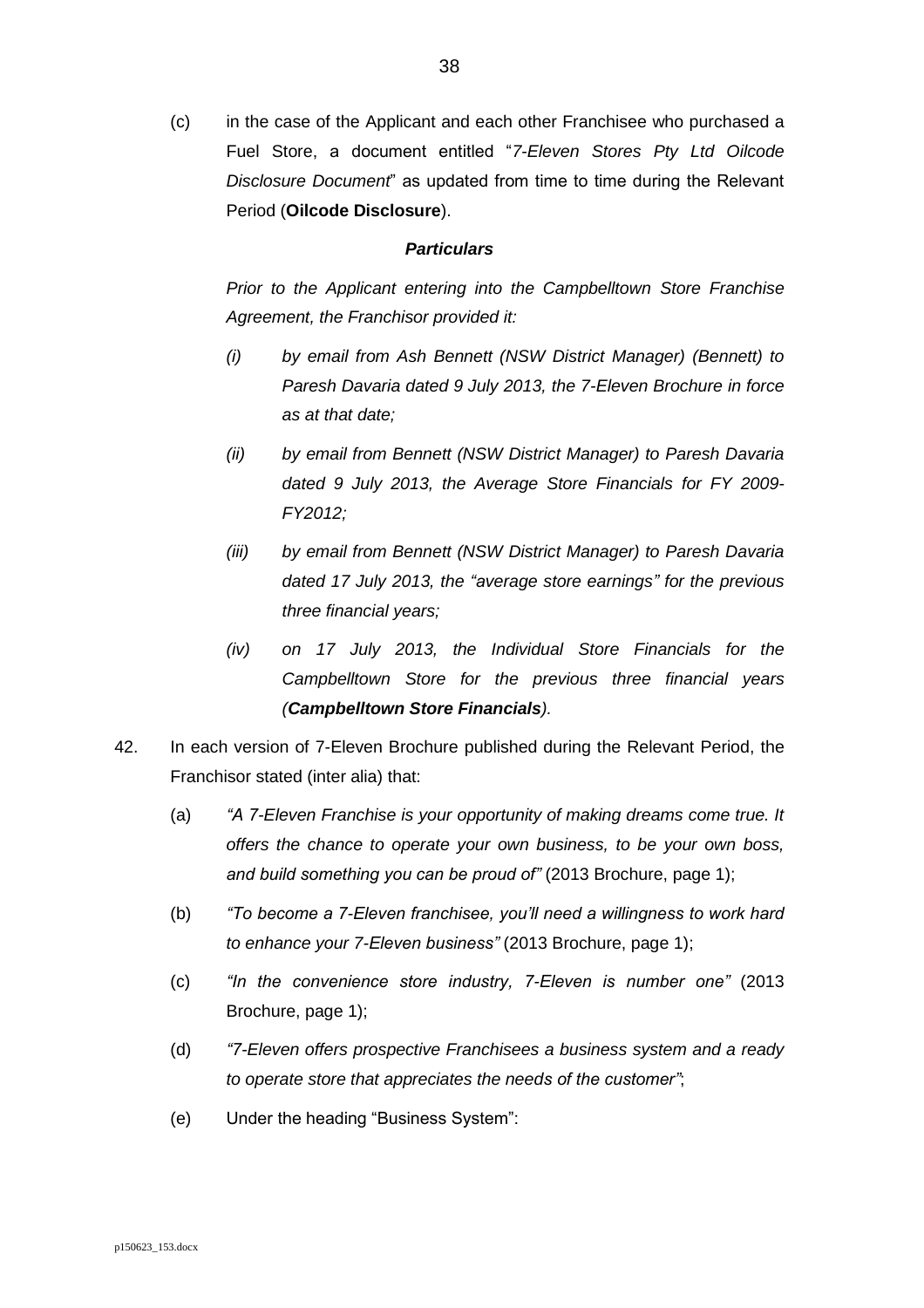- *(i)* "*The 7-Eleven business system provides a valuable trademark recognised worldwide, a proven system of operation, an established image and a well accepted franchise concept";*
- *(ii) "The ongoing link between you and 7-Eleven will be your operations District Manager. Your District Manager will work with you to monitor and develop your individual business. Analysis of store trading performance, operating expenses, product ranging and merchandising, implementation of marketing and promotional programmes are just a few of the areas where support is provided";*

(together and separately, **7-Eleven Business Opportunity Statements**);

- (f) *"7-Eleven offers assistance in this area by preparing lists of recommended suppliers and merchandise together with recommended retail prices. From this extensive list, you may choose which lines you will range in your store"* (**7-Eleven Supplier and Merchandise List Statement**).
- 43. In each version of the Franchising Code Disclosure published during the Relevant Period, the Franchisor made the following statements:
	- *(a) "The Franchisor does not receive rebates from any supply of goods it makes to Franchisees of its branded or proprietary goods, unlike the rebates it receives on goods which are provided to Franchisees by suppliers and which are disclosed at paragraph 15 of this document." [Clause 10.1(j)]*
	- *(b) "Rebates paid to the Franchisee by third party suppliers are applied entirely towards marketing and promotional expenses or are otherwise shared with Franchisees (as explained in 15.1 below)." [Clause 10.1(k)]*
	- (c) *"The Franchisee is not required to make any periodic or other contributions to any marketing or other co-operative fund. The Franchisor collects and administers marketing funds paid to it by Vendors of goods or services to the 7-Eleven stores franchised network (which includes the fuel re-selling network). The value of such payments is mostly based on the volume of purchases of goods by Franchisees from the vendors for on-sale from the 7-Eleven Stores as part of their franchised business in accordance with the supply terms the Franchisor negotiates with the*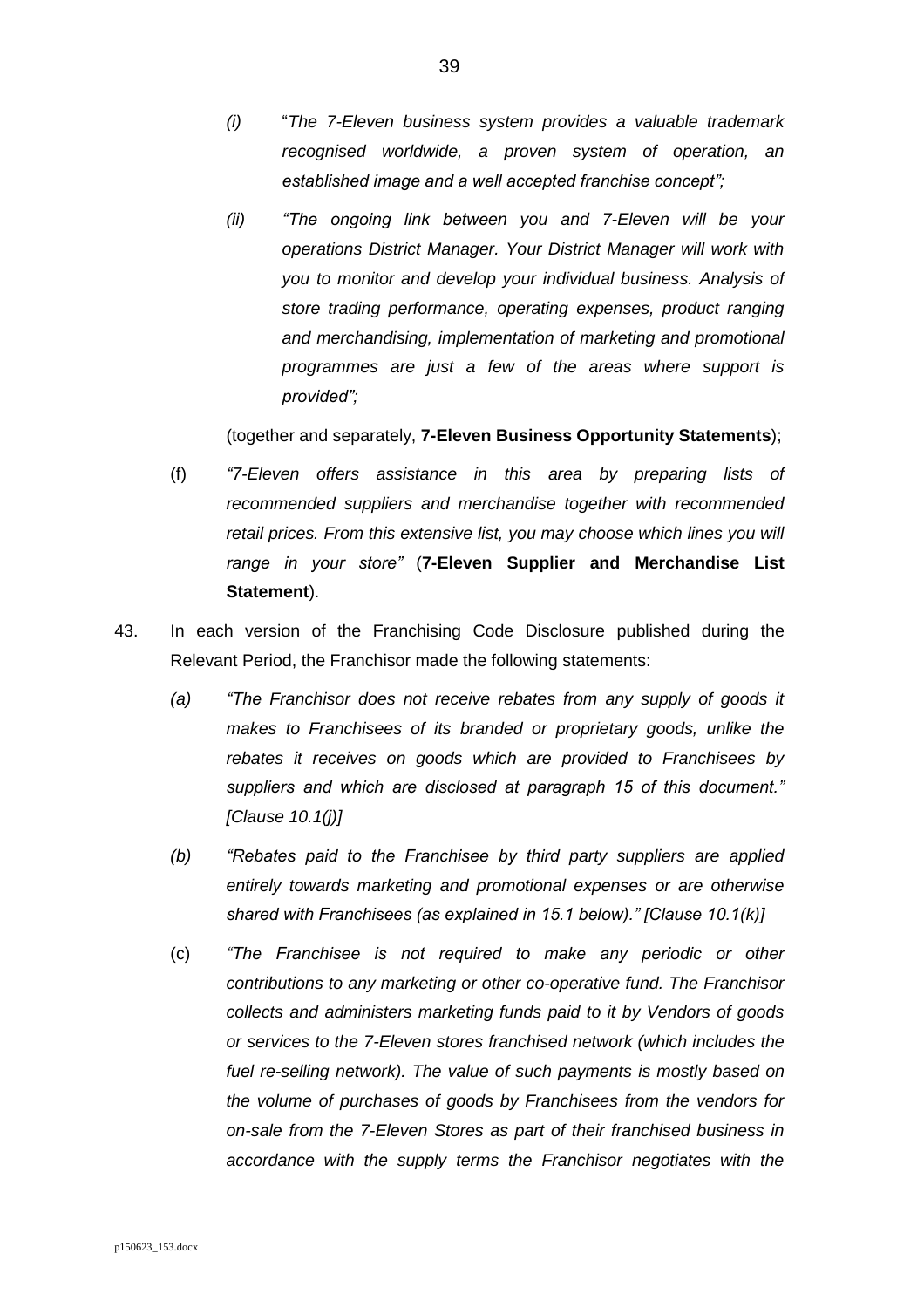*vendors in relation to their supply of goods and services to its franchise network. The Franchisor accounts for the money it so collects and applies that money, first for the production and supply of point of sale, advertising and promotional material based on its marketing spend for the appropriate financial year. Any remaining money is applied to reduce the cost of goods and shared as part of the Gross Profit in accordance with the Store Agreement. Where the cost of the marketing and promotional material exceeds in any year the amount collected by the Franchisor in the fund, the Franchisor Contributes that additional amount*" [Clause 15.1(a)],

- (d) *"The Franchisees do not have to directly contribute to the fund. The source of funding is as described in above item 15.1(a)"* [Clause 15.1(b)],
- (e) *"The fund was used in its entirety during the financial year for the payment of the costs of advertising and point of sale marketing material used in the 7-Eleven Stores"* [Clause 15.1(g)],

(together and separately, "**Franchising Code Advertising Fund Disclosure Statements**"); and

*(f)* "*The Franchisor does not give earnings information about a 7-Eleven Store Franchise.* 

*Earnings may differ between store franchises.* 

*The Franchisor cannot estimate earnings for a particular franchise.*

*However, the Franchisor has attached a statement of Average Earnings for the State within which your store will be situated (Refer to attachment C) and if your store is an existing Store, a copy of the income and expense statement and balance sheet for that Store for up to the last 3 financial years. It is important to note however that whilst the Franchisor is making available to you the existing financial information, such information is based on information provided to the Franchisor by its Franchisee and the Franchisor does not warrant its accuracy nor does it represent or warrant that the information accurately portrays the business performance of the Store",* 

## (**Franchising Code Earnings Disclosure Statement**).

44. In each version of the Oilcode Disclosure published during the Relevant Period, the Franchisor stated: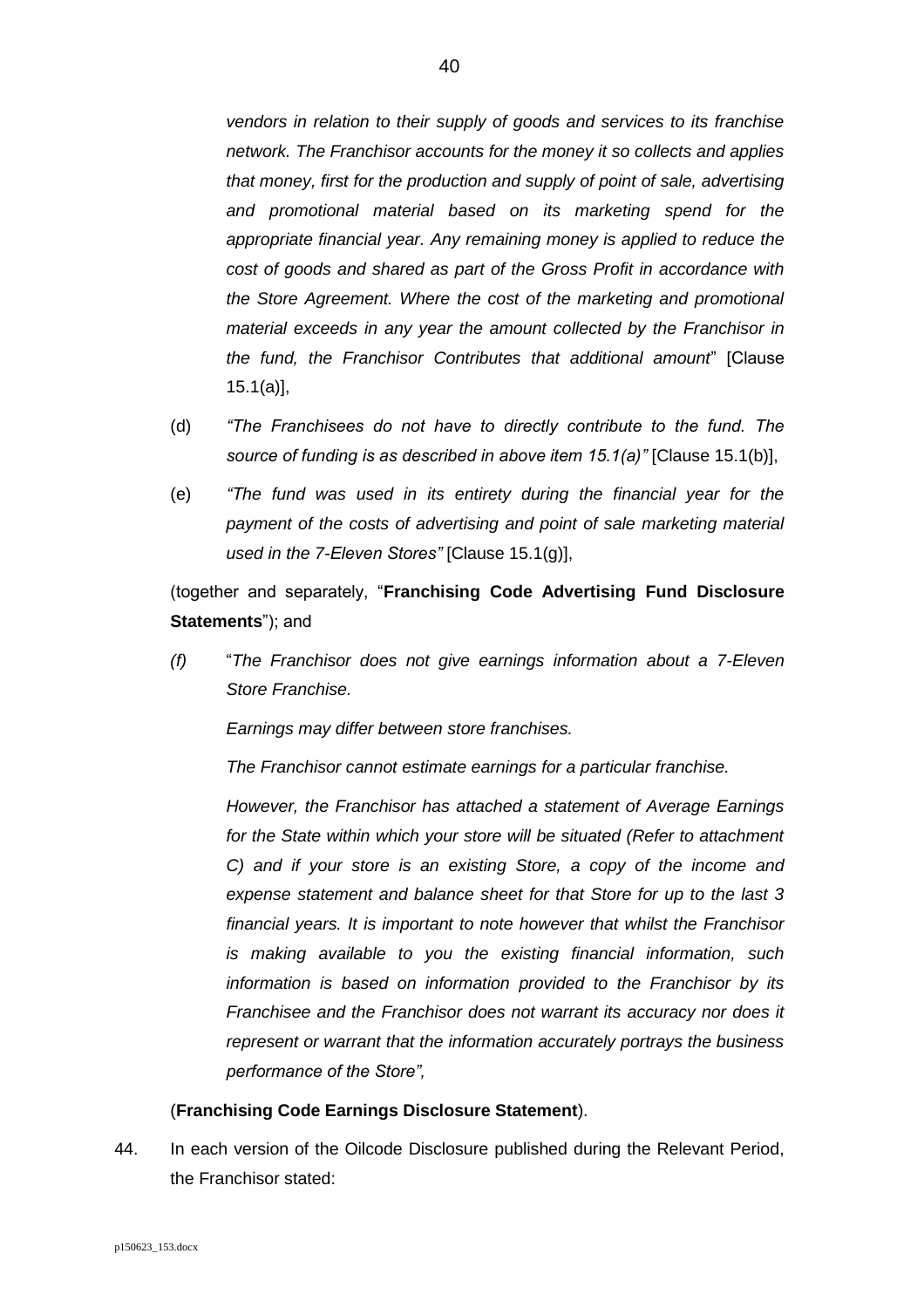- *(a) "The Supplier [Franchisor] does not receive rebates from any supply of goods it makes to Retailers [Franchisees] of its branded or proprietary goods, unlike the rebates it receives on goods which are provided to its Retailers by suppliers and which are disclosed at paragraph 12 of this document the benefit of which is shared with all Retailers in the form of funding of marketing promotions and initiatives." [Clause 9.1(j)]*
- (b) "*The Supplier collects and administers marketing funds paid to it by suppliers of goods or services to the 7-Eleven stores franchised network. The value of such payments is mostly based on the volume of purchases of goods by Franchisees and Retailers from the vendors for on-sale by them from the 7-Eleven Stores as part of their Franchise or Fuel Reselling Businesses in accordance with the supply terms the Supplier negotiates with the vendors in relation to their supply of goods and services to its franchise network. The Supplier accounts for the money it so collects and applies that money first for the production and supply of point of sale, advertising and promotional material based on its marketing spend for the appropriate financial year. Any remaining money is applied to reduce the cost of goods and shared as part of the Gross Profit in accordance with the Store Agreement. Where the cost of the marketing and promotional material exceeds in any year the amount collected by the Supplier in the fund, the Supplier contributes that additional amount*." [Clause 12.1(a)],
- (c) "*The Retailers do not have to directly contribute to the fund. Their only contribution is described in above paragraph 12.1*(a)" [Clause 12.1(c)],
- (d) *"The fund was used in its entirety during the financial year for the payment of the costs of advertising and point of sale marketing material used in the 7-Eleven Stores"* [Clause 12.1(h)],

(together and separately, **Oilcode Advertising Fund Disclosure Statements**)

*(e)* "*The Supplier does not give earnings information about new 7-Eleven Store Fuel Re-selling Businesses.* 

*Earnings may differ between Fuel Re-selling Businesses.* 

*The Supplier cannot estimate earnings for a particular Fuel Re-selling Businesses.*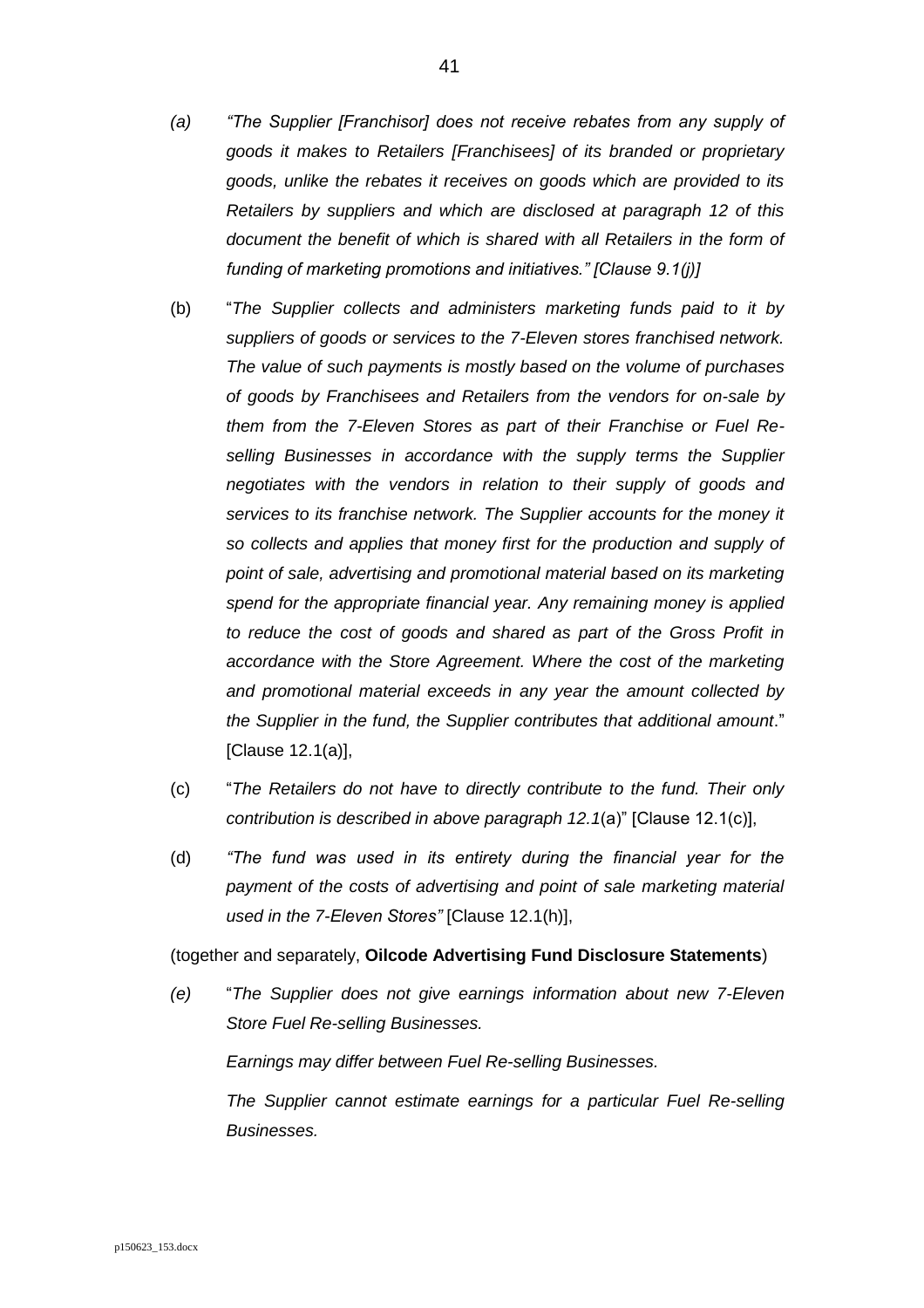*However, the Franchisor has attached a statement of Average Earnings for the State within which your store will be situated (Refer to attachment C) and if your store is an existing Store, a copy of the income and expense statement and balance sheet for that Store for up to the last 3 financial years. It is important to note however that whilst the Supplier is making available to you the existing financial information, such information is based on information provided to the Supplier by its Retailer/s and the Supplier does not warrant its accuracy nor does it represent or warrant that the information accurately portrays the business performance of the Store"* 

### (**Oilcode Earnings Disclosure Statement**).

- 45. The purpose of the Franchising Code Disclosure and the Oilcode Disclosure is (**Disclosure Purpose**):
	- (a) In the case of the Franchising Codes 2010 and 2014:
		- (i) to give a prospective franchisee or a franchisee proposing to enter into, renew, extend or extend the scope of an existing franchise agreement, information from the franchisor to help the franchisee to make a reasonably informed decision about the franchise; and
		- (ii) to give a franchisee current information from the franchisor that is material to the running of the franchised business;
	- (b) In the case of the *Competition and Consumer (Industry Codes –Oilcode) Regulation 2006* (Cth) and the *Competition and Consumer (Industry Codes–Oil) Regulations 2017* (Cth) (collectively, **Oilcode**):
		- (i) to allow a supplier (here, the Franchisor) to give a person adequate information to help the retailer (here, the Franchisee) a reasonably informed decision about an agreement (here the Franchise Agreement); and
		- (ii) to give a retailer (the Franchisee) current information that is relevant to the operation of the retailer's (Franchisee's) retail business.

### **D2. Business Opportunity Representation Contravention**

<span id="page-41-0"></span>46. Prior to the Applicant and each other Franchisee entering into their Franchise Agreements, the Franchisor represented to each of them that entering into a 7-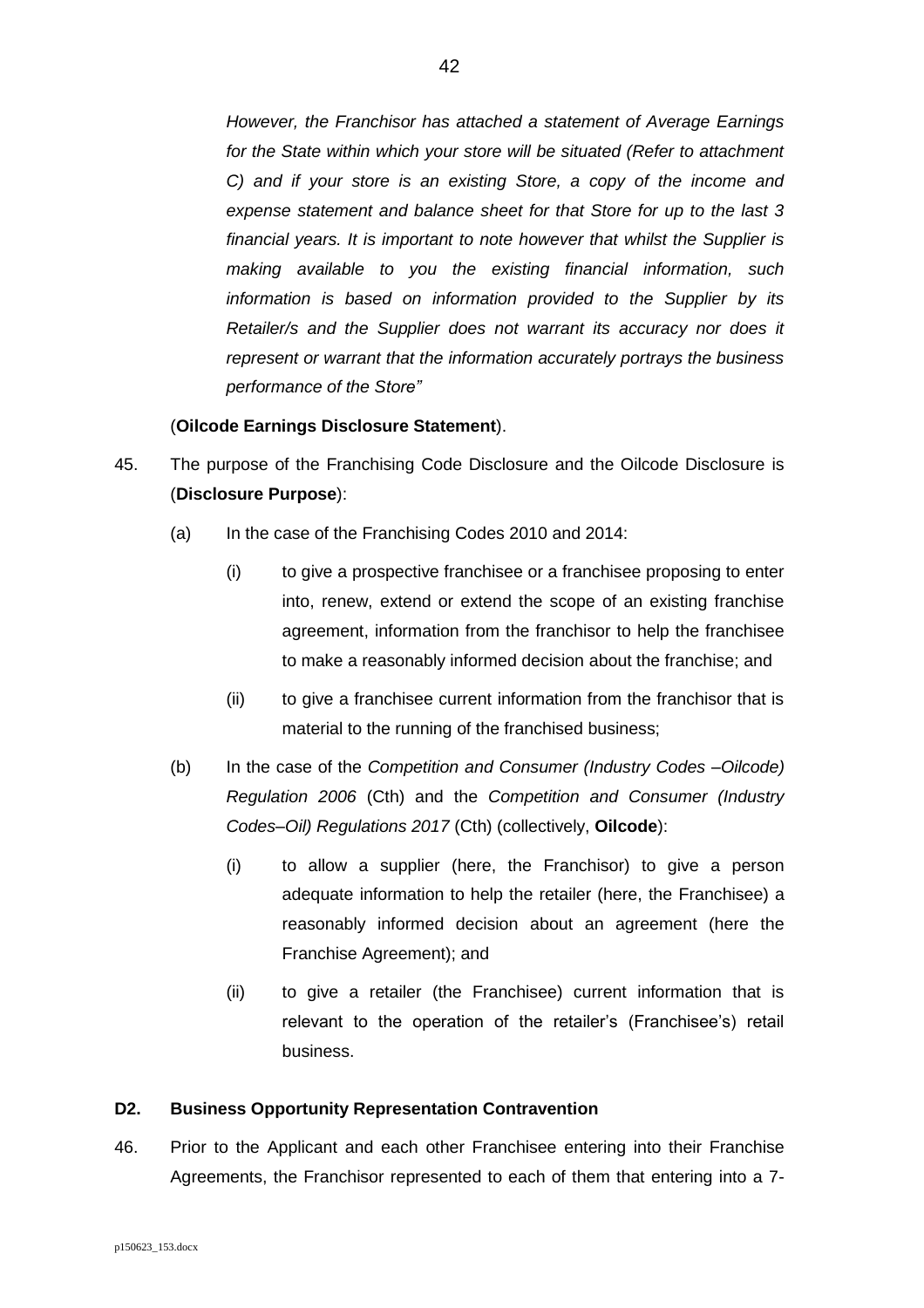Eleven franchise offered an opportunity to operate their own business from which they could earn profits and income which, subject to market conditions, reflected their investment of skill, time, money and effort, and the exercise of their individual business judgment in operating their business (**Business Opportunity Representation**).

#### *Particulars*

*The representation was conveyed by:*

- *(a) each of the 7-Eleven Business Opportunity Statements (separately and together); and/or*
- *(b) the statements in Recital E of the Franchise Agreement that the Franchisee: (i) "recognis[es] the advantages of the 7-Eleven System and the 7-Eleven Image"; and (ii) wants to acquire from [the Franchisor] rights to participate in the use of the 7-Eleven System, the Trade Marks and the Trade Secrets and the exploitation of the 7-Eleven Image in connection with a business to be conducted by the Franchisee at [the Store]" (Recital E Statements); and/or*
- *(c) the ordinary meaning of the word "business" as used in the above contexts which (due to the absence of any qualification to the contrary) connoted the promise of financial reward on investment (of time, money and effort) based on individual enterprise and the application of business judgment and management skill.*
- 47. The Business Opportunity Representation was a continuing representation throughout the Relevant Period.
- 48. By making the Business Opportunity Representation, the Franchisor engaged in conduct in trade or commerce, within the meaning of section 52 of the TPA or section 4 of the ACL.
- <span id="page-42-0"></span>49. The Business Opportunity Representation was throughout the Relevant Period, misleading or deceptive, or likely to mislead or deceive.

#### *Particulars*

*Due to each element of the Franchisor's Operational Control (separately and in combination) and the amount of the 7-Eleven Charge (both in the Franchise Agreement and the Variation Agreement), the Applicant and some or all Franchisees were denied the opportunity to:*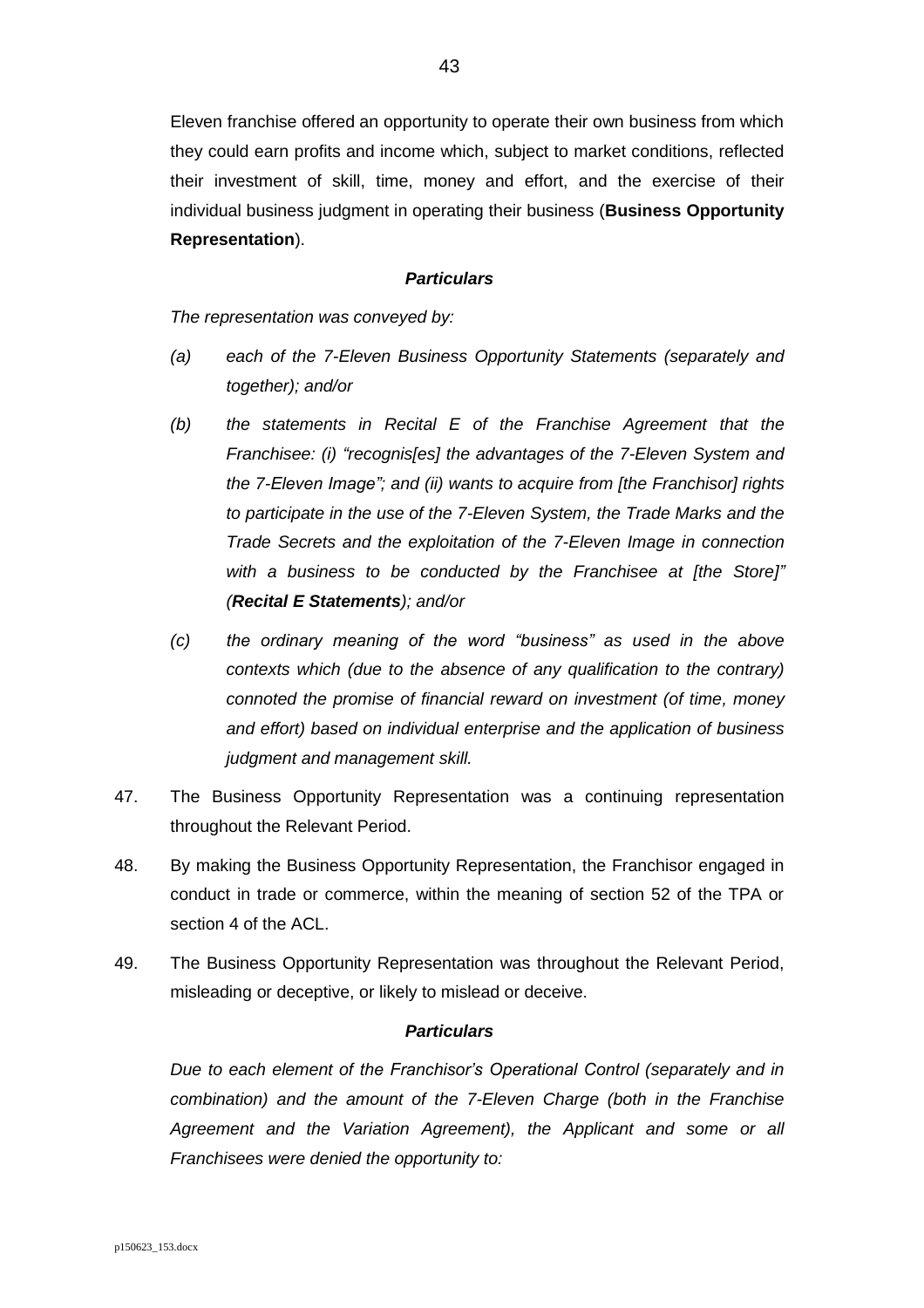- *(a) make their own independent business decisions about how best to operate their Stores to earn profits and income having regard to market conditions;*
- *(b) make decisions about how best to contribute skill, time, money and effort, and exercise their own business judgment to operate their Stores to earn profits and income, and/or commercial success, having regard to market conditions;*
- *(c) earn profits and income, and/or commercial success, from their Store, which reflected the skill, time, money and effort contributed by them, the risks undertaken by them, or such business judgments as were made by them in the operation of their Stores.*
- <span id="page-43-0"></span>50. In the premises, by making the Business Opportunity Representation the Franchisor engaged in conduct in contravention of:
	- (a) section 52 of the TPA; or
	- (b) section 18 of the ACL,

## (**Business Opportunity Representation Contravention**).

## **D3. Business Opportunity Statements Contravention**

- 51. Further, and in the alternative to the matters pleaded in paragraphs [46](#page-41-0) to [50](#page-43-0) above, by making each of the 7-Eleven Business Opportunity Statements (alone or in combination) and/or the Recital E Statements (alone or in combination) the Franchisor engaged in conduct:
	- (a) in trade or commerce, within the meaning of section 52 of the TPA or section 4 of the ACL (as applicable);
	- (b) that, throughout the Relevant Period, was misleading or deceptive, or likely to mislead or deceive, in contravention of:
		- (i) section 52 of the TPA; or
		- (ii) section 18 of the ACL,

## (**Business Opportunity Statements Contravention**).

## *Particulars*

*The Applicant repeats the particulars to paragraph [49](#page-42-0) above.*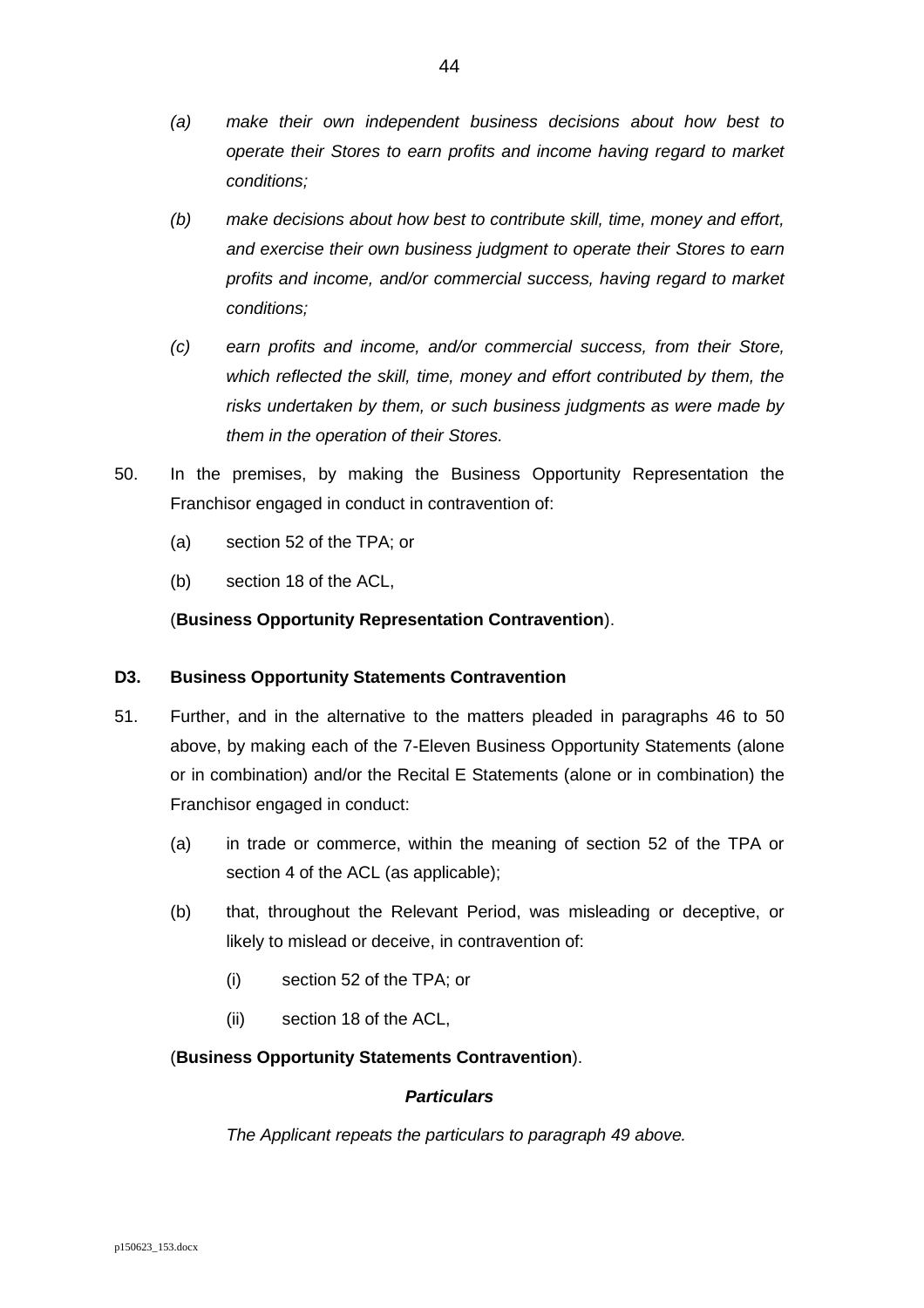#### **D4. Average Payroll Cost Accuracy Representation Contravention**

- <span id="page-44-0"></span>52. Further, and in the alternative, by providing the Average Store Financials to the Applicant and each other Franchisee, the Franchisor represented that:
	- (a) the Franchisor was not aware of any, or any substantial or material, inaccuracies in the figures provided in the Average Store Financials that would render those Financials unreliable as an estimate of the costs and revenues involved in the operation of a Store as part of the *7-Eleven System*; and
	- (b) the Franchisor had taken all due skill and care to compile the information contained in the Average Store Financials for consideration by the Franchisee and its advisers in relation to the entry into a Franchise Agreement by the Franchisee, subject to the limitation as to the reliability of data provided by individual Store operators to the Franchisor for the purpose of preparing that information;

(separately or together, the "**Average Store Financials Accuracy Representation**").

#### *Particulars*

*The representation was implied and/or conveyed by silence as a reasonable person in the position of the Applicant and each other Franchisee would, in the circumstances of a prospective entry into a Franchise Agreement, reasonably have expected the Franchisor to:*

- *(i) have sufficient familiarity with the financial operation of the 7- Eleven System to be in a position to readily discern any errors, omissions or discrepancies in the Average Store Financials which would render them unreliable; and*
- *(ii) disclose to them any aspect of the Average Store Financials figures of which it was aware which might render that information unreliable having regard to the following circumstances:*
	- *A. the Average Store Financials document was provided to the Applicant and each other Franchisee as prospective franchisees at the time each of them was contemplating entry into a Franchise Agreement, and for the purpose of assisting them to consider whether to purchase a Store,*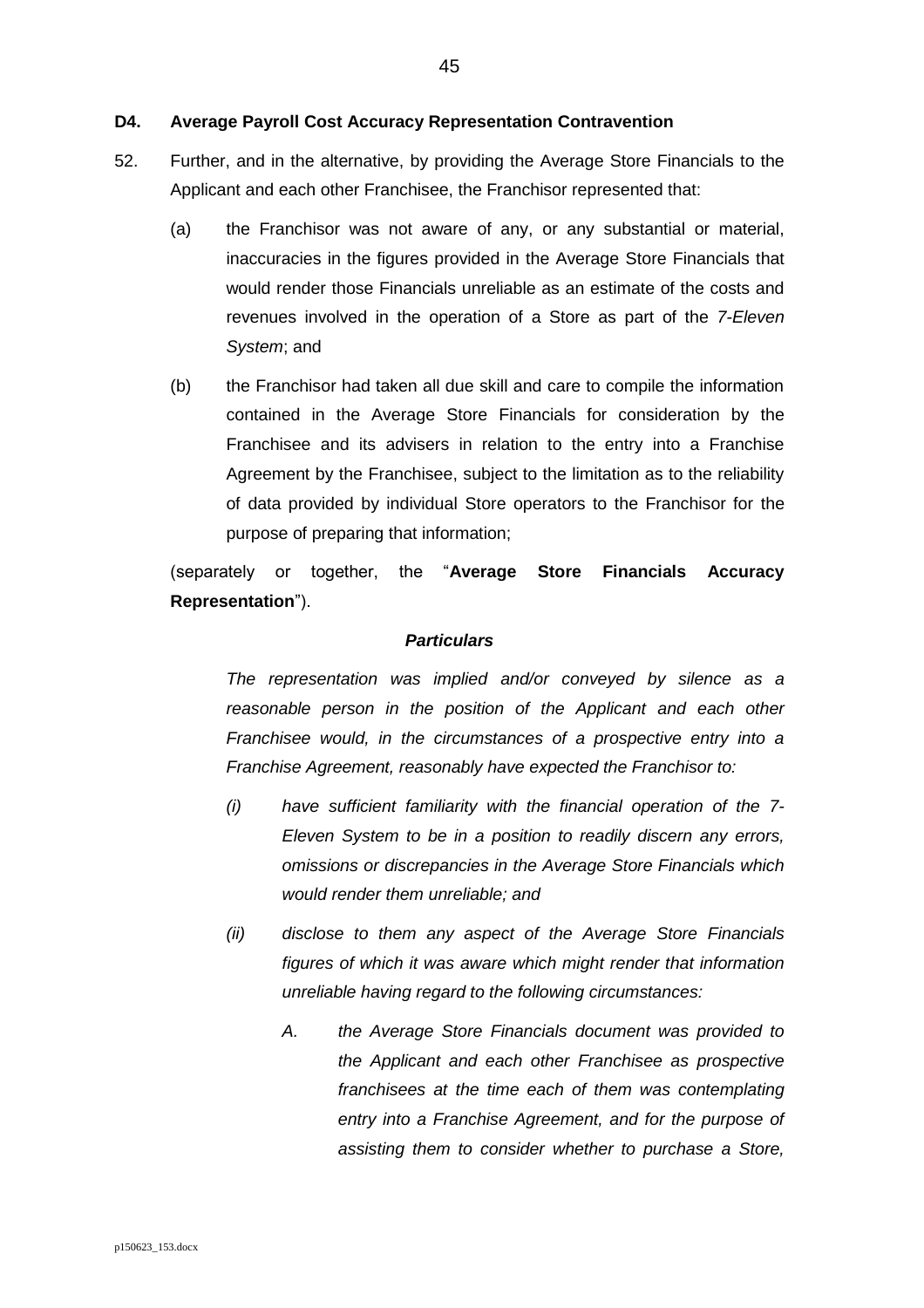*including seeking advice from their advisers based on that information in relation to that decision;* 

- *B. it is to be reasonably inferred from the Franchising Code Earnings Disclosure Statement and/or the Oilcode Earnings Disclosure Statement that the Average Store Financials was provided to the Applicant and each other Franchisee as a cross-check against potential inaccuracies in any individual Store financial information provided to them prior to their entry into their Franchise Agreements;*
- *C. further and in the alternative, prior to 1 January 2015, the Franchisor was under an obligation pursuant to section 6(2) and Clause 19 of Annexure 1 of the Franchising Code 2010 only to provide earnings information (which included information from which historical or future financial details of a franchise can be assessed) which was based on reasonable grounds, such that a person in the position of the Applicant and each Franchisee could reasonably have expected that this was the case in the absence of a clear statement by the Franchisor to the contrary;*
- *D. further and in the alternative, after 1 January 2015, the Franchisor had an express duty pursuant to section 6(2) of the Franchising Code 2014 to act towards a person who proposed to become a party to a franchise agreement in good faith in any dealing relating to the a proposed franchise agreement such that any such prospective franchisee would expect that any material inaccuracy in the Average Store Financials of which the Franchisor was aware of would be disclosed to them;*
- *E. further and in the alternative, the Franchisor knew or ought to have known that prospective franchisees and their advisers would rely on the Average Store Financials in deciding whether to enter into franchise agreements with the Franchisor, as that was the purpose for which the information was provided by the Franchisor.*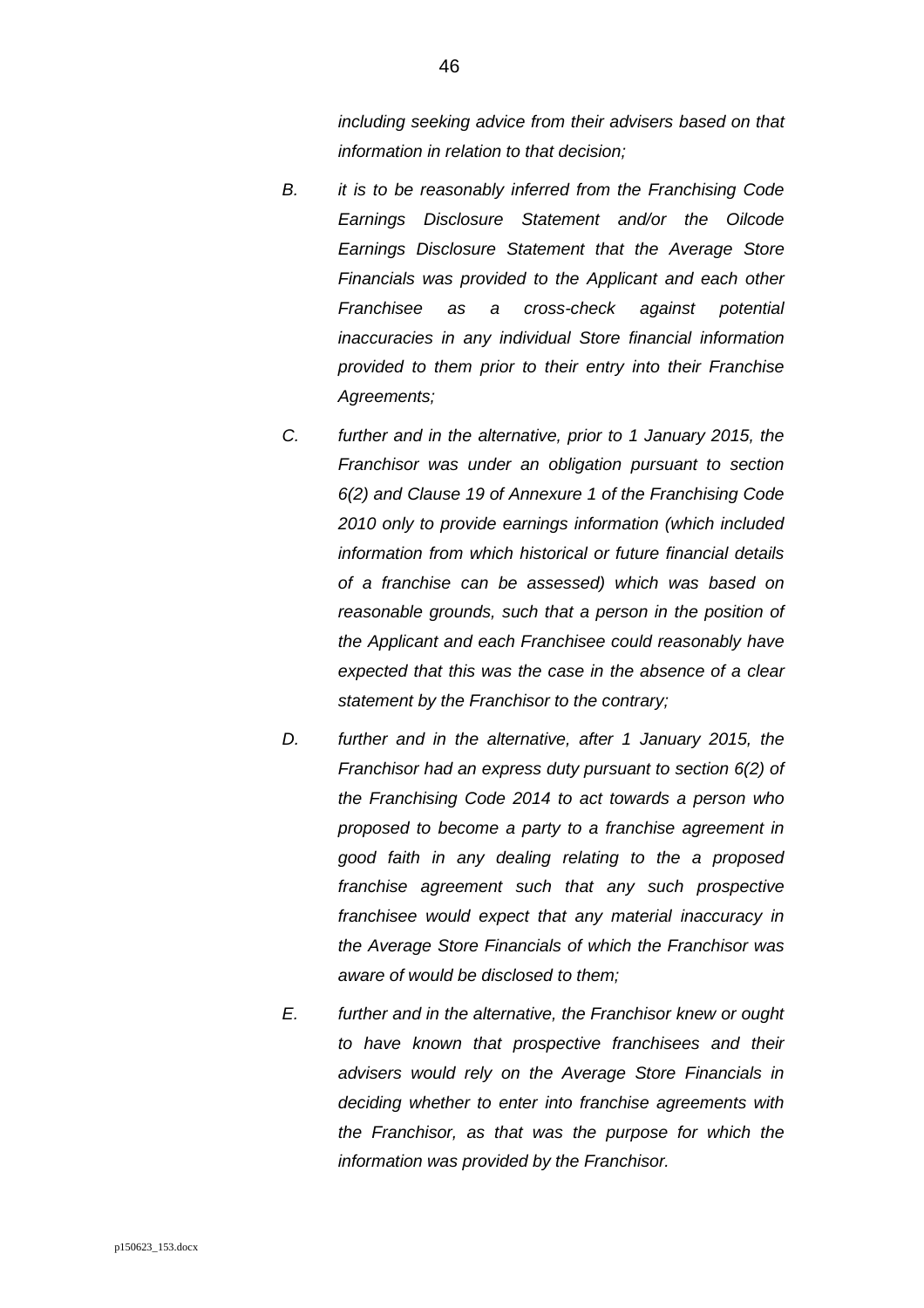- 53. The Average Store Financials Accuracy Representation was a continuing representation from the commencement of the Relevant Period to the time of the publication of the Media Investigative Reporting referred to in paragraphs [90](#page-59-0) to [92](#page-59-1) below (on 29 and 31 August 2015).
- 54. By making the Average Store Financials Accuracy Representation, the Franchisor engaged in conduct in trade or commerce, within the meaning of section 4 of the ACL and /or section 52 of the TPA.
- <span id="page-46-0"></span>55. The Average Store Financials Accuracy Representation was throughout the Relevant Period, misleading or deceptive, or likely to mislead or deceive.

- *(a) The Franchisor knew that there were substantial or material, inaccuracies in the figures provided in the Average Store Financials that would render those Financials unreliable as an estimate of the costs and revenues involved in the operation of a Store as part of the* 7-Eleven System by reason of *the matters pleaded and particularised in subparagraphs [106\(a\),](#page-64-0) [106\(b\),](#page-64-1) [106\(c\),](#page-65-0) [106\(d\),](#page-65-1) [106\(f\),](#page-66-0) [106\(g\),](#page-67-0) [106\(h\),](#page-67-1) [106\(i\),](#page-68-0) [106\(j\)](#page-68-1) and [106\(j\)](#page-68-1) below.*
- *(b) Further and in the alternative, the Franchisor did not exercise all due care and skill and care to compile the information contained in the Average Store Financials for consideration by the Franchisee and its advisers in relation to the entry into a Franchise Agreement by the Franchisee, and/or was indifferent to whether or not the information contained in the Average Store Financials was reliable in relation to the labour costs of operating a Store as part of the 7-Eleven System, as:*
	- *(i) the Franchisor knew or ought to have known of: (A) the hours of operation of each Store and the award rates applicable to each store (as pleaded and particularised in paragraphs [106\(f\)](#page-66-0) and [106\(g\)](#page-67-0) below) and (B) the actual wages information supplied to it by each Store; and*
	- *(ii) from that information, was able to calculate the extent to which either:*
		- *A. each Store which provided financial information to it was underpaying or underdeclaring to the Franchisor the wages being paid to its workers; or*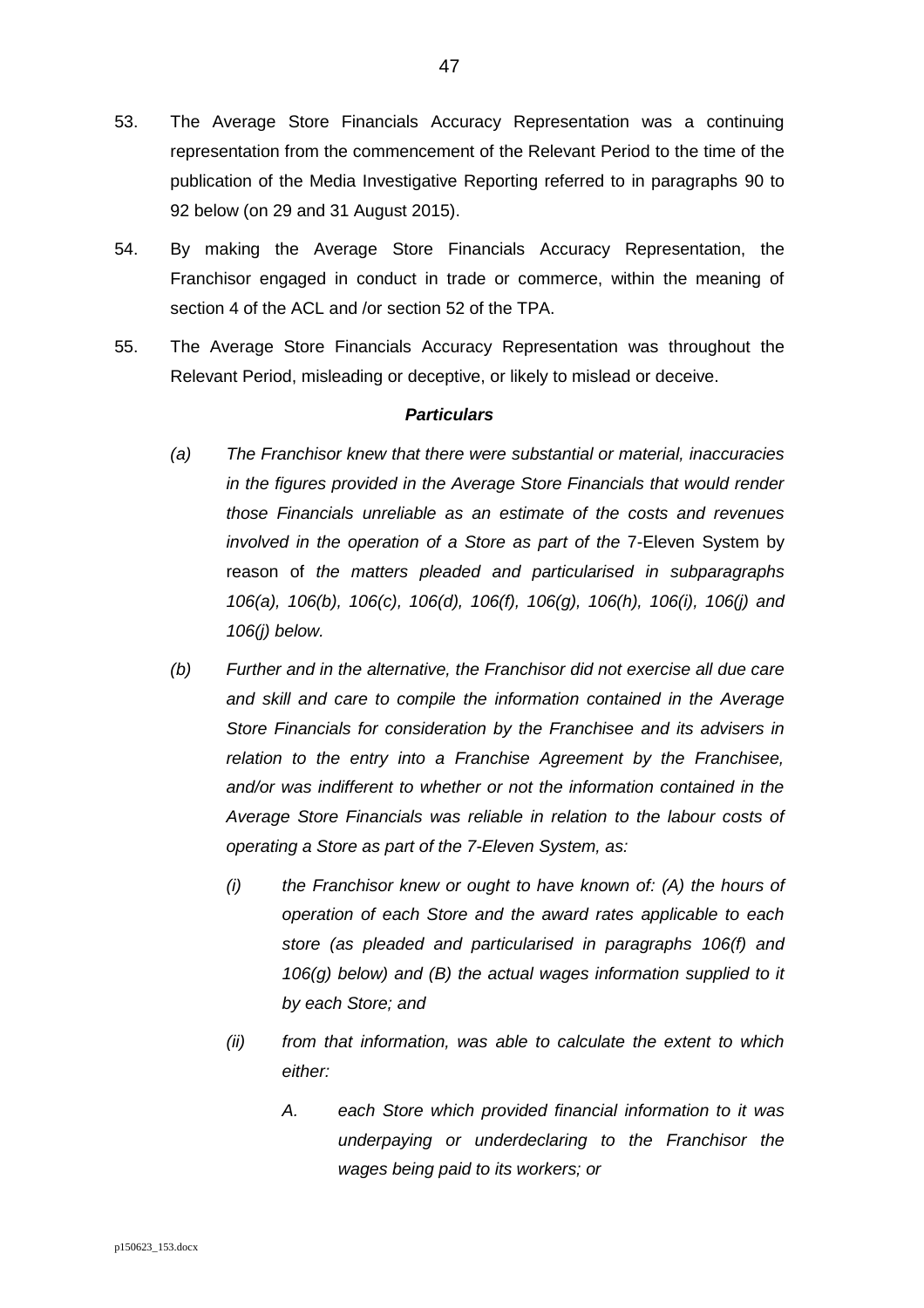- *B. labour was being supplied to the Franchisee at each Store by the principals and/or their family members for nothing or at a rate below the award rate;*
- *(iii) in the premises, the methodology adopted by the Franchisor for reviewing or appraising the operation of individual Stores did not place any or any reasonable priority upon determining the extent to which either:*
	- *A. the Store was underpaying or under-declaring to the Franchisor the wages being paid to its workers; or*
	- *B. labour was being supplied to the Franchisee at that Store by its principals and/or their family members for nothing or at a rate below the award rate; and*
- (iv) *the Franchisor, in compiling and presenting the Average Store Financials to the Applicant and each other Franchisee or their advisers, failed to disclose that the wages shown in the Average Store Financials were materially understated because the information failed to take account of:*
	- *A. underpayment or underdeclared wages of workers at the relevant Stores; and/or*
	- *B. the supply of labour to the relevant Stores by the principals of the Franchisee or their family members for nothing or at a rate below the award rate*

*with the consequence that profitability of the Stores was materially overstated in the Average Store Financials.*

- *(c) Further particulars will be provided on service of the Applicant's expert evidence and after discovery.*
- 56. In the premises, by making the Average Payroll Cost Accuracy Representation the Franchisor engaged in conduct in contravention of:
	- (a) section 52 of the TPA; and/or
	- (b) section 18 of the ACL

## (**Average Store Financials Accuracy Representation Contravention**).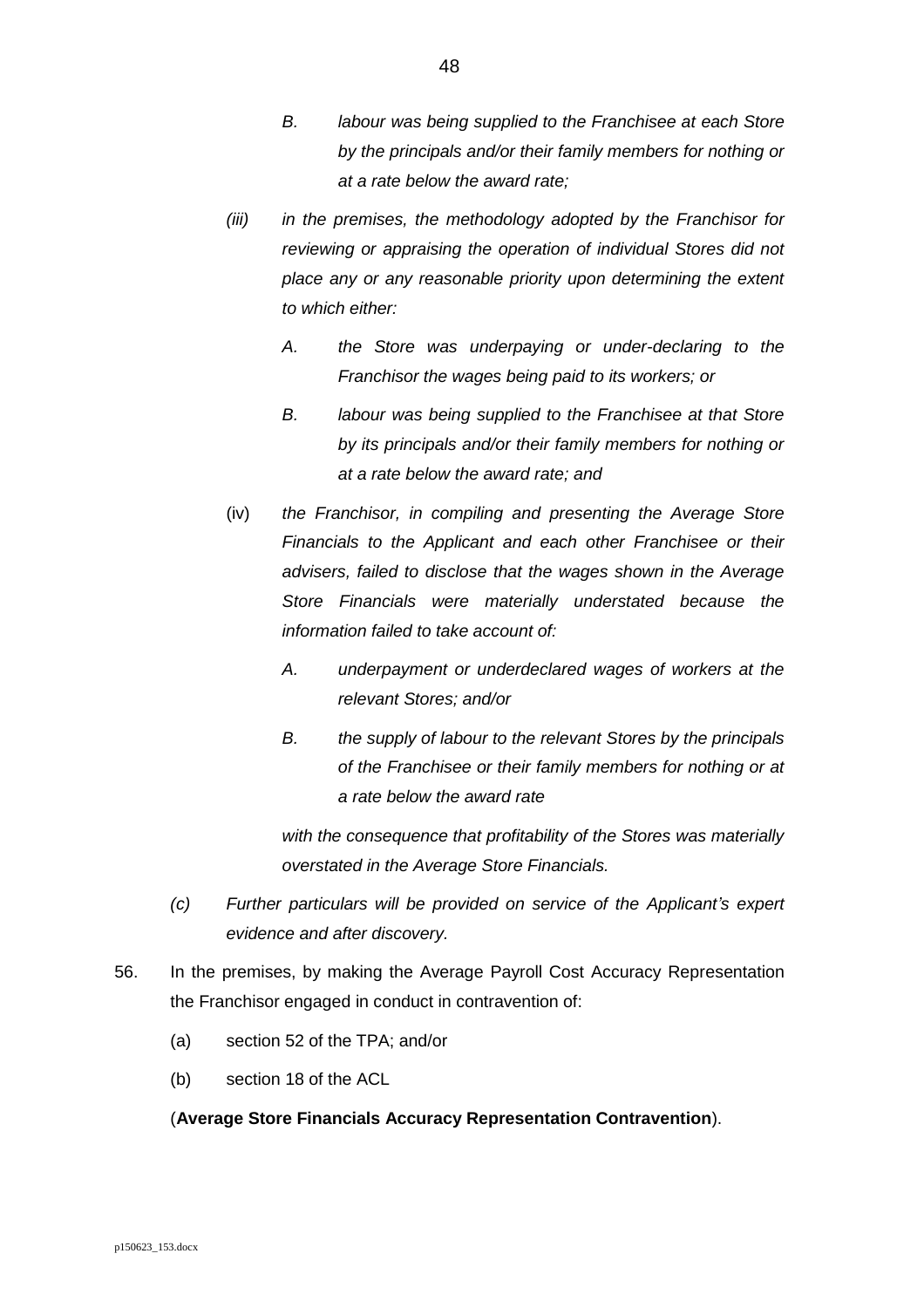### **D5. Future Average Payroll Cost Representation Contravention**

- 57. Further, or in the alternative, by providing the Average Store Financials to the Applicant and each other Franchisee, the Franchisor represented that the average Store shown therein:
	- (a) could be operated in compliance with employment awards for a wages cost approximating that shown in the Average Store Financials; and/or
	- (b) would not require the principals of the Franchisee or their family members to work for nothing or at rates below the award rates for labour, either at all or for an unreasonable or unsociable number of hours each week

(separately or together the **Future Average Payroll Cost Representation**).

- *(i) The Applicant repeats the matters pleaded and particularised in paragraph [52](#page-44-0) above.*
- *(ii) Further or in the alternative, the representation arises by silence, by reason of the failure of the Franchisor to explain or qualify the wages information shown in the Average Store Financials to indicate that the wages information shown therein could only be achieved by:*
	- *A. underpaying or underdeclaring the wages paid to workers at the Store; and/or*
	- *B. relying on labour being supplied by the principals of the Franchisee or their family members for nothing at or at a rate below the award rate, and for an unreasonable or unsociable number of hours.*
- 58. The Average Store Financials Accuracy Representation was a continuing representation from the commencement of the Relevant Period to the time of the publication of the Media Investigative Reporting referred to in paragraphs [90](#page-59-0) to [92](#page-59-1) below (on 29 and 31 August 2015).
- 59. By making the Future Average Payroll Cost Representation, the Franchisor engaged in conduct in trade or commerce, within the meaning of section 52 of the TPA and/or section 4 of the ACL.
- <span id="page-48-0"></span>60. Insofar as the Future Average Payroll Cost Representation was a representation as to a future matter or future matters, the Applicant relies on: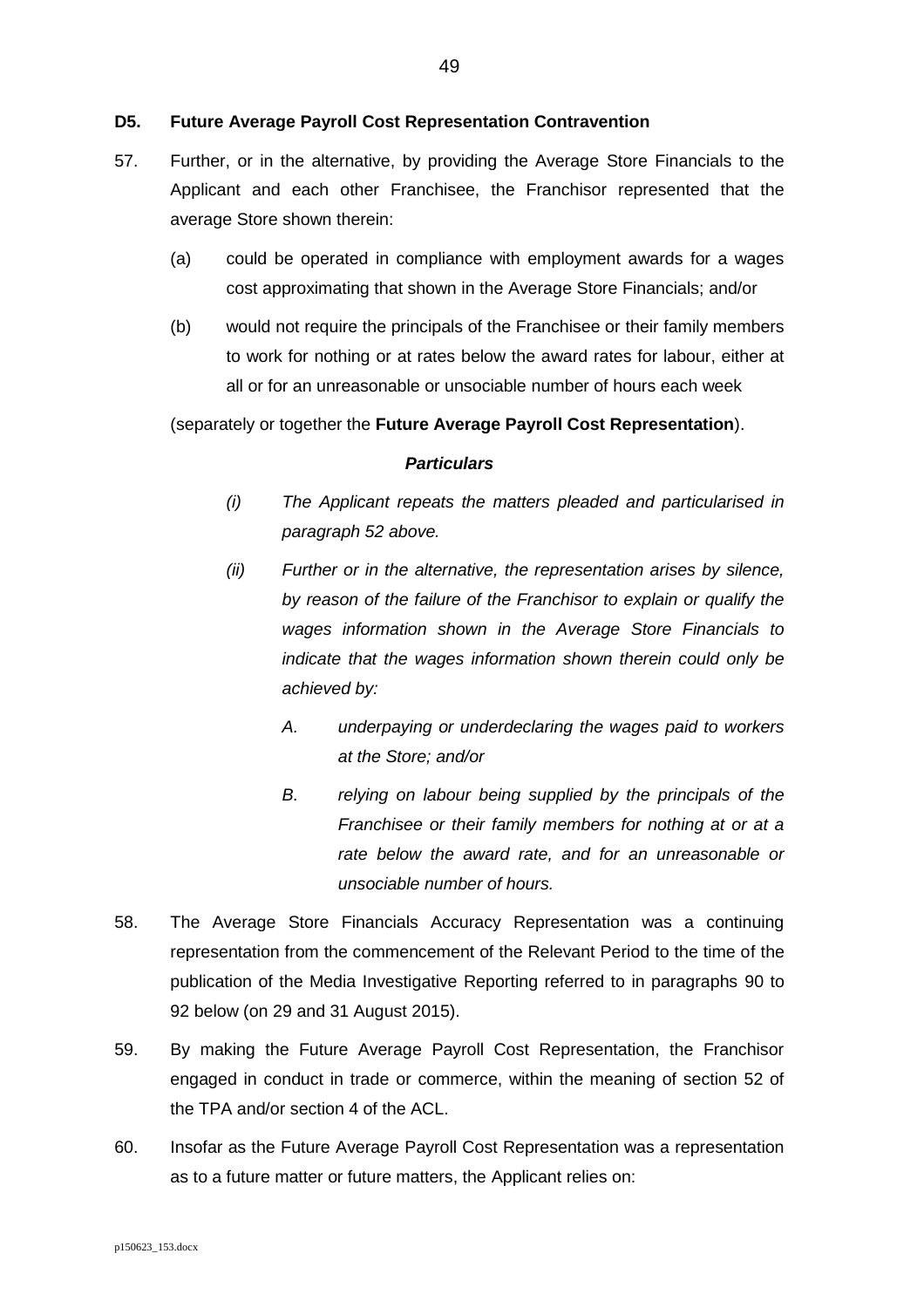- (a) section 51A of the TPA; and/or
- (b) section 4 of the ACL.
- <span id="page-49-1"></span>61. The Future Average Payroll Cost Representation was throughout the Relevant Period:
	- (a) insofar as it was a representation as to a present matter or present matters, misleading or deceptive, or likely to mislead or deceive;
	- (b) insofar as it was a representation as to a future matter or future matters, made without a reasonable basis.

## *Particulars*

*The Applicant repeats the matters pleaded and particularised in relation to paragraph [55](#page-46-0) above.*

- <span id="page-49-0"></span>62. In the premises, by making the Future Average Payroll Cost Representation the Franchisor engaged in conduct in contravention of:
	- (a) section 52 of the TPA; and/or
	- (b) section 18 of the Australian Consumer Law,

## (**Future Average Payroll Cost Representation Contravention**).

### **D6. Average Store Financials Conduct Contravention**

- 63. Further and in the alternative to the matters pleaded in paragraphs [52](#page-44-0) to [62](#page-49-0) above, by providing the Average Store Financials to each of the Franchisees prior to their entry into their Franchise Agreements, the Franchisor engaged in conduct:
	- (a) in trade or commerce, within the meaning of section 52 of the TPA or section 4 of the ACL;
	- (b) that, from the commencement of the Relevant Period to the time of the publication of the Media Investigative Reporting referred to in paragraphs [90](#page-59-0) to [92](#page-59-1) below (on 29 and 31 August 2015), was misleading or deceptive, or likely to mislead or deceive, in contravention of:
		- (i) section 52 of the TPA; or
		- (ii) section 18 of the ACL,

## (**Average Store Financials Conduct Contravention**).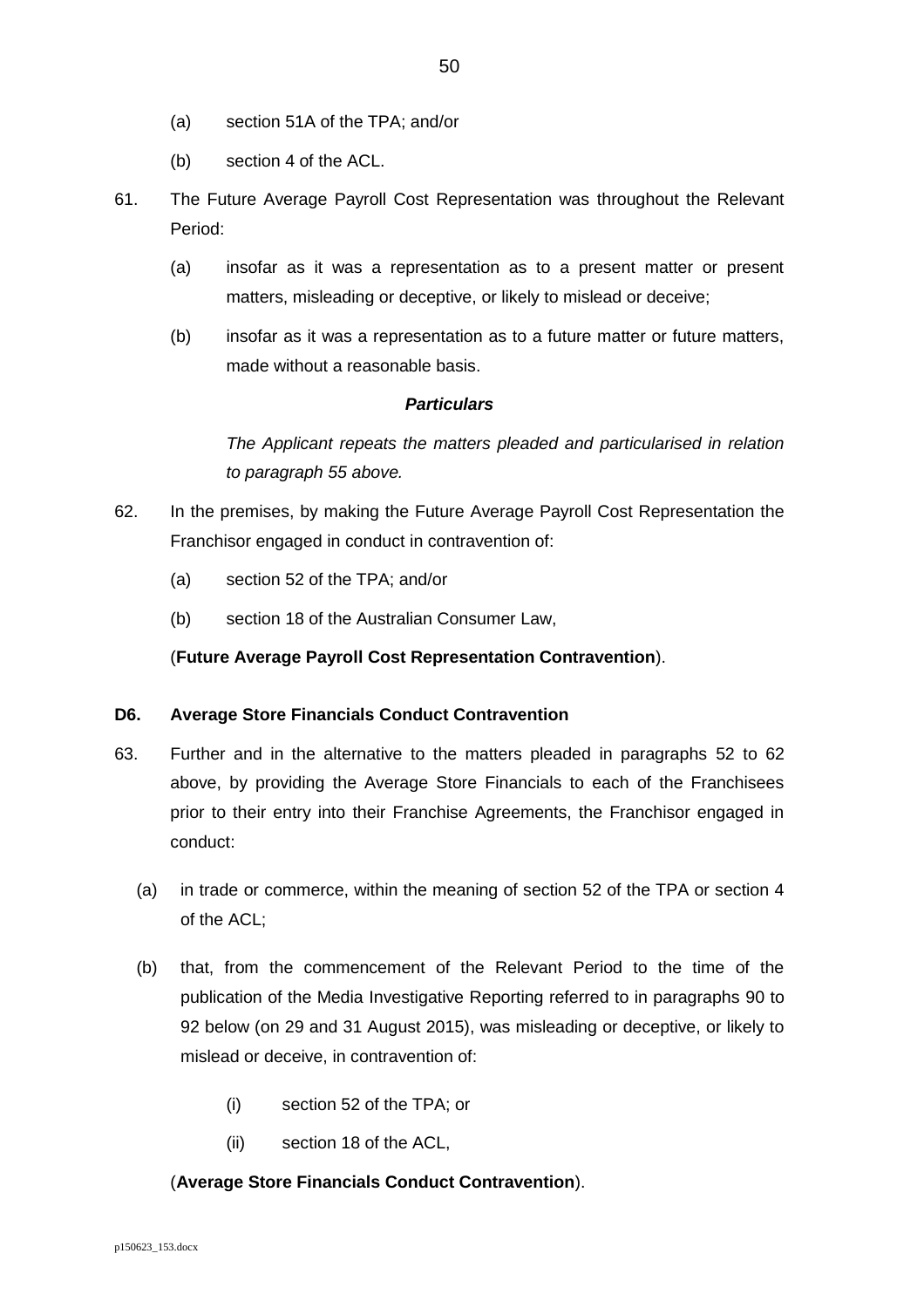### *Particulars*

*The Applicant repeats the particulars to paragraphs [55](#page-46-0) and [60](#page-48-0) above.*

### **D7. Advertising Fund Representation Contraventions**

### *Breach of the Franchising Codes 2010 and 2014 and the Oilcode*

- <span id="page-50-0"></span>64. It was a requirement of the Franchising Codes 2010 and 2014, and the Oilcode, that the Disclosure Documents under each of those respective Codes include details of whether the Franchisor (referred to as the "supplier" in the Oilcode) will receive a rebate or other financial benefit from the supply of goods or services to the Franchisee (referred to as the "retailer" in the Oilcode), and whether any rebate or financial benefit is shared, directly or indirectly, with the Franchisee [Franchising Codes, Annexure 1, clause 10.1(j); Oilcode, Annexure 1, clause 9.1(j)] (**Rebates and Other Benefits Disclosure Obligation**).
- 65. It was a requirement of the Franchising Codes 2010 and 2014, and the Oilcode, that the Disclosure Documents under each of those respective Codes include the following information for each marketing or cooperative fund controlled or administered by the Franchisor (referred to as the "supplier" in the Oilcode), to which a Franchisee (referred to as the "retailer" in the Oilcode) may be required to contribute, details to include the following:
	- (a) how much the Franchisee must contribute to the fund [Franchising Codes, Annexure 1, clause 15.1(b); Oilcode, Annexure 1, clause 12.1(c)];
	- (b) the fund's expenses for the last financial year, including the percentage spent on production, advertising, administration and other stated expenses [Franchising Codes, Annexure 1, clause 15.1(g); Oilcode, Annexure 1, clause 12.1(h)] (**Advertising Fund Disclosure Obligation**).
- <span id="page-50-1"></span>66. The Franchising Code Advertising Fund Disclosure Statements and/or the Oilcode Advertising Fund Disclosure Statements did not:
	- (a) provide any details or other information about "other financial benefits" received by the Franchisor from the supply of goods or services to the Franchisee, in contravention of the Rebates and Other Benefits Disclosure Obligation;
	- (b) provide any or any sufficient details about the "rebates" received by the Franchisor from the supply of goods or services to the Franchisee,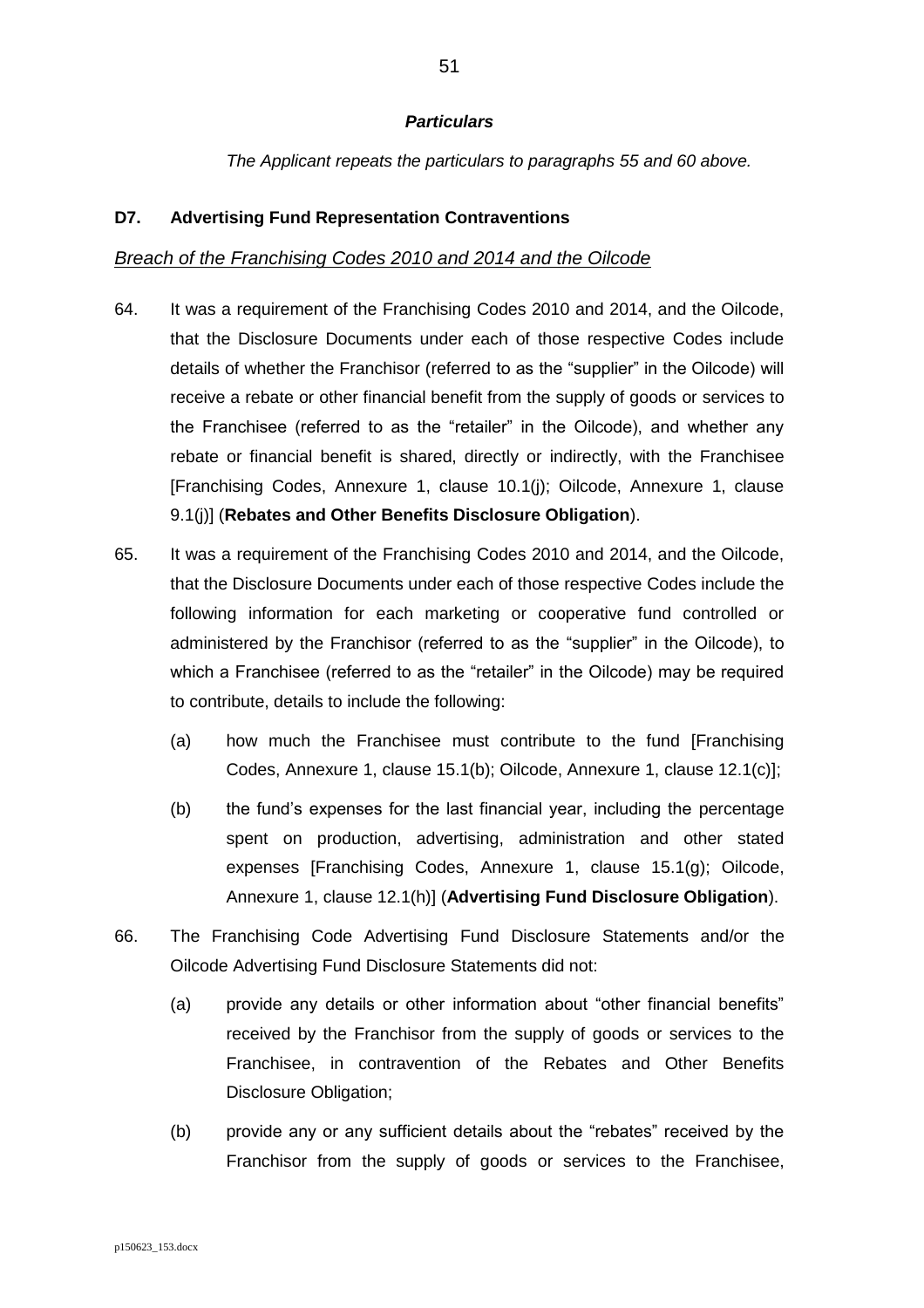including in particular the identity of the provider of each rebate and the basis upon which each rebate was calculated and paid to the Franchisor, in contravention of the Rebates and Other Benefits Disclosure Obligation;

- (c) provide any or any sufficient details about the amount of money contributed by the Franchisees (by way of the indirect contributions in the form of rebates as stated by the Franchisor) to the fund, including in particular the identity of the source and amount of each rebate so provided to the fund, in contravention of the Advertising Fund Disclosure Obligation;
- (d) provide any percentage breakdown of the amount spent on each items of production, advertising, administration and other stated expenses in contravention of the Advertising Fund Disclosure Obligation.
- 67. By reason of paragraphs [64](#page-50-0) to [66](#page-50-1) above, the Franchisor has, in contravention of section 51ACB of the CCA, contravened each of:
	- (a) Clause 6 of the Franchising Code 2010;
	- (b) Clause 8 of the Franchising Code 2014;
	- (c) Clause 13 of the Oilcode (collectively the **Code Disclosure Contraventions**).

## *Misleading and Deceptive Conduct*

68. By making the Franchising Code Advertising Fund Disclosure Statements and/or the Oilcode Advertising Fund Disclosure Statements to the Applicant and each other Franchisee, the Franchisor represented that Franchisees were not required to make any direct periodic or other contributions to any marketing or other cooperative fund (**Advertising Fund Representation**).

### *Particulars*

*The representation was express and conveyed by the Franchising Code Advertising Fund Disclosure Statements and the Oilcode Advertising Fund Disclosure Statements.*

- 69. The Advertising Fund Representation was a continuing representation throughout the Relevant Period.
- 70. By making the Advertising Fund Representation, the Franchisor engaged in conduct in trade or commerce, within the meaning of section 52 of the TPA or section 4 of the ACL (as applicable).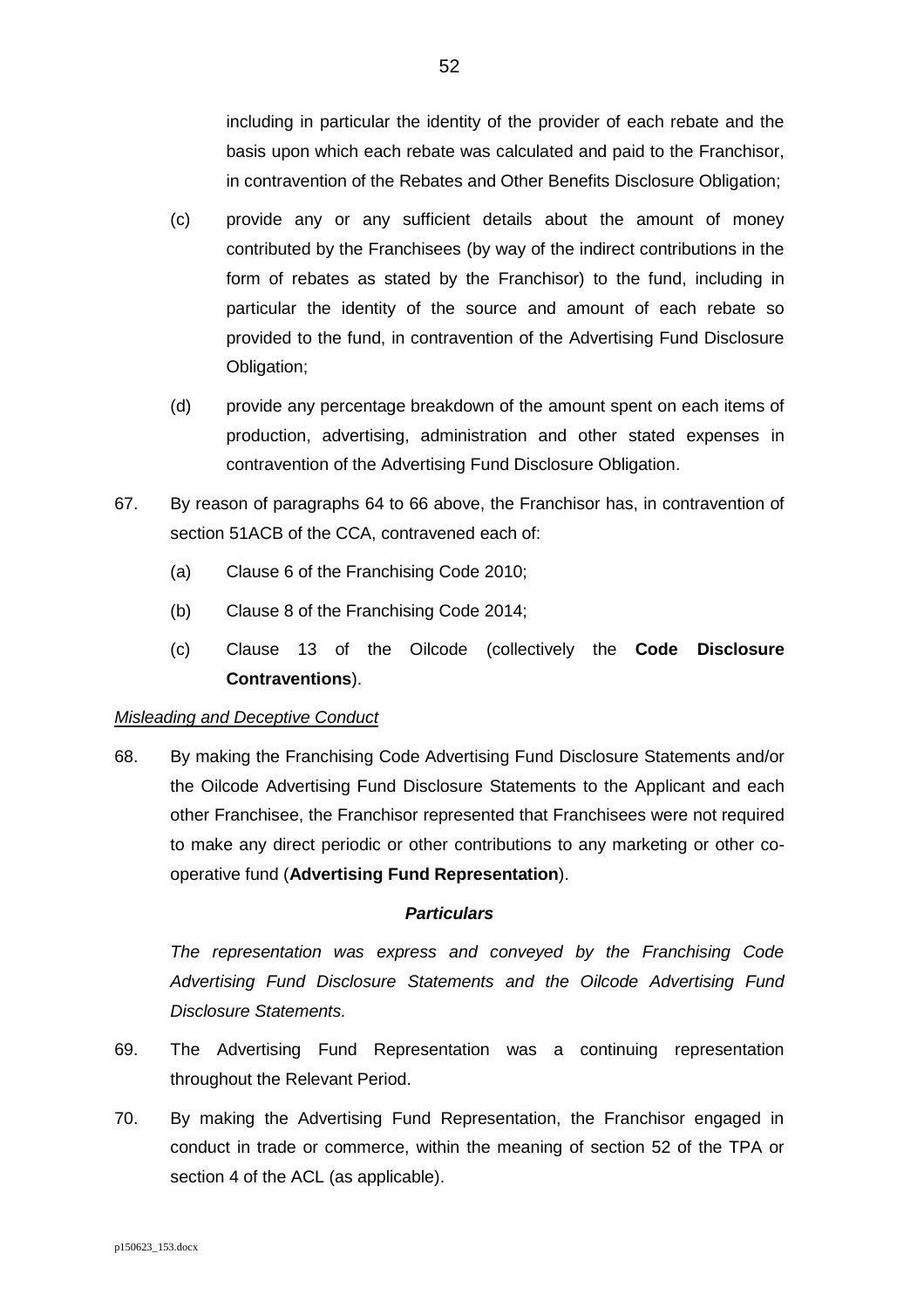71. The Advertising Fund Representation was, throughout the Relevant Period, misleading or deceptive, or likely to mislead or deceive.

### *Particulars*

- *(a) The effect of the Franchisor's failure to negotiate Franchisee Wholesale Prices with C-Store which did not exceed:* 
	- *(i) the Independent Fair Wholesale Price; and/or*
	- *(ii) the Best Endeavours Wholesale Price; and/or*

*was that Discounts were available to the Franchisor to fund the Franchisor's and In-store Advertising and Institutional Advertising, that would otherwise have been applied in reduction of the Franchisee Wholesale Price; and*

- *(b) by reason of (a) above, the Applicant and each other Franchisee was required to contribute directly to the Franchisor's In-store Advertising and Institutional Advertising by foregoing the value of those Discounts in determining the Franchisee Wholesale Price.*
- 72. In the premises, by making the Advertising Fund Representation the Franchisor engaged in conduct in contravention of:
	- (a) section 52 of the TPA; and/or
	- (b) section 18 of the ACL

## (**Advertising Fund Representation Contravention**).

## **D8. 7-Eleven Supplier Representation Contravention**

<span id="page-52-0"></span>73. By providing the 7-Eleven Brochure to the Applicant and some or all of the Franchisees, the Franchisor represented to the Applicant and each other Franchisee that it would provide them with an extensive list of suppliers and merchandise from which they could choose product lines to include in their Store (**7-Eleven Supplier Representation**).

## *Particulars*

*The representation was express and conveyed by the 7-Eleven Supplier and Merchandise List Statement.*

74. The 7-Eleven Supplier Representation was a continuing representation throughout the Relevant Period.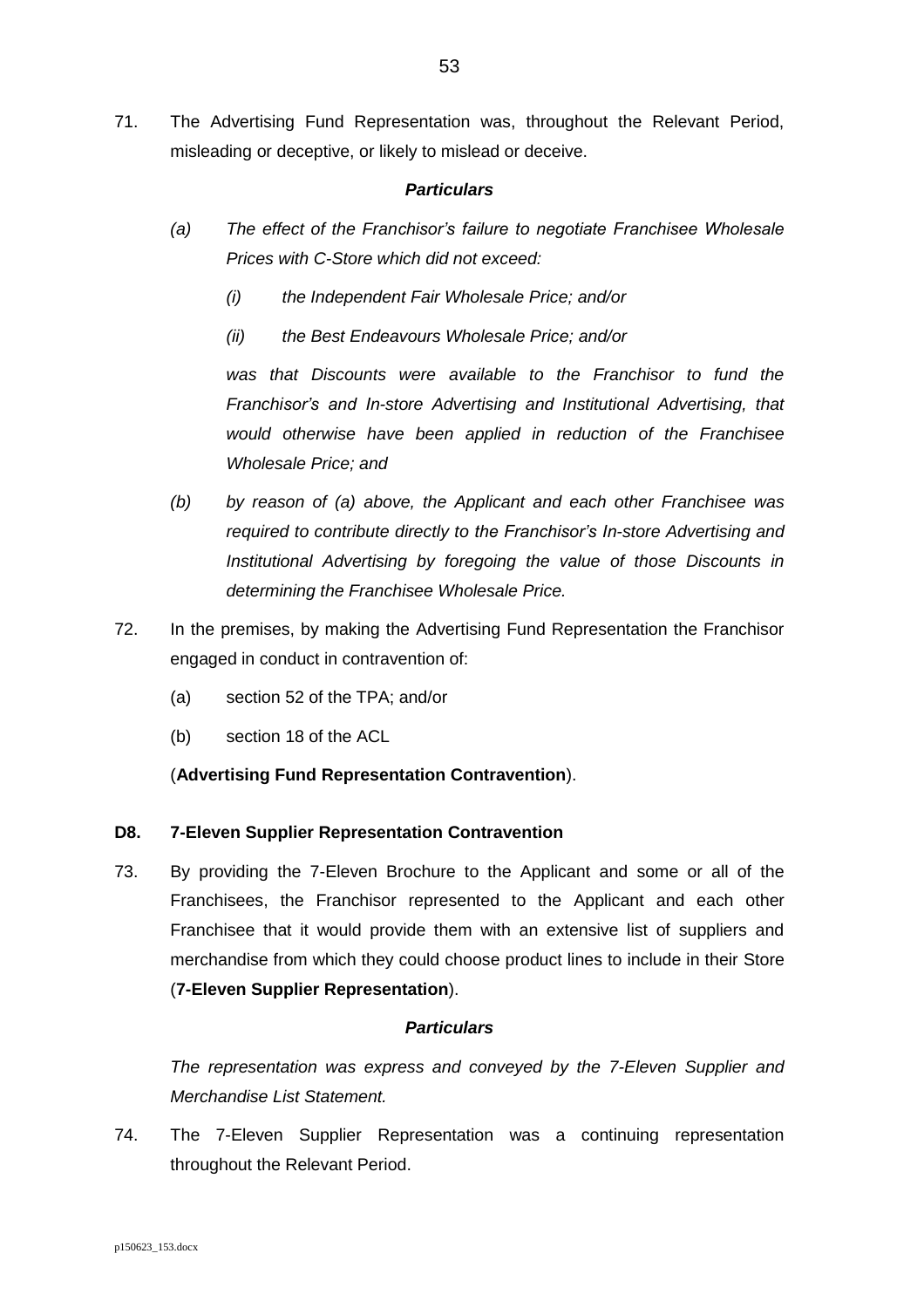- 75. By making the 7-Eleven Supplier Representation, the Franchisor engaged in conduct in trade or commerce, within the meaning of section 4 of the ACL and/or section 52 of the TPA.
- <span id="page-53-0"></span>76. The 7-Eleven Supplier Representation was, throughout the Relevant Period, misleading or deceptive, or likely to mislead or deceive (**7-Eleven Supplier Representation Contravention**).

### *Particulars*

*The Applicant repeats the matters pleaded and particularised in paragraphs [25](#page-24-0) and [28](#page-26-0) above and says that, during the Relevant Period:*

- *(a) the Franchisor provided the Applicant and each other Franchisee with only one choice of supplier for the vast majority of stock (being C-Store);*
- *(b) the Franchisor gave the Applicant and each other Franchisee limited choice as to the product lines they could carry in their Store, but rather, chose product lines and the supplier of those product lines on the Franchisees behalf.*

### **D9. 7-Eleven Supplier and Merchandise List Statement Contravention**

- 77. Further and in the alternative to the matters pleaded and particularised in paragraphs [73](#page-52-0) to [76](#page-53-0) above, by making the 7-Eleven Supplier and Merchandise List Statement to the Applicant and each of the Franchisees, the Franchisor engaged in conduct:
	- (a) in trade or commerce, within the meaning of section 52 of the TPA or section 4 of the ACL (as applicable);
	- (b) that, throughout the Relevant Period, was misleading or deceptive, or likely to mislead or deceive, in contravention of:
		- (i) section 52 of the TPA; or
		- (ii) section 18 of the ACL

## (**7-Eleven Supplier and Merchandise List Statement Contravention**).

### **Particulars**

*The Applicant repeats the particulars provided in relation to paragraph [76](#page-53-0) above.*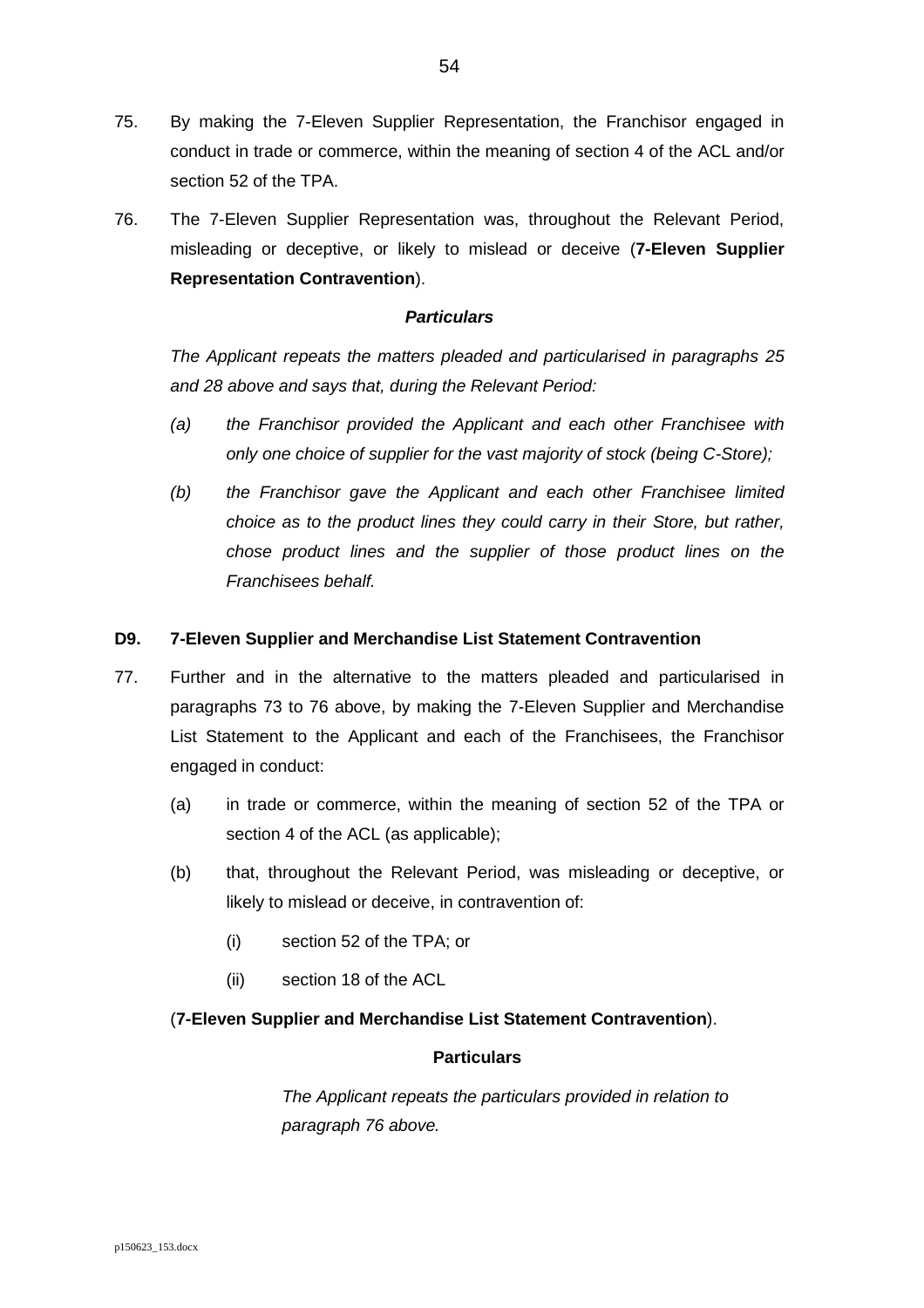#### **D10. Campbelltown Store Financials Representation (Applicant only)**

- <span id="page-54-0"></span>78. By providing the Campbelltown Store Financials to the Applicant, the Franchisor represented that:
	- (a) the Franchisor was not aware of any, or any substantial or material, inaccuracies in the figures provided in the Campbelltown Store Financials that would render those Financials unreliable as an estimate of the costs and revenues involved in the operation of the Campbelltown Store; and
	- (b) the Franchisor had taken all due skill and care in presenting the information contained in the Campbelltown Store Financials for consideration by the Applicant and its advisers in relation its proposed entry into the Campbelltown Store Franchise Agreement, subject to an express limitation as to the reliability of data provided by the previous Franchisee of the Campbelltown Store for the purpose of preparing that information;

(separately or together, the **Campbelltown Store Financials Accuracy Representation**).

#### *Particulars*

*The representation was implied and/or conveyed by silence as a reasonable person in the position of the Applicant would, in the circumstances of its prospective entry into the Campbelltown Store Franchise Agreement, reasonably have expected the Franchisor to:*

- *(i) have sufficient familiarity with the financial operation of the 7- Eleven System to be in a position to readily discern any errors, omissions or discrepancies in the Average Store Financials which would render them unreliable; and*
- *(ii) disclose to it any aspect of the Campbelltown Store Financials figures of which it was aware which might render that information unreliable having regard to the fact that the Campbelltown Store Financials document was provided to the Applicant under cover of an email from Ash Bennett (then the Franchisor's NSW Franchising Manager) dated 17 July 2013, prior to the Applicant entering into the Campbelltown Store Franchising Agreement, in response to an enquiry from the Applicant made in the context of its proposed application to purchase the Campbelltown Store and*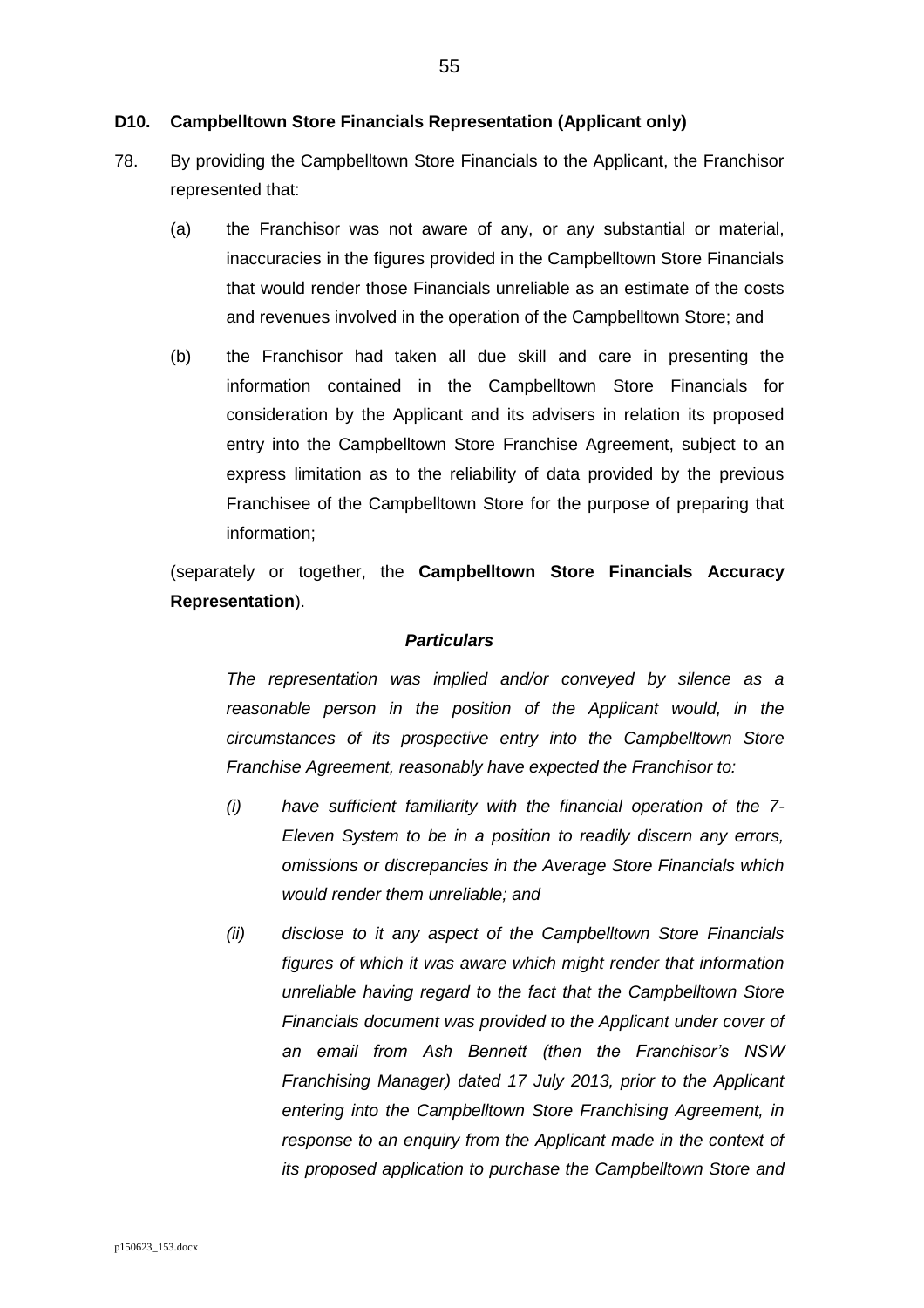*for the purpose of assisting the Applicant to consider whether to purchase the Campbelltown Store, including seeking advice from its advisers based on that information in relation to the Applicant's decision;*

- *(iii) further and in the alternative, the Franchisor knew or ought to have known that the Applicant and/or it advisers would rely on the Campbelltown Store Financials in deciding whether to enter into franchise agreements with the Franchisor, as that was the purpose for which the information was provided by the Franchisor.*
- 79. The Campbelltown Store Financials Accuracy Representation was a continuing representation from 17 July 2013 until at least 19 September 2013 (on which date the Applicant entered into the Campbelltown Store Franchise Agreement).
- 80. By making the Campbelltown Store Financials Accuracy Representation, the Franchisor engaged in conduct in trade or commerce, within the meaning of section 4 of the ACL.
- <span id="page-55-0"></span>81. The Campbelltown Store Financials Accuracy Representation was misleading or deceptive, or likely to mislead or deceive.

- *(a) The Franchisor was (i) aware of substantial or material inaccuracies in the figures provided in the Campbelltown Store Financials that would render those figures unreliable as an estimate of the costs and revenues involved in the operation of a Store as part of the 7-Eleven System; (ii) did not exercise all due care and skill and care in presenting the information contained in the Campbelltown Store Financials for consideration by the Applicant and/or its advisers and/or (iii) was indifferent to whether or not the information contained in the Average Store Financials was reliable in relation to the labour costs of operating a Store as part of the 7-Eleven System, as:*
	- *(i) the Franchisor knew at all relevant times, that the Campbelltown Store (which was required to remain open for 24 hours a day, 7 days a week) required a minimum of 168 hours of labour per week to operate.*
	- *(ii) the Franchisor knew or ought to have known at all relevant times, the award wages payable for labour at the Campbelltown Store,*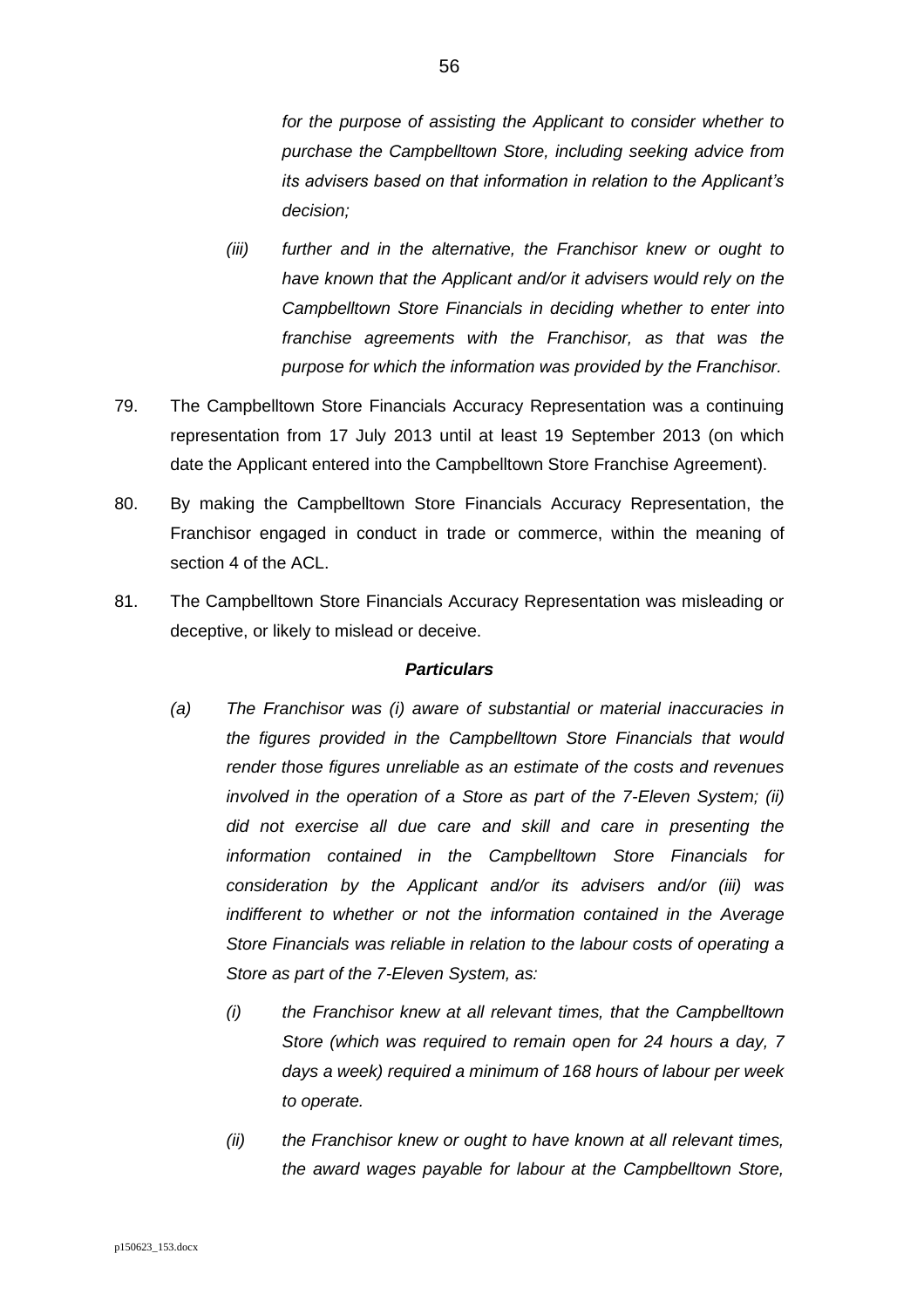*by reason of which it could calculate the expected labour costs of operating at the Campbelltown Store.*

- *(iii) the Franchisor was, by reason of (i) and (ii) above and the actual wages information supplied to it by the previous owner of the Campbelltown Store, able to calculate the extent to which either:*
	- *A. the Campbelltown Store had been underpaying or underdeclaring to the Franchisor the wages being paid to its workers in the period of the Campbelltown Store Financials; and/or*
	- *B. the extent to which labour was being supplied to the Franchisee at that Store by its principals and/or their family members for nothing or at a rate below the award rate;*
- *(iv) the methodology adopted by the Franchisor for reviewing or appraising the operation of individual Stores did not place any or any reasonable priority upon determining the extent to which either:*
	- *A. the Store was underpaying or underdeclaring to the Franchisor the wages being paid to its workers; or*
	- *B. labour was being supplied to the Franchisee at that Store by its principals and/or their family members for nothing or at a rate below the award rate.*
- *(b) Based on the above, it was or ought to have been apparent to the Franchisor that: (i) the minimum payroll expense for Campbelltown Store based on payment of award rates to at least 1 employee for 168 hours per week was approximately \$247,000 (including superannuation); and (ii) the yearly payroll expenses on the Campbelltown Store Financials (including superannuation) of \$71,566 (FY 2011), \$99,513 (FY 2012) and \$122,670 (FY 2013) could only have been achieved by the principals of the previous Franchisee working unreasonable and/or unsociable unpaid hours and/or by paying other employees to work in the Store for wages which were below their legal entitlements.*
- *(c) The Franchisor, in compiling and presenting to the Applicant the Campbelltown Store Financials, failed to disclose that the payroll cost*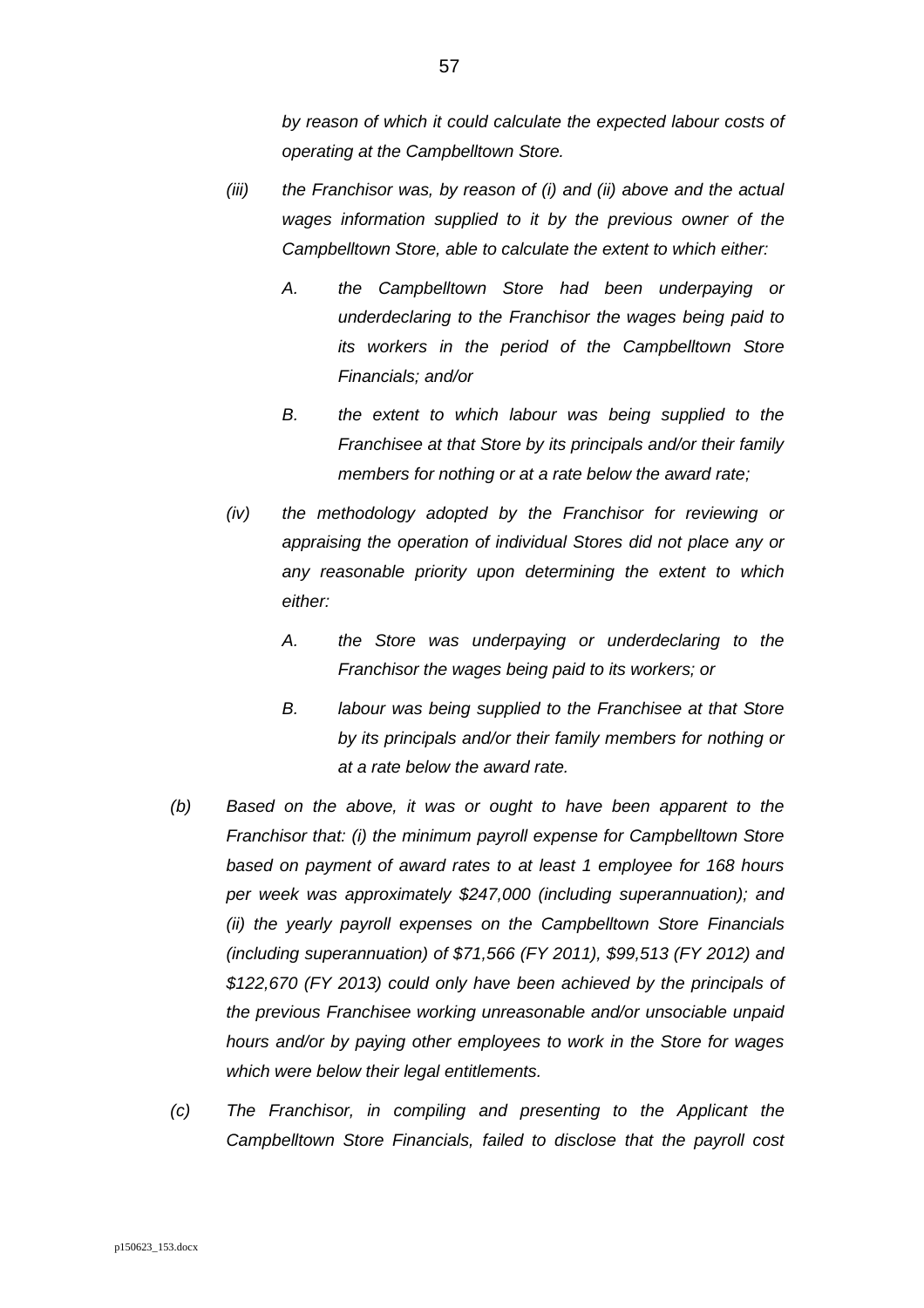*shown in that document was materially understated because the information failed to take account of:*

- *(i) underpayment or underdeclared wages of workers at the Campbelltown Store; and/or*
- *(ii) the supply of labour to the Campbelltown Store by the principals of the Franchisee or their family members for nothing or at a rate below the award rate*

*with the consequence that profitability of the Campbelltown Store was materially overstated in the Campbelltown Store Financials.*

- *(d) Further particulars will be provided on service of the Applicant's expert evidence and after discovery.*
- 82. In the premises, by making the Campbelltown Store Financials Accuracy Representation the Franchisor engaged in conduct in contravention of section 18 of the ACL (**Campbelltown Store Financials Accuracy Contravention**).

## **D11. Campbelltown Store Future Payroll Cost Representation (Applicant only)**

- 83. Further, or in the alternative, by providing the Campbelltown Store Financials to the Applicant, the Franchisor represented that the Campbelltown Store:
	- (a) could be operated in compliance with employment awards for a payroll cost approximating that shown in the Campbelltown Store Financials; and/or
	- (b) would not require the principals of the Franchisee or its family members to work for nothing or at rates below the award rates for labour, either at all or for an unreasonable or unsociable number of hours each week

(separately or together the **Campbelltown Store Future Payroll Cost Representation**).

- *(i) The Applicant repeats the matters pleaded and particularised in paragraph [52](#page-44-0) above.*
- *(ii) Further or in the alternative, the representation arises by silence, by reason of the failure of the Franchisor to explain or qualify the wages information shown in the Campbelltown Store Financials to*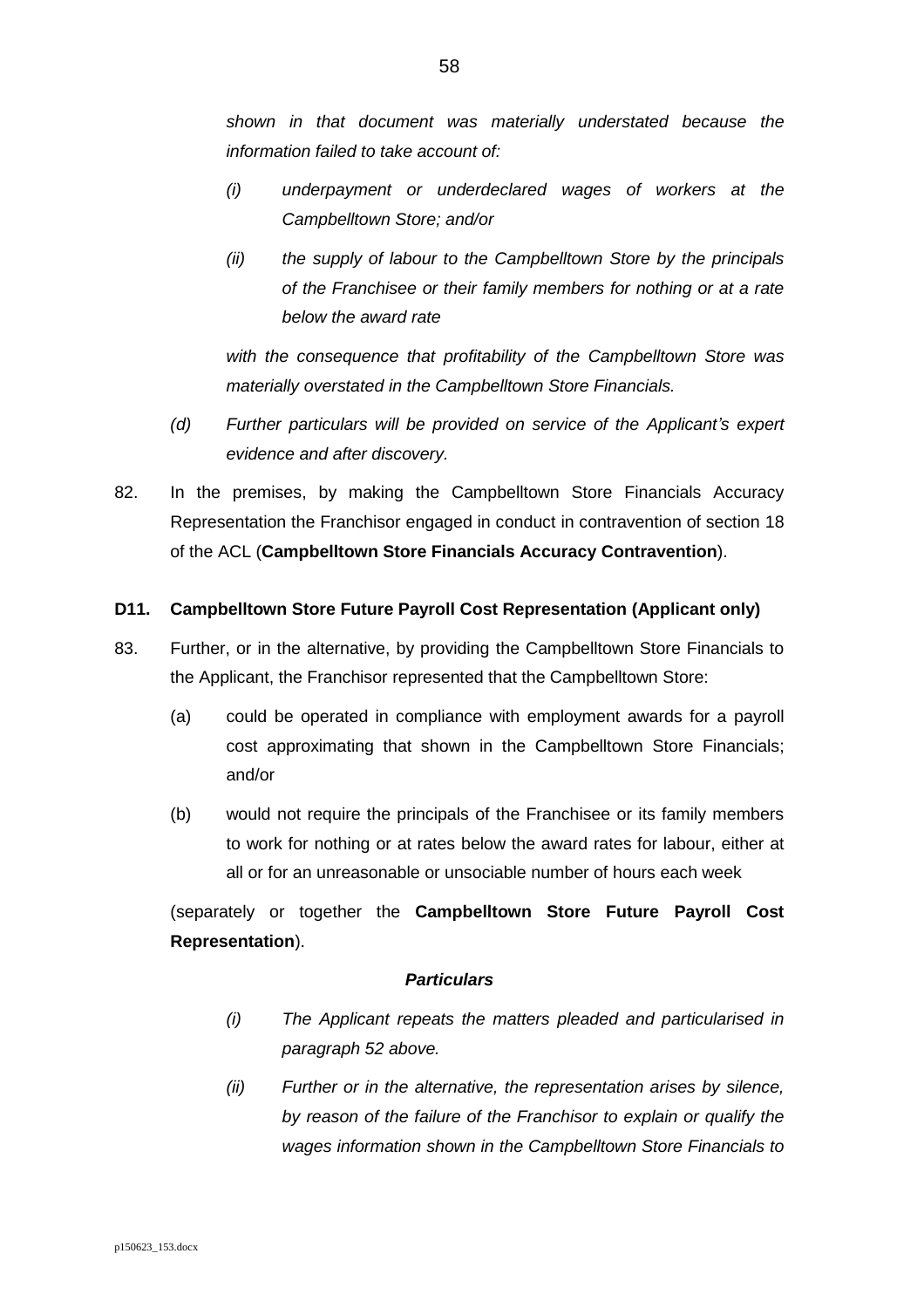*indicate that the wages information shown therein could only be achieved by:*

- *A. underpaying or underdeclaring the wages paid to workers at the Store; and/or*
- *B. relying on labour being supplied by the principals of the Applicant or their family members for nothing at or at a rate below the award rate, and for an unreasonable or unsociable number of hours.*
- 84. The Campbelltown Store Future Payroll Cost Representation was a continuing representation throughout the Relevant Period.
- 85. By making the Campbelltown Store Future Payroll Cost Representation, the Franchisor engaged in conduct in trade or commerce, within the meaning of section 4 of the ACL.
- 86. Insofar as the Campbelltown Store Future Payroll Cost Representation was a representation as to a future matter or future matters, the Applicant relies on section 4 of the ACL.
- <span id="page-58-1"></span>87. The Campbelltown Store Future Payroll Cost Representation was throughout the Relevant Period:
	- (a) insofar as it was a representation as to a present matter or present matters, misleading or deceptive, or likely to mislead or deceive;
	- (b) insofar as it was a representation as to a future matter or future matters, made without a reasonable basis.

## *Particulars*

*The Applicant repeats the matters pleaded and particularised in relation to paragraph [81](#page-55-0) above.*

<span id="page-58-0"></span>88. In the premises, by making the Future Payroll Cost Representation the Franchisor engaged in conduct in contravention of section 18 of the ACL (**Campbelltown Store Future Payroll Cost Representation Contravention**).

### **D12. Campbelltown Store Financials Conduct Contravention (Applicant only)**

89. Further and in the alternative to the matters pleaded and particularised in paragraphs [78](#page-54-0) to [88](#page-58-0) above, by providing the Campbelltown Store Financials to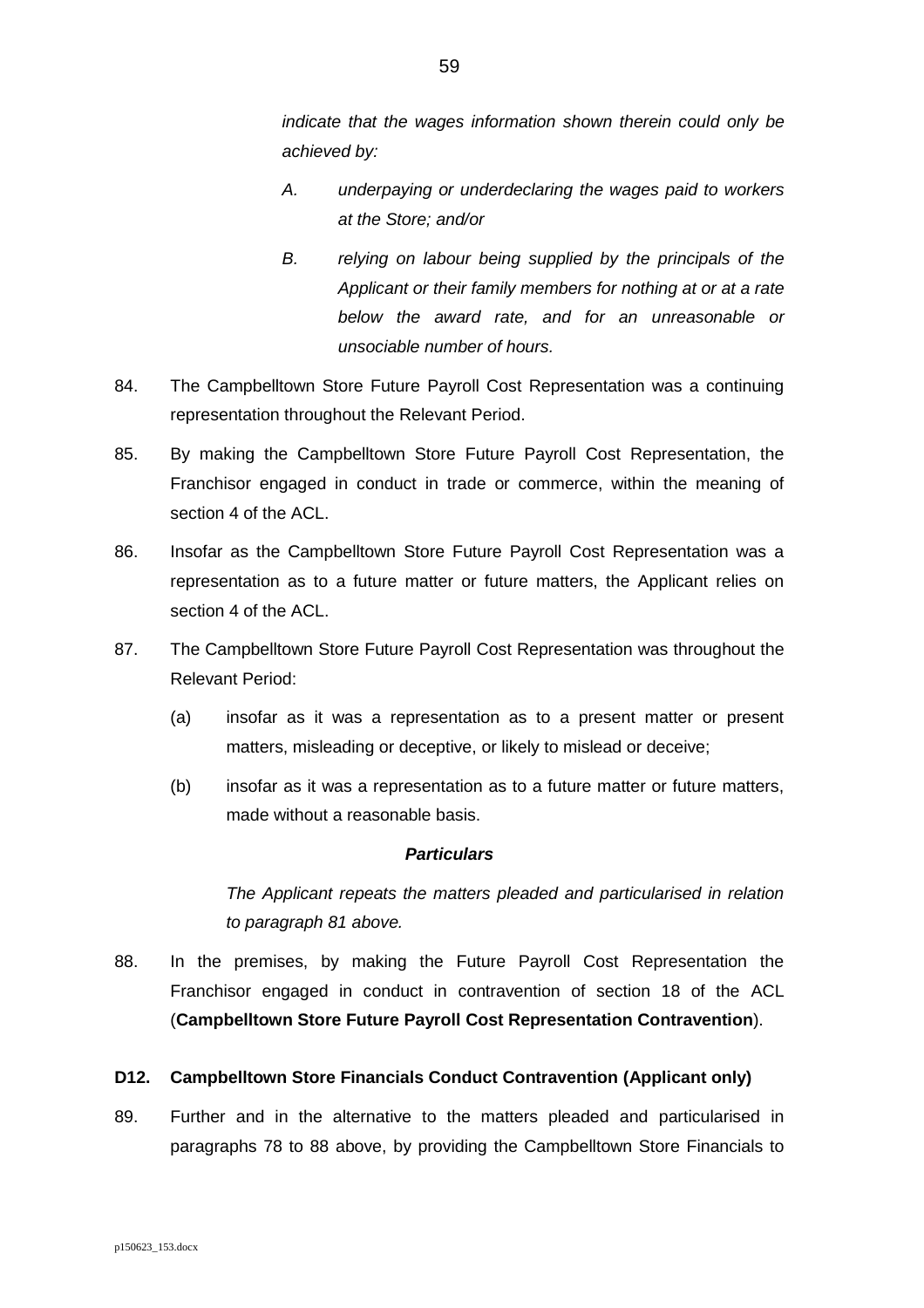the Applicant prior to its entry into the Campbelltown Store Franchise Agreement, the Franchisor engaged in conduct:

- (a) in trade or commerce, within the meaning of section 4 of the ACL;
- (b) that, was misleading or deceptive, or likely to mislead or deceive, in contravention of section 18 of the ACL.

### (**Campbelltown Store Financials Conduct Contravention**).

### *Particulars*

*The Applicant repeats the particulars to paragraphs [81](#page-55-0) and [87](#page-58-1) above.*

# **D13. Misleading or deceptive conduct – loss and damage caused to the Applicant and Franchisees**

*Applicant and Franchisees – indirect reliance or "market causation" losses arising from Wage Representation Contraventions*

- <span id="page-59-0"></span>90. On 29 August 2015, Fairfax Media Limited published a series of articles over several days concerning widespread wage underpayment within the *7-Eleven System*.
- <span id="page-59-2"></span>91. On 31 August 2015, the ABC's Four Corners program screened an episode entitled "*7-Eleven: The Price of Convenience*" also detailing widespread wage underpayment within the *7-Eleven System*.
- <span id="page-59-1"></span>92. After details of widespread wage underpayment within the *7-Eleven System* were revealed in the newspaper articles and television program referred to above (**Media Investigative Reporting**), the market prices for goodwill of 7-Eleven franchises, as reflected in the amount of the Goodwill Payments for the purchase of a Store, declined significantly.
- 93. During the Relevant Period, the Applicant and each other Franchisee acquired their interests in the *7-Eleven System*:
	- (a) in a market regulated by, inter alia, sections 52 of the TPA or section 18 of the ACL;
	- (b) in a market where the price or value of 7-Eleven franchises would reasonably be expected to have been informed or affected by the conduct of the Franchisor in: (i) making the Average Payroll Cost Accuracy Representation Contravention and/or the Future Average Payroll Cost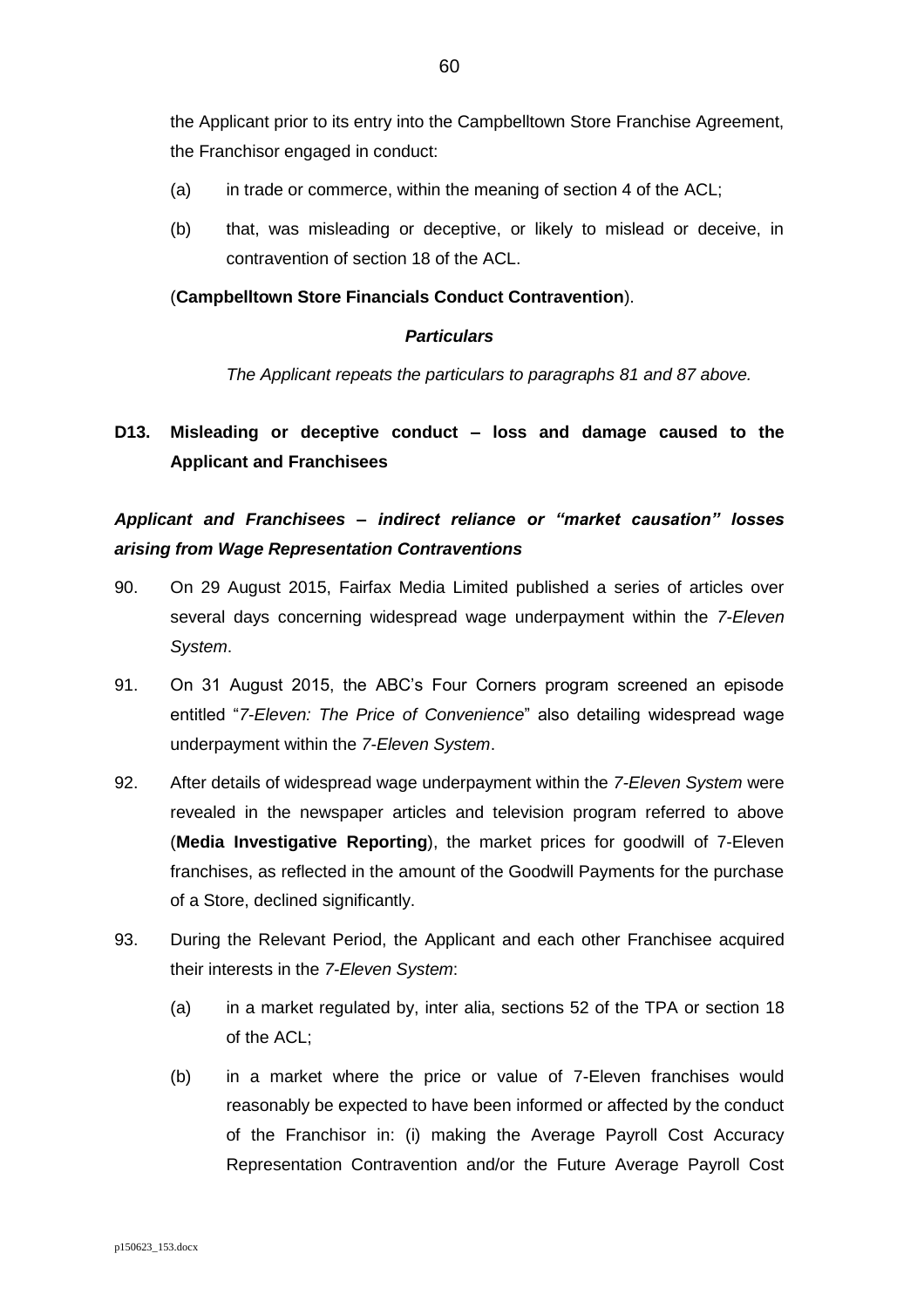Representation Contravention to participants in the market for 7-Eleven franchises; and/or (ii) engaging in the Average Store Financials Conduct, in contravention of section 52 of the TPA or section 18 of the ACL;

- (c) in a market in which a reasonable person would expect the Average Payroll Cost Accuracy Representation Contravention, the Future Average Payroll Cost Representation Contravention and/or the Average Store Financials Conduct Contravention to have had a material effect on the goodwill price of 7-Eleven Franchises;
- (d) in which falls in the price of the goodwill for Stores on and after the publication of the Media Investigative Reporting referred to in paragraphs [90](#page-59-0) and [91](#page-59-2) above were a result of the publication of information that revealed that the Average Payroll Cost Accuracy Representation Contravention, the Future Average Payroll Cost Representation Contravention and the Average Store Financials Conduct (or any of them) involved conduct that was misleading and deceptive in contravention of section 52 of the TPA or section 18 of the ACL (**Wage Representation Contraventions**).
- <span id="page-60-0"></span>94. During the Relevant Period prior to publication of the Media Investigative Reporting, the Wage Representation Contraventions (or any of them) caused the market price for the goodwill of and attaching to the Stores to be greater than:
	- (a) the market price that would have prevailed if accurate financial information had been provided by the Franchisor to prospective franchisees and their advisers (being information without the Wage Representation Contraventions); and/or
	- (b) their true value.
- <span id="page-60-1"></span>95. By reason of the matters pleaded in paragraphs [90](#page-59-0) to [94](#page-60-0) the Applicant has suffered loss and damage.

- *(a) The loss suffered by the Applicant is calculated by reference to:*
	- *(i) the difference between the price for goodwill at which it acquired the Campbelltown Store and the true value of its interest in that store at the time of purchase; or*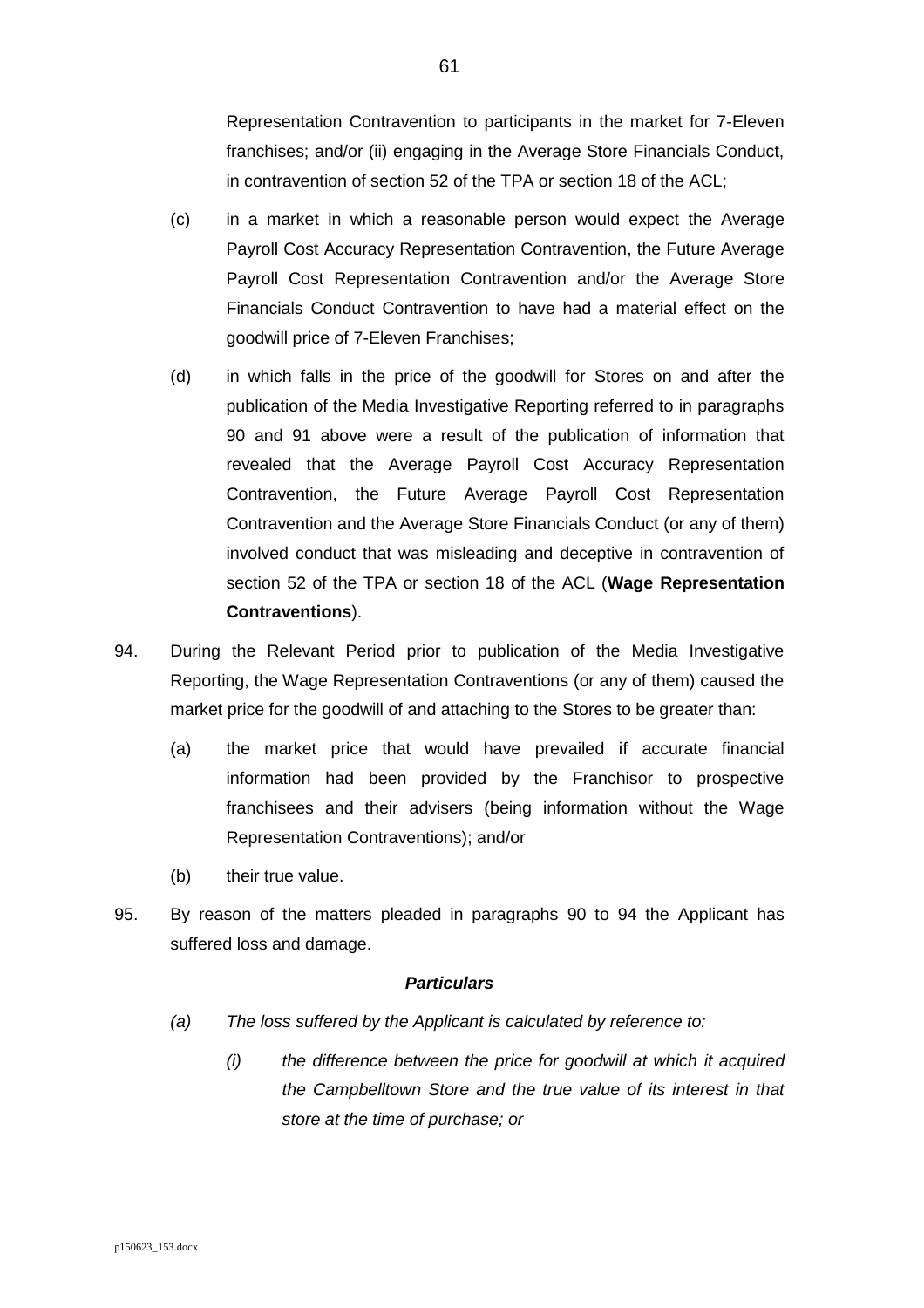- *(ii) the difference between the price for goodwill at which it acquired the Campbelltown Store and the market price that would have prevailed in the absence of the Wage Representation Contraventions; or*
- *(iii) alternatively, the quantum of the fall in the price or value of the Campbelltown Store attributable to the Media Investigative Reporting referred to in paragraphs [90](#page-59-0) and [91](#page-59-2) above;*

*less the amount of any benefit received by the Applicant as a result of payments made or indemnity provided by the Franchisor to individual employees on account of any underpayment of wages consequent upon regulatory action being taken by the Fair Work Ombudsman against the Franchisor in respect thereof.* 

- *(b) Further particulars will be provided after service of the Applicant's expert evidence.*
- <span id="page-61-0"></span>96. By reason of the matters pleaded in paragraphs [90](#page-59-0) to [94](#page-60-0) some or all of the Franchisees have suffered loss and damage.

#### *Particulars*

*The loss suffered by Franchisees will also be calculated in accordance with the particular (a) in paragraph [95](#page-60-1) above but are not particularised in this statement of claim; particulars in relation to Franchisee losses will be obtained (and particulars will be provided) following opt out, the determination of the Applicant's claims and identified common issues at an initial trial and if and when it is necessary for a determination to be made of the individual claims of those Franchisees.*

### *Applicant – direct reliance*

97. Further and in the alternative to the matters pleaded in paragraphs [90](#page-59-0) to [96](#page-61-0) above, in deciding to enter into the Campbelltown Store Franchise Agreement, the Applicant relied on (alone or in combination) each of the Business Opportunity Representation, the 7-Eleven Business Opportunity Statements, the Average Store Financials Accuracy Representation, the Future Average Payroll Cost Representation, the content of the Average Store Financials, the Advertising Fund Representation, the 7-Eleven Supplier Representation, (individually and in combination, the **Misleading or Deceptive Conduct**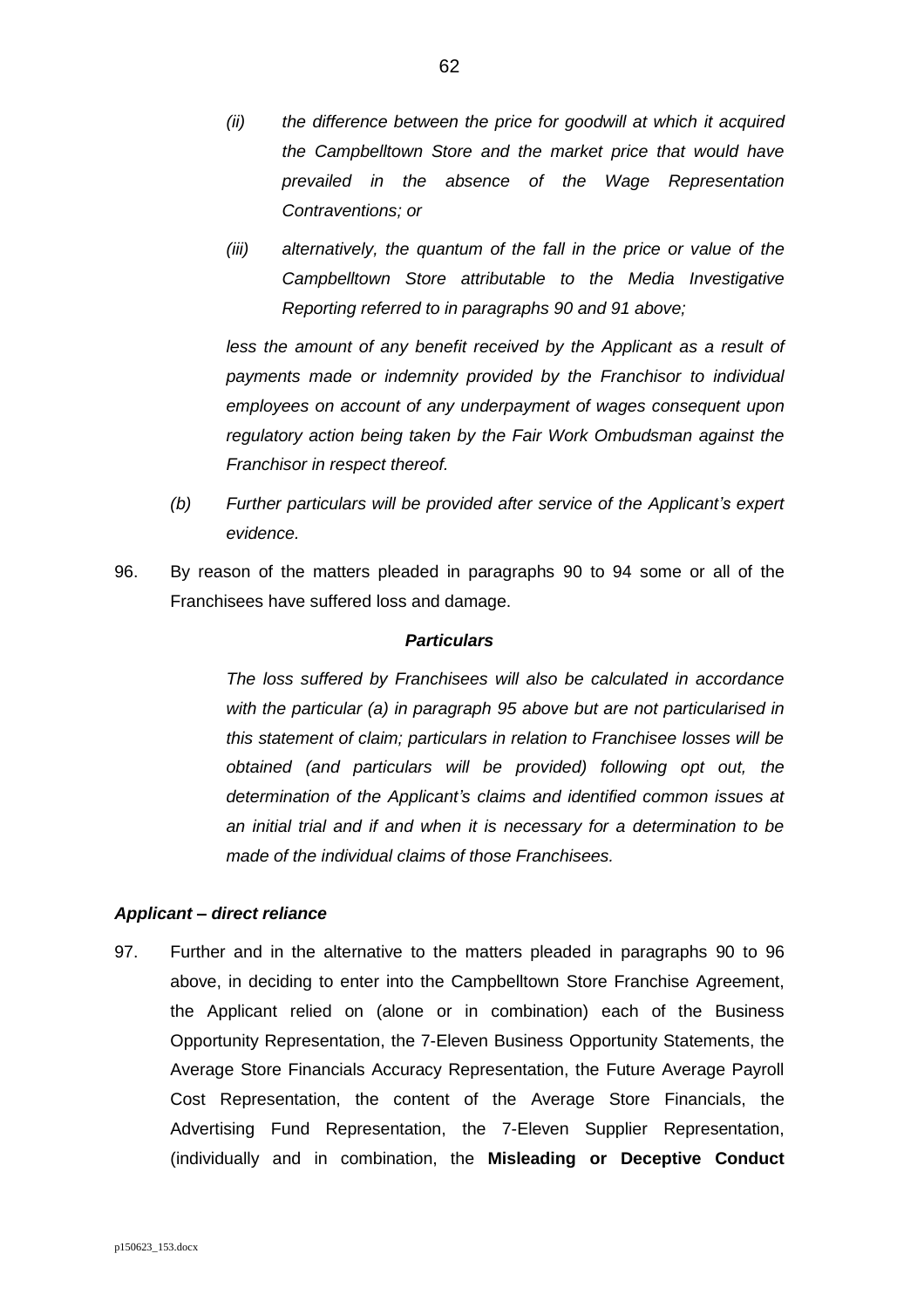**Representations**) and the Campbelltown Store Financials Accuracy Representation, the Campbelltown Store Future Payroll Cost Representation and the Campbelltown Store Financials Conduct Representation (**Campbelltown Representations)**.

- 98. Further and in the alternative, if the Misleading or Deceptive Representations and the Campbelltown Representations (alone or in combination) had not occurred, the Applicant would not have entered into the Campbelltown Store Franchise Agreement.
- 99. Further and in the alternative, each of the Misleading or Deceptive Conduct Representations and the Campbelltown Representations (alone and in combination) materially contributed to the decision of the Applicant to enter into the Campbelltown Store Franchise Agreement.
- 100. Had the Applicant not entered into the Campbelltown Store Franchise Agreement it would not have entered into the subsequent Northmead Store Franchise Agreement.
- <span id="page-62-0"></span>101. In the premises, the Applicant has suffered loss and damage by and resulting from any one or more of the Business Opportunity Representation Contravention, the Business Opportunity Statements Contravention, the Average Store Financials Accuracy Representation Contravention, the Future Average Payroll Cost Representation Contravention, the Average Store Financials Conduct Contravention, the Advertising Fund Representation Contravention, the 7-Eleven Supplier Representation Contravention (collectively the **Misleading or Deceptive Conduct Contraventions**), the Campbelltown Store Financials Accuracy Representation Contravention, the Campbelltown Store Future Payroll Cost Representation Contravention and the Campbelltown Store Financials Conduct Representation Contravention and/or the Code Disclosure Contraventions.

- *(a) The Applicant's loss and damage will be calculated by reference to the difference between the position that it is in now, and the position it would be in had it not entered into the Campbelltown Store Franchise Agreement or the Northmead Store Franchise Agreement by reference to:*
	- *(i) trading losses;*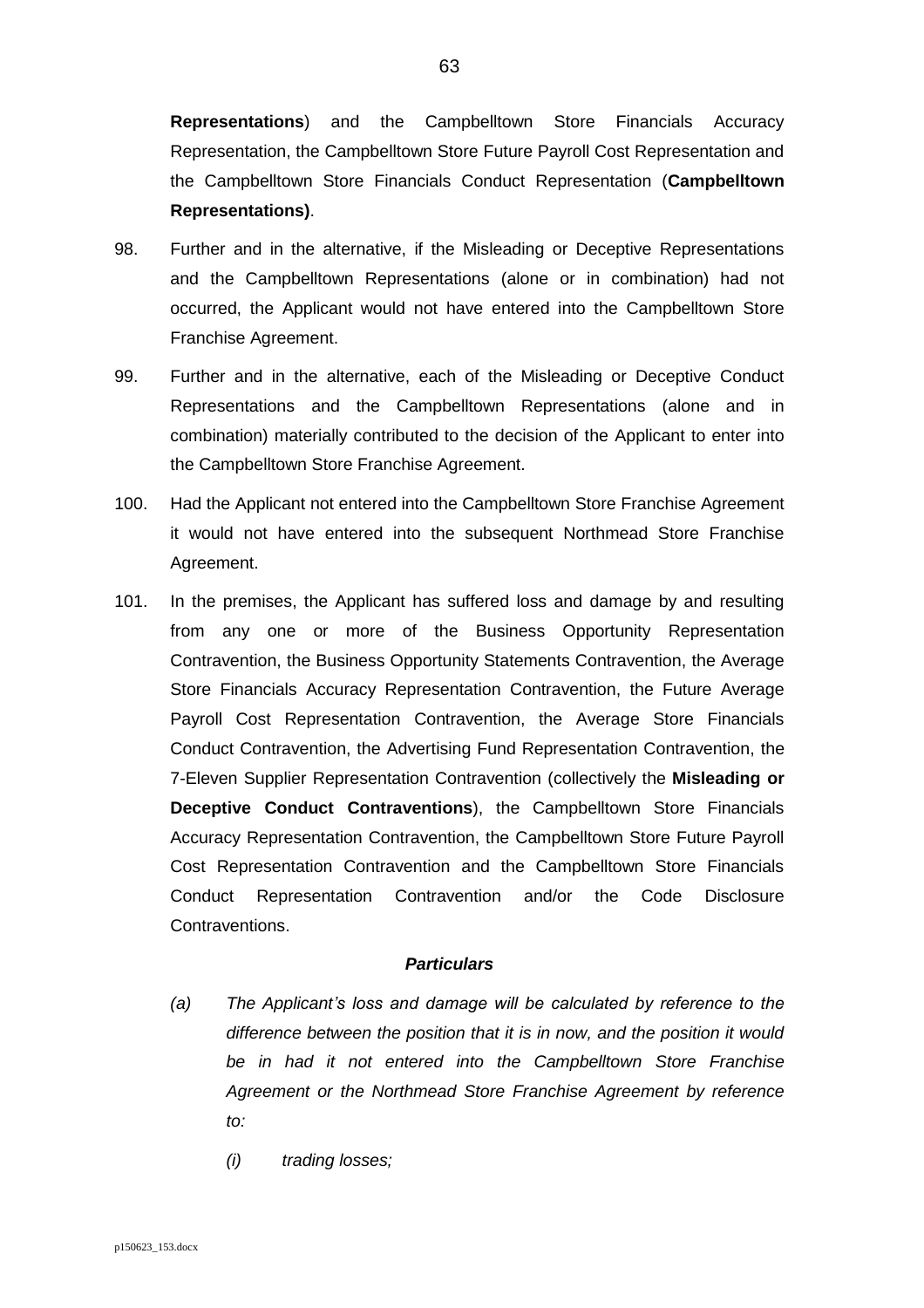- *(ii) borrowing costs;*
- *(iii) capital losses; and*
- *(iv) any outstanding liabilities to employees for underpayment of wages.*
- *(b) Further particulars of loss will be provided on service of the Applicant's expert evidence.*

### *Franchisees - direct reliance*

<span id="page-63-0"></span>102. In deciding to enter into each of the Franchise Agreements some or all of the other Franchisees directly relied on one or more of the Misleading or Deceptive Conduct Representations (alone and in combination).

#### *Particulars*

*The identity of all those Franchisees who relied directly on any or all of the Misleading or Deceptive Conduct Representations will be known (and particulars provided) following opt out, the determination of the Applicant's claims and identified common issues at an initial trial and if and when it is necessary for a determination to be made of the individual claims of those Franchisees and any associated guarantors.* 

<span id="page-63-1"></span>103. Further and in the alternative, if the Misleading or Deceptive Representations (alone or in combination) had not occurred, some or all of the Franchisees would not have entered into their respective Franchise Agreements.

## *Particulars*

*The Applicant repeats the particulars to paragraph [102](#page-63-0) above.*

104. Further and in the alternative, one or more of the Misleading or Deceptive Conduct Representations materially contributed to the decision of some or all of the Franchisees to purchase their Stores at the prevailing market price during the Relevant Period, and if the Misleading or Deceptive Representations (alone or in combination) had not occurred some or all of the Franchisees would not have entered into their respective Franchise Agreements.

#### *Particulars*

#### *The Applicant repeats the particulars to paragraph [102](#page-63-0) above.*

105. In the premises of the matters pleaded and particularised in paragraphs [102](#page-63-0) and [103](#page-63-1) above, some Franchisees have suffered loss and damage by and resulting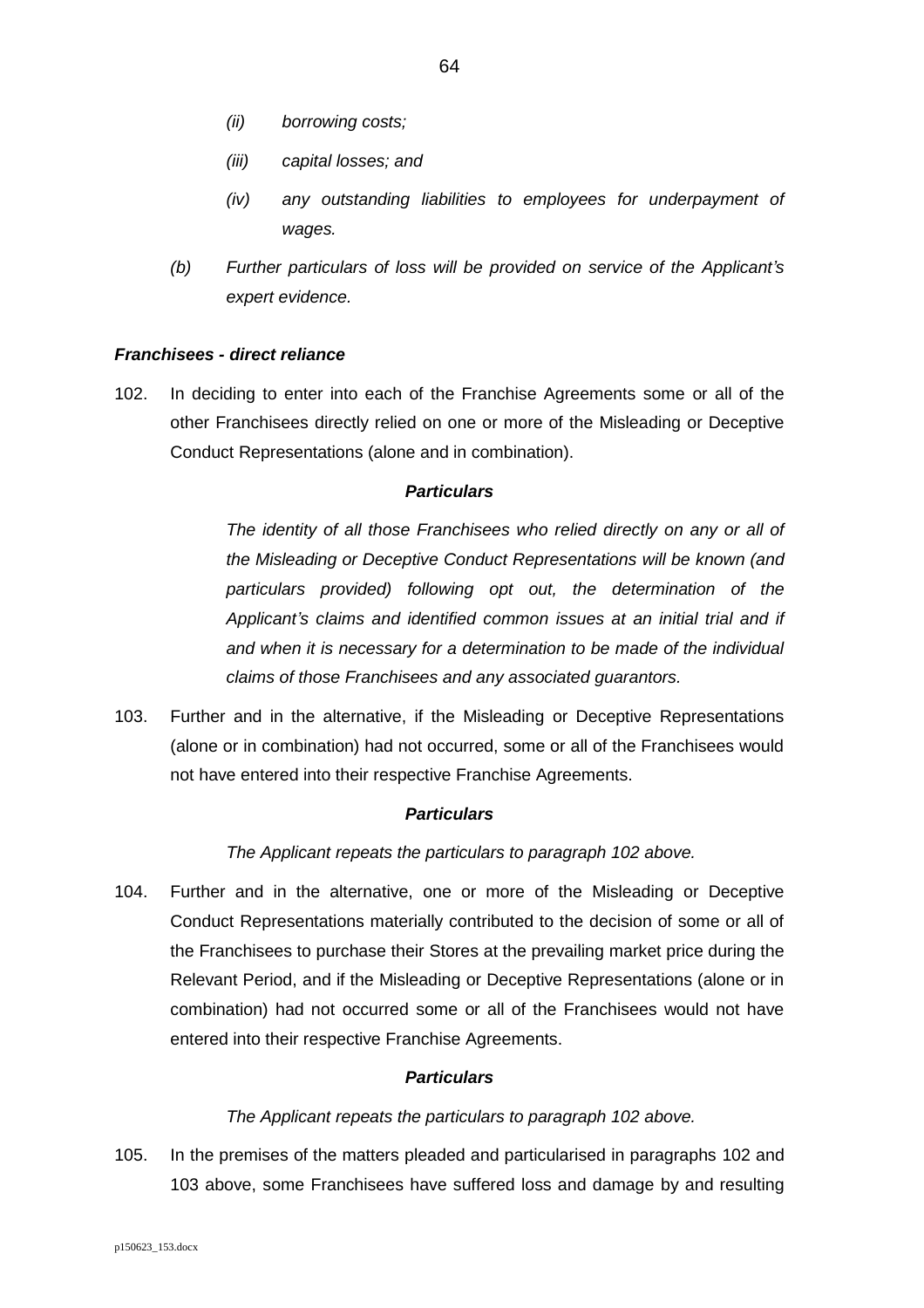from any one or more of the Misleading or Deceptive Conduct Representations and/or the Code Disclosure Contraventions.

#### *Particulars*

*The loss suffered by Franchisees will also be calculated in accordance with the methodology stated in particulars to paragraph [101](#page-62-0) above as applicable to the respective Stores of the Franchisees, but are not particularised in this statement of claim; particulars in relation to Franchisee losses will be obtained (and particulars will be provided) following opt out, the determination of the Applicant's claims and identified common issues at an initial trial and if and when it is necessary for a determination to be made of the individual claims of those Franchisees.*

## **E. UNCONSCIONABLE CONDUCT**

### **E1. Franchisor's actual and constructive knowledge**

- <span id="page-64-2"></span><span id="page-64-0"></span>106. At all material times during the Relevant Period:
	- (a) the Franchisor knew of the amount of Franchise Fee, Application/Training Fee and Investment paid by the Applicant and each other Franchisee in order to enter into each of their Franchise Agreements;

### *Particulars*

*The Franchisor knew of the amount of Franchise Fee, Application/Training Fee and Investment paid by the Applicant and each other Franchisee as those amounts were set by and paid to the Franchisor.*

<span id="page-64-1"></span>(b) the Franchisor knew of the amount of the Goodwill Payment of the Applicant and each other Franchisee, or alternatively, knew of the approximate amount of such payments;

#### *Particulars*

*(i) The Franchisor knew of the amount of the Goodwill Payment of the Applicant and each other Franchisee, or alternatively, knew of the approximate amount of such payments, as the Franchisor provided information as to available franchise opportunities to prospective franchisees which included the advertised goodwill*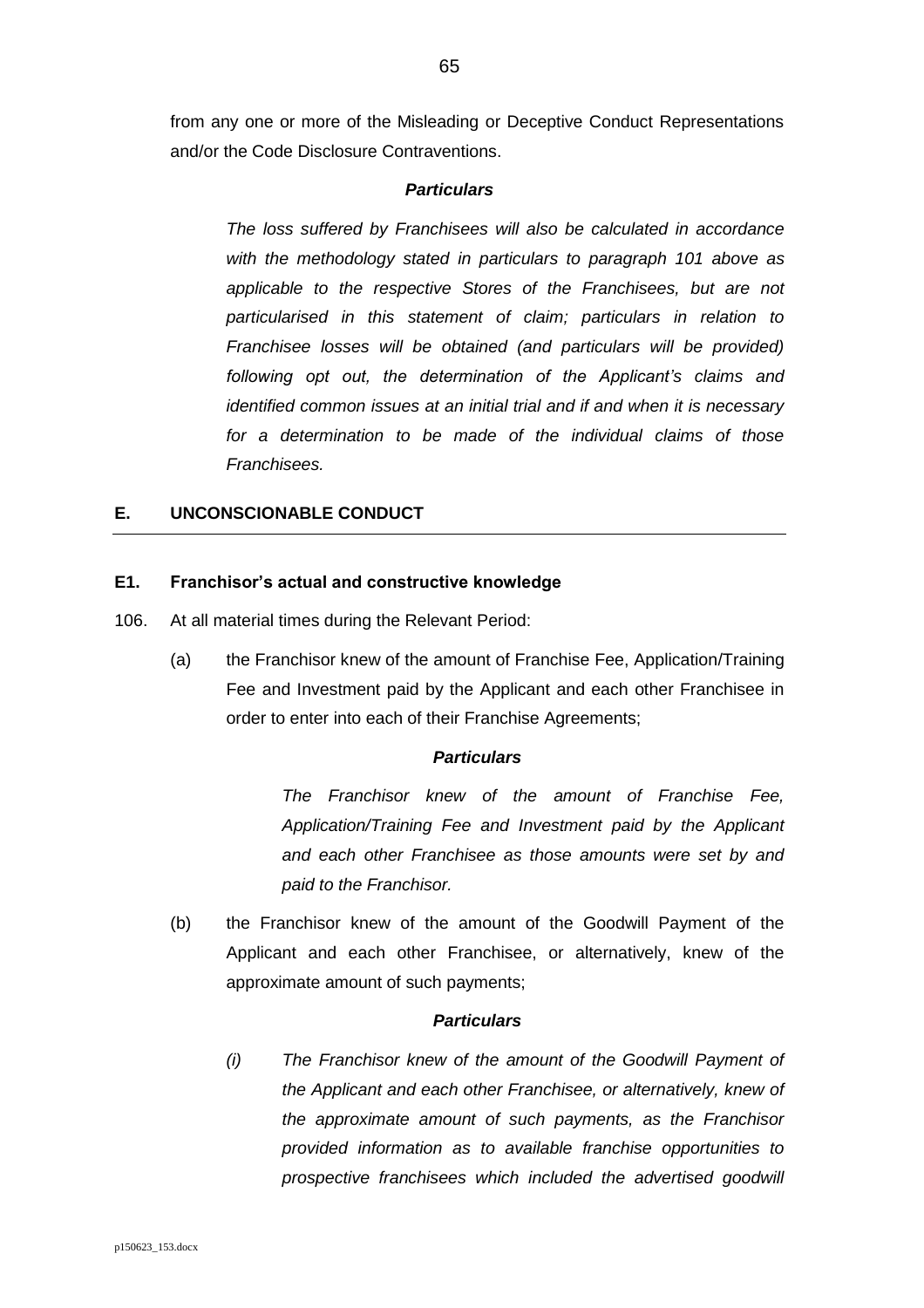*price for each Store. The Franchisor also advised Franchisees who were seeking to sell their franchise interests as to recommended asking prices for goodwill.*

- (ii) *The Applicant forwarded Heads of Agreement regarding the proposed terms of acquisition of the Campbelltown Store and the Northmead Store to the Franchisor prior to completing the purchase.*
- <span id="page-65-0"></span>(c) the Franchisor knew, and it was the fact that, in order to become a franchisee in the *7-Eleven System*, prospective franchisees (including the Applicant and each other Franchisee) were required to invest significant capital in the acquisition of a Store and in entering into a Franchise Agreement (**Capital Investment**);

- *(i) The Applicant repeats the matters pleaded in paragraphs [7\(d\),](#page-7-0) [7\(e\),](#page-7-1) [106\(a\)](#page-64-0) and [106\(b\)](#page-64-1) above.*
- *(ii) In the case of the Applicant and all other Franchisees, the Capital Investment included the initial investment in the Inventory (Inventory Investment) of \$45,000 and the Application/Training Fee and Franchise Fee (defined above as the "Franchisor Payments").*
- *(iii) In the case of the Applicant, the Goodwill Payment was* 
	- *A. \$390,000 in respect of the Campbelltown Store, and*
	- *B. \$880,000 in respect of the Northmead Store.*
- *(iv) In the case of other Franchisees, the investment included a substantial Goodwill Payment.*
- *(v) For most Franchisees, the total Capital Investment was in the range of \$400,000 to \$1,000,000.*
- <span id="page-65-1"></span>(d) the Franchisor knew, and it was the fact, that in order to make the Capital Investment, the Applicant and some or all of the other Franchisees borrowed large sums of money (**Franchise Debt**);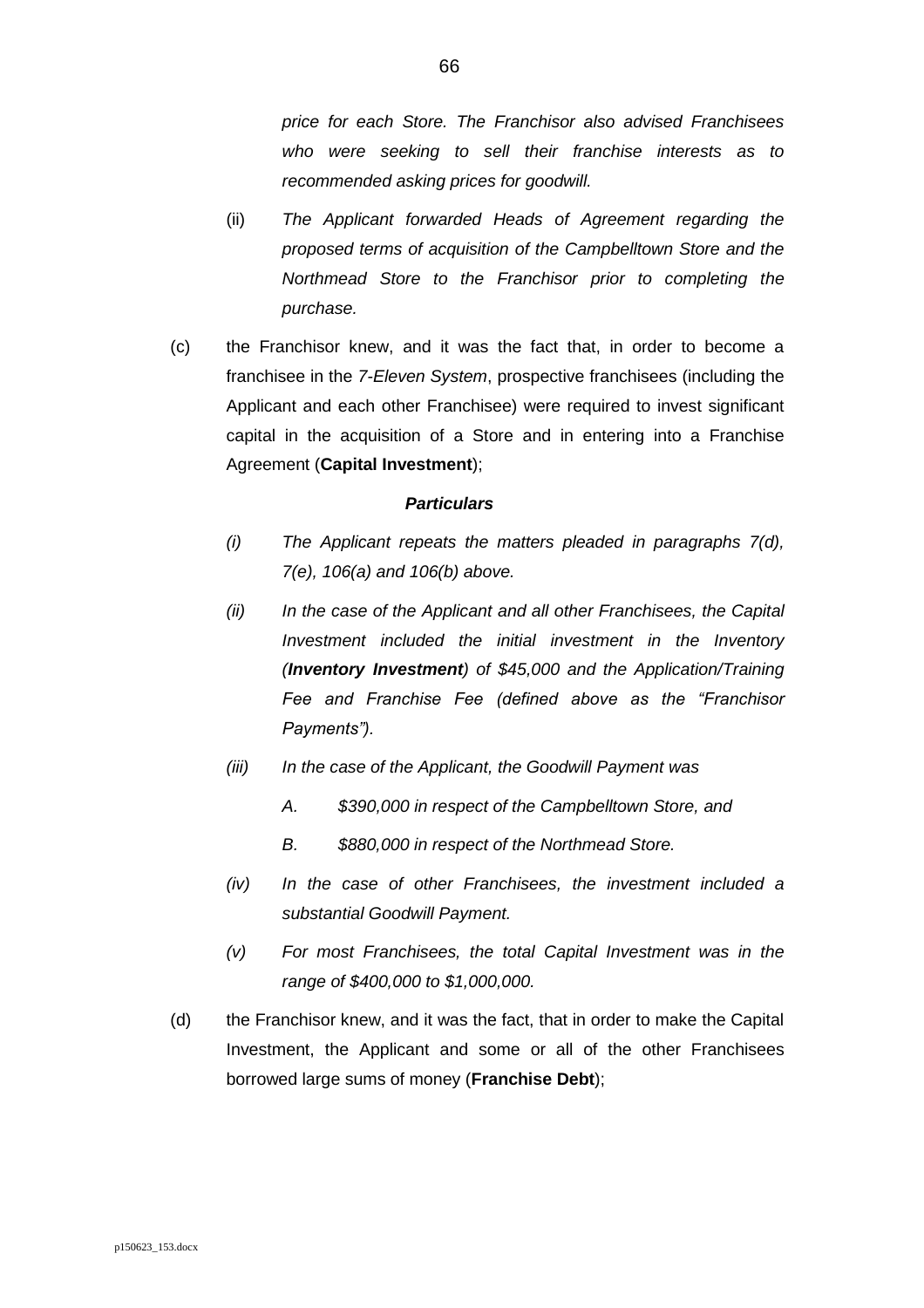#### *Particulars*

- *(i) The Franchisor entered into a Tripartite Deed with the Applicant and each other Franchisee who took out at a loan with the Bank, as described in paragraph [123](#page-80-0) to [125](#page-81-0) below.*
- *(ii) Further and in the alternative, the Franchisor had a close relationship with the Bank, as the predominant provider of finance to prospective franchisees, as recognised by the practice of the Franchisor regularly entering into standard form Tripartite Deeds with the Bank, and pursuant to which information was able to be shared between the Franchisor and the Bank about the performance of individual franchisees.*
- (e) the Franchisor knew or ought to have known, and it was the fact, that, in addition to taking security over the assets of the Franchisee, it was, or was likely to be the practice of the Bank also to require the directors and principals of the Franchisee to provide personal guarantees to the Bank of their Franchise Debt and to take security, where available, over the family home or other assets of the directors;

- (i) *The Applicant relies on the particulars to paragraphs [106](#page-64-2)[\(d\)](#page-65-1) above and says that the Franchisor was privy to the financial arrangements between the Applicant and the Bank.*
- *(ii) It is the usual practice in the franchising sector for franchise agreements with major franchisors to be entered into with a corporate entity, which entity is also the borrower in relation to any finance facilities with a bank, and for the repayment of such facilities to be guaranteed by the directors of the corporation. It is to be inferred that the Franchisor was aware at all relevant times that the Applicant and Franchisees provided such guarantees to the Bank, secured where available by the family home or other assets of the directors of the corporation, in accordance with this practice.*
- <span id="page-66-0"></span>(f) the Franchisor knew or ought to have known at all relevant times, that a Store open for 24 hours a day, 7 days a week, required a minimum of 168 hours of labour per week to operate;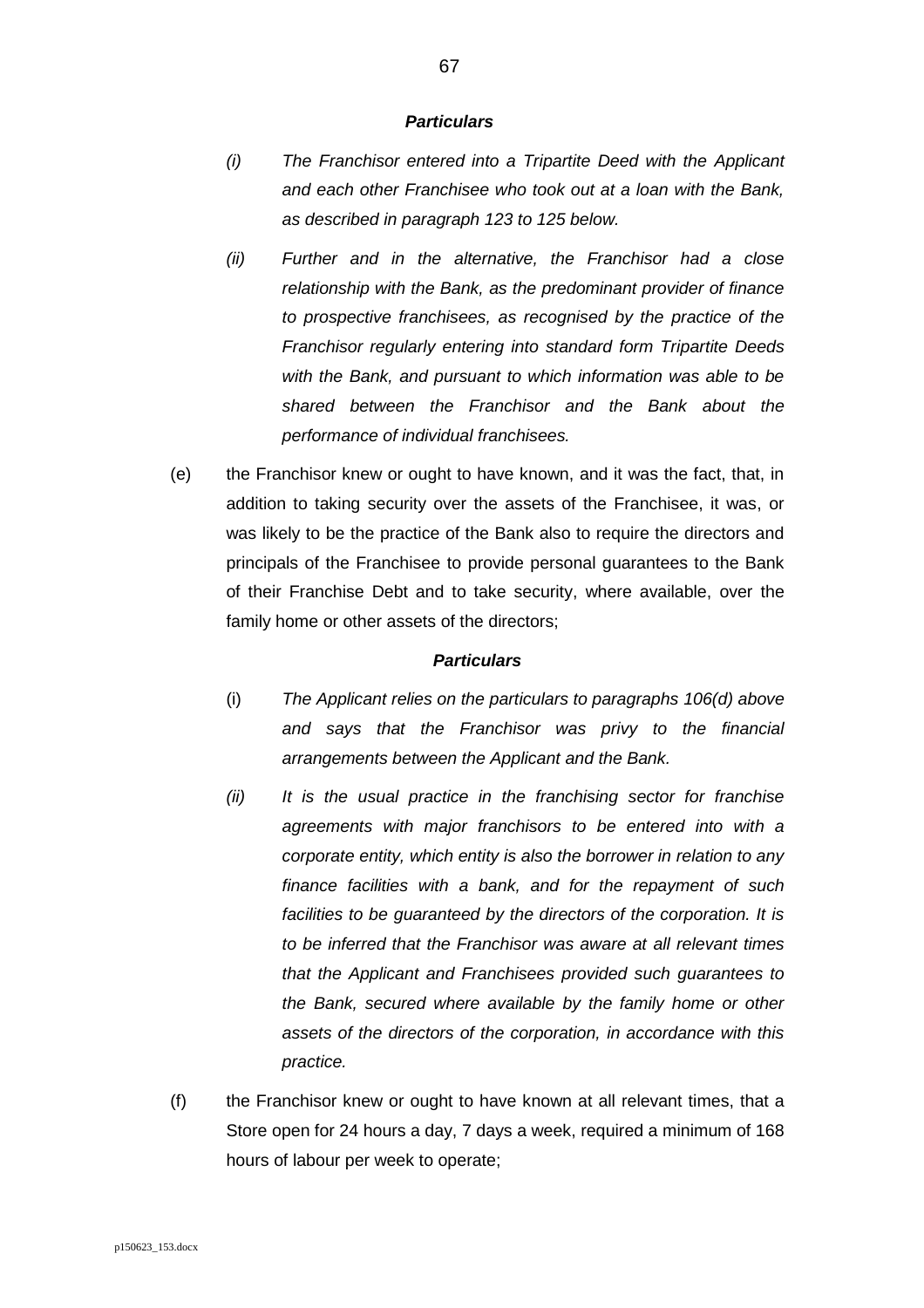#### **Particulars**

*It is common knowledge that there are 168 hours in a week.*

<span id="page-67-0"></span>(g) the Franchisor knew at all relevant times, the award wages payable for labour at each of the Stores;

### **Particulars**

*Award rates were incorporated into the Franchisor's electronic payroll module and updated regularly by the consulting firm "ER Strategies".*

- <span id="page-67-1"></span>(h) in the premises of the matters pleaded and particularised in subparagraphs [106\(a\)](#page-64-0) to [106\(g\)](#page-67-0) above, the Franchisor knew or ought to have known, and it was the fact that the Applicant and some or all of the other Franchisees would be unable to operate their Stores profitably and maintain their Minimum Net Worth unless the principals of the Applicant and each of the Franchisees:
	- (i) worked in their Stores without pay for an unreasonable and unsociable number of hours each week and/or covered night and weekend shifts without pay (or engaged family members to do so); and/or
	- (ii) engaged employees to assist them to operate the Stores, and paid or agreed to pay them at rates which were significantly below their award wage entitlements.

### *Particulars*

- *A. The Applicant repeats the matters pleaded in subparagraphs [106\(a\)](#page-64-0) to [106\(g\)](#page-67-0) above.*
- *B. A basic analysis of the Average Store Financials and the individual store financials of the Applicant and some or all of the Franchisees, applying award rates and reasonable assumptions as to labour requirements, supports the pleaded conclusion.*
- *C. Further particulars will be provided on service of the Applicant's expert evidence.*

68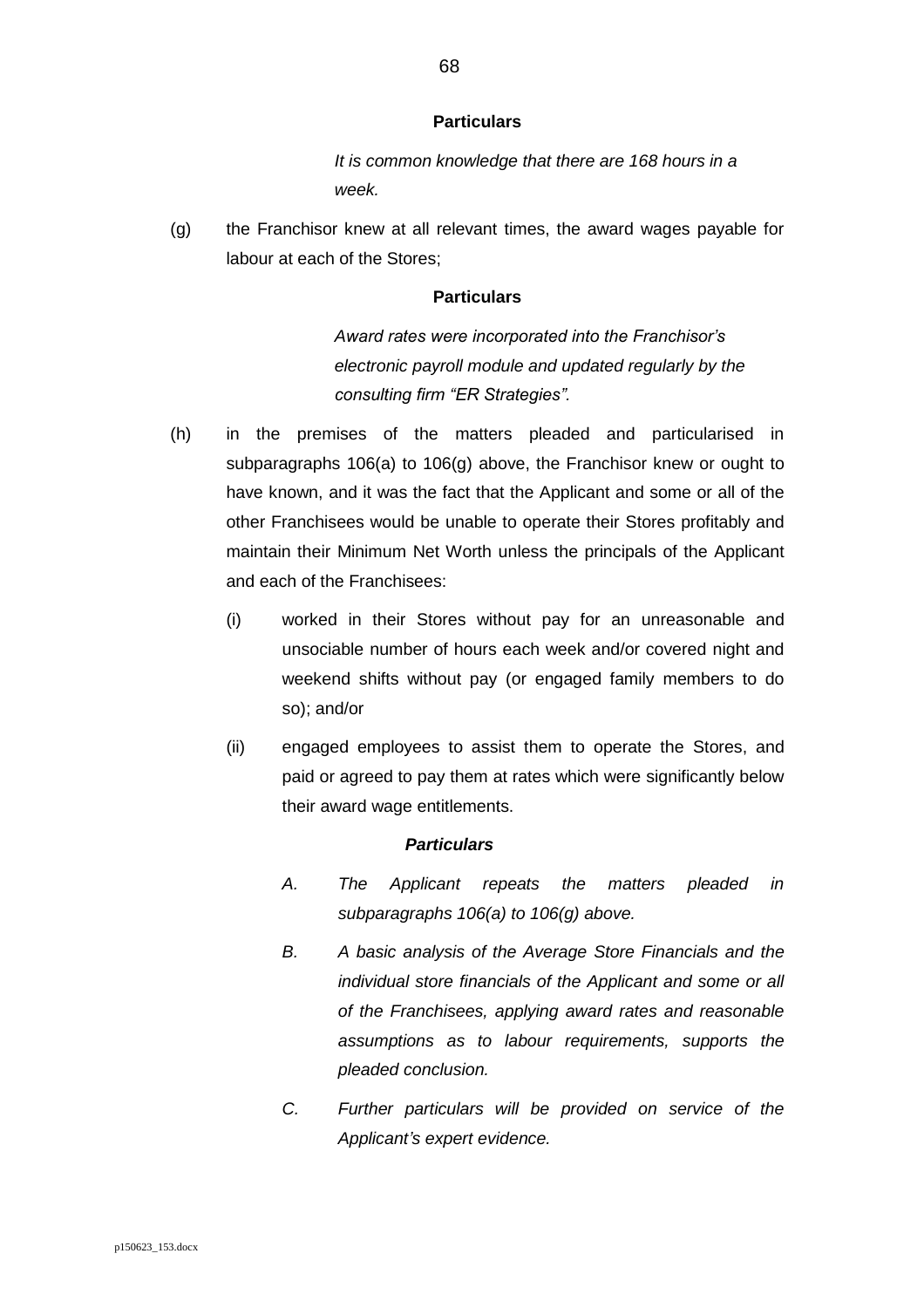<span id="page-68-0"></span>(i) the Franchisor knew, and it was the fact that, in the event that a Franchisee was unable to maintain their Minimum Net Worth, the Franchisor had the right to immediately terminate their agreement and the Franchisee would be exposed to loss of the whole of their Capital Investment but would remain liable for the amount of the Franchise Debts;

### *Particulars*

*The Applicant repeats the matters pleaded and particularised in paragraph [22](#page-21-0) above and says that the Franchisor knew of this as it was a term of the Franchise Agreements throughout the Relevant Period.*

- <span id="page-68-1"></span>(j) the Franchisor knew or ought to have known, and it was the fact, that by reason of the matters referred to in [106\(a\)](#page-64-0) to [106\(i\)](#page-68-0) above, most or all of the Franchisees were faced with the choice of underpaying wages to their employees and/or causing their principals and family members to perform unreasonable unpaid or underpaid work in their Stores in order to avoid the risk of termination of their Franchise Agreements and loss of their Capital Investment (without any discharge of their Franchise Debts);
- (k) in the premises of the matters pleaded and particularised in subparagrahs [106\(a\),](#page-64-0) [106\(b\),](#page-64-1) [106\(c\),](#page-65-0) [106\(d\),](#page-65-1) [106\(f\),](#page-66-0) [106\(g\),](#page-67-0) [106\(h\),](#page-67-1) [106\(i\)](#page-68-0) and [106\(j\)](#page-68-1) above, the Franchisor knew or ought to have known, and it was the fact that:
	- (i) there was, or was likely to be a widespread practice of wage underpayment within the 7-Eleven System; and
	- (ii) the financial information provided to the Applicant and each prospective franchisee in the Average Store Financials was misleading and deceptive as stated in paragraphs [55](#page-46-0) and [61](#page-49-1) above;

- *A. The Applicant repeats the matters pleaded and particularised in sub-paragraphs [106\(a\),](#page-64-0) [106\(b\),](#page-64-1) [106\(c\),](#page-65-0) [106\(d\),](#page-65-1) [106\(f\),](#page-66-0) [106\(g\),](#page-67-0) [106\(h\),](#page-67-1) [106\(i\)](#page-68-0) and [106\(j\)](#page-68-1) above.*
- *B. Further, and in the alternative, since 2008 the Fair Work Ombudsman has received regular reports alleging*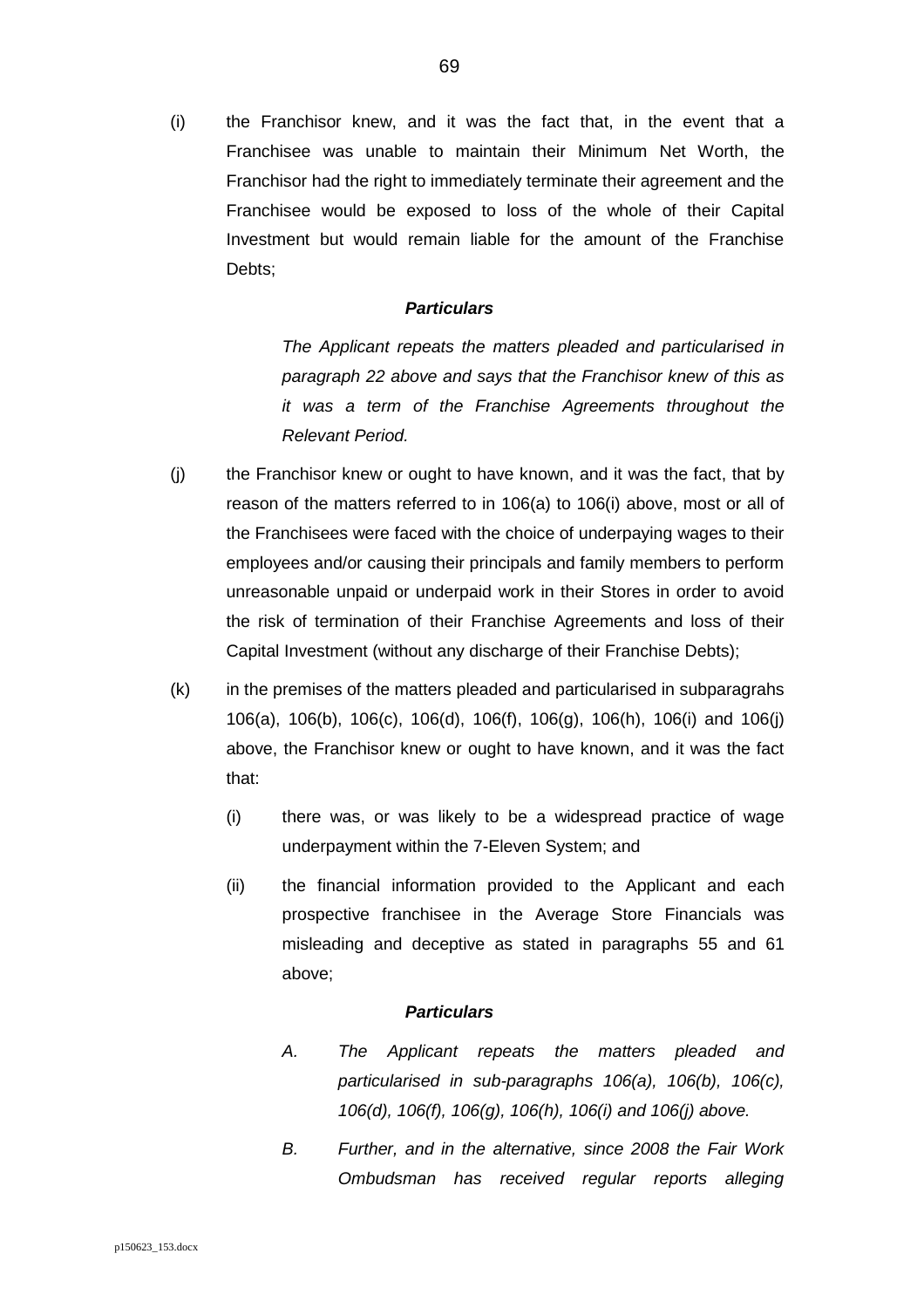*widespread minimum wage non-compliance issues across the 7-Eleven network, and in a media release dated 9 April 2016, the Fair Work Ombudsman (FWO) announced that:*

- *I. for more than 7 years, there had been persistent reports from 7-Eleven employees alleging significant underpayment of wages; and*
- *II. it had significant engagement with the Franchisor in the period from 2009 to 2014 in relation to wage underpayment issues but did not see any significant improvement in compliance with minimum wage standards, such that, at all material times during the Relevant Period the Franchisor knew or ought to have known that the Average Store Financials were or were likely to be materially inaccurate and/or or should have investigated that possibility before providing the Average Store Financials to Franchisees who were considering whether to purchase a franchise business.*
- (l) the Franchisor knew, and it was the fact, that Mr Davaria (the sole director and principal of the Applicant) and the principals of some or all of the Franchisees were not provided training concerning their legal obligations concerning the payment of minimum wages, until the last week of their Franchisee training, by which time:
	- (i) they or their associated corporate Franchisees had paid the nonrefundable *Franchise Fee*;
	- (ii) the 7 day Cooling Off period under their Franchise Agreement had expired;

### *Particulars*

*The Franchisor knew of this as it provided the training and was the recipient of the Franchise Fee.*

(m) the Franchisor knew, and it was the fact that Mr Davaria and some of all of the Franchisees or their principals had immigrated to Australia as adults and their second language was English and that they had: (i)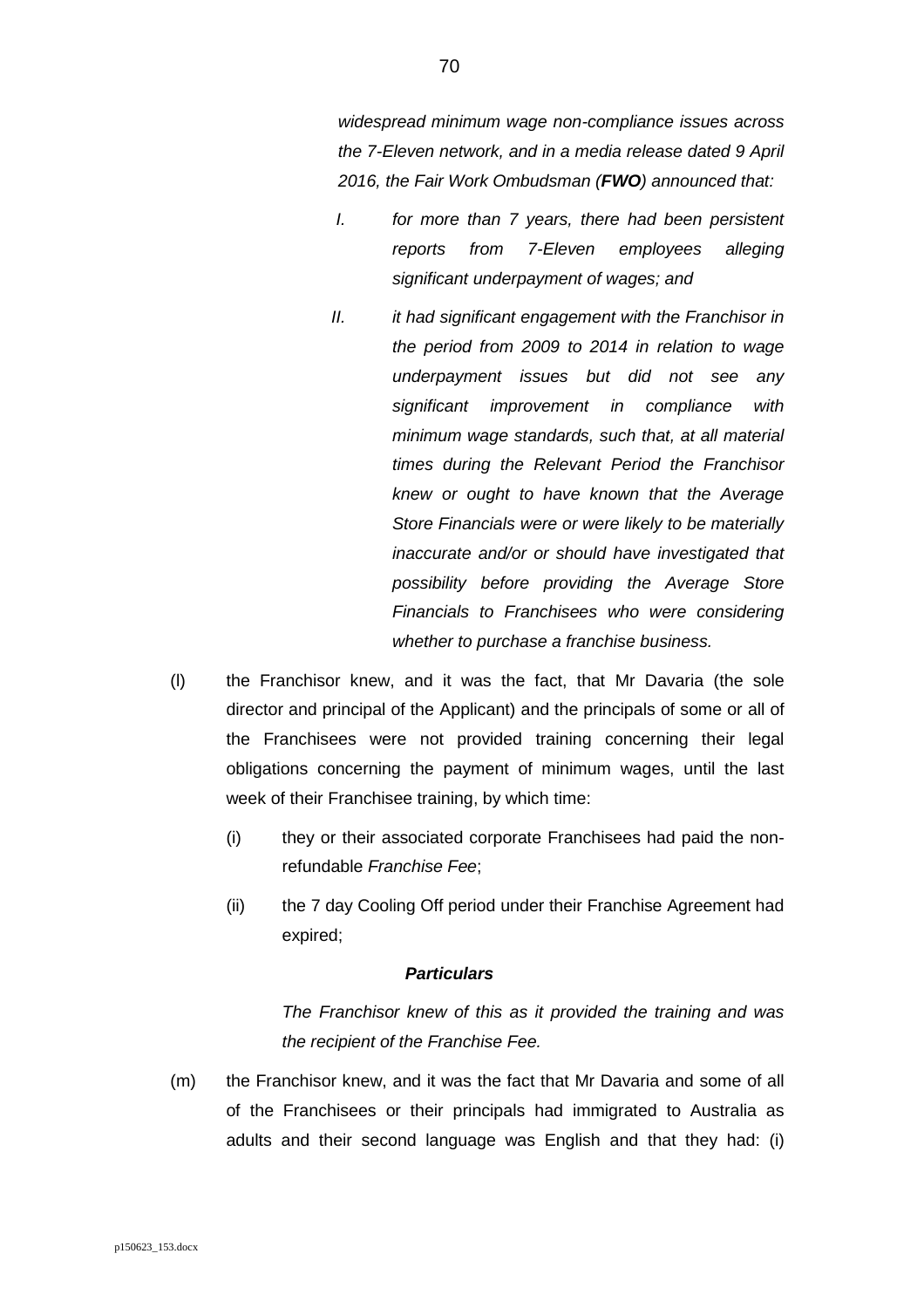limited business experience; and/or (ii) limited or no understanding of Australian labour and industrial laws.

#### *Particulars*

*The Franchisor knew this because it approved the Applicant and each of the Franchisees as purchasers of the Stores and in doing so subjected each of them to numerous interviews and ascertained those matters in the course of those interviews.*

#### **E2. Franchisor's unconscionable conduct and its consequences**

- <span id="page-70-0"></span>107. Further and in the alternative to the matters pleaded in paragraph [106](#page-64-2) above, the Applicant refers to and repeats paragraphs [41](#page-36-0) to [76](#page-53-0) above and says that, prior to the Applicant and each of the Franchisees entering into their Franchise Agreements, the Franchisor conveyed the Misleading or Deceptive Conduct Representations to each of them.
- <span id="page-70-1"></span>108. By reason of the conduct of the Franchisor in conveying the Misleading or Deceptive Conduct Representations, and by making each of the statements pleaded in paragraphs [42](#page-37-0) above, at the time of entering their respective Franchise Agreements, the Applicant and some or all of the Franchisees had and/or were entitled to hold a reasonable expectation that:
	- (a) they were buying their own business;
	- (b) in running their Franchise they would "be their own boss";
	- (c) they would have the opportunity to own and run a business within a franchise system that had a well-known and established brand in Australia and around the world;
	- (d) they would have the opportunity to make reasonable profits over the term of their franchise agreements which, subject to market conditions, reflected their investment of skill, time, money and effort, and the exercise of their individual business judgment in operating their business within a trusted franchise system;
	- (e) they would have the opportunity to make profits from the operation of their respective businesses which was not dependent upon their directors, principals or family members working unreasonable or unsociable hours or without any or any adequate wages or remuneration in those businesses;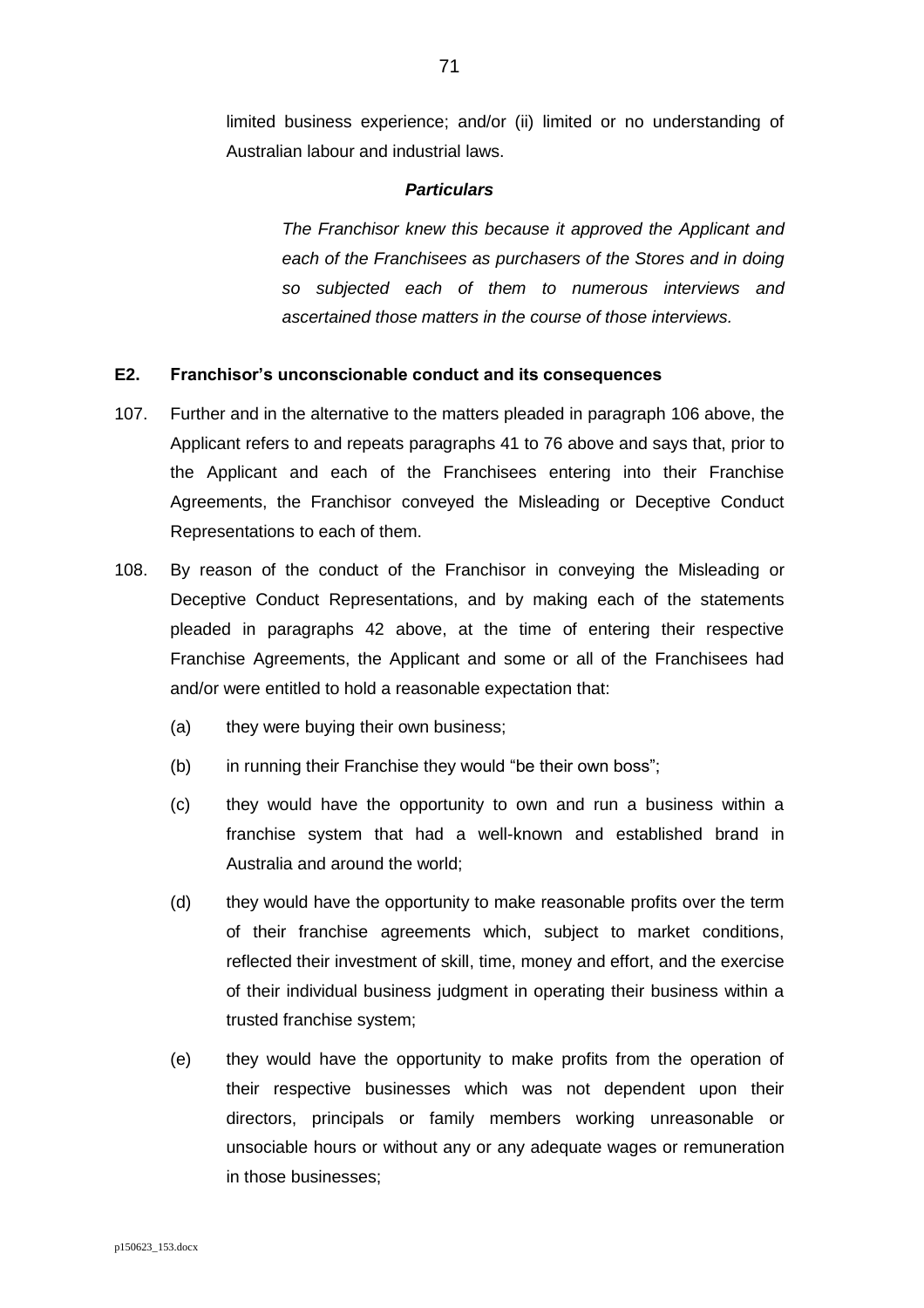- (f) there would be no or no reasonably foreseeable need to engage employees to work at the Store on terms of employment which did not accord with the minimum requirements of the law in order to generate income or profits and to avoid risk of termination of the Franchise Agreement and loss of their Capital Investment due to their *Net Worth* falling below the Minimum Net Worth;
- (g) each of them would have a reasonable opportunity to recoup their Capital Investment in the business, including loan funding and/or to earn a capital gain from the sale of their respective businesses as a going concern to an incoming Franchisee.
- 109. Further and in the alternative to the matters pleaded in paragraphs [106,](#page-64-2) [107](#page-70-0) and [108](#page-70-1) above, contrary to the reasonable expectations of the Applicant and some or all of the other Franchisees as referred to in paragraph [108](#page-70-1) above, by reason of the Franchisor's Operational Control (described in paragraph [34](#page-32-0) above), under the Franchise Agreements as they were operated in practice by the Franchisor:
	- (a) none of the Franchisees had any or any reasonable control over the profit margins which they could earn by selling merchandise at their Stores;
	- (b) none of the Franchisees had the power to alter selling prices of merchandise, either by increasing the price to earn more sales revenue per item, or decreasing the price to increase the number of items sold, to maximise the profit opportunities available to their Stores, either at all or at different times of the day, having regard to the Store's costs or market conditions;
	- (c) none of the Franchisees had any or any reasonable ability to reduce their *Cost of Goods Sold* by acquiring merchandise from any supplier other than C-Store and at a price below the C-Store price;

## *Particulars (a)-(c)*

*The Applicant repeats the matters pleaded and particularised in paragraphs [11\(a\),](#page-10-0) [16\(a\),](#page-16-0) [16\(b\),](#page-16-1) [16\(c\),](#page-16-2) [16\(d\),](#page-16-3) [17\(a\),](#page-18-0) [17\(b\),](#page-18-1) [17\(d\),](#page-19-0) [17\(e\),](#page-19-1) [18\(a\),](#page-19-2) [18\(c\),](#page-20-0) [25,](#page-24-0) and [28](#page-26-0) above, and say that the lack of effective control over the Franchisees margins was for reasons which include:*

*(i) the Franchise Agreements required them to operate the Stores in accordance with the 7-Eleven System and the Manual in a manner that enhances the 7-Eleven Image which imposed highly*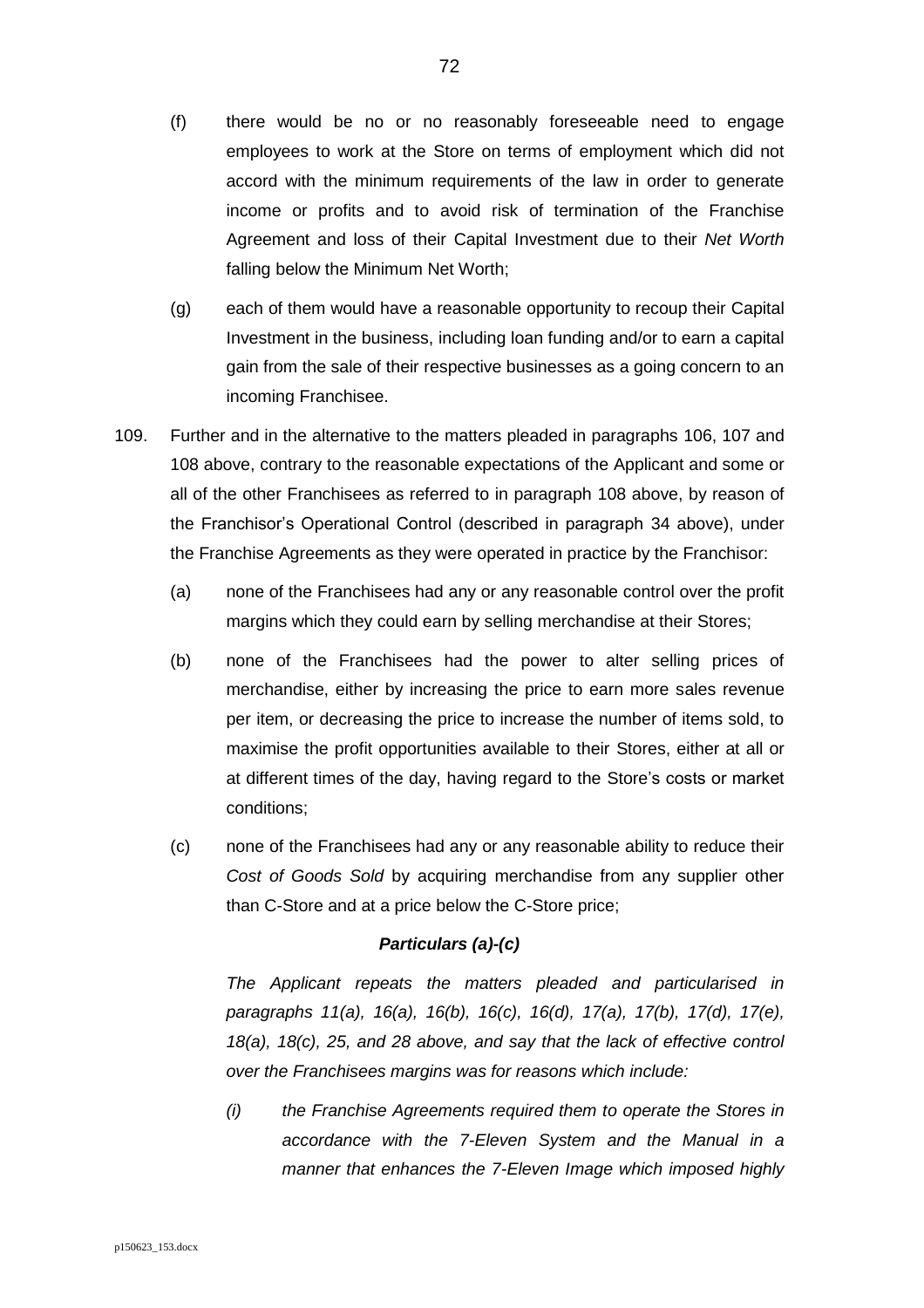*prescriptive operational requirements as set out in the Manual and other Franchise Material;*

- *(ii) the Franchisor procured the opening inventory for each of the Stores at C-Store pricing and effectively determined the ongoing inventory to be purchased by the Stores by its control of recommended orders on the Online Portal and/or by direction pursuant to its contractual right to nominate stock which the Franchisees were required to carry (and the quantities in which they are required to carry them) on the basis that such stock was deemed essential to the 7-Eleven System and 7-Eleven Image and/or pursuant to any marketing campaign requirements;*
- *(iii) the Franchisor determined the Maximum Prices by which stock could be sold by its control of the pricing field in the Online Portal;*
- *(iv) the Franchisor nominated C-Store as the only supplier of goods and negotiated the C-Store pricing on the Franchisee's behalf;*
- *(v) at all material times during the Relevant Period, the C-Store prices resulted in Franchisee and each other Franchisee paying wholesale prices for stock which exceeded* 
	- *A. the Independent Fair Wholesale Price;*
	- *B. the Best Endeavours Wholesale Price; and/or*
- *(vi) the Franchisor prevented Franchisees from ordering stock from alternative Bona Fide Suppliers (other than C-Store), at all, or on a regular basis by:*
	- *A. only offering stock from C-Store on its Online Portal for most stock items;*
	- *B. requiring Franchisees who had ordered stock other than from C-Store to submit invoices to the Franchisor prior to payment of the invoice from the Open Account (or reimbursement of the Franchisee for its direct payment to the supplier, as the case may be) via means outside of the Online Portal;*
	- *C. enforcing the Stock Ordering Compliance Term (paragraph [17\(e\)\)](#page-19-0) in relation to each invoice from an alternative Bona*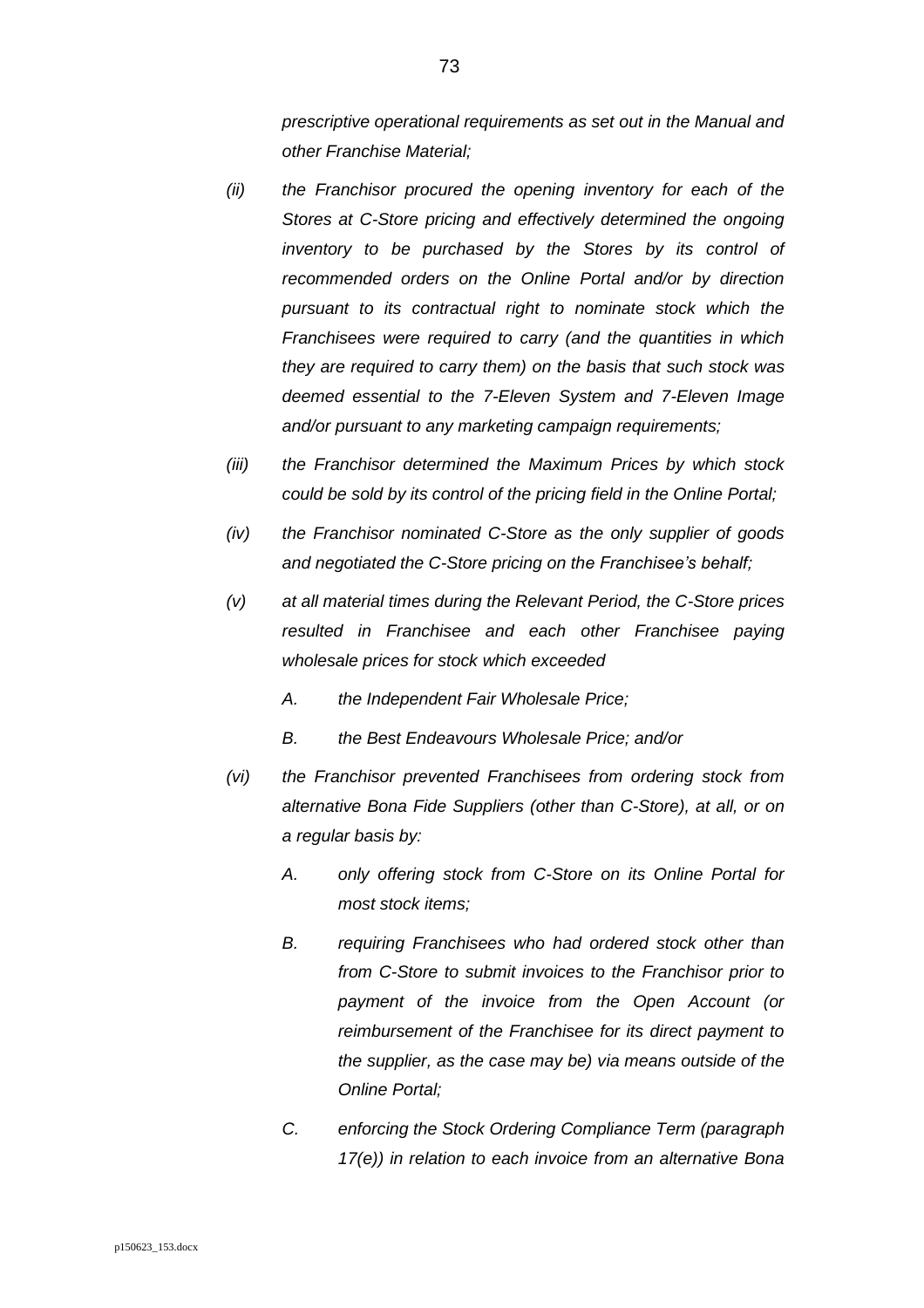*Fide Supplier ordered from Outside the Online Portal by charging Franchisees a \$75 fee for each Tax Invoice processed in respect of such stock purchases outside the Online Portal;*

- *D. penalising Franchisees who have ordered from alternative suppliers in performance reviews.*
- (d) in the case of the Applicant and some of the Franchisees, the Franchisor was able to end their Franchise Agreement at will prior to the completion of a 10-year term by refusing to exercise an option to renew the *Lease* of the site and to use the threat of such a termination to control the actions of the Franchisee prior to the expiry of the primary term of their Store lease;
- (e) due to Franchisor's control over the *Open Account*, none of the Franchisees had any control over the cash inflows and outflows in relation to their Stores;

## *Particulars*

*The Applicant repeats the matters pleaded and particularised in paragraphs [12,](#page-12-0) [13,](#page-15-0) [14](#page-15-1) and [15](#page-16-0) above.*

(f) none of the Franchisees had any power to alter the opening hours of their respective Stores to minimise wage and utility costs, where it was not reasonably necessary or cost effective for the Store to be open for all of the hours mandated by the Franchisor.

# *Particulars*

*The Applicant repeats the matters pleaded in subparagraph [11\(a\)](#page-10-0) above and says that the Franchise Agreements requires them to operate the Stores continuously throughout the term for 24 hours a day or 7 days per week (or in a small number of instances, for extended hours) which compels them to operate their Stores (and incur labour costs) in hours of low or no sales.*

<span id="page-73-0"></span>110. Further and in the alternative to the matters pleaded in paragraphs [106,](#page-64-0) [107,](#page-70-0) [108](#page-70-1) and [109](#page-71-0) by reason of the level of control exercised by the Franchisor over the Franchisees and their Stores and the resulting inability of the Franchisees to influence the profit levels of their Stores by their own skill, effort and business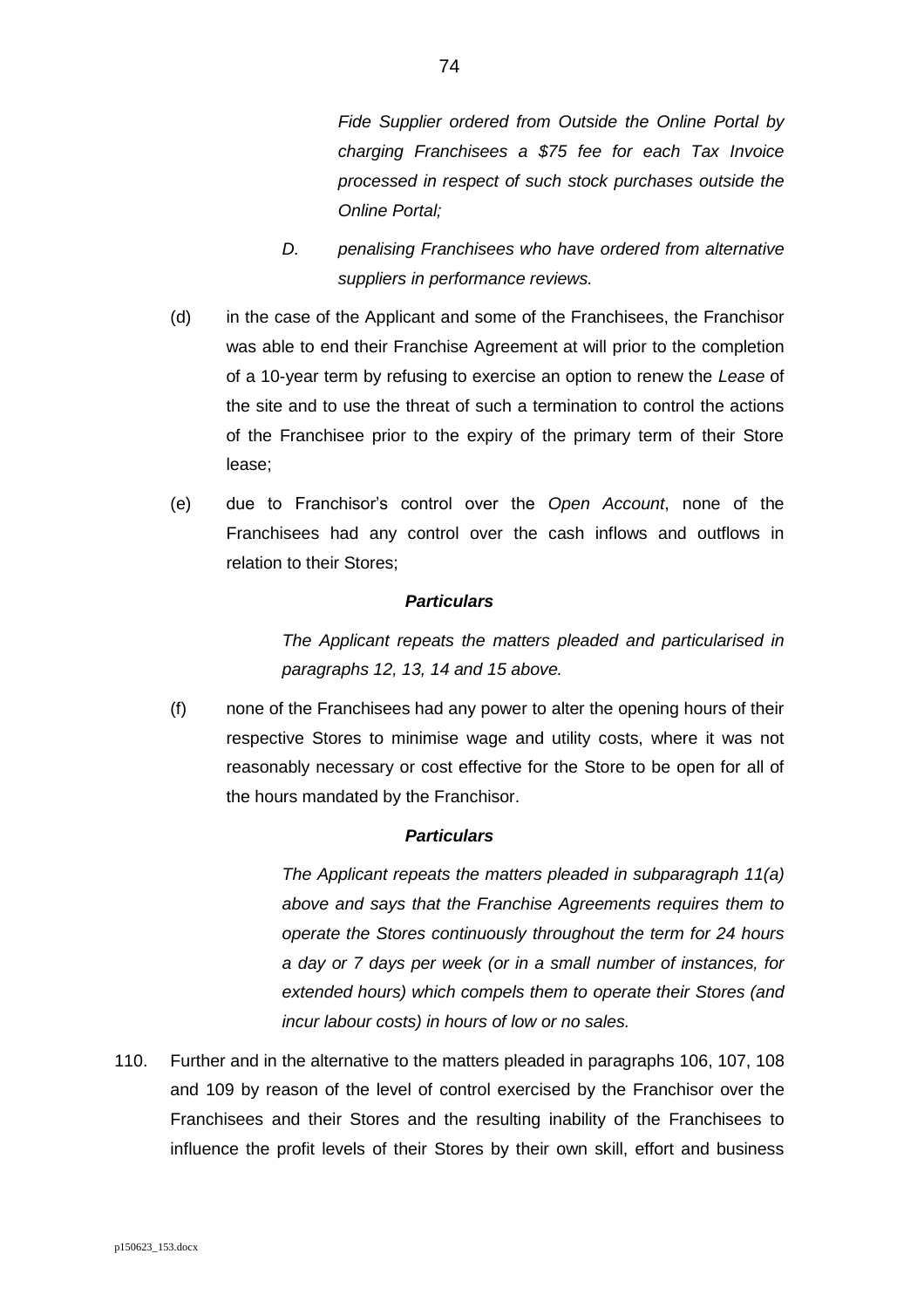judgment, contrary to the reasonable expectations of the Applicant and some or all of the Franchisees as referred to in paragraph [108](#page-70-1) above:

- (a) the entry into the Franchise Agreement was in substance the acquisition of a job from the Franchisor and not the purchase by each of the Franchisees of their own business;
- (b) each of their respective Stores was in substance a subsidiary business unit of the Franchisor and not an independent business of the Applicant or the respective Franchisees; and
- (c) by reason of (a) and (b) above, the Franchisor was in substance the employer, or alternatively the joint employer, with each of the Franchisees of all persons who worked at the Stores of the Applicant and each other Franchisee.
- <span id="page-74-0"></span>111. Further and in the alternative, contrary to the reasonable expectations of the Applicant and some or all of the Franchisees as referred to in paragraph [108](#page-70-1) above, in entering into their Franchise Agreements:
	- (a) the Applicant and each of the Franchisees were not afforded the opportunity to own and run their own business, but they were in substance no better placed than employees to make business decisions about the respective Stores nominally owned by them;
	- (b) the Applicant and some or all of the Franchisees were not afforded the opportunity to make reasonable profits or income which reflected their Capital Investment, or the investment of skill, money, time and effort during the term of their respective Franchise Agreements;
	- (c) the Applicant and some or all of the Franchisees were only able to continue in business and/or have any opportunity to make a profit by relying upon the provision of unpaid labour from their respective principals and family members;
	- (d) the Applicant and some or all of the Franchisees were only able to continue in business by obtaining additional funding from external sources to meet labour and other costs, because the level of revenue available to them from the operation of the Stores was insufficient to meet those labour and other costs;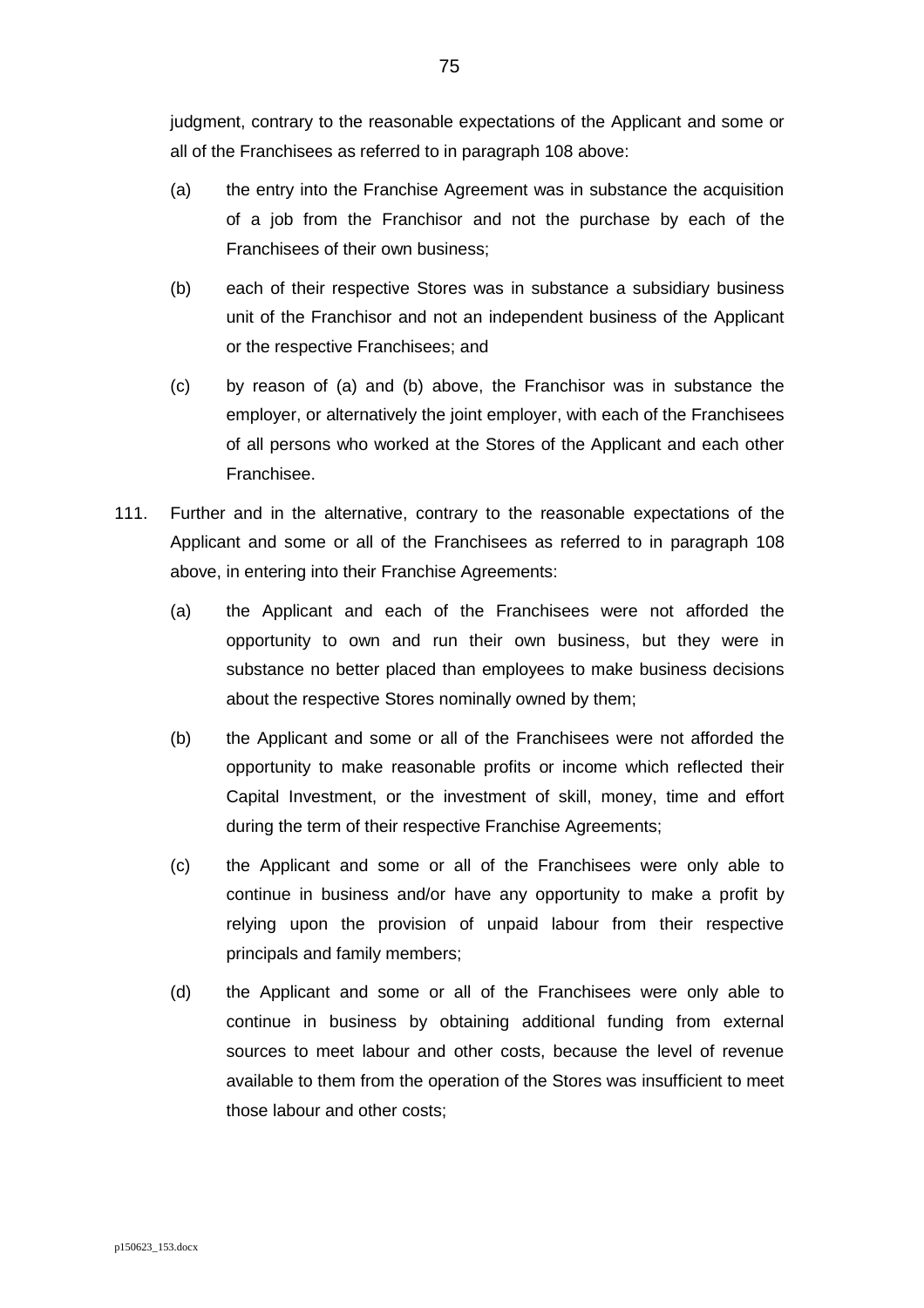- (e) the Applicant and some or all of the Franchisees were unable to continue in business without engaging in employment practices that did not meet the minimum requirements of the law.
- <span id="page-75-0"></span>112. Further and in the alternative, and contrary to the reasonable expectations of the Applicant and some or all of the other Franchisees referred to in subparagraph [108\(g\)](#page-71-1) above, Stores in the *7-Eleven System* were not reasonably capable of being sold for a Goodwill Payment that allowed the outgoing Franchisee to recoup its Capital Investment and any associated loan financing unless:
	- (a) the Franchisor provided sales and financial information to prospective Franchisees which represented a level of profitability of Stores in the *7- Eleven System* which was not a true and fair view of the actual profitability of those Stores by reason of its failure to include a proper allowance for:
		- (i) the hours worked by the principals and family members associated with the Franchisee of each Store for unreasonable or unsociable hours for no remuneration or for remuneration that was paid below legal wage rates;
		- (ii) the time worked by employees that was not paid by the Franchisor at the rates prescribed by law;
	- (b) the Franchisor provided an assurance or some other form of comfort to the Bank, or some other financier, as to Bank's or that other financier's likely ability to be repaid any loan advanced to a prospective Franchisee to make that Goodwill Payment to the outgoing Franchisee, in addition to the Capital Investment required to be paid to the Franchisor, notwithstanding the accuracy or otherwise of the sales and financial information provided by the Franchisor to prospective Franchisees about the level of profitability of Stores in the *7-Eleven System*.
- <span id="page-75-1"></span>113. Further and in the alternative to the matters pleaded in paragraphs [106](#page-64-0) to [112](#page-75-0) above, by reason of the matters pleaded in paragraphs [108,](#page-70-1) [109,](#page-71-0) [110,](#page-73-0) and [111](#page-74-0) and [112](#page-75-0) above:
	- (a) prospective Franchisees were enticed by the Franchisor to invest in the promise of buying into a business, which was, in substance, only the acquisition of a job;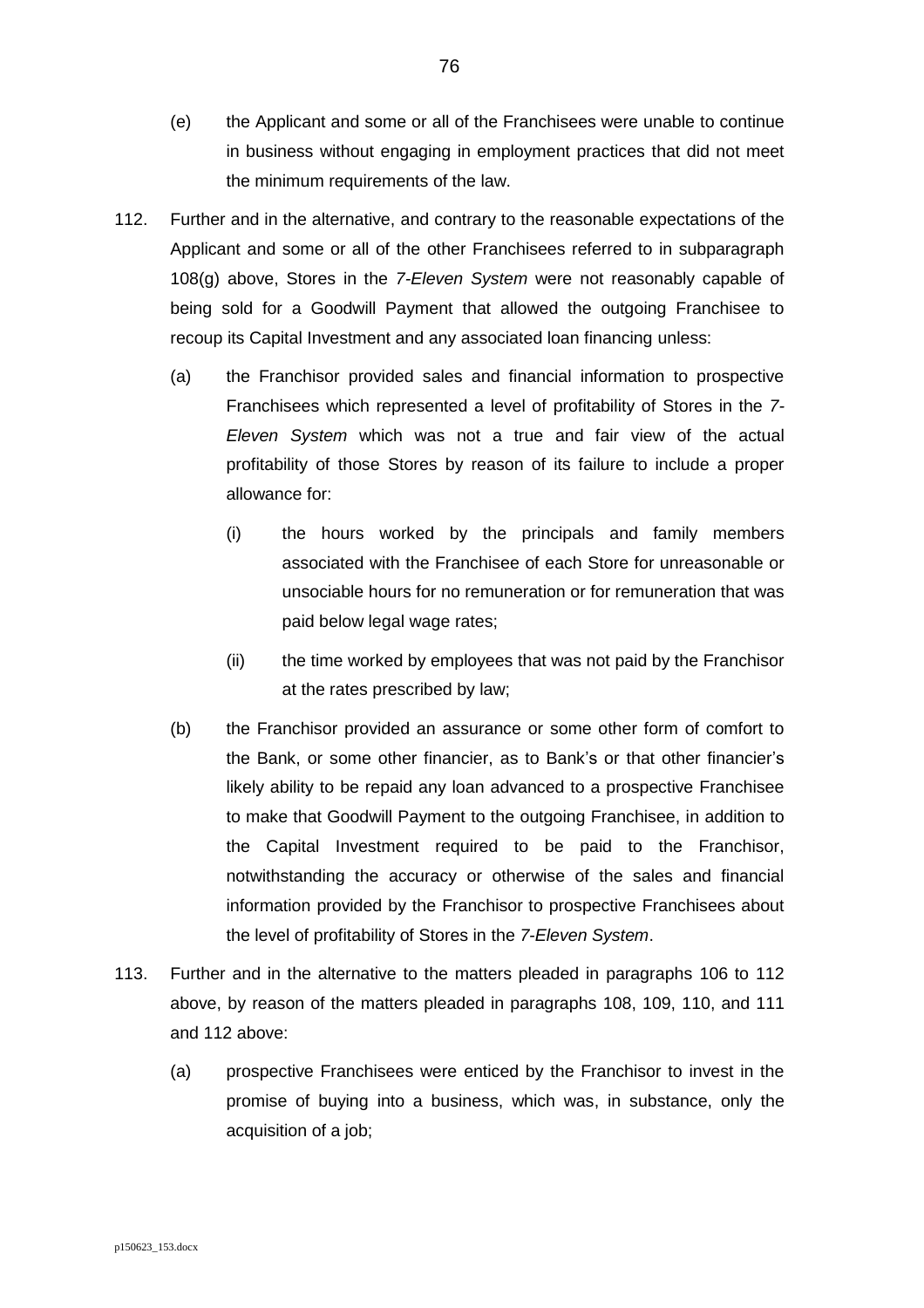- (b) the Franchisees had no reasonable prospect of making a profit from the operation of the Store or to generate sufficient revenue from the Store to maintain that Store's operations and thereby avoid the risk of forfeiture of the Franchisee's investment in the Store;
- (c) the principals and family members associated with the Franchisees were obliged to work unreasonable or unsociable hours either for nothing or for remuneration that was below the legal wage rate to enable the Store to remain in operation and thereby avoid the risk of forfeiture of the Franchisee's investment in the Store;
- (d) the Franchisees were compelled to engage employees to assist in complying in running the Stores for 24 hours per day and 7 days per week and, in order to avoid the risk of termination of the Franchise Agreement on the grounds of breaching the Minimum Net Worth requirement, to pay them at below award rates;
- (e) the Franchisees were dependent upon a new prospective Franchisee purchasing the Store: (i) for a Goodwill Payment, the amount of which was based on incorrect financial information about profitability of the Store provided by the Franchisor, to enable the outgoing Franchisee to recoup its Capital Investment in purchasing the Store including loan funding and/or to earn a capital gain from the sale of that Store; and (ii) loan funds being available from the Bank or other financier with whom the Franchisor had reached an agreement or understanding, and to whom the Franchisor had provided an assurance or comfort as to Bank's or that other financier's likely prospect of being repaid the loan notwithstanding the accuracy or otherwise of the financial information provided by the Franchisor about the profitability of the Store, which assurance or comfort resulted in loan funding being made available to the prospective Franchisee to make that Goodwill Payment.
- <span id="page-76-0"></span>114. Further and in the alternative to the matters pleaded in paragraphs [106](#page-64-0) to [113](#page-75-1) above, the Franchisor's Operational Control (described in paragraph [34](#page-32-0) above) and the consequences of that control described in paragraph [109](#page-71-0) above was facilitated by and/or a consequence of the fact that:
	- (a) the Franchisor was not willing to negotiate the terms and conditions of the Franchise Agreement with the Applicant or any other Franchisees;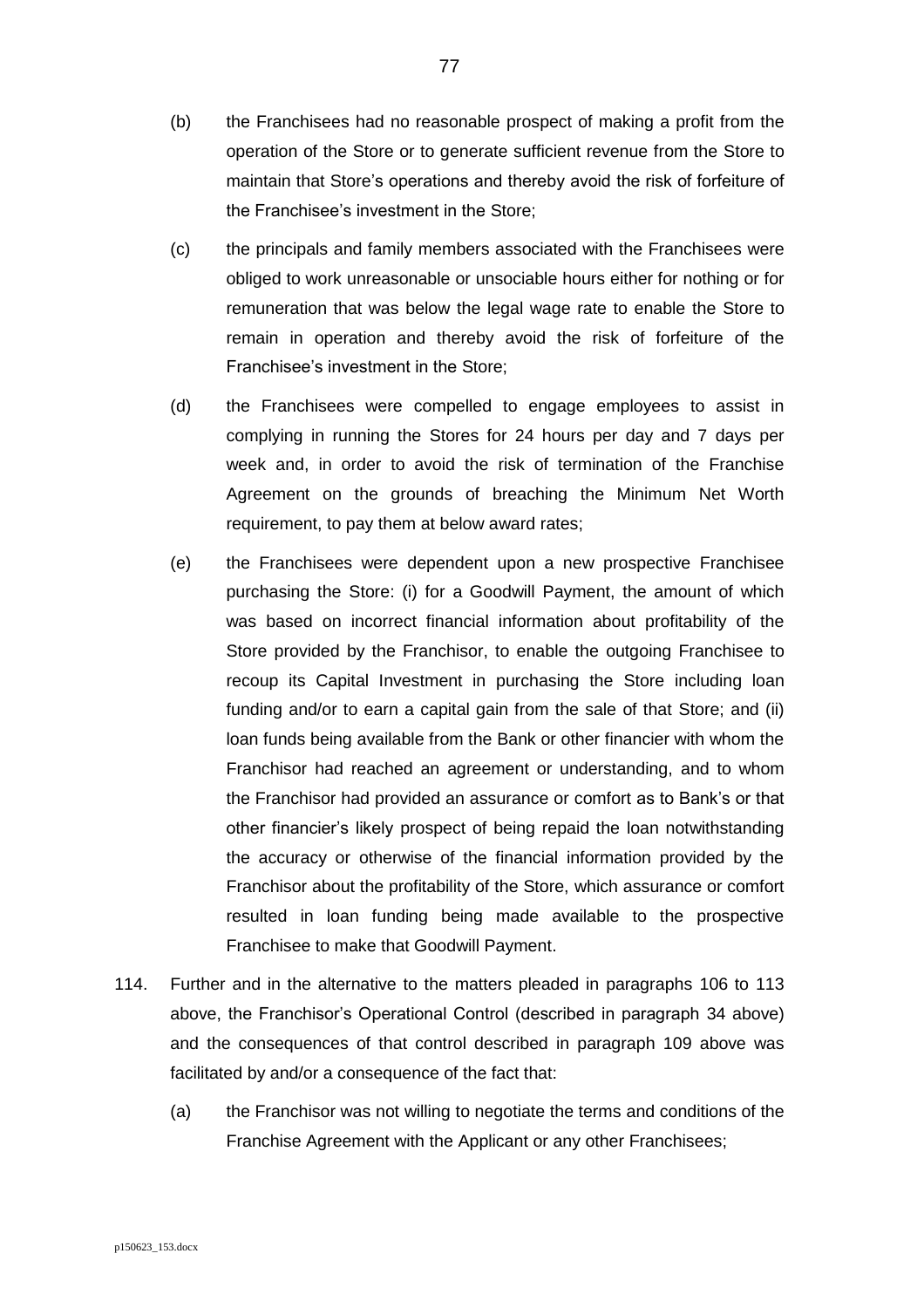- (b) the terms and conditions of the Franchise Agreement and the practices of the Franchisor referred to in paragraphs [9,](#page-9-0) [10](#page-9-1) [11\(a\),](#page-10-0) [16\(a\),](#page-16-1) [16\(b\),](#page-16-2) [16\(c\),](#page-16-3) [16\(d\),](#page-16-4) [17\(a\),](#page-18-0) [17\(b\),](#page-18-1) [17\(d\),](#page-19-1) [17\(e\),](#page-19-0) [18\(a\),](#page-19-2) [18\(c\),](#page-20-0) [25,](#page-24-0) and [28:](#page-26-0)
	- (i) allowed the Franchisor to create a relationship of complete control over the Franchisees, and dependence by the Franchisees upon the Franchisor; and/or
	- (ii) allowed the Franchisor to engage in conduct that amounted to unfair influence or pressure and/or unfair tactics to compel:
		- A. the Applicant and some or all of the Franchisees to acquire working capital finance only from the Franchisor through the *Open Account*;
		- B. the Applicant and each of the Franchisees to acquire merchandise only from C-Store at the prices and terms negotiated by the Franchisor;
		- C. the Applicant and each of the Franchisees to charge sales prices for the merchandise sold at the Stores as determined by the Franchisor, without any ability to increase those prices to respond as and when necessary for the continued operation of their Stores;
		- D. the Applicant and each of the Franchisees to employ labour to keep each of the Stores open for hours that were longer than reasonably necessary for the efficient and viable operation of their Stores;
		- E. the Applicant and some or all of the Franchisees to cause the principals and their family members to work in the Stores for unreasonable and unsociable hours without any or any reasonable remuneration to keep the Stores open; and
		- F. by reason of (A)-(E) above, and the threat of termination of the Franchise Agreements (and loss of Capital Investment) in the event that the Franchisee's *Net Worth* fell below the Minimum Net Worth, continue the operation of their Stores in the absence of those Stores being profitable;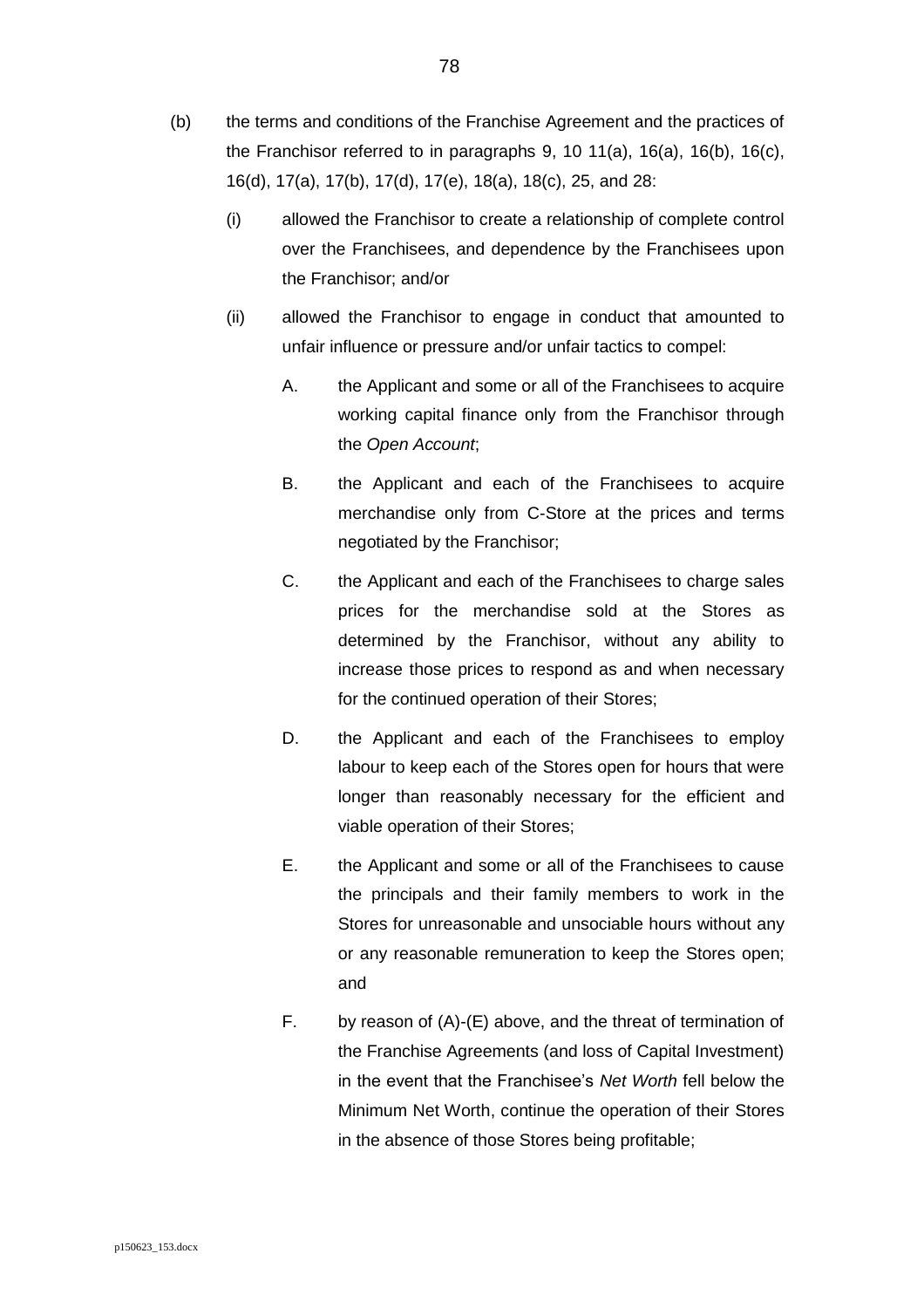- (c) each of the Relevant Terms referred to in paragraph [36](#page-34-0) above was an unfair term of the Franchise Agreement for the reasons set out in paragraphs [33](#page-31-0) to [35](#page-34-1) above.
- <span id="page-78-0"></span>115. Further and in the alternative to paragraphs [106](#page-64-0) to [114](#page-76-0) above, the provision of financial information by the Franchisor, prior to the entry by each of the Franchisees into their respective Franchise Agreements, purporting to show the profitability of Stores in the *7-Eleven System*, which was incorrect and incomplete, represented:
	- (a) unfair tactics by the Franchisor to encourage the entry into their Franchise Agreements;
	- (b) a failure by the Franchisor to disclose to each of them, as prospective Franchisees, of the risks to them of entry into the Franchise Agreements;
	- (c) the failure of the Franchisor to act in good faith as stated in section 22(1)(l) of the ACL and/or in contravention of clause 6 of the Franchising Code 2014.

# **E3. Contravention of section 21 of the ACL**

- 116. By reason of the matters pleaded and particularised in each of paragraphs [106](#page-64-0) to [115](#page-78-0) above (separately or in any combination), the Franchisor engaged in conduct that was, in all the circumstances, unconscionable:
	- (a) in trade or commerce;
	- (b) in connection with the supply or possible supply of services to the Applicant within the meaning of section 21 of the ACL;
	- (c) in contravention of section 21 of the ACL (**Unconscionable Conduct**).
- 117. As a result of the Unconscionable Conduct the Applicant suffered loss and damage.

# *Particulars*

# *The Applicant repeat the particulars to paragraphs [101](#page-62-0) above.*

118. Further, and in the alternative, the Unconscionable Conduct referred to in paragraphs [106](#page-64-0) to [115](#page-78-0) materially contributed to the decision of the Applicant to enter into the Campbelltown Store Franchise Agreement and thereby caused the Applicant to suffer loss and damage.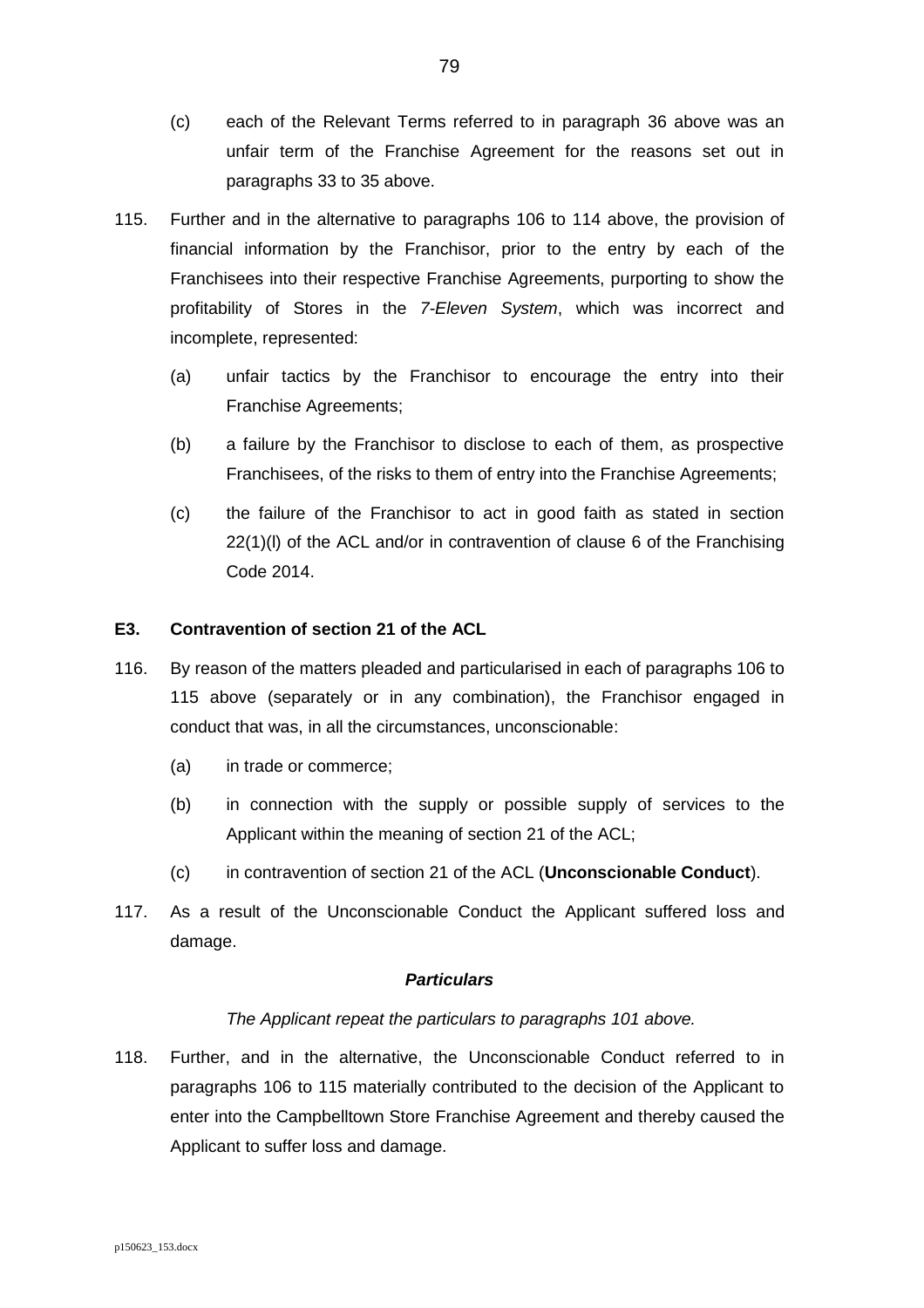- *(a) At no time prior to entry into the Campbelltown Store Franchise Agreement did the Applicant understand that:*
	- *(i) its reasonable expectations as stated in paragraph [108](#page-70-1) were based on the Misleading or Deceptive Conduct Contraventions and each of the other contraventions of the Franchisor referred to in paragraph [101](#page-62-0) above;*
	- *(ii) each of the Relevant Terms of the Franchise Agreement referred to in paragraph [36](#page-34-0) above was an unfair term of the Franchise Agreement for the reasons set out in paragraphs [33](#page-31-0) to [35](#page-34-1) above;*
	- *(iii) the terms of the Franchise Agreement permitted the Franchisor to exercise the Franchisor's Operational Control in the manner described in paragraph [109](#page-71-0) above;*
	- *(iv) the entry into the Franchise Agreement was in substance the acquisition of a job from the Franchisor and not the purchase by the Applicant of its own business as stated in paragraph [110](#page-73-0) above, or would have the consequences for the Applicant as stated in paragraph [111](#page-74-0) above;*
	- *(v) the ability of the Applicant to sell the Store was dependent on the matters stated in paragraphs [112](#page-75-0) and/or [113](#page-75-1) above.*
- *(b) The Applicant repeat the particulars to paragraphs [101](#page-62-0) above in relation to loss and damage.*
- 119. By reason of the matters pleaded in each of paragraphs [106](#page-64-0) to [115](#page-78-0) above (separately or in any combination), by entering into the Franchise Agreements of some or all of the Franchisees, the Franchisor engaged in unconscionable conduct:
	- (a) in trade or commerce;
	- (b) in connection with the supply or possible supply of services to those Franchisees within the meaning of section 21 of the ACL (**Unconscionable Conduct (Franchisees)**);
	- (c) in contravention of section 21 of the ACL.
- 120. As a result of the Unconscionable Conduct (Franchisees), some or all of the Franchisees suffered loss and damage.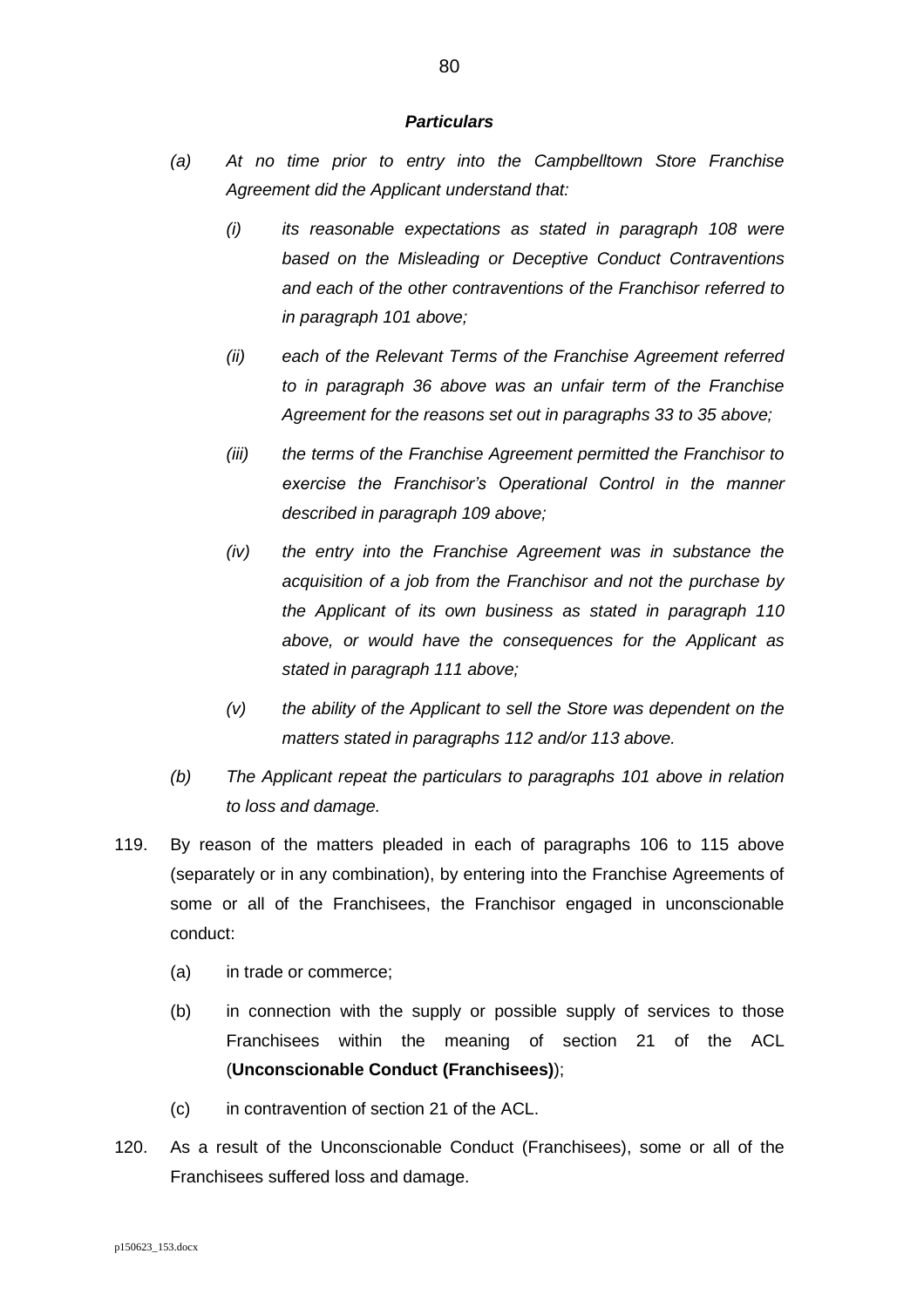*The Applicant repeats the particulars to paragraph [105](#page-63-0) above.*

121. Further, and in the alternative, the Unconscionable Conduct (Franchisees) referred to in paragraphs [106](#page-64-0) to [115](#page-78-0) materially contributed to the decision of some or all of the Franchisee to enter into their respective Franchise Agreements and thereby caused them to suffer loss and damage.

### *Particulars*

*The decisions made by the Franchisees are not particularised in this statement of claim. Particulars in relation to the Franchisees will be obtained (and particulars will be provided) following opt out, the determination of the Applicant's claims and identified common issues at an initial trial and if and when it is necessary for a determination to be made of the individual claims of those Franchisees.*

# **F. BANK CLAIMS**

# **F1. Relationship between the Bank and the Franchisor**

- <span id="page-80-0"></span>122. In the period from at least the start to the end of the Relevant Period, the Bank lent money to prospective franchisees of the Franchisor, including the Applicant, in order to assist them to purchase a Store, and was a provider of finance to the largest number of persons who wished to borrow, to participate in the *7-Eleven System*, among Australian Banks.
- <span id="page-80-1"></span>123. Since at least 2007 the Franchisor and the Bank agreed on a standard form of deed for execution by:
	- (a) prospective franchisees of the Franchisor who were seeking finance from the Bank to purchase a Store;
	- (b) the Bank; and
	- (c) the Franchisor,

## (**Tripartite Deed**).

124. The Applicant and each other Franchisees who purchased a Store using finance from the Bank (**Bank Franchisees**) executed a Tripartite Deed with the Bank and the Franchisor.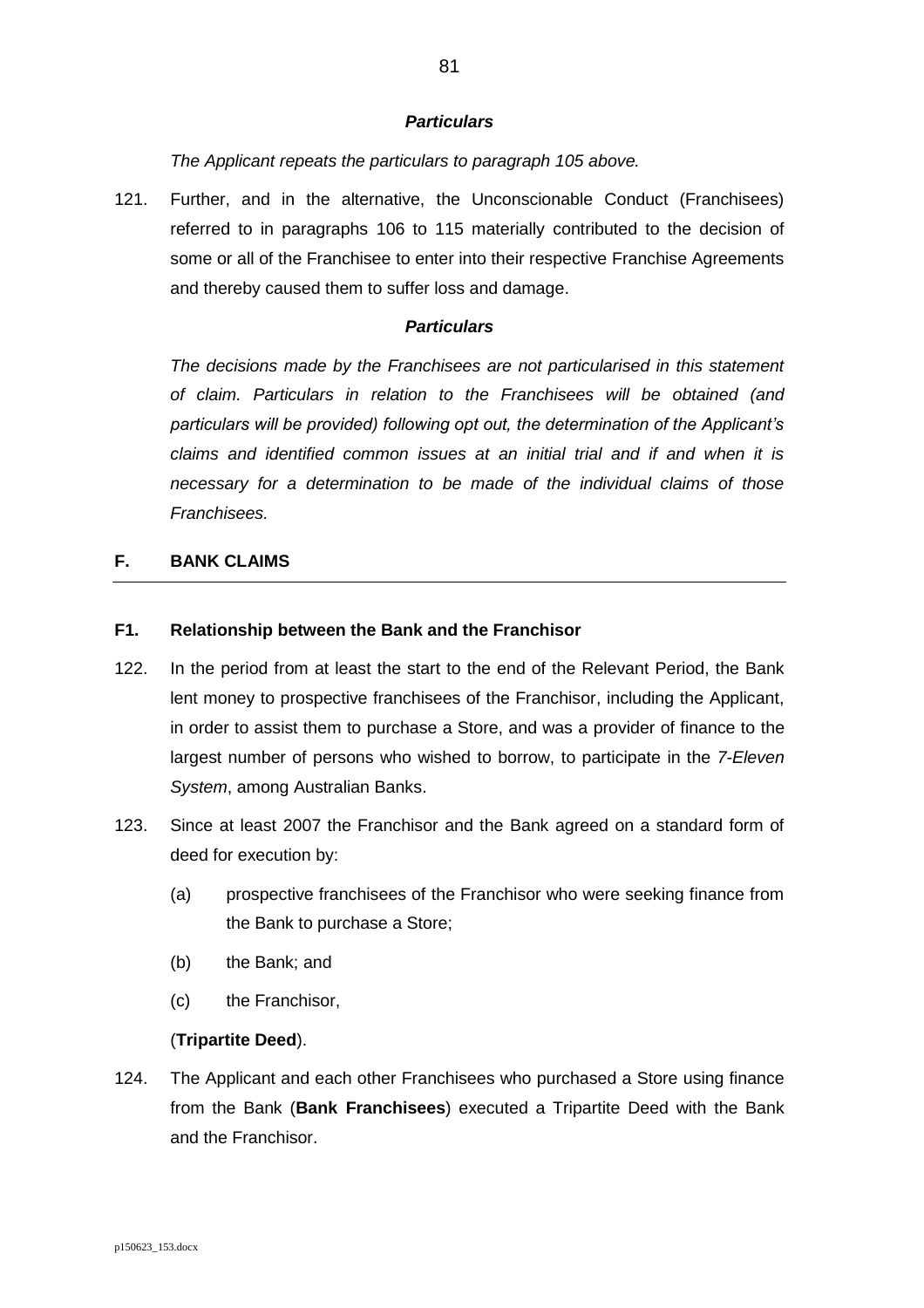- <span id="page-81-0"></span>125. The Terms of the Tripartite Deed were materially the same in the period from at least 2007 to the end of the Relevant Period and included the following express terms:
	- (a) the Franchisee agreed that the Bank and the Franchisor may discuss and exchange information and documents regarding the financial and overall performance of Franchisee (clause 2);
	- (b) the Franchisor agreed to keep the Bank informed of the financial performance of the Franchisee (clause 2);
	- (c) that:
		- (i) for the first year of operation of the franchise, the Franchisor agreed to provide the Bank with half yearly financial reports on the franchisee upon request by the Bank;
		- (ii) for the second and subsequent years of the operation of the franchise, the Franchisor agreed to report annually to the Bank upon request (clause 2);
	- (d) the Bank agreed that the Bank's charge over the interest of the Franchisee in the Franchise Agreement or the Store would rank second behind the Franchisor's charge (clause 4);
	- (e) the Franchisor consented to the Franchisee granting a fixed and floating charge or mortgage over the assets and undertakings of the Franchisee in favour of the Bank, and agreed that no event of default will occur under the Franchise Agreements when the Franchisee grants such security interests (clause 4);
	- (f) the Franchisor agreed to notify the Bank if it intended to assign its rights or obligations under the Franchise Agreement (clause 6).
- <span id="page-81-1"></span>126. During the Relevant Period:
	- (a) the Applicant and each of the Bank Franchisees;
		- (i) submitted applications for finance to the Bank which included as supporting materials, in some or all cases, the Individual Store Financials for the Stores which they proposed to purchase (**Bank Franchisee Loan Applications**); and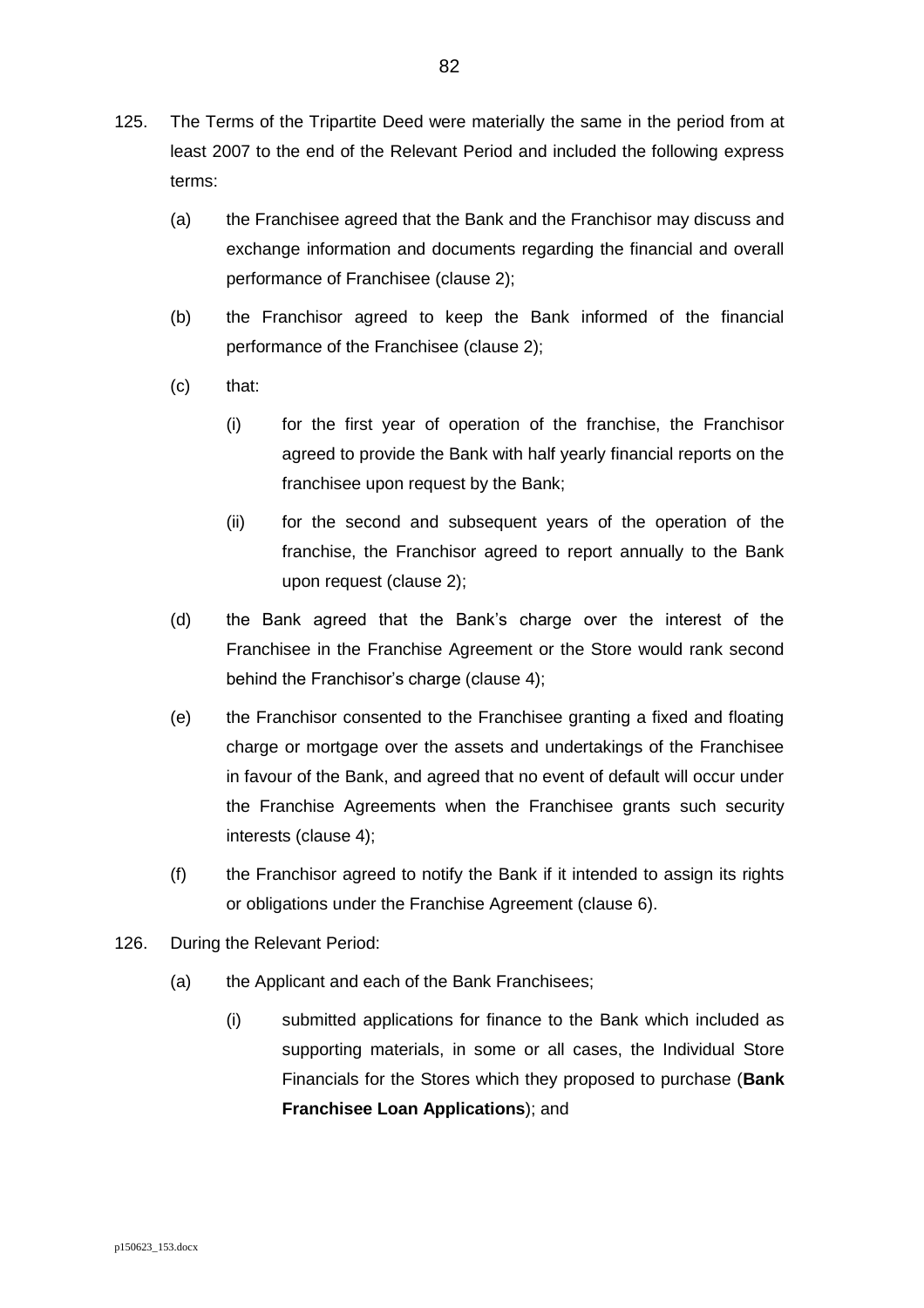- (ii) entered into loan agreements with the Bank for the purpose of obtaining finance to enter into the Franchise Agreements with the Franchisor (**Bank Loan Contracts**); and
- (b) some or all of the principals of Bank Franchisees (which were corporate entities):
	- (i) provided personal guarantees to the Bank in relation to the amounts advanced pursuant to the Bank Franchisee Loan Agreements (**Bank Franchisee Guarantees**); and/or
	- (ii) provided mortgages over real estate owned by them (including, in some cases, their homes) in favour of the Bank as security for those amounts (**Bank Franchisee Mortgages**).

- *A. As to the Applicant's loan applications and agreements, see paragraphs [136](#page-88-0)[-141](#page-89-0) and [146-](#page-92-0)[152](#page-95-0) below.*
- *B. Particulars of Bank Franchisee loan applications and agreements will be provided, if necessary, after the initial trial of the applicant's claims.*

# **F2. The Bank's actual or constructive knowledge of the 7-Eleven System**

- <span id="page-82-1"></span><span id="page-82-0"></span>127. At all material times from at least the start of the Relevant Period, the Bank knew or ought to have known:
	- (a) the background information about the *7-Eleven System* set out in paragraphs [6](#page-5-0) - [8](#page-8-0) above;
	- (b) the material express terms of the Franchise Agreements as pleaded in paragraphs [9](#page-9-0) - [22](#page-21-0) above;
	- (c) the average sales and profit margins of the Stores;
	- (d) the average *Operating Expenses* of each of the Stores;
	- (e) that most or all Stores were required to operate 24 hours per day, seven days per week;
	- (f) that the Applicant and each other Bank Franchisees are responsible for payroll expenses under their Franchise Agreements and are responsible to ensure that they have sufficient persons employed and rostered on for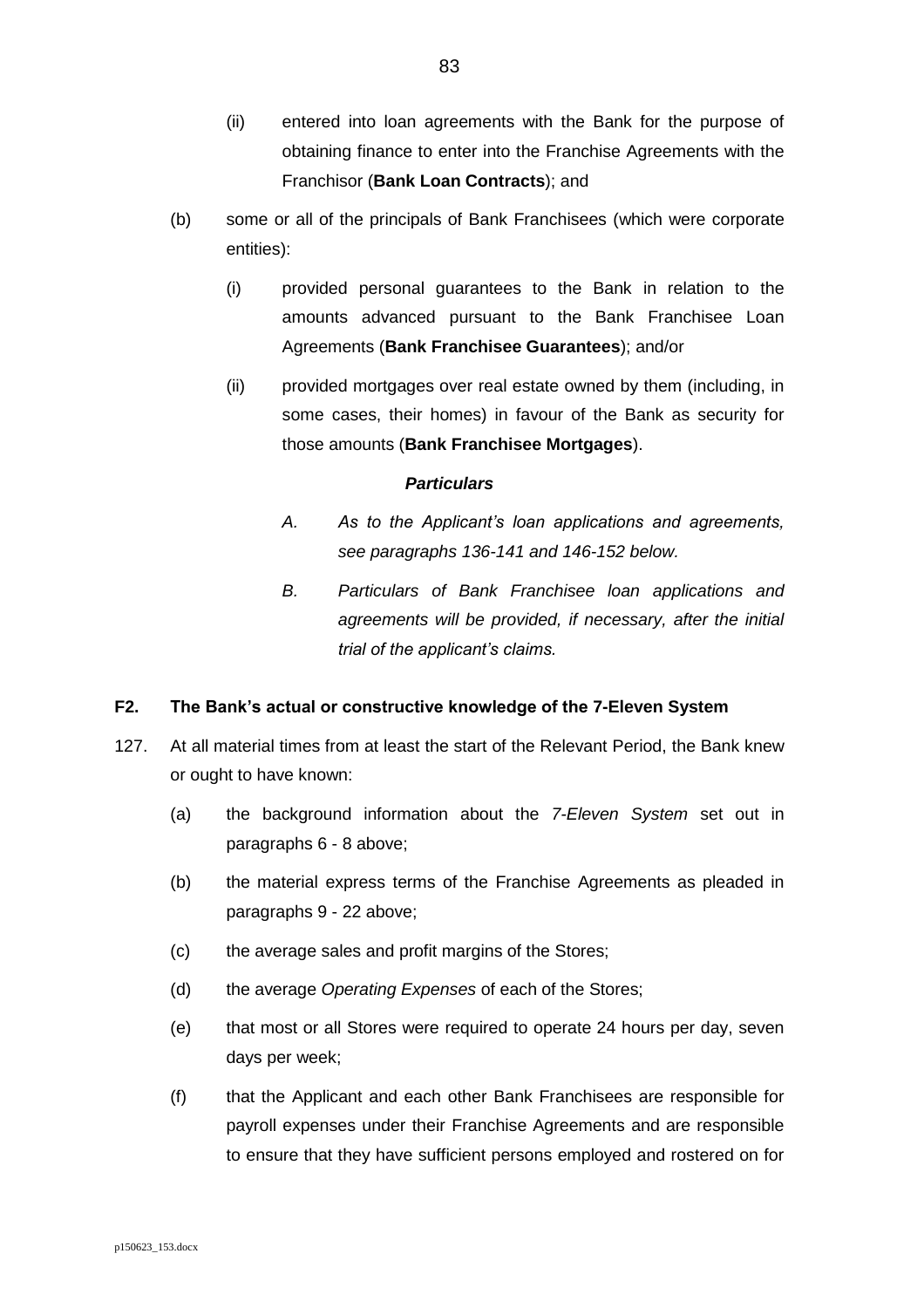duty as are needed to operate the Stores at the times and in the manner provided by the Franchise Agreement;

- (g) that the only material *Operating Expenses* over which the Franchisees had any control was payroll costs;
- (h) that the Franchisor could terminate the Franchise Agreements in the event that a Franchisee's *Net Worth* fell below the Minimum Net Worth (with the result that the Franchisee would lose its Capital Investment while remaining liable for its Franchise Debt);
- <span id="page-83-0"></span> $(i)$  that, in the premises of the matters referred to in  $(a)-(h)$  above:
	- (i) very few if any Stores in the *7-Eleven System* were financially viable without the employees working at those Stores being underpaid and/or that the principals of the Franchisees and their family members were required to work unreasonable or unsociable hours for nothing or at rates below award rates, by reason of which there was or was likely to be a culture of underpayment of wages in the *7-Eleven System*; and
	- (ii) the financial information provided to prospective franchisees in relation to each Store was likely unreliable, by reason of the matters stated in (A) above;
- <span id="page-83-1"></span>(j) that many Stores are operated from a Site of which the Franchisor: (i) is the head lessee of the Site for an initial term of less than 10 years with one or more options to renew for less than 10 years; and (ii) retained an absolute right not to exercise the option to renew the *Lease* at the end of the initial term;
- (k) that most prospective franchisees were adult immigrants to Australia from non-English speaking backgrounds and had limited or no Australian business experience;

## *Particulars of (a)-(k)*

*(i) It is to be reasonably inferred that the Bank had knowledge of the terms of the Franchise Agreements and the average profit margins and Operating Expenses of the Bank Franchisees given that:*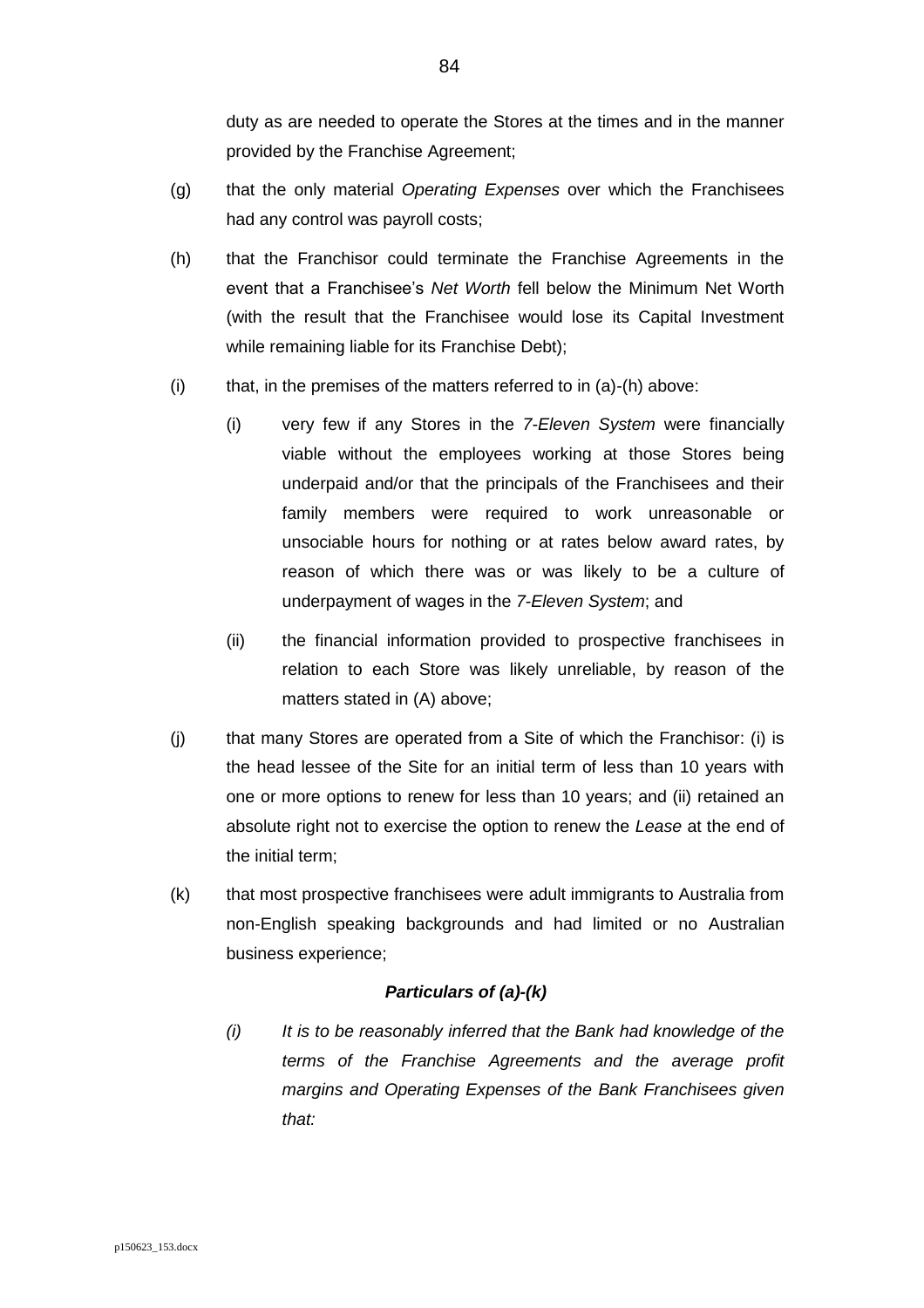- *A. in the period from no later than about 2007 the Bank lent money to the Franchisor's prospective Franchisees and received Individual Store Financials in relation to the Stores which they proposed to purchase as part of some or all of their loan applications; and/or*
- *B. it agreed the terms of the Tripartite Deed with the Franchisor;*
- *C. the terms of the Tripartite Deed gave the Bank access to detailed information concerning the financial performance of each of the Bank Franchisees.*
- *(ii) Further and in the alternative, the Bank ought to have known of the material terms of the Franchise Agreements as, had the Bank acted in compliance with the following of its duties under the Code of Banking Practice (2004) (2004 Banking Code) and the Code of Banking Practice 2013 (2013 Banking Code) (together Banking Code) as required by the Banking Code Application Term of its loan agreements as described in paragraph [131](#page-86-0) below, it would have become familiar with the terms of the Franchise Agreements:*
	- *A. the duty to have regard to its prudential obligations when meeting its key commitments (which included the assessment of credit applications); and/or*
	- *B. the duty to exercise the care and skill of a diligent and prudent banker in selecting and applying its credit assessment methods and in forming its opinion about the ability of its small business customers to repay the Bank before it offered such customers a credit facility.*
- <span id="page-84-0"></span>128. Further and in the alternative to the matters pleaded in paragraph [127](#page-82-0) above, by reason of the relationship between the Franchisor and the Bank and/or as a consequence of the Bank's position as the main provider of loan funds to Franchisees in the *7-Eleven System*:
	- (a) the Bank had a superior means of knowledge about the way in which the *7-Eleven System* operated and how individual Stores in the *7-Eleven*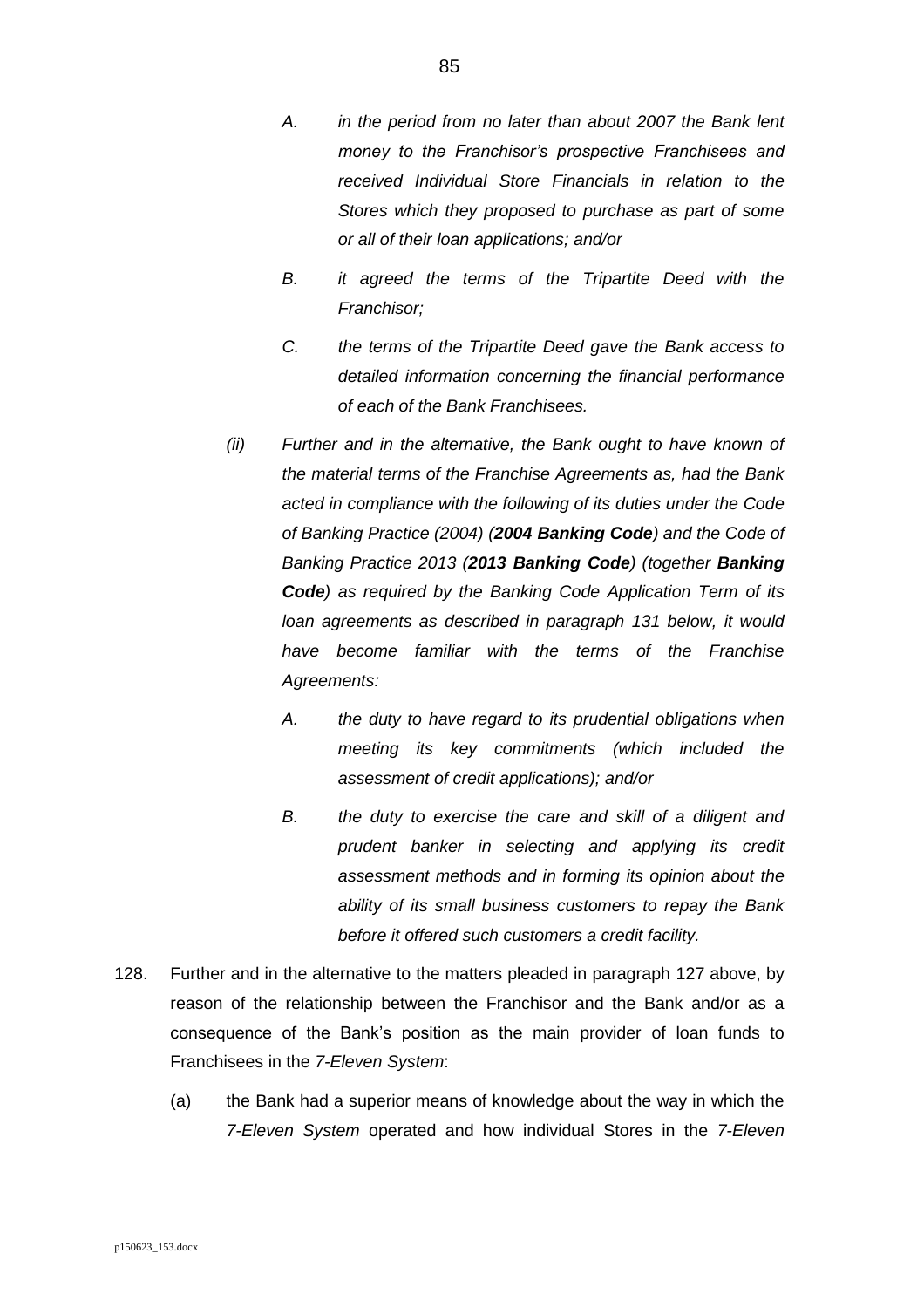*System* were conducted, to that of any individual Franchisee or prospective franchisee; and

(b) the Bank had superior access to information from the Franchisor about the *7-Eleven System* and how individual Stores in the *7-Eleven System* operated, to that of any individual franchisee or prospective franchisee.

# *Particulars*

- *(i) The Applicant repeats the matters pleaded and particularised in relation to paragraph [127](#page-82-0) above.*
- *(ii) The Bank's knowledge may also be inferred from a condition which appeared in its Letters of Offer to the Applicant and each other Franchisee that the Facilities available under the Bank Loan Contracts were subject to review if a 'Change in control' were to occur in relation to the Franchisor.*
- <span id="page-85-1"></span>129. Further or in the alternative, by reason of the matters pleaded in paragraphs [127](#page-82-0) and [128,](#page-84-0) by no later than 2007, the Bank knew or ought to have known that the provision of loan finance by it to prospective franchisees wishing to acquire a Store in the System had the effect of:
	- (a) creating a market for the buying and selling of Stores with prices for goodwill that depended upon profit figures that failed to reflect the true wage costs of operating a Store and/or had been inflated by a culture of underpayment of wages; and
	- (b) causing franchisees to be dependent upon selling their Stores for a goodwill price determined by that market to be able to repay the loans advanced by the Bank.

## **F3. Contractual provisions – banking agreements**

- 130. The material terms of the Bank Loan Contracts of, and the Bank Franchisee Guarantees relating to, the Applicant and each of the Franchisees were the same from in or about 2004 to the end of the Relevant Period.
- <span id="page-85-0"></span>131. From in or about 2004 to the end of the Relevant Period, the material terms of each of the Bank Loan Contracts and the Bank Franchisee Guarantees included an express term that the Bank was bound by the Banking Code in the provision of the products and services to: (i) recipients of the Bank's products and services who were using those products and services in connection with a small business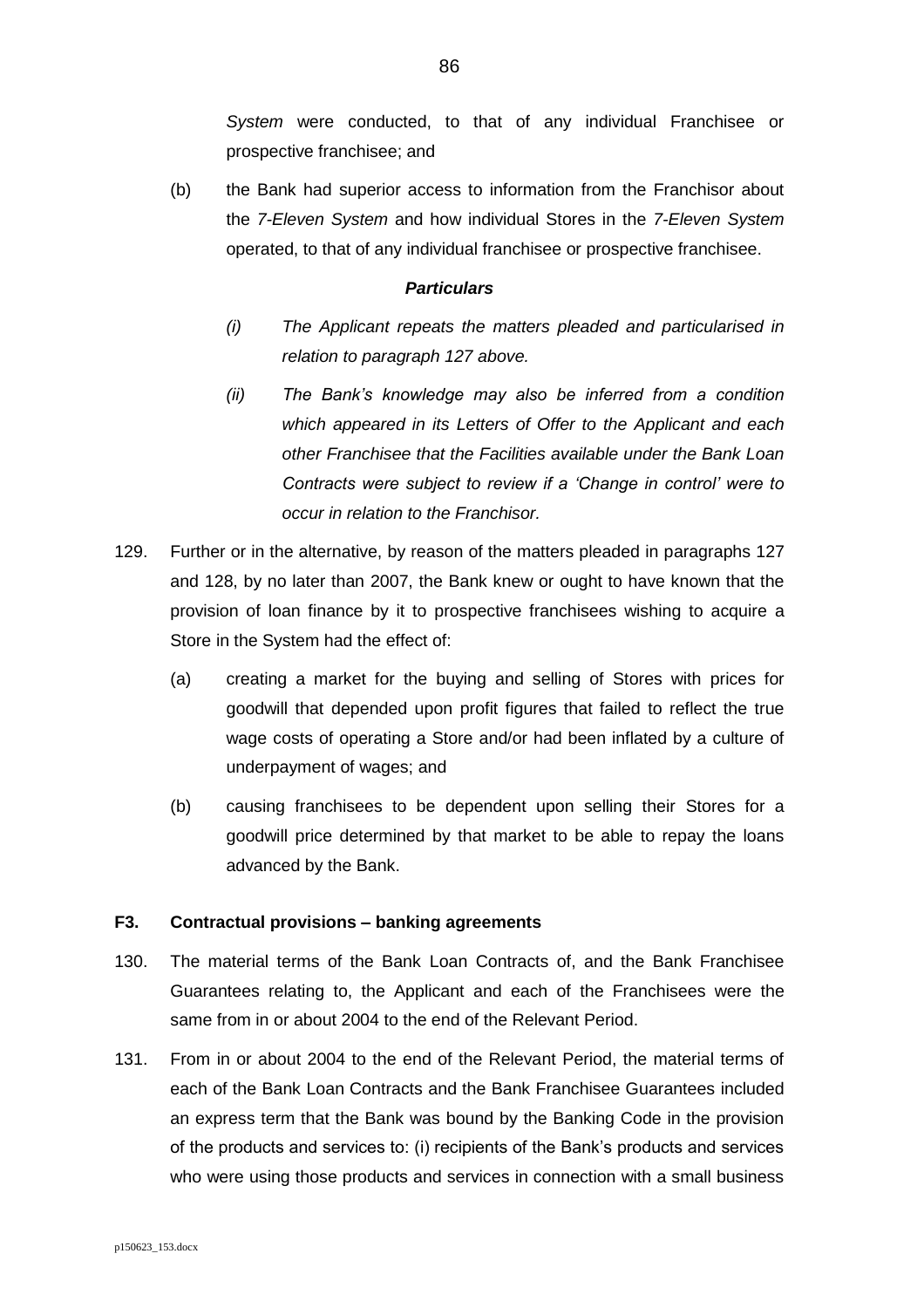within the meaning of the Code of Banking Practice; and (ii) their guarantors (**Banking Code Application Term**).

# <span id="page-86-0"></span>*Particulars*

- *(a) ANZ Banking Finance Conditions of Use, August 2011, clause 37.*
- *(b) ANZ Banking Finance Conditions of Use, September 2017, clause 39.*
- <span id="page-86-1"></span>132. Further and in the alternative, from about 2004 to the end of the Relevant Period, the material terms of the Bank Loan Contracts of, and the Bank Franchisee Guarantees relating to, the Applicant and each of the Franchisees included an express term that the Bank agreed to act fairly and reasonably towards its small business customers and guarantors in a consistent and ethical manner (**Fair and Reasonable Conduct Term**).

## *Particulars*

- *(a) The obligation was express, in writing and contained in:*
	- *(i) the 2004 Banking Code, clause 2.2; and*
	- *(ii) the 2013 Banking Code, clause 3.2.*
- *(b) The Applicant repeats the matters pleaded and particularised in subparagraph [131](#page-86-0) above and says that, by virtue of the Banking Code Application Term, the above provisions of the Banking Code were expressly incorporated into each of the Banking Agreements.*
- 133. Further and in the alternative, from about 2004 to the end of the Relevant Period, the material terms of the Bank Loan Contracts of, and the Bank Franchisee Guarantees relating to, the Applicant and each of the Franchisees included an express term that the Bank agreed that in meeting its key commitments, it would have regard to its prudential obligations within the meaning of the Banking Code of Practice (**Prudential Obligations Term**).

- <span id="page-86-2"></span>*(a) The obligations was express, in writing and contained in:*
	- *(i) 2004 Banking Code, clause 2.3; and*
	- *(ii) 2013 Banking Code, clause 3.3.*
- *(b) The Applicant repeats the matters pleaded and particularised in subparagraph [131](#page-86-0) above and says that, by virtue of the Banking Code*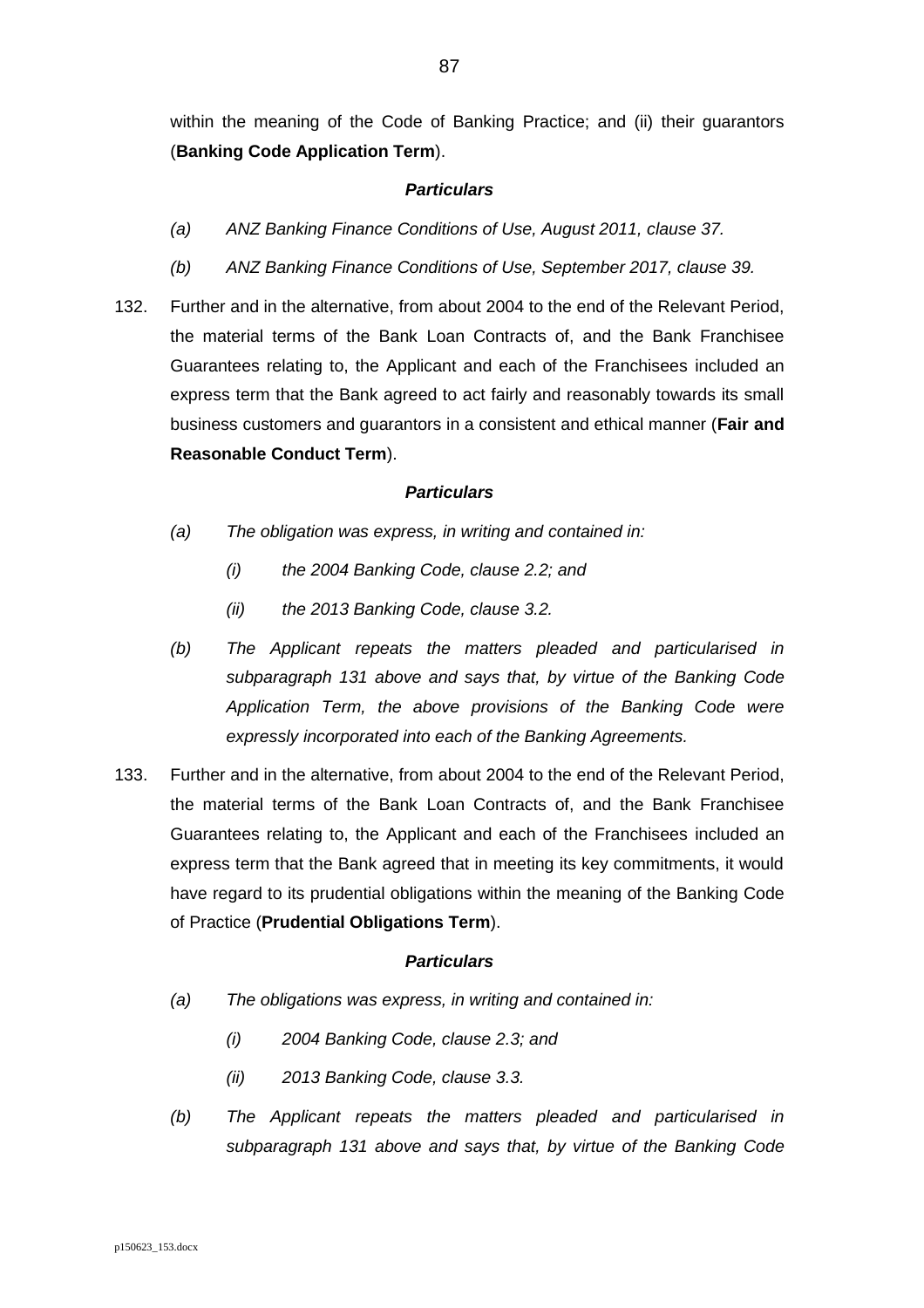*Application Term, the above provisions of the Banking Code were expressly incorporated into each of the Banking Agreements.*

134. Further and in the alternative, from about 2004 to the end of the Relevant Period, the material terms of the Bank Loan Contracts of, and the Bank Franchisee Guarantees relating to, the Applicant and each of the Franchisees included an express term (**Prudent Banker Term**) that the Bank agreed that before it offered or gave its small business customers a credit facility it would exercise the care and skill of a diligent and prudent banker in selecting and applying its credit assessment methods and in forming its opinion about the ability of the small customer to repay the Bank.

### <span id="page-87-0"></span>*Particulars*

- *(a) The obligations was express, in writing and contained in:*
	- *(i) 2004 Banking Code, clause 25.1;*
	- *(ii) 2013 Banking Code, clause 27.*
- *(b) The Applicant repeats the matters pleaded and particularised in paragraph [131](#page-85-0) above and says that, by virtue of the Banking Code Application Term, the above provisions of the Banking Code were expressly incorporated into each of the Banking Agreements.*
- <span id="page-87-1"></span>135. The Applicant and each other Bank Franchisee entered into their Bank Loan Contracts in connection with a "small business" within the meaning of the Banking Code such that the Banking Code Application Term, Reasonable Conduct Term, Prudential Obligations Term, and the Prudent Banker Term (separately and together, "**Banking Code Terms**"), separately and in combination, applied to their Bank Loan Contracts.

- *(a) In the Banking Code of Practice 2004, and the Banking Code 2014, a "small business" includes a business having:*
	- *(i) less than 100 full time (or equivalent) people if the business is or includes the manufacture of goods; or*
	- *(ii) in any other case, less than 20 full time (or equivalent) people.*
- *(b) The Applicant and each other Bank Franchisee entered into their Bank Agreements in connection with the purchase of a Store which employed less than 20 full time or equivalent people.*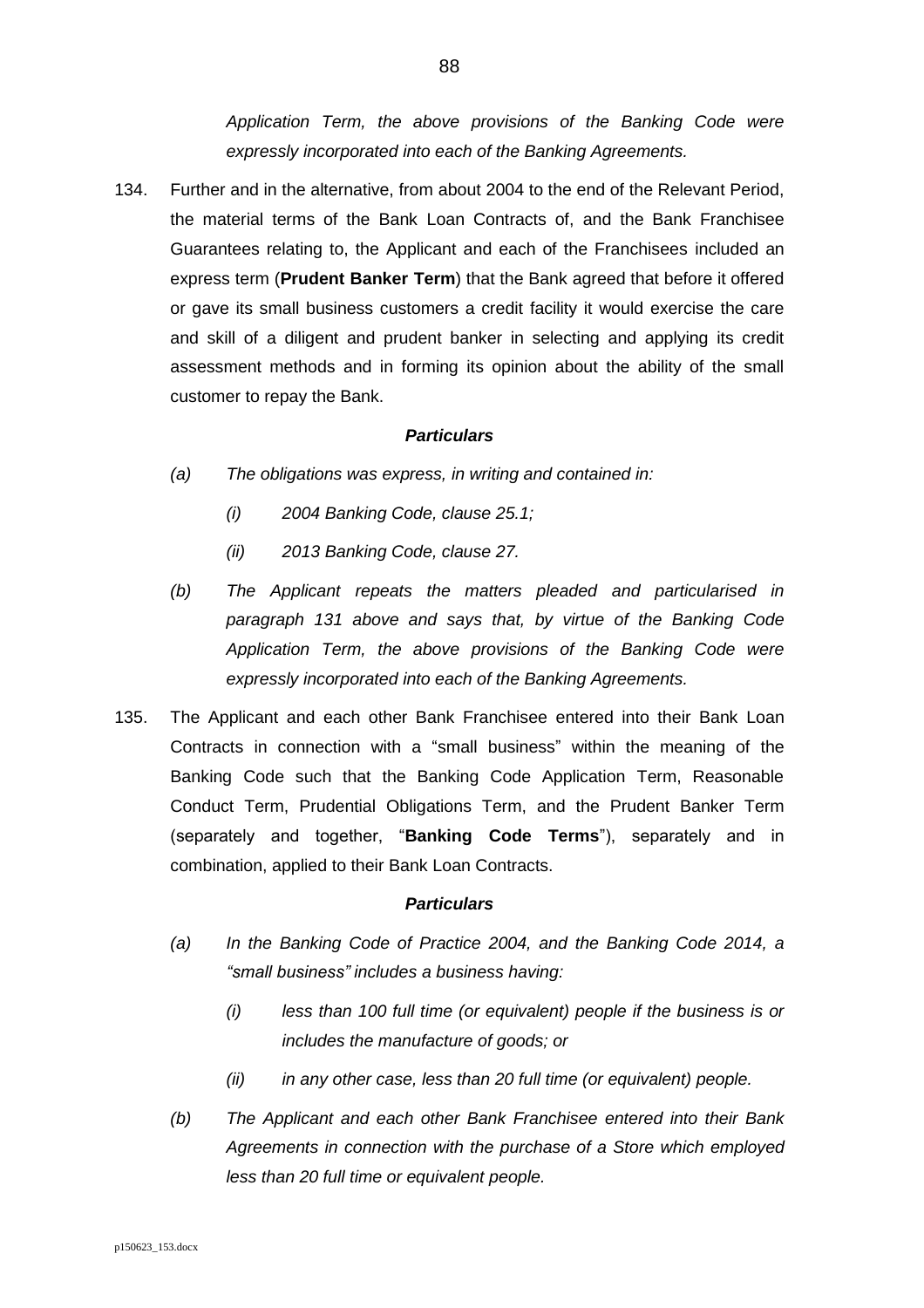# **F4. Banks's breaches of Contract – Applicant**

# *Campbelltown Store Loan Contract and approval process*

- <span id="page-88-0"></span>136. On or about 7 August 2013 the Applicant submitted an application for business finance to the Bank for the purpose of funding part of its Capital Investment required in order to enter into the Campbelltown Store Franchise Agreement (**First Loan Application**).
- <span id="page-88-2"></span>137. The First Loan Application included the following documents:
	- (a) a draft copy of the Campbelltown Store Franchise Agreement including (in Exhibit A) the Franchisor's lease over the Store (**Campbelltown Store Lease**);
	- (b) Campbelltown Store Financials for FY 2011 to FY 2012; and
	- (c) a business plan for the Store (**Campbelltown Store Business Plan**).
- <span id="page-88-1"></span>138. The Campbelltown Store Lease:
	- (a) was for an initial term which was due to expire on 31 March 2014;
	- (b) included an option to renew for two further 5-year terms ending on 31 March 2019 and 31 March 2024 respectively.
- 139. The Campbelltown Store Business Plan:
	- (a) stated that Mr Davaria's wife, Khushbu Davaria, would run the Store 6 days per week while Mr Davaria would run the Store one day per week;
	- (b) included cash flow projections which:
		- (i) modelled payroll costs based on wage rates of \$15 per hour;
		- (ii) included rostered hours for two employees of the Store and a proposal that those employees would work 68 hours between them per week at a rate of \$15 per hour;
		- (iii) stated that the Franchise Agreement had a "long lease" and that the lease was "expiring in 2024";
		- (iv) included a "family income" spread sheet which projected income based on the assumption that the Mr Davaria would maintain his existing job as a pharmacist's assistant whilst managing the Campbelltown Store one day per week.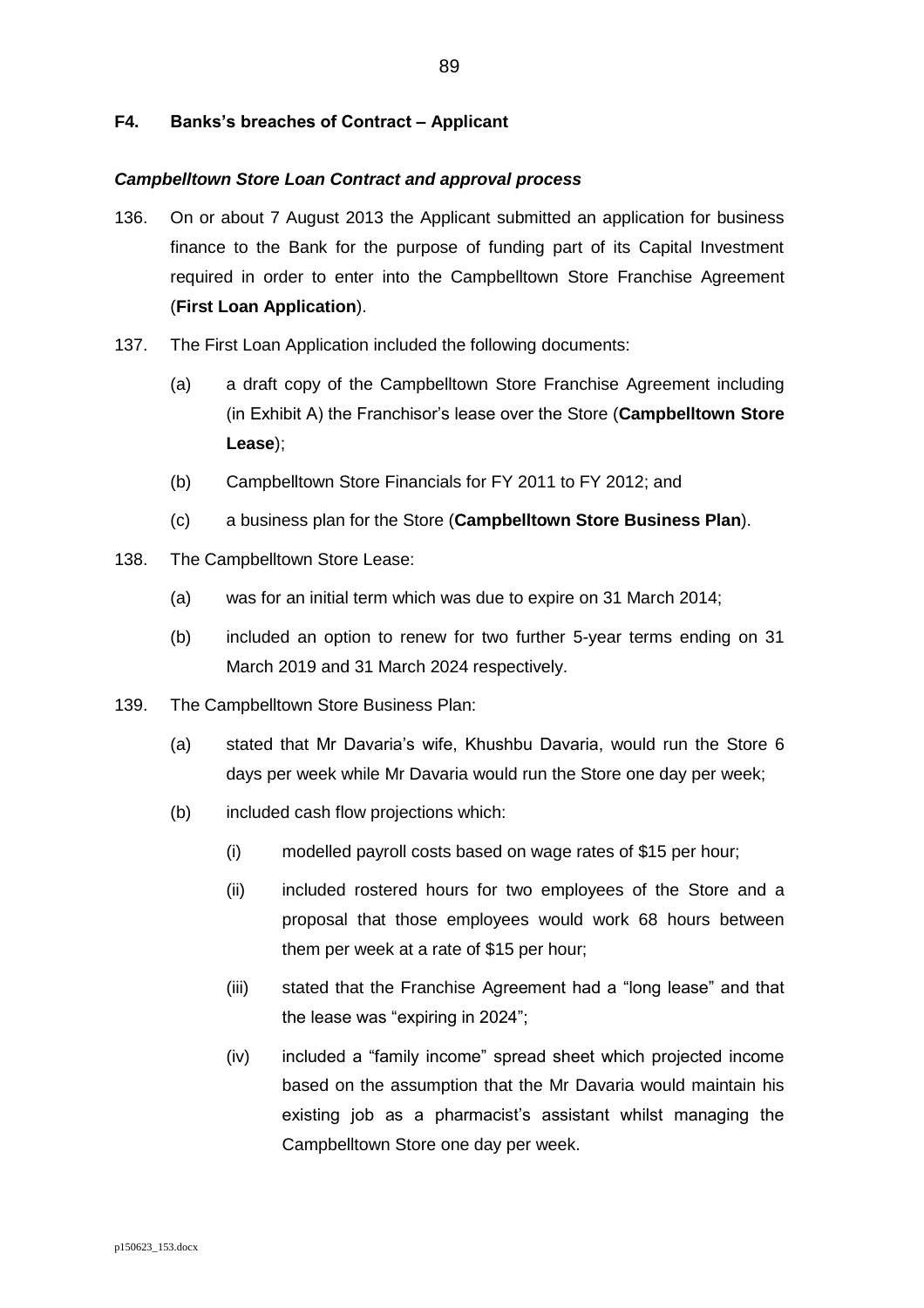- <span id="page-89-2"></span>140. On or about 22 August 2013, the Applicant accepted an offer of finance from the Bank and entered into a loan agreement to assist it with the financing of its purchase of the Campbelltown Store (**Campbelltown Store Loan Contract**) pursuant to which the Bank provided the Applicant with the following credit facilities:
	- (a) ANZ Business Loan of \$291,360.00;
	- (b) Overdraft facility in the amount of \$9,510.00.

*Letter of offer from the Bank to the Applicant dated 22 August 2013 which the Applicant executed and returned to the Bank (thereby accepting the offer) shortly thereafter.*

- <span id="page-89-0"></span>141. Repayment of the funds advanced pursuant to the Campbelltown Store Loan Contract was secured by:
	- (a) an Individual Guarantee and Indemnity from Mr Davaria in favour of the Bank (**Personal Guarantee**); and
	- (b) a General Security Agreement given by the Applicant over all present and after-acquired property.
- <span id="page-89-3"></span><span id="page-89-1"></span>142. At the time of receiving the First Loan Application and prior to approving the loan under the Campbelltown Store Loan Contract the Bank knew or ought to have known, and it was the fact, that:
	- (a) the Applicant would not be likely to repay or continue to service the loan over 10 years in accordance with the terms of the loan agreement in the event that the Franchisor failed to: (i) renew the lease at the end of the current term which was due to finish on 31 March 2014; or (ii) exercise its option to renew the lease over the Store Site after the first 5 year term of the Lease, due to finish on 31 March 2014;

# *Particulars to [142\(a\)](#page-89-1)*

*The Applicant repeats the matters pleaded and particularised in paragraphs [125](#page-81-0) and [138](#page-88-1) above.*

(b) the Campbelltown Store Business Plan and cash flow projections were based on wage costs projections which were based on an hourly rate of \$15 per hour which was significantly below award rates;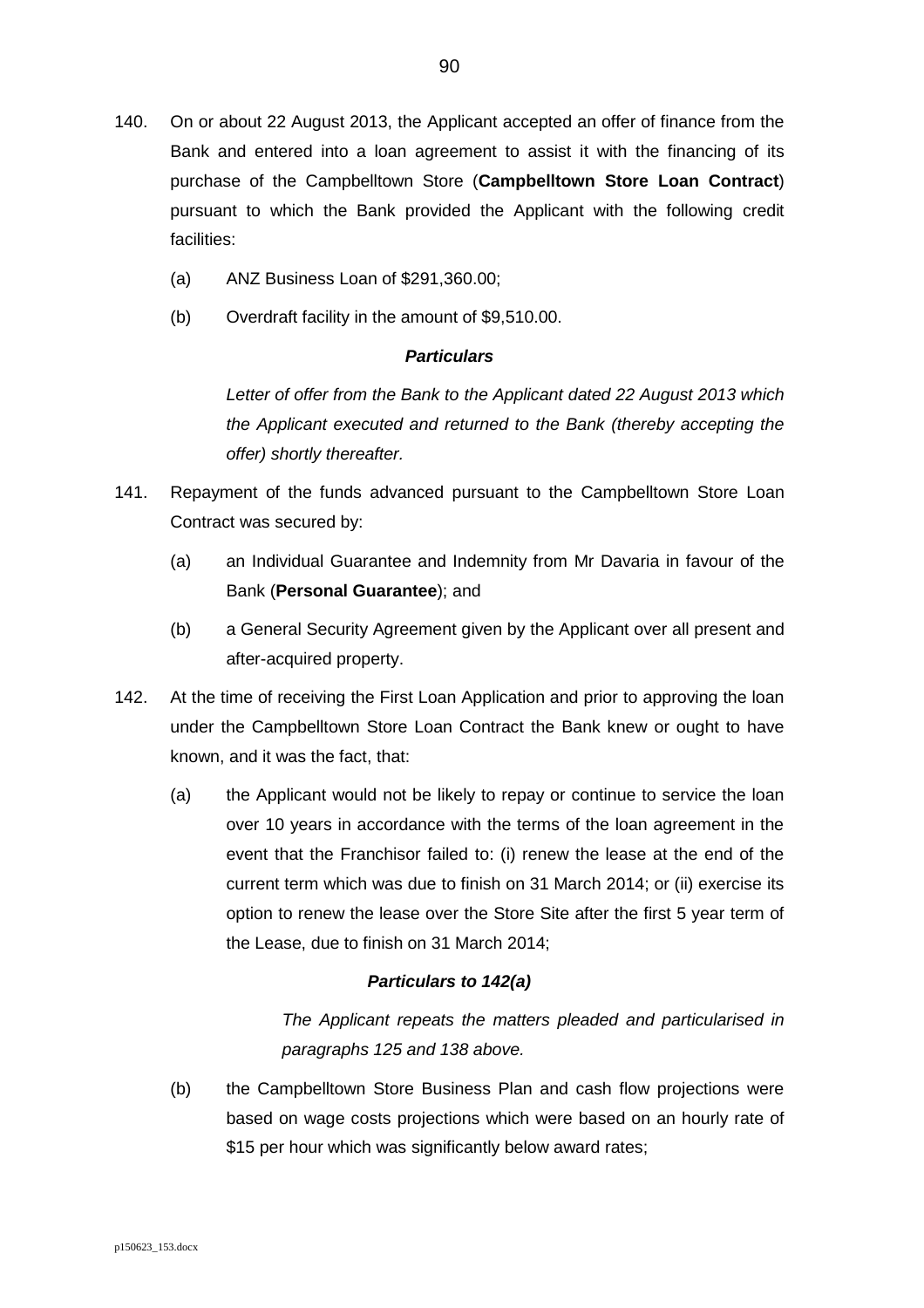- <span id="page-90-0"></span>(c) on a proper analysis, the Campbelltown Store Financials indicated that the Applicant would not be able to meet its loan repayments whilst it (in accordance with the Campbelltown Store Business Plan):
	- (i) employed two employees working for a total of 68 hours per week between them;
	- (ii) paid those employees their minimum legal entitlements;
	- (iii) limited the hours worked in the Store by Mr Davaria to one day per week;
	- (iv) limited the hours worked in the Store by Mrs Davaria to six days per week;
- <span id="page-90-1"></span>(d) further and in the alternative, on a proper analysis, the Campbelltown Store Financials indicated that the Applicant would not be able to meet its loan repayments in the event that it paid any proposed employees of the Franchise their minimum legal entitlements.

# *Particulars [\(142\(c\)](#page-90-0) and [142\(d\)\)](#page-90-1)*

- *(i) Had the Bank (in compliance with the Banking Code Terms):*
	- *A. had due regard to its prudential obligations when meeting its key commitments (including its assessment of the credit applications of the Applicant); and/or*
	- *B. exercised the care and skill of a diligent and prudent banker in selecting and applying its credit assessment methods and in forming its opinion about the ability of the Applicant to repay the Bank;*

*it would have determined that:*

- *I. the minimum payroll expense for Campbelltown Store based on payment of award rates to at least 1 employee for 168 hours per week was approximately \$247,000 (including superannuation);*
- *II. the yearly payroll expenses on the Campbelltown Store Financials (including superannuation) of \$71,566 (FY 2011), \$99,513 (FY 2012) and \$122,670 (FY 2013) could only have been achieved*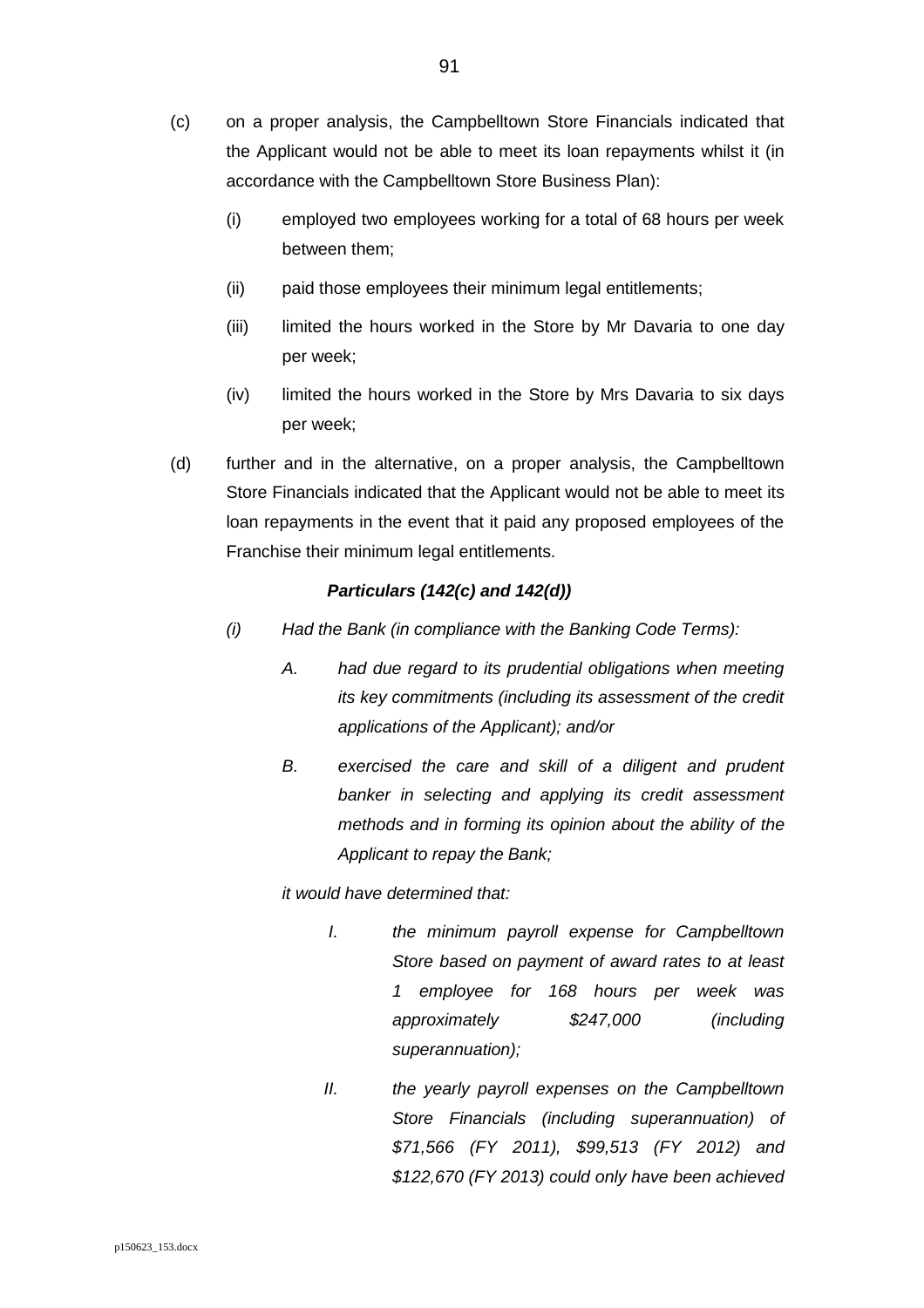*by the principals of the previous Franchisee working unreasonable and/or unsociable unpaid hours and/or by paying other employees to work in the Store for wages which were below their legal entitlements;*

- *III. the only reliable source of funds available to the Applicant for servicing its obligations to the Bank in these circumstances was the minimum Total Gross Income of \$120,000 for which provision was made in Article 23(b) of the Franchise Agreement;*
- *IV. continued reliance on minimum Total Gross Income provision by the Franchisee in order to service the loan would result in it breaching the Minimum Net Worth requirement in the Franchise Agreement such that the Franchisor would be entitled to terminate the agreement with the result that the Franchisee would lose its Capital Investment.*
- *(ii) Further particulars will be provided on service of expert evidence.*

### *Breach of Contract – Campbelltown Store Loan Contract*

- <span id="page-91-0"></span>143. By reason of paragraphs [127,](#page-82-0) [129,](#page-85-1) [137,](#page-88-2) [138,](#page-88-1) [140,](#page-89-2) and [142](#page-89-3) above, by approving the First Loan Application:
	- (a) in breach of the Banking Code Application Term, the Bank failed to comply with the Banking Code in the provision of services to the Applicant in relation to the Campbelltown Store Loan Contract;
	- (b) further and in the alternative, in breach of the Fair and Reasonable Conduct Term, the Bank failed to act fairly and reasonably towards the Applicant in its pre contractual dealings with the Applicant;
	- (c) further and in the alternative, in breach of the Prudential Obligations Term, the Bank failed to have regard to its prudential obligations in assessing its application for credit in relation to the Campbelltown Store;
	- (d) further and in the alternative, in breach of the Prudent Banker Term, failed to exercise the care and skill or a diligent and prudent banker in selecting and applying its credit assessment methods and in forming its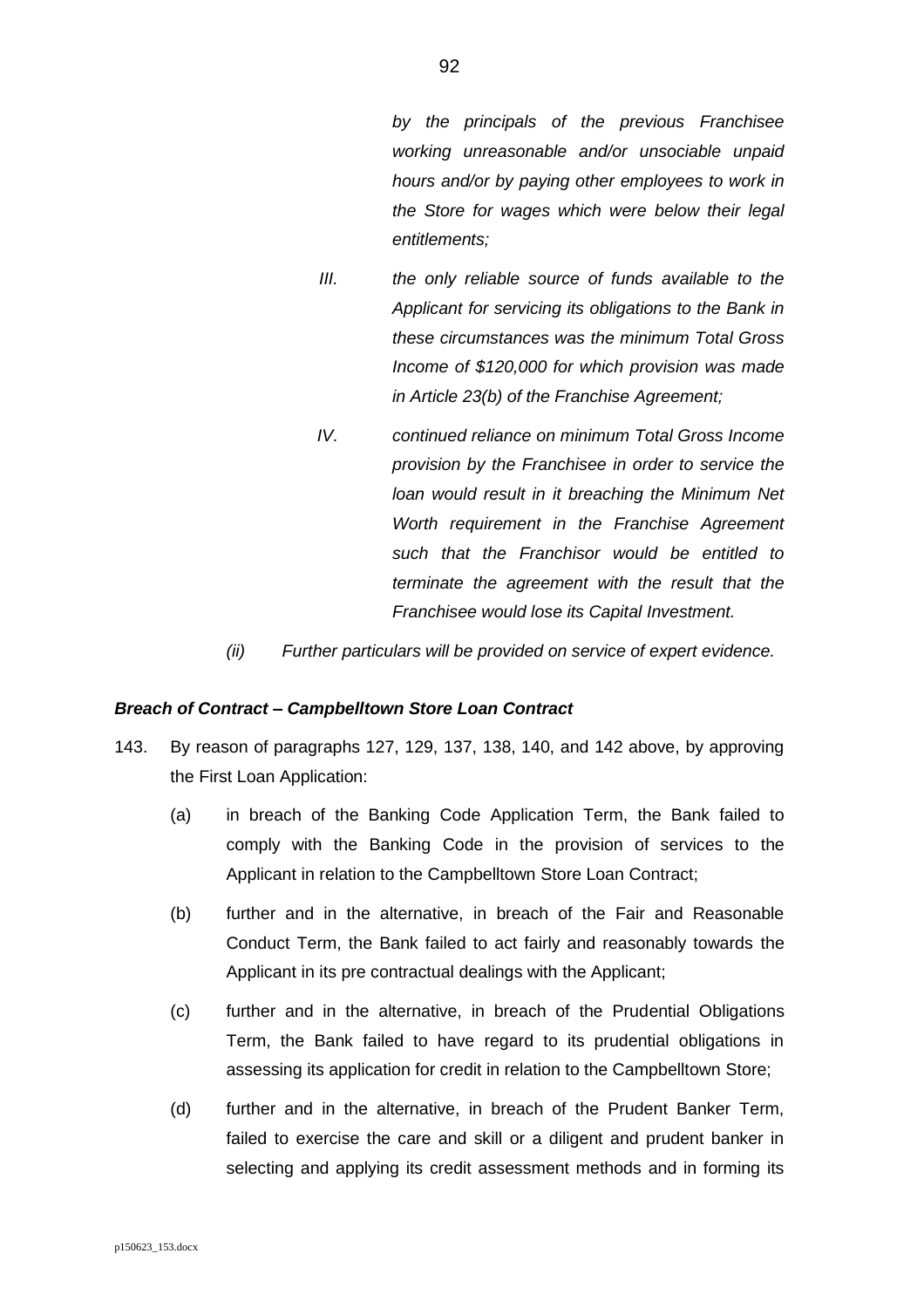opinion about the ability of the Applicant to repay the loan sum to the Bank.

- <span id="page-92-1"></span>144. If the Bank had complied with its contractual obligations towards the Applicant:
	- (a) it would not have advanced loan funds to the Applicant for the purchase of the Campbelltown Store; and
	- (b) the Applicant would not have entered into the Campbelltown Store Franchise Agreement as it would not have had the funds to do so.
- <span id="page-92-5"></span>145. By reason of the matters pleaded in paragraphs [143](#page-91-0) and [144](#page-92-1) above, the Applicant suffered loss and damage.

# *Particulars*

*The Applicant repeats the matters particularised in relation to paragraph [101](#page-62-0) above.* 

# *Northmead Store Loan Contract and loan approval process*

- <span id="page-92-0"></span>146. In or about April 2015 the Applicant submitted a further application for business finance to the Bank for the purpose of funding part of its Capital Investment required in order to enter into the Northmead Store Franchise Agreement (**Second Loan Application**).
- <span id="page-92-2"></span>147. The Second Loan Application included:
	- (a) a business plan for the Store (**Northmead Store Business Plan**); and
	- (b) a financial forecast for the Store for the remainder of FY 2016 (**Northmead Store Financial Forecast**).
- <span id="page-92-3"></span>148. The Northmead Store Business Plan stated (inter alia) that the Mr and Mrs Davaria both planned to run the Northmead Store by each working 7 days per week.
- 149. The Northmead Store Financial Forecast projected: (a) wage costs for the Northmead Store of \$157,968 for FY 2016 (including superannuation); and (b) that the Store's Net Income for FY 2016 would be \$146,121.
- <span id="page-92-4"></span>150. At the time of receiving the Second Bank Application the Bank knew or ought to have known, and it was the fact, that:
	- (a) the Applicant owned the Campbelltown Store and the Northmead Store would be its second Store;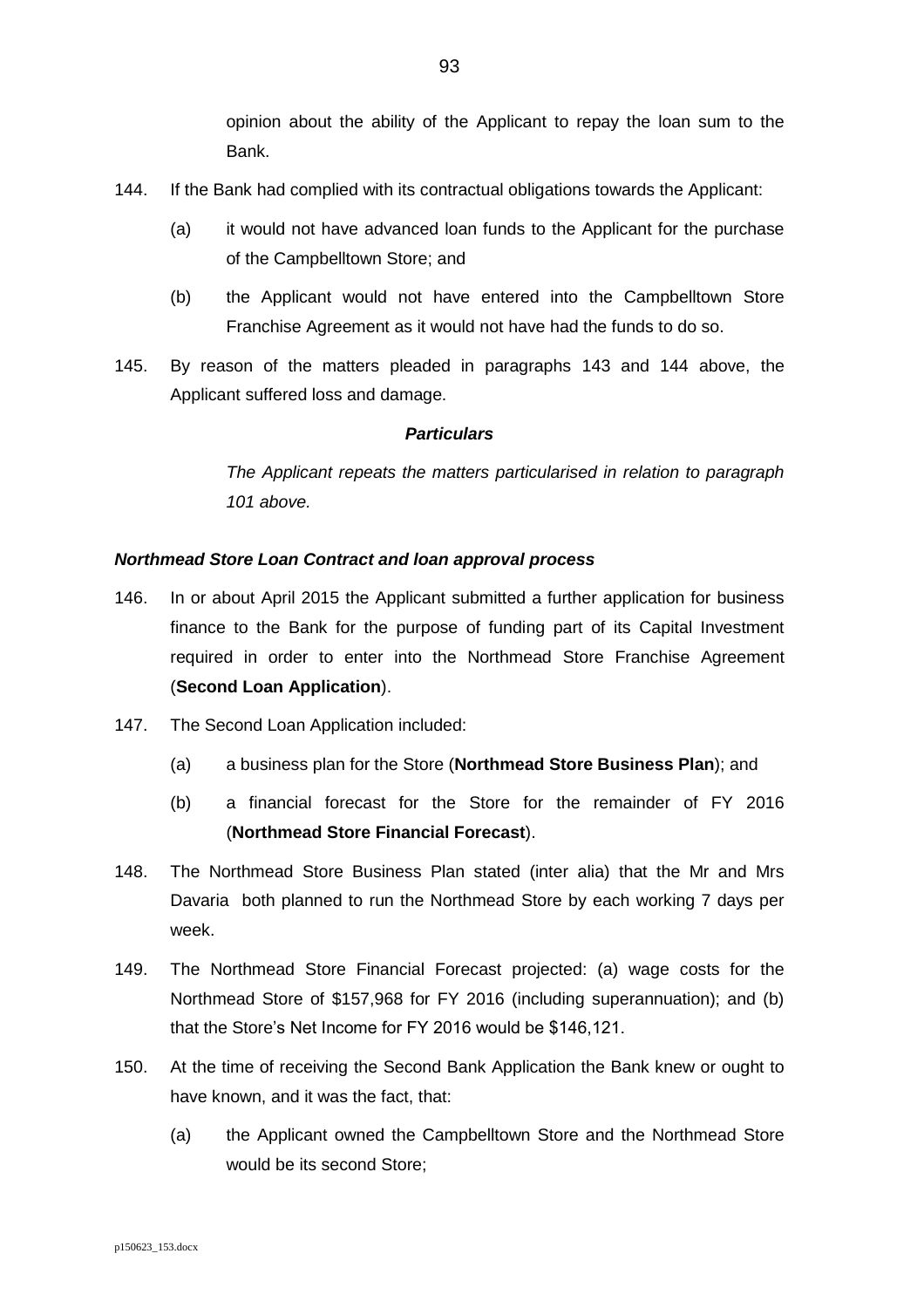- (b) Mr and Mrs Davaria could not work in the Northmead Store for 7 days per week each at the same time as working in the Campbelltown Store with the consequence that, in the likely event that they were working in the Campbelltown Store without drawing a wage (or their full wage entitlement) for their labour, their payroll commitments at the Campbelltown Store would increase, and would be prohibitive if they paid their employees at that Store their full legal entitlements;
- (c) the Northmead Store (being a Fuel Store) operating 24 hours a day 7 days a week could not sustain its operations without engaging outside labour;
- (d) the Northmead Store Business Plan and cash flow projections were based on wage costs projections which were significantly below award rates;
- (e) the Northmead Store Financials indicated that the Applicant could not sustain the Northmead Store and service the proposed loan:
	- (i) without engaging outside labour at the Northmead Store and/or the Campbelltown Store;
	- (ii) without the principals of the Store working unreasonable and unsociable unpaid hours; and
	- (iii) whilst paying such employees their minimum legal entitlements.

- *A. Had the Bank (in compliance with the Banking Code Terms):*
	- *I. had due regard to its prudential obligations when meeting its key commitments (including its assessment of the credit applications of the Applicant); and/or*
	- *II. exercised the care and skill of a diligent and prudent banker in selecting and applying its credit assessment methods and in forming its opinion about the ability of the Applicant to repay the loan;*
- *B. it would have determined that: (i) the minimum payroll cost for the Northmead Store if all employees were paid their*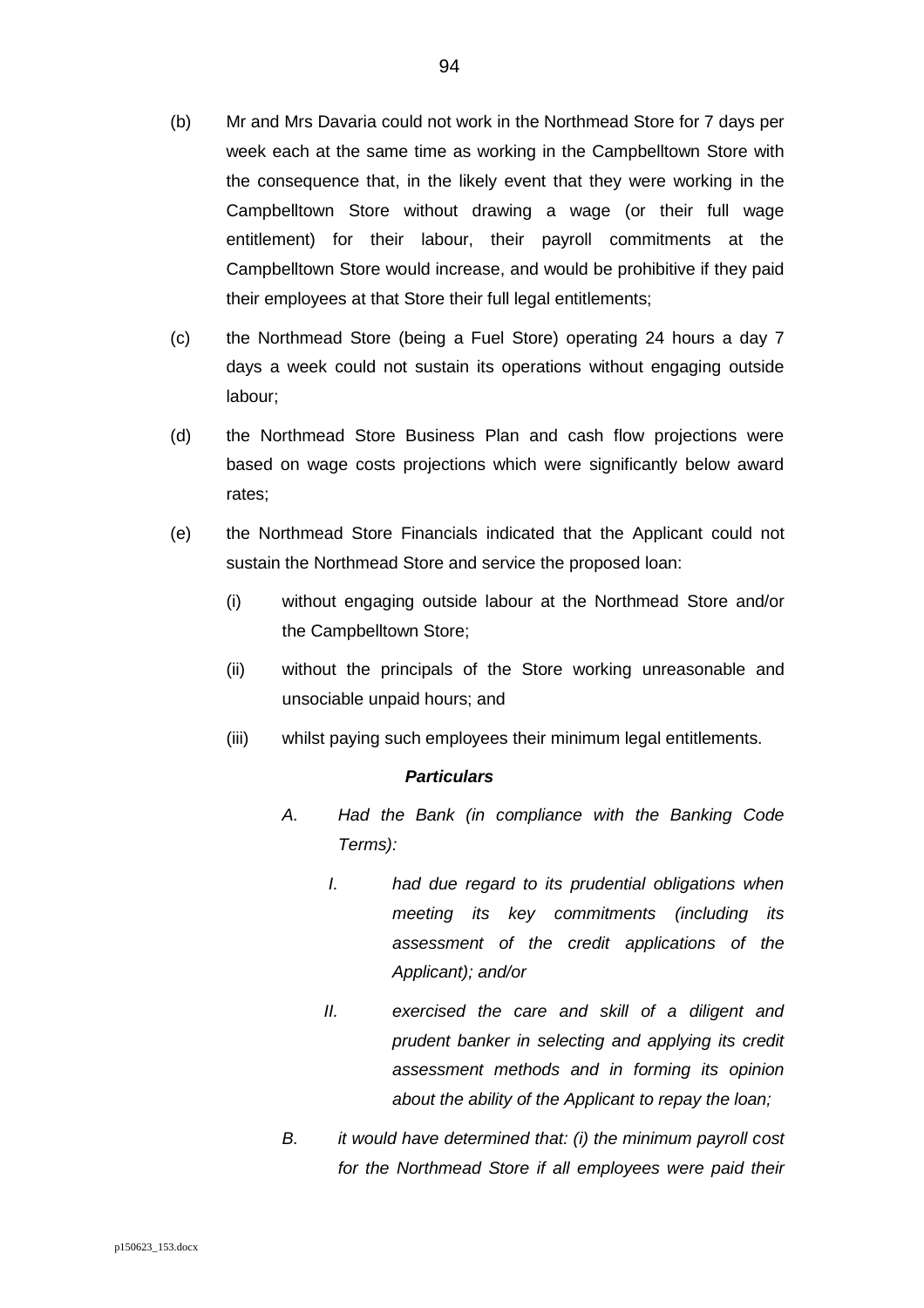*minimum legal entitlements would significantly exceed the amount payable to one employee for 168 hours (being \$247,000 including superannuation) due to the operational requirements of running a Fuel Store; (ii) the Applicant could not run the Northmead Store and the Campbelltown Store together whilst generating sufficient profit to enable the Franchisee to provide its principals with sufficient income to meet their loan repayments and living expenses, unless Mr and Mrs Davaria provided excessive and unreasonable unpaid labour to the Store and/or paid external employees less than their award entitlements; (iii) the only reliable source of funds available to the Applicant for servicing its obligations to the Bank in these circumstances was the minimum Total Gross Income of \$120,000 for which provision was made in Article 23(b) of the Franchise Agreement; (iv) continued reliance on minimum Total Gross Income provision by the Franchisee in order to service the loan would result in it breaching the Minimum Net Worth requirement in the Franchise Agreement such that the Franchisor would be entitled to terminate the agreement with the result that the Franchisee would lose its Capital Investment.*

- *C. Further particulars will be provided on service of the Applicant's expert evidence.*
- <span id="page-94-0"></span>151. On or about 12 June 2015 the Bank approved the Second Loan Application and the Applicant entered into a Bank Loan Contract with the Bank for the purpose of obtaining finance to enter into a Franchise Agreement for that Store with the Franchisor (**Northmead Store Loan Contract**) pursuant to which the Bank provided the Applicant with a further business loan facility in the amount of \$819,000.

## *Particulars*

*Letter of offer from the Bank dated 12 June 2015 which the Applicant executed and returned to the Bank (thereby accepting the offer) shortly thereafter.*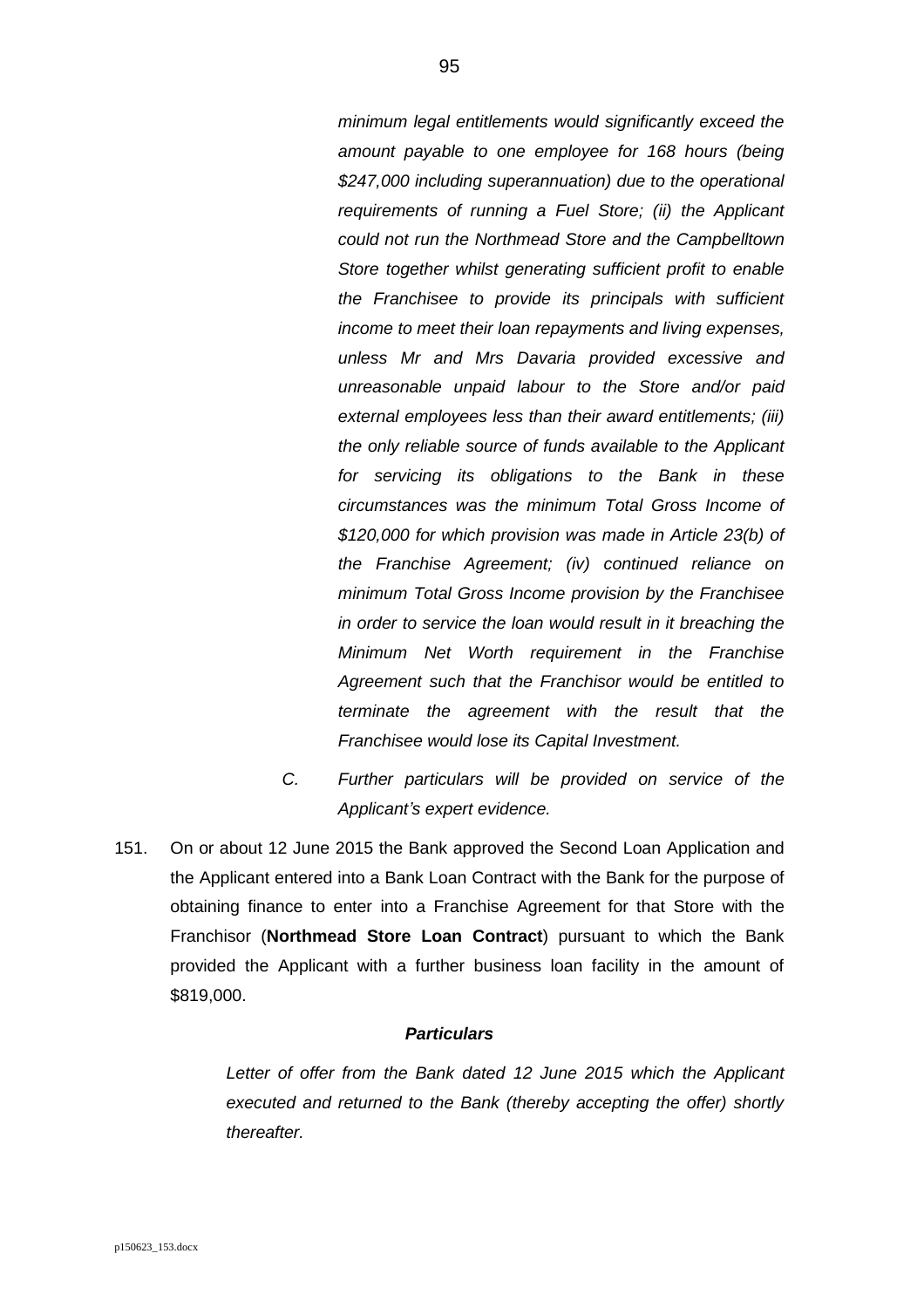- <span id="page-95-0"></span>152. As a condition of the Bank providing credit pursuant to the Northmead Store Loan Agreement, Mr and Mrs Davaria signed the a guarantee and indemnity in favour of the bank (**Second Guarantee**) and granted a mortgage to the Bank over their family home at 1/32 Alfred Street Granville, which was executed on or about 10 February 2015 (**Mortgage**).
- 153. Prior to the Mr and Mrs Davaria granting the Mortgage, the Bank did not ensure that any of its personnel:
	- (a) spoke to either of them to confirm that they understood the import of each of them executing that document; or
	- (b) advised each or either of them to obtain legal advice concerning the Mortgage or required them to obtain such advice prior to entering into the Mortgage.

# *Breach of contract – Northmead Store Loan Contract*

- <span id="page-95-1"></span>154. By reason of the matters pleaded and particularised in paragraphs [127,](#page-82-0) [129,](#page-85-1) [138,](#page-88-1) [146,](#page-92-0) [147,](#page-92-2) [148,](#page-92-3) [150,](#page-92-4) [151,](#page-94-0) [152](#page-95-0) and [152](#page-95-0) above, by approving the Second Loan Application:
	- (a) in breach of the Banking Code Application Term, the Bank failed to comply with the Banking Code in the provision of services to the Applicant in relation to the Northmead Store Loan Contract;
	- (b) in breach of the Fair and Reasonable Conduct Term, the Bank failed to act fairly and reasonably towards the Applicant in its pre contractual dealings with it;
	- (c) in breach of the Prudential Obligations Term, the Bank failed to have regard to its prudential obligations in assessing the Applicant's application for credit in relation to the Northmead Store;
	- (d) in breach of the Prudent Banker Term, the Bank failed to exercise the care and skill or a diligent and prudent banker in selecting and applying its credit assessment methods and in forming its opinion about the ability of the Applicant to repay the loan sum to the Bank.
- 155. If the Bank had complied with its contractual obligations towards the Applicant:
	- (a) it would not have advanced loan funds for the purchase of the Northmead Store; and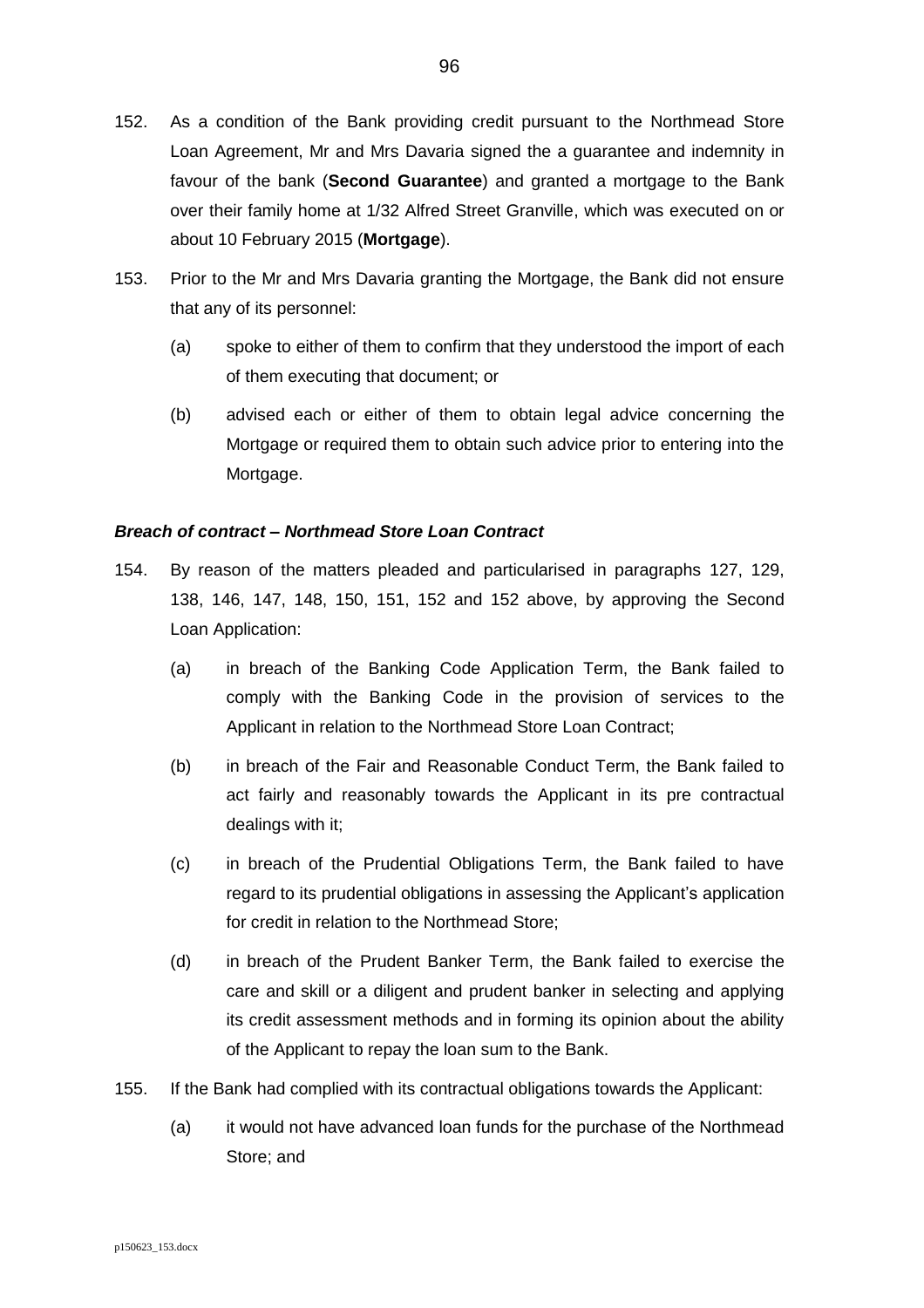- (b) the Applicant would not have entered into the Northmead Store Franchise Agreement, as it would not have had the funds to do so.
- <span id="page-96-2"></span>156. By reason of the matters pleaded in paragraphs [143](#page-91-0) and [144](#page-92-1) above, the Applicant suffered loss and damage.

*The Applicant repeats the matters particularised in relation to paragraph [101](#page-62-0) above.*

# **F5. Bank's breaches of Contract – Bank Franchisees**

- <span id="page-96-0"></span>157. By reason of matters including some or all of those pleaded and particularised in paragraphs [122,](#page-80-0) [123,](#page-80-1) [123,](#page-80-1) [125,](#page-81-0) [126,](#page-81-1) [127,](#page-82-0) [128,](#page-84-0) [129,](#page-85-1) [131](#page-85-0) [131,](#page-86-0) [132,](#page-86-1) [133,](#page-86-2) and/or [134](#page-87-0) above, by approving some or all of the Bank Franchisees' Loan Applications, the Bank:
	- (a) in breach of the Banking Code Application Term, failed to comply with the Banking Code in the provision of services to some or all of the Bank Franchisees in relation to their Bank Loan Contracts;
	- (b) further and in the alternative, in breach of the Fair and Reasonable Conduct Term, failed to act fairly and reasonably towards some or all of the Bank Franchisees in their pre contractual dealings with it;
	- (c) further and in the alternative, in breach of the Prudential Obligations Term, failed to have regard to its prudential obligations in assessing some or all of the Bank Franchisees' applications for credit;
	- (d) further and in the alternative, in breach of the Prudent Banker Term, failed to exercise the care and skill of a diligent and prudent banker in selecting and applying its credit assessment methods and in forming its opinion about the ability of some or all of the Bank Franchisees to service and repay their loans.
- <span id="page-96-1"></span>158. If the Bank had complied with its contractual obligations towards some or all of the Bank Franchisees:
	- (a) it would not have advanced loan funds to them for the purchase of their Stores; and
	- (b) some or all of them would not have entered into their Franchise Agreements, as they would not have the funds to do so.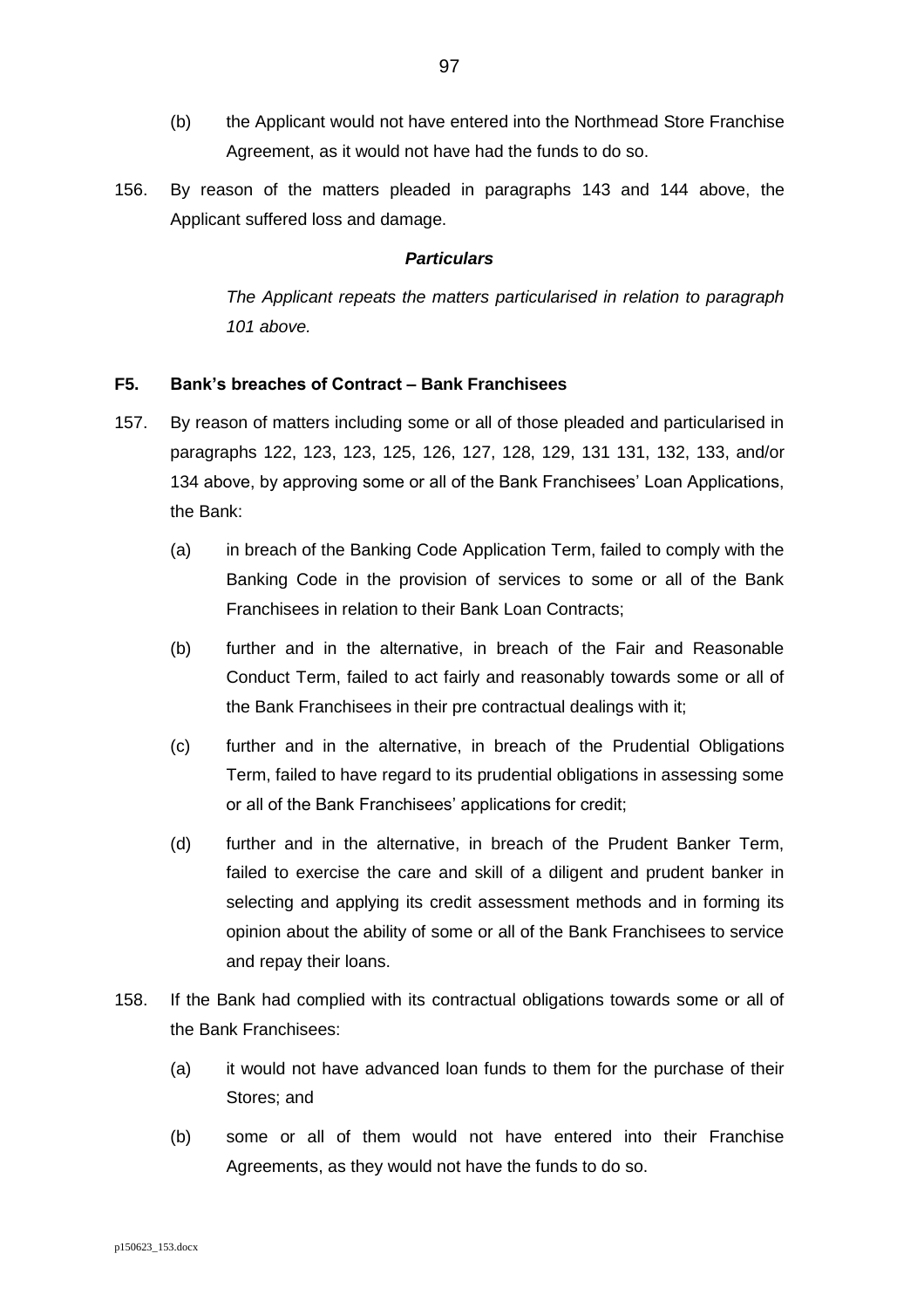159. By reason of the matters pleaded in paragraphs [157](#page-96-0) and [158](#page-96-1) above, some or all of the Bank Franchisees have suffered loss and damage.

### *Particulars*

*The losses suffered by Franchisees will also be calculated in accordance with the particulars to paragraphs [101,](#page-62-0) [105,](#page-63-0) [145](#page-92-5) and [156](#page-96-2) above but are not particularised in this SOC; particulars in relation to Franchisees losses will be obtained (and particulars will be provided) following opt out, the determination of the Applicant's claim and identified common issues at an initial trial and if and when it is necessary for a determination to be made of the individual claims of those Franchisees.*

# **F6. Bank's Unconscionable Conduct – Applicant**

### *First Loan Application (Campbelltown Store)*

<span id="page-97-0"></span>160. Further and in the alternative to the matters pleaded and particularised in paragraphs [143](#page-91-0) and [154](#page-95-1) above, by approving the First Loan Application the Bank engaged in conduct in trade or commerce, in connection with the supply or possible supply of financial services to the Applicant and/or Mr Davaria as guarantor of the loans advanced by the Bank to the Applicant that was unconscionable within the meaning of s 12CB of the ASIC Act.

- *(a) The Applicant repeats the matters pleaded and particularised in paragraphs [122](#page-80-0)[-143](#page-91-0) above and say that:*
	- *(i) by reason of the Bank's actual or constructive knowledge of the matters pleaded and particularised in paragraphs [127\(a\)](#page-82-1) to [127\(i\)](#page-83-0) and [128,](#page-84-0) it knew or ought to have known that there was a significant risk that the Campbelltown Store Financials did not accurately represent the true payroll costs of that Store;*
	- *(ii) by reason of the Bank's actual or constructive knowledge of the matters pleaded and particularised in subparagraphs [127\(j\)](#page-83-1) and [138](#page-88-1) above, it knew or ought to have known that the Franchisor had a right not to renew the lease of the Campbelltown Store Site after the expiry of the initial term on 31 March 2014 and (in the event that it did renew that lease) to exercise its options to extend the lease for two further terms of 5 years, with the result that:*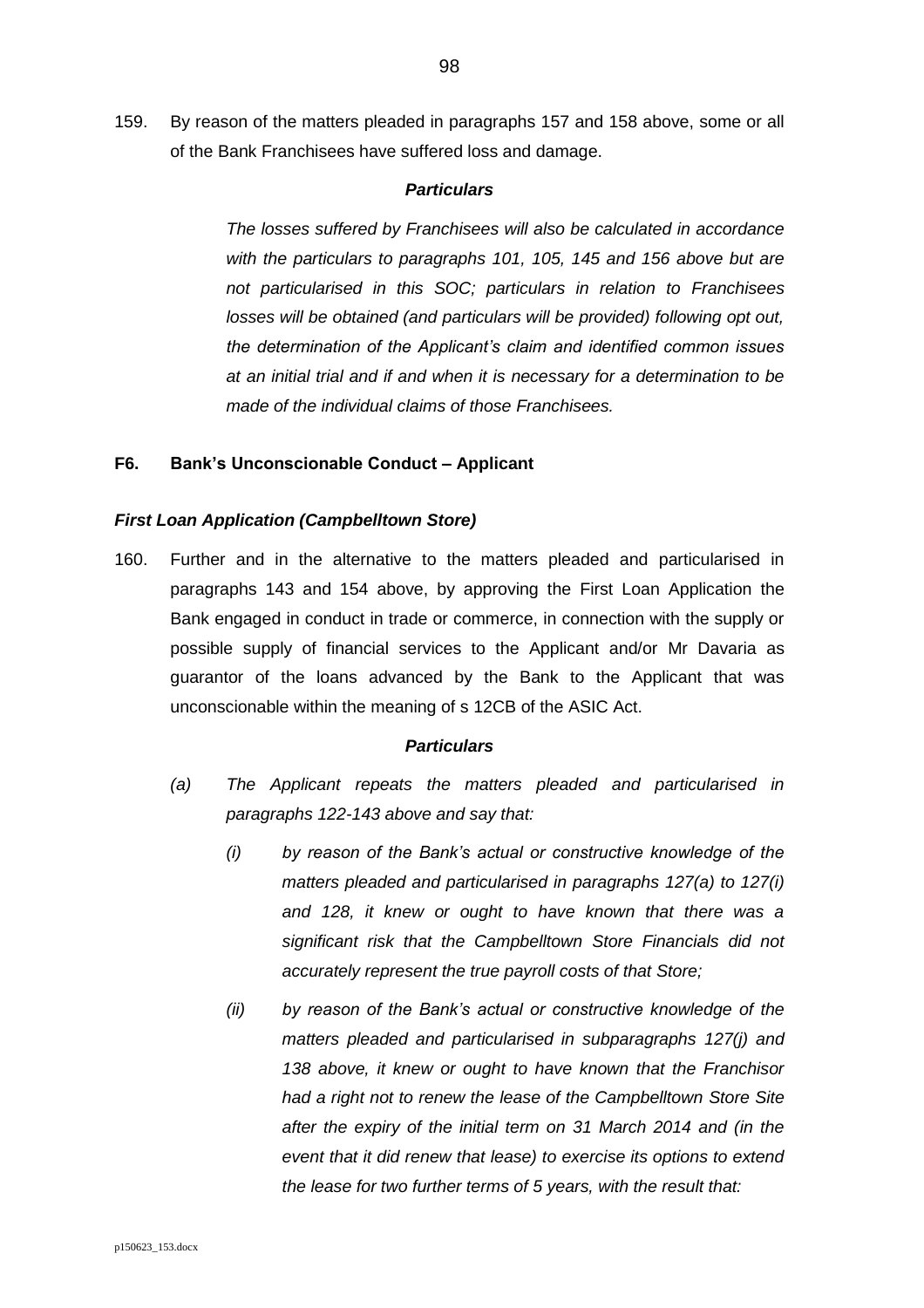- *A. the Campbelltown Store Agreement could terminate on 31 March 2014 or, if it was renewed at that point, on 31 March 2019;*
- *B. if that occurred the Applicant would lose the means of servicing and repaying the loans used to finance the Campbelltown Store over a 10 year term as provided in the Campbelltown Store Loan Agreement;*
- *C. the ability of the Applicant to recoup its Franchise Debt in relation to the Campbelltown Store would be affected adversely by a reduction in the goodwill price for the Store obtainable in the market;*
- *D. Mr Davaria would be at risk of personal liability for all or part of the principal amount due under the Campbelltown Store Bank Agreement;*
- *(iii) Further and in the alternative, the Applicant repeats the matters pleaded and particularised in paragraphs [142](#page-89-3) above and say that, by reason of the Bank's receipt of: (A) the draft Campbelltown Store Agreement; (B) the Campbelltown Store Financials for FY 2011 to FY 2012; and (C) the Campbelltown Store Business Plan, it knew or ought to have known that:*
	- *A. the Campbelltown Store Business Plan and cash flow projections were based on wage costs projections which were based on an hourly rate of \$15 per hour which was significantly below award rates;*
	- *B. the Applicant's business plan, if followed, would not enable it to repay the loan according to its terms from the proceeds of the Store business;*
	- *C. on proper analysis, the Campbelltown Store Financials indicated that Mr Davaria would not be able to meet its loan repayments whilst the Franchisee (in accordance with the Campbelltown Store Business Plan) (a) employed two employees working for a total of 68 hours per week between them; (b) paid those employees their minimum legal entitlements; (c) limited the hours worked in the Store*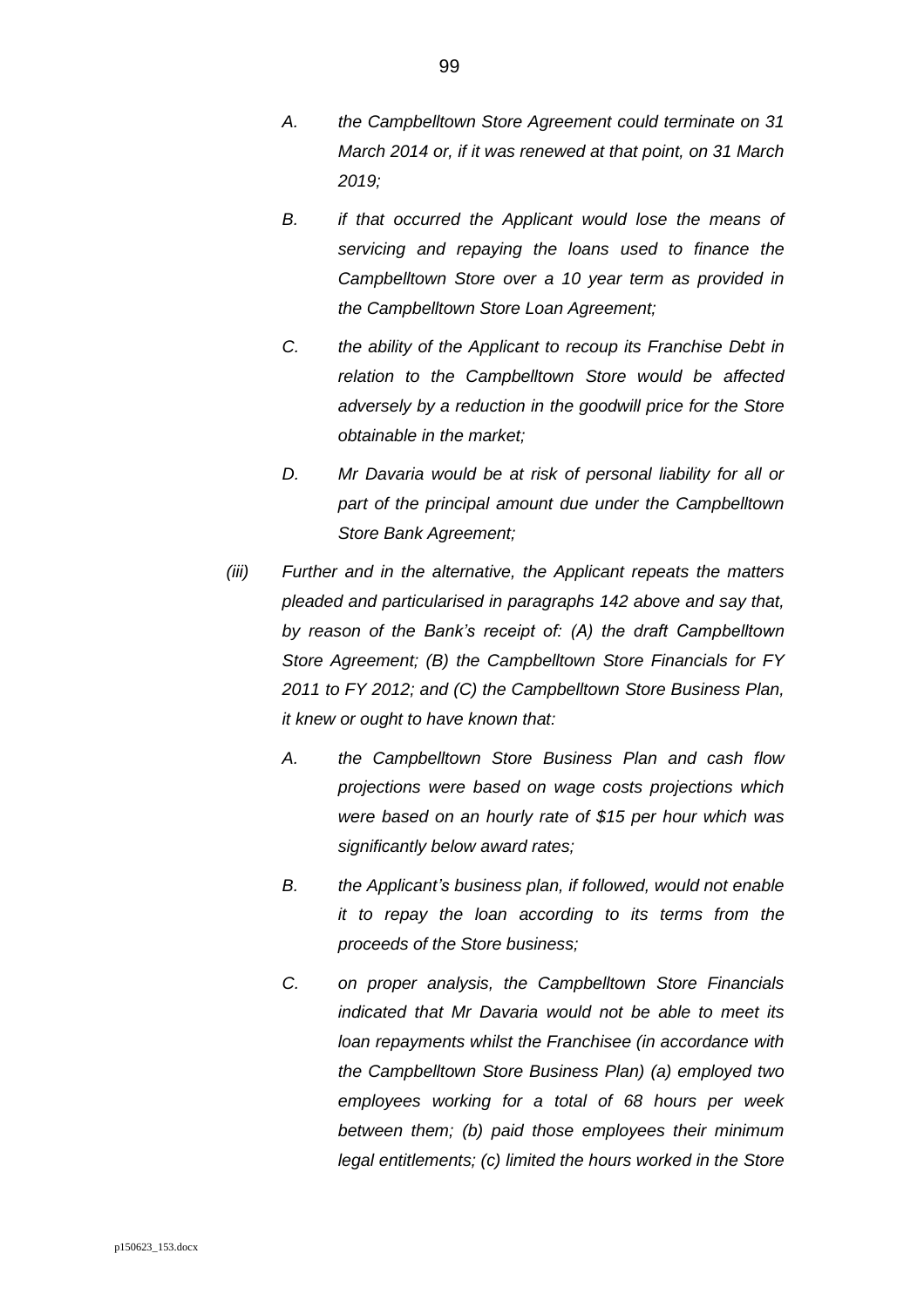*by the Mr Davaria to one day per week; and/or (d) limited the hours worked in the Store by Mrs Davaria to six days per week;*

- *(iv) Further and in the alternative, on proper analysis, the Campbelltown Store Financials indicated that the Applicant would not be able to meet its loan repayments in the event that it paid any proposed employees of the Franchise their minimum legal entitlements;*
- *(v) Further and in the alternative, the Bank entered into the Campbelltown Store Bank Loan Contract with the Applicant in circumstances in which it knew or ought to have known that, its provision of loan finance to prospective Franchisees had the effect of:*
	- *A. creating a market for the buying and selling of Stores with prices for goodwill that was inflated by a practice of underpayment of wages within the 7-Eleven System and in which the price of the Campbelltown Store was likely inflated;*
	- *B. causing the Applicant and other Franchisees to be dependent upon selling their Stores for a goodwill price determined by that market to be able to repay the loans advanced by the Bank;*
- *(vi) Further and in the alternative, it may be inferred from the terms of the Campbelltown Store Loan Contract and the Northmead Store*  Loan Contract, that the facilities advanced by the Bank were *subject to a review if a 'Change of control' were to occur in relation to the Franchisor, that a material factor affecting the lending decisions by the Bank was its reliance upon the relationship that it had with the Franchisor, and the knowledge of the* 7-Eleven System *which it had gained as a consequence of that relationship, as set out in paragraphs [123](#page-80-1) to [129](#page-85-1) above.*
- *(vii) In the premises, the Bank entered into the Campbelltown Store Loan Contract with the Applicant in circumstances in which it:*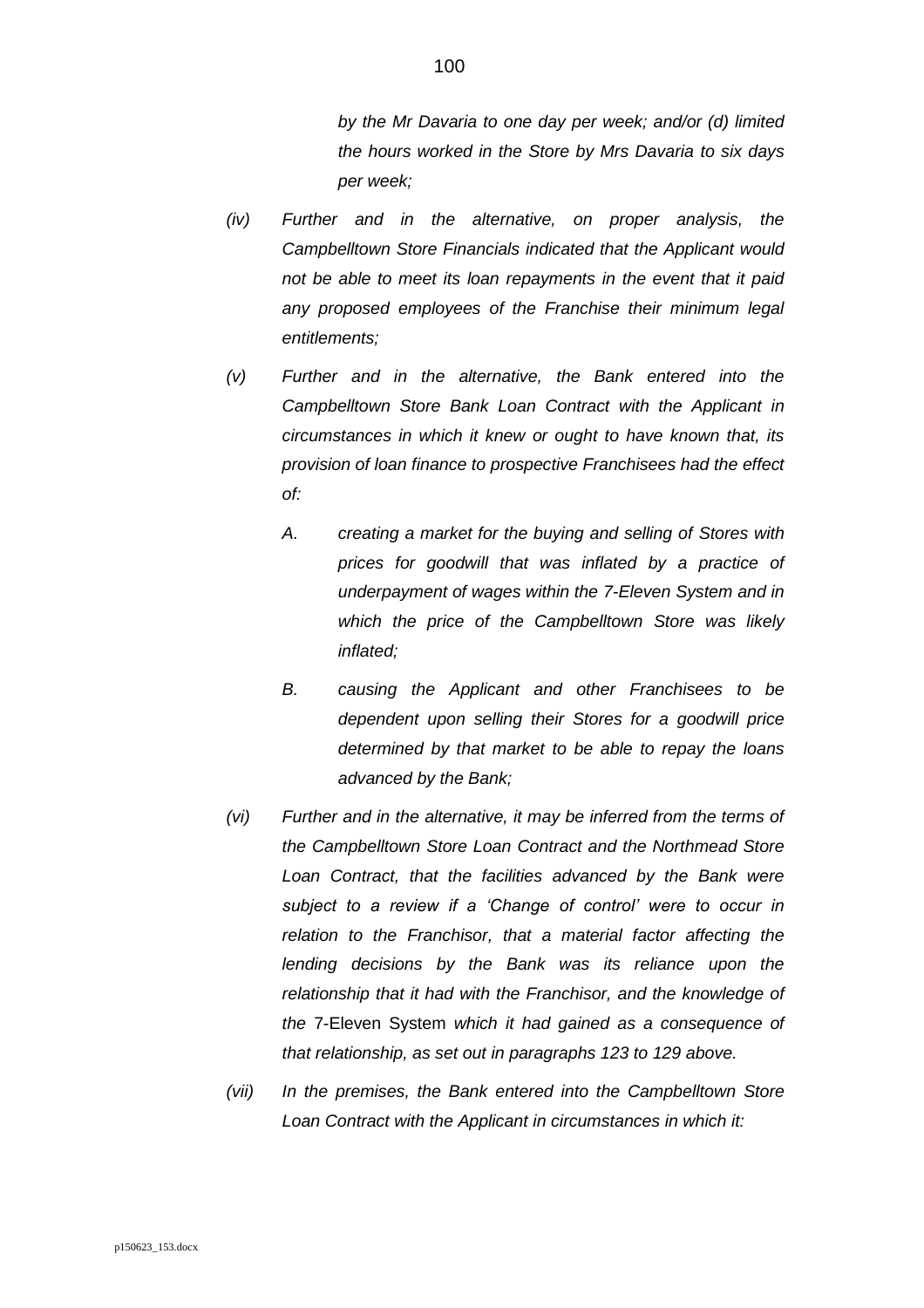- *A. was in a superior bargaining position to the Applicant due to its superior knowledge of the 7-Eleven System;*
- *B. failed to comply with the terms of the Banking Code which required it to: (i) act fairly and reasonably towards its small business customers and guarantors in a consistent and ethical manner; (ii) have regard to its prudential obligations; and (iii) exercise the care and skill of a diligent and prudent banker in selecting and applying its credit assessment methods and in forming its opinion about the ability of the small customer to repay the Bank;*
- <span id="page-100-0"></span>*C. engaged in a form of asset lending, in which the only realistic prospect the Bank had of receiving repayment of its loan would be:*
	- *I. from the proceeds of sale of the Campbelltown Store to an incoming franchisee who agreed to pay an amount for goodwill; or*
	- *II. by exercising its rights pursuant to the personal guarantee signed by Mr Davaria and/or the General Security Agreement executed by the Applicant;*
- *D. failed to warn Mr Davaria of the risks arising from its failure to comply with the Banking Code and its asset based lending practices as outlined in [\(C\)](#page-100-0) above;*
- *E. failed to advise Mr Davaria to obtain legal advice in relation to the Franchise Agreement;*
- *F. failed to meet with Mr Davaria to ensure that they understand the import of the transactions they were entering into;*
- *G. failed to act in good faith towards the Applicant and Mr Davaria.*
- <span id="page-100-1"></span>161. By reason of the Bank's unconscionable conduct in approving the First Loan Application and entering into the Campbelltown Store Loan Contract, the Applicant was able to enter into the Campbelltown Store Agreement and thereby suffered loss and damage.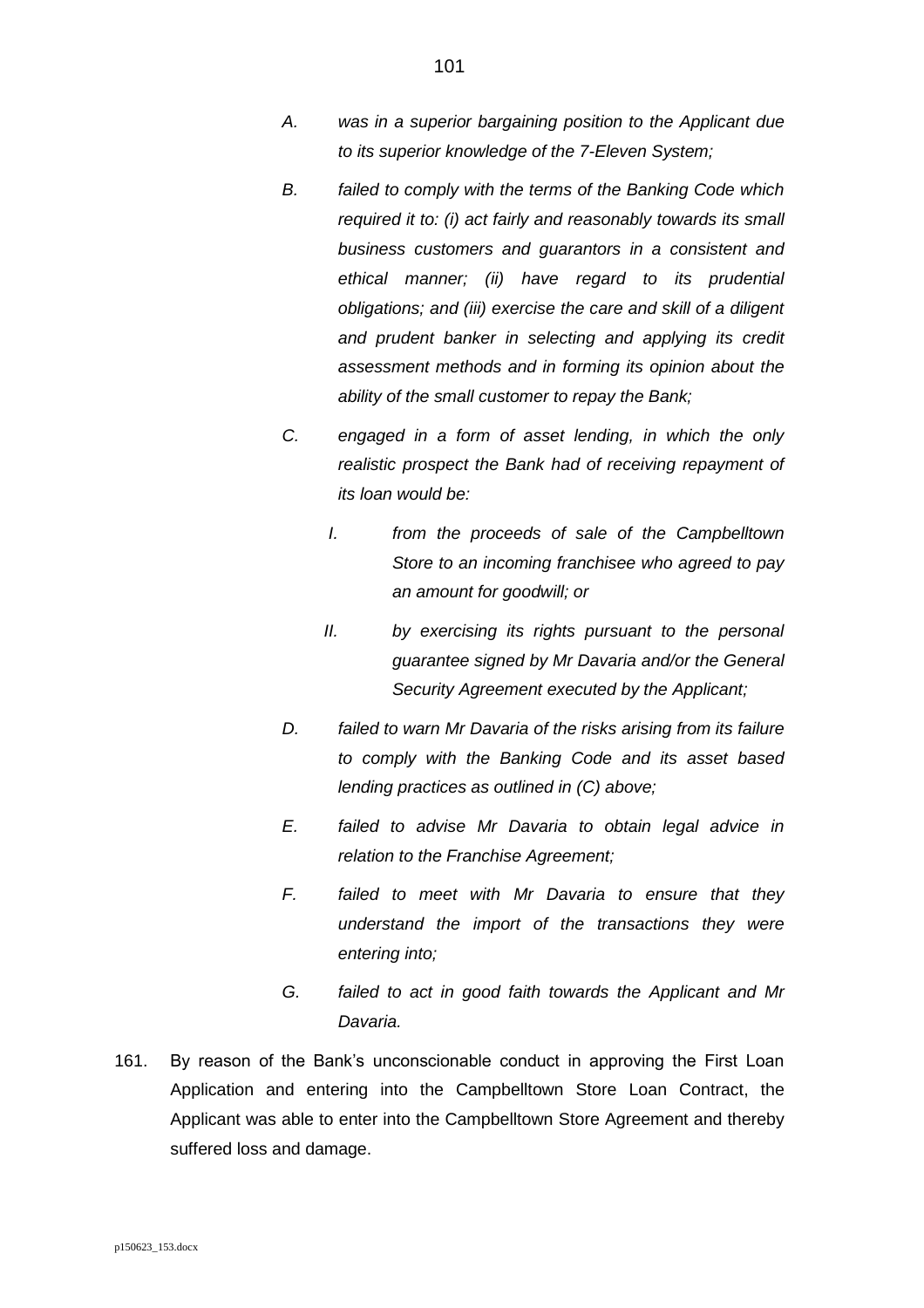- <span id="page-101-0"></span>162. Had the Applicant not entered into the Campbelltown Store Franchise Agreement it would not have entered into the subsequent Northmead Store Franchise Agreement or provided the Guarantee of Mr Davaria.
- <span id="page-101-1"></span>163. In the premises of the matters pleaded in paragraphs [160](#page-97-0) to [162,](#page-101-0) the Applicant has suffered loss and damage.

*The Applicant repeats the matters particularised in relation to paragraph [101](#page-62-0) above.*

164. Further and in the alternative to paragraph [163](#page-101-1) above, in the premises of the matters pleaded in paragraphs [160](#page-97-0) to [162,](#page-101-0) the Campbelltown Store Loan Contract should be varied or set aside pursuant to section 12GM of the ASIC Act.

# *Second Loan Application (Northmead Store)*

165. Further and in the alternative to the matters pleaded and particularised in paragraphs [143,](#page-91-0) [154,](#page-95-1) [160,](#page-97-0) [161,](#page-100-1) [162](#page-101-0) and [163](#page-101-1) above, by approving the Second Bank Application the Bank engaged in conduct in connection with the supply or possible supply of financial services to the Applicant and/or Mr and Mrs Davaria that was unconscionable within the meaning of 12CB of the ASIC Act.

- *(a) The Applicant repeats the particulars to paragraph [160](#page-97-0) above.*
- *(b) Further and in the alternative, by reason of the Bank's actual or constructive knowledge of the matters pleaded and particularised in paragraphs [127\(a\)](#page-82-1) to [127\(i\)](#page-83-0) and [128,](#page-84-0) it knew or ought to have known that:*
	- *(i) there was a significant risk that the Northmead Store Financial Forecast understated the Store's true payroll costs;*
	- *(ii) on proper analysis, the Northmead Store Financial Forecast indicated that the Applicant would not be able to meet its loan repayments in the event that it paid any proposed employees of the Franchise their minimum legal entitlements;*
- *(c) In the premises, the Bank entered into the Northmead Store Loan Contract with the Applicant in circumstances in which it:*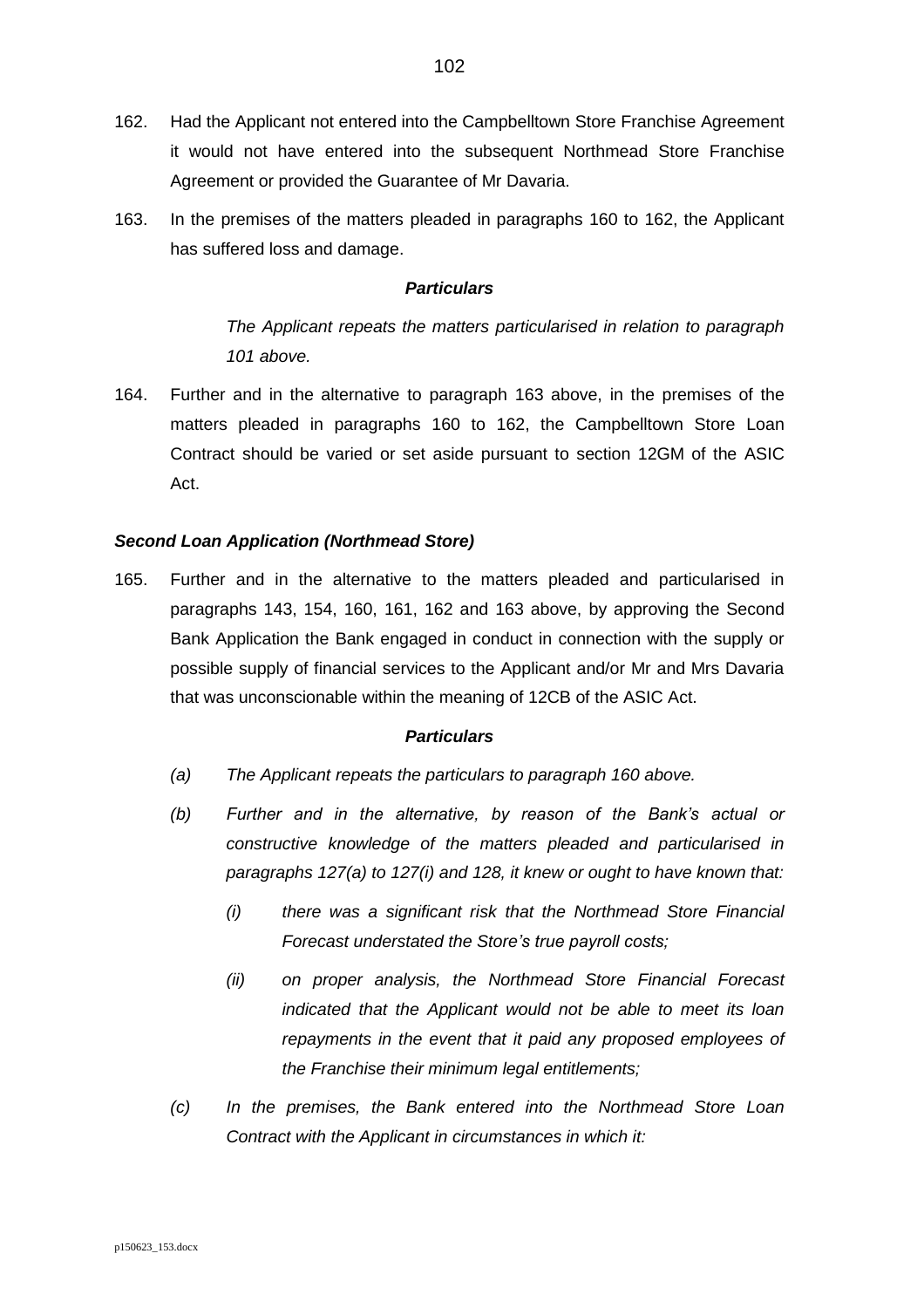- *(i) failed to comply with the terms of the Banking Code which required it to: (i) act fairly and reasonably towards its small business customers and guarantors in a consistent and ethical manner; (ii) have regard to its prudential obligations; and (iii) exercise the care and skill of a diligent and prudent banker in selecting and applying its credit assessment methods and in forming its opinion about the ability of the small customer to repay the Bank;*
- <span id="page-102-0"></span>*(ii) engaged in a form of asset lending, in which the only realistic prospect the Bank had of receiving repayment of its loan would be:*
	- *A. from the proceeds of sale of the Northmead Store to an incoming franchisee who agreed to pay an amount for goodwill; or*
	- *B. by exercising its rights pursuant to the personal guarantees signed by Mr & Mrs Davaria and/or the General Security Agreement executed by the Applicant;*
- *(iii) failed to warn Mr & Mrs Davaria of the risks arising from its failure to comply with the Banking Code and its asset based lending practices as outlined in [\(ii\)](#page-102-0) above;*
- *(iv) failed to meet with Mr & Mrs Davaria (or either of them) to ensure that they understand the import of the transactions they were entering into;*
- *(v) failed to act in good faith towards the Applicant and/or Mr & Mrs Davaria.*
- *(d) Further, the unconscionable conduct of the Bank in entering into the Northmead Store Bank Loan Contract was exacerbated by the fact that:*
	- *(i) the repayment of funds advanced pursuant to the Northmead Store Loan Agreement had been secured by a mortgage over the home of the Guarantors;*
	- *(ii) the Bank knew that: (I) the Northmead Store was the Applicant's second Store; (II) the Guarantors each planned to work in the Northmead Store 7 days per week and could not work in that Store and in the Campbelltown Store at the same time; and (III) as*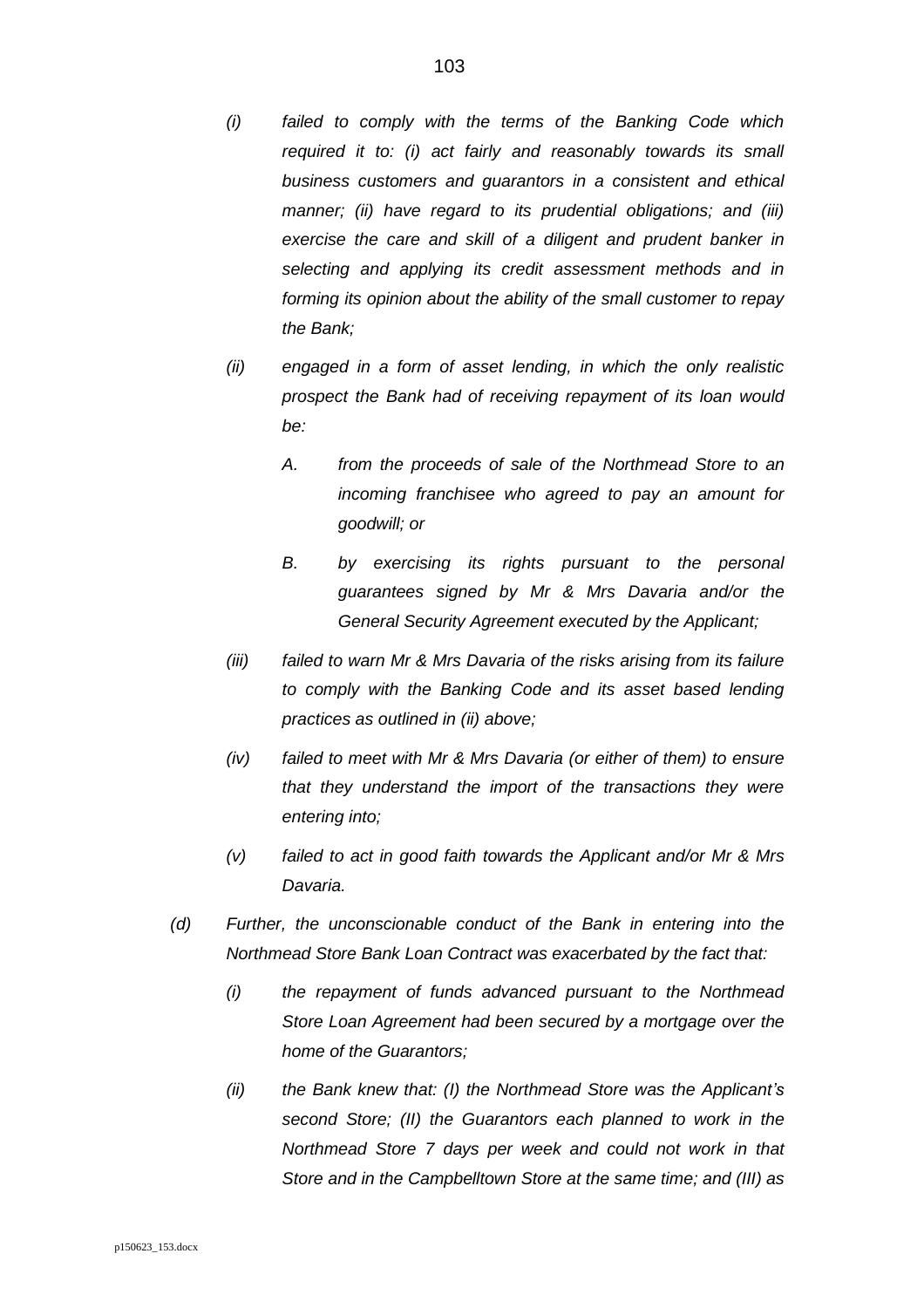*a result, the payroll costs in the Campbelltown Store would increase substantially.*

<span id="page-103-0"></span>166. By reason of the Bank's unconscionable conduct in approving the Second Loan Application and entering into the Northmead Store Loan Contract, the Applicant was able to enter into the Northmead Store Agreement and thereby suffered loss and damage.

# *Particulars*

# *The Applicant repeats the particulars to paragraph [101](#page-62-0) above.*

167. Further and in the alternative to paragraph [166](#page-103-0) above, reason of the Bank's unconscionable conduct in approving the Second Loan Application and entering into the Northmead Store Loan Contract, the Northmead Store Loan Contract should be varied or set aside.

# **F7. Bank's unconscionable conduct – Franchisees**

<span id="page-103-1"></span>168. By approving some or all of the Bank Franchisee Loan Applications and entering into some or all of the Bank Loan Contracts, the Bank engaged in conduct in trade or commerce in connection with the supply or possible supply of financial services to the Bank Franchisees and/or their principals that was unconscionable within the meaning of 12CB of the ASIC Act.

- *(a) The Applicant repeats the matters pleaded and particularised in paragraphs [122](#page-80-0)[-135](#page-87-1) and says that:*
	- *(i) by reason of the Bank's actual or constructive knowledge of the matters pleaded and particularised in paragraphs [127\(a\)](#page-82-1) to [127\(i\)](#page-83-0) and [128,](#page-84-0) it knew or ought to have known that there was a significant risk that the Individual Store Financials included in some or all of the Bank Franchisee Loan Applications did not accurately represent the true payroll costs of their prospective Stores;*
	- *(ii) by reason of the Bank's actual or constructive knowledge of the matters pleaded and particularised in subparagraphs [127\(a\)](#page-82-1) and [127\(j\),](#page-83-1) it knew or ought to have known that the Franchisor had a right not to renew the Lease of some of the Sites to be purchased*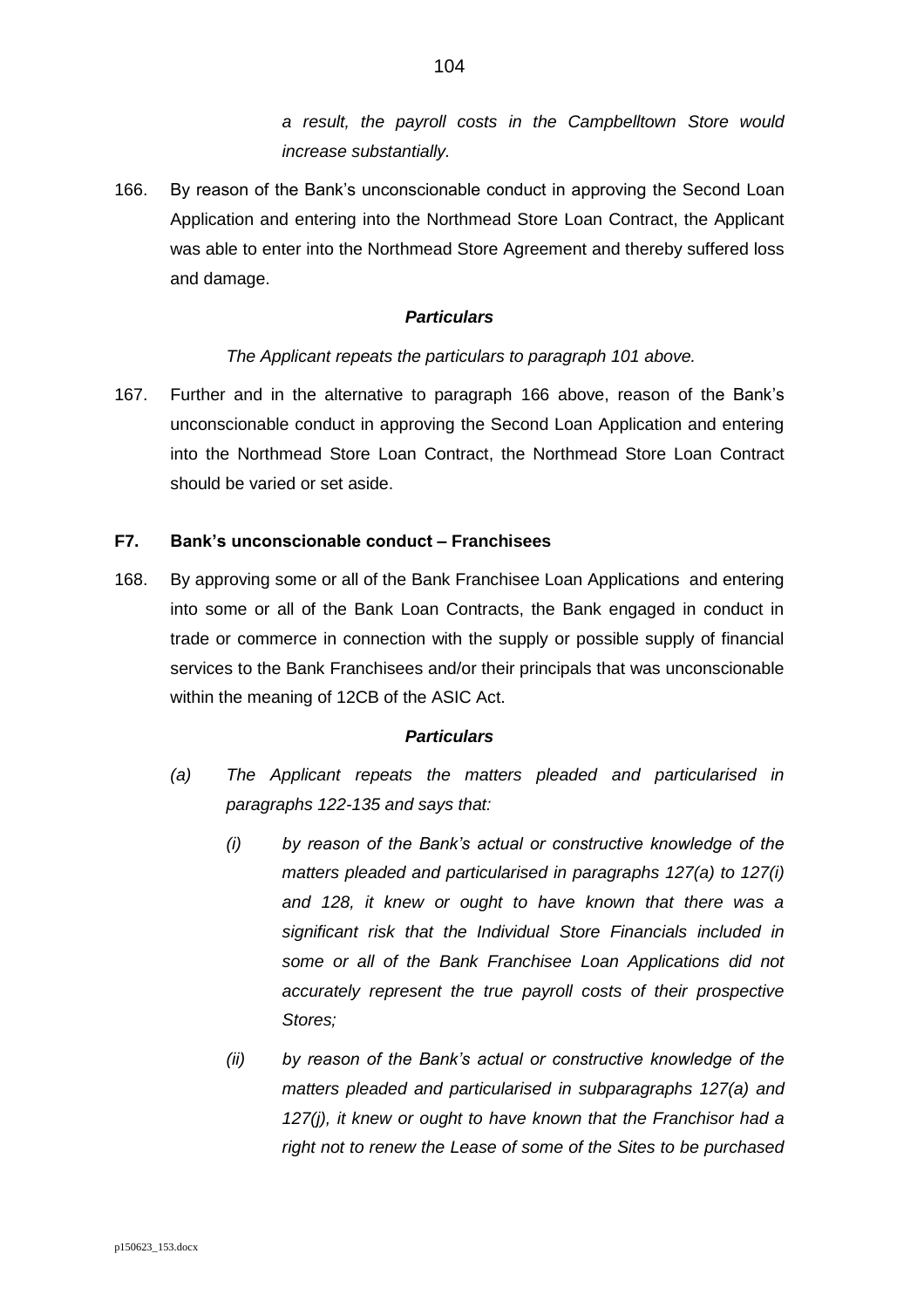*by the Bank Franchisees after the initial term of 5 years, with the result that:*

- *A. their Franchise Agreements would terminate after 5 years;*
- *B. the Bank Franchisees would lose the means of repaying the loans used to finance the purchase of their Stores over a 10 year term as provided in their Bank Agreements;*
- *C. the ability of the Bank Franchisees to recoup their Franchise Debts would be affected adversely by a reduction in the goodwill price for the Store obtainable in the market;*
- *D. the principals of the corporate Bank Franchisees would be at risk of personal liability for all or part of the principal amount due under their Franchise Agreements and/or risked the loss of their homes or other property provided as security for their loan agreements;*
- *E. further and in the alternative, by reason of the Bank's knowledge of the material terms of the Franchise Agreements and its receipt of the Individual Store Financials as part of each of the Bank Franchisees' applications for finance, it knew or ought to have known that the some or all of the Stores to be purchased by the Banks Franchisees using loan funds advanced by the Bank were unlikely to generate sufficient profit to allow them to service repay their loans according to their terms without the principals of their business having to work unreasonable, excessive and/or unsociable unpaid hours and/or the Franchisee paying its employees below award wages;*
- *(b) further an in the alternative, the Bank entered into the Bank Loan Contracts with each of the Bank Franchisees in circumstances in which it knew or ought to have known that, its provision of loan finance to prospective franchisees had the effect of:*
	- *(i) creating a market for the buying and selling of Stores with prices for goodwill that bore no relationship to the actual profitability of*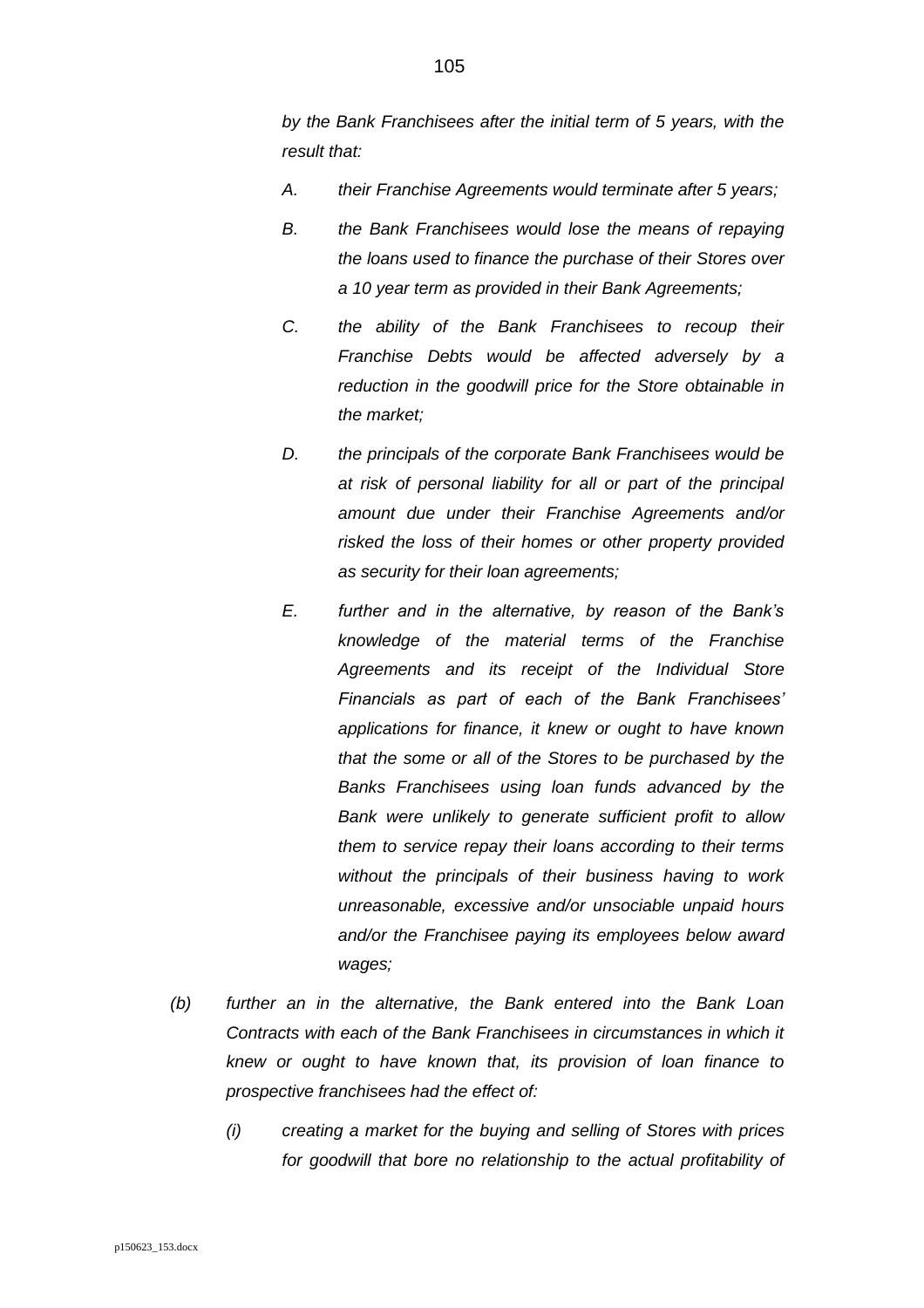*the Stores in question and in which the price of the Stores was likely inflated;*

- *(ii) causing Bank Franchisees to be dependent upon selling their Stores for a goodwill price determined by that market to be able to repay the loans advanced by the Bank;*
- *(iii) further and in the alternative, it may be inferred from the terms of the Bank Loan Contracts, that the facilities advanced by the Bank were subject to a review if a 'Change of control' occurs in relation to the Franchisor, that a material factor affecting the lending decisions by the Bank was its reliance upon the relationship that it had with the Franchisor, and the knowledge of the* 7-Eleven System *which it had gained as a consequence of that relationship, as set out in paragraphs [123](#page-80-1) to [129](#page-85-1) above.*
- *(c) In the premises, the Bank entered into the some or all of the Bank Loan Contracts in circumstances in which it:*
	- *(i) was in a superior bargaining position to some or all of the Bank Franchisees due to its superior knowledge of the 7-Eleven System;*
	- *(ii) knew that the principals of many of the Bank Franchisees had immigrated to Australia as adults with limited experience in running their own business;*
	- *(iii) failed to comply with the terms of the Banking Code in relation to some or all of the Bank Franchisee Loan Applications which required it to: (i) act fairly and reasonably towards its small business customers and guarantors in a consistent and ethical manner; (ii) have regard to its prudential obligations; and (iii) exercise the care and skill of a diligent and prudent banker in selecting and applying its credit assessment methods and in forming its opinion about the ability of the small customer to repay the Bank;*
	- *(iv) engaged in a form of asset lending, in which the only realistic prospect the Bank had of receiving repayment of its loans to some or all of the Bank Franchisees would be:*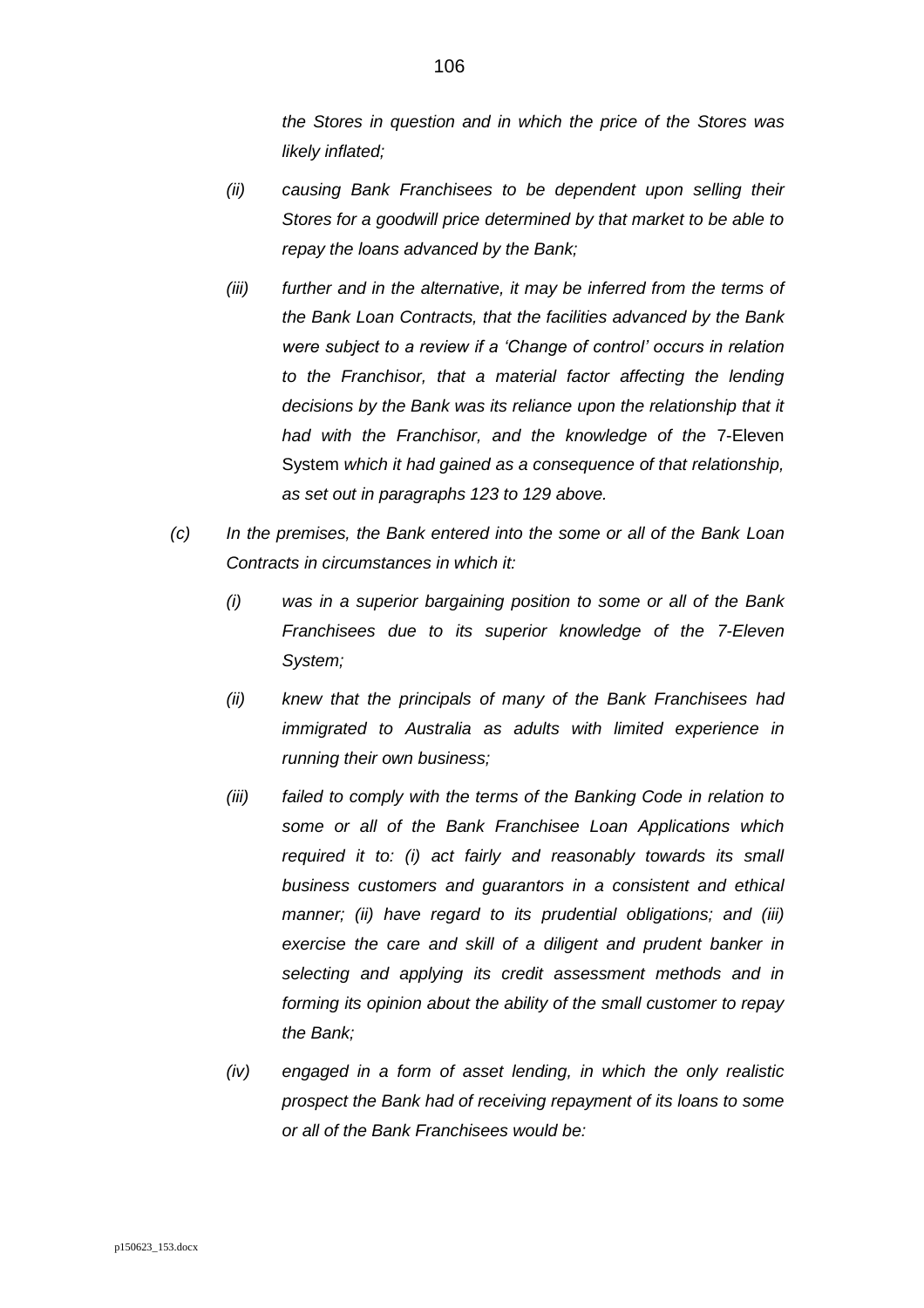- *A. from the proceeds of sale of their Stores to incoming franchisees who agreed to pay an amount for goodwill that discharged the principal of the loan; or*
- *B. by exercising its rights pursuant to the personal guarantees and/or security agreements signed by the principals of the Bank Franchisees;*
- *(v) failed to warn some or all of the Bank Franchisees of the risks arising from its failure to comply with the Banking Code and its asset based lending practices as outlined in (D) above;*
- *(vi) failed to advise some or all of the Bank Franchisees to obtain legal advice in relation to the Franchise Agreement;*
- *(vii) failed to meet with some or all of the Bank Franchisees to ensure that they understand the import of the transactions they were entering into;*
- *(viii) failed to act in Good Faith towards some or all of the Bank Franchisees.*
- *(d) Full particulars of individual Bank Franchisee claims will be obtained (and particulars will be provided) following opt out, the determination of the Applicant's claims and identified common issues at an initial trial and if and when it is necessary for a determination to be made of the individual claims of those Franchisees.*
- 169. By reason of the Bank's unconscionable conduct as pleaded in paragraph [168](#page-103-1) above, some or all of the Bank Franchisees suffered loss and damage.

*The loss suffered by Franchisees will also be calculated in accordance with the particulars to paragraph [101](#page-62-0) above but are not particularised in this statement of claim; particulars in relation to Franchisees losses will be obtained (and particulars will be provided) following opt out, the determination of the Applicant's claim and identified common issues at an initial trial and if and when it is necessary for a determination to be made of the individual claims of those Franchisees.*

170. Further and in the alternative to the matters pleaded in paragraph [168](#page-103-1) above, by reason of the Bank's unconscionable conduct as pleaded in paragraph [168](#page-103-1)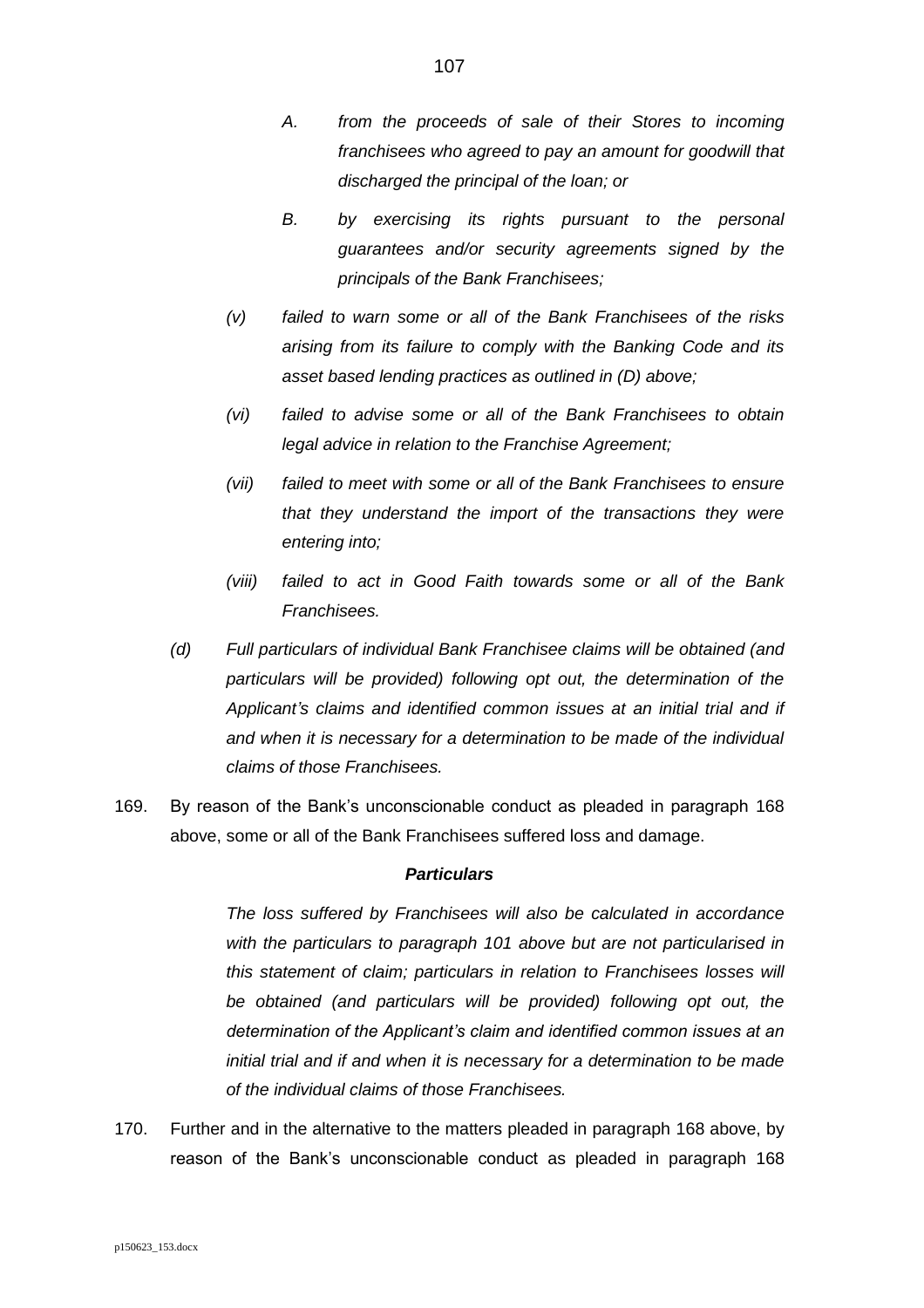above, the Bank Loan Contracts of some or all of the Bank Franchisees should be varied or set aside.

Date: 20 February 2018

Signed by Stewart A Levitt

Levitt Robinson

Solicitor for the Applicant

This pleading was prepared Guy Donnellan and Tim Castle, with the assistance of Levitt Robinson, and was settled by Tim Castle.

# **Certificate of lawyer**

I, Stewart A Levitt, certify to the Court that, in relation to the statement of claim filed on behalf of the Applicant, the factual and legal material available to me at present provides a proper basis for each allegation in the pleading.

Date: 20 February 2018 Signed by Stewart A Levitt

Levitt Robinson

Solicitor for the Applicant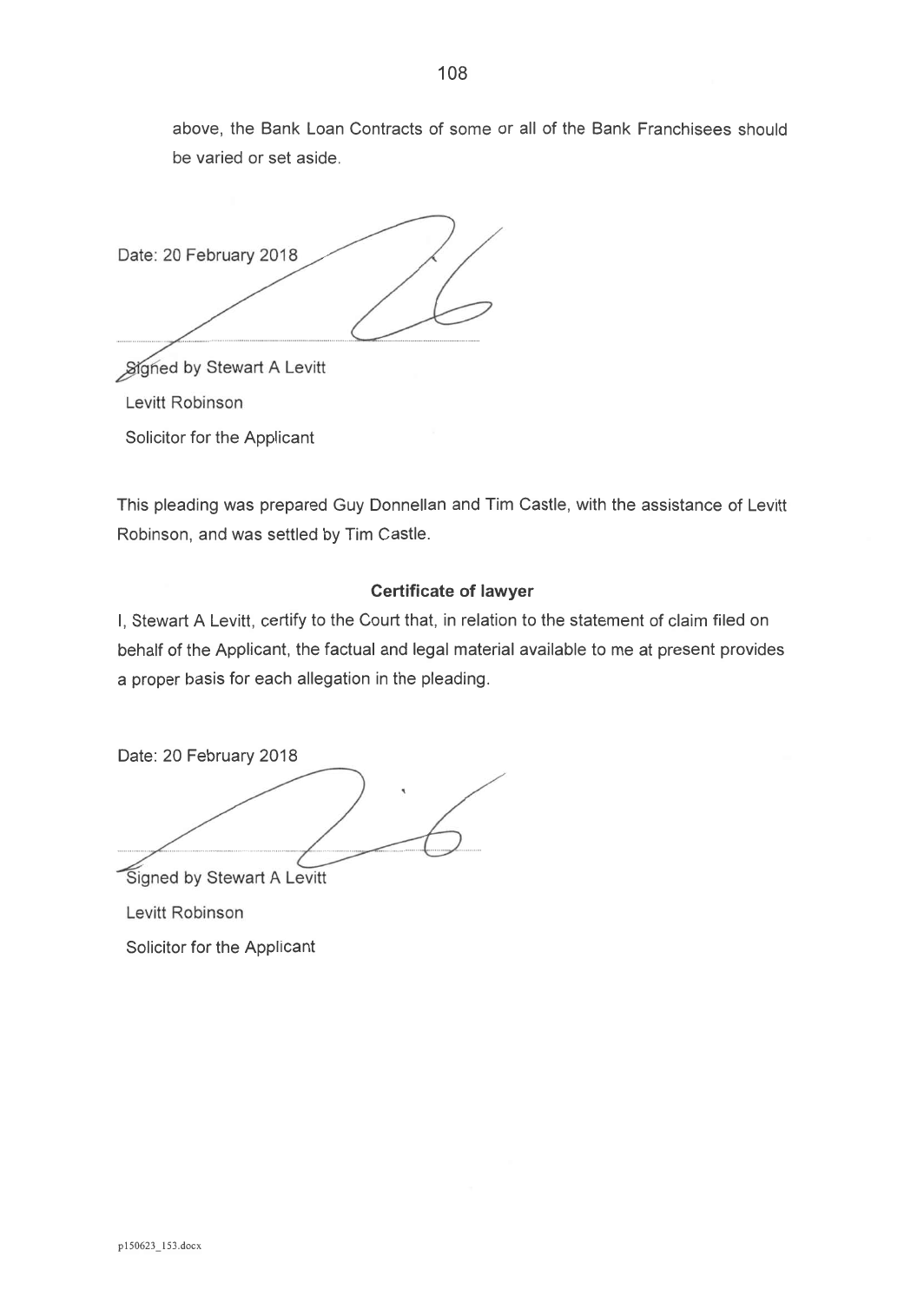No. VSD of 2018

Federal Court of Australia District Registry: Victoria Division: General

## **Respondents**

| Second Respondent: | 7-Eleven Inc (a Texas corporation)             |
|--------------------|------------------------------------------------|
| Third Respondent:  | <b>Australia and New Zealand Banking Group</b> |
|                    | Limited (ABN 11 005 357 522)                   |

## **DEFINED TERMS**

| 7-Eleven Supplier and Merchandise List Statement Contravention56 |  |
|------------------------------------------------------------------|--|
|                                                                  |  |
|                                                                  |  |
|                                                                  |  |
|                                                                  |  |
|                                                                  |  |
|                                                                  |  |
|                                                                  |  |
|                                                                  |  |
|                                                                  |  |
|                                                                  |  |
|                                                                  |  |
|                                                                  |  |
|                                                                  |  |
| Average Store Financials Accuracy Representation Contravention50 |  |
|                                                                  |  |
|                                                                  |  |
|                                                                  |  |
|                                                                  |  |

**SCHEDULE**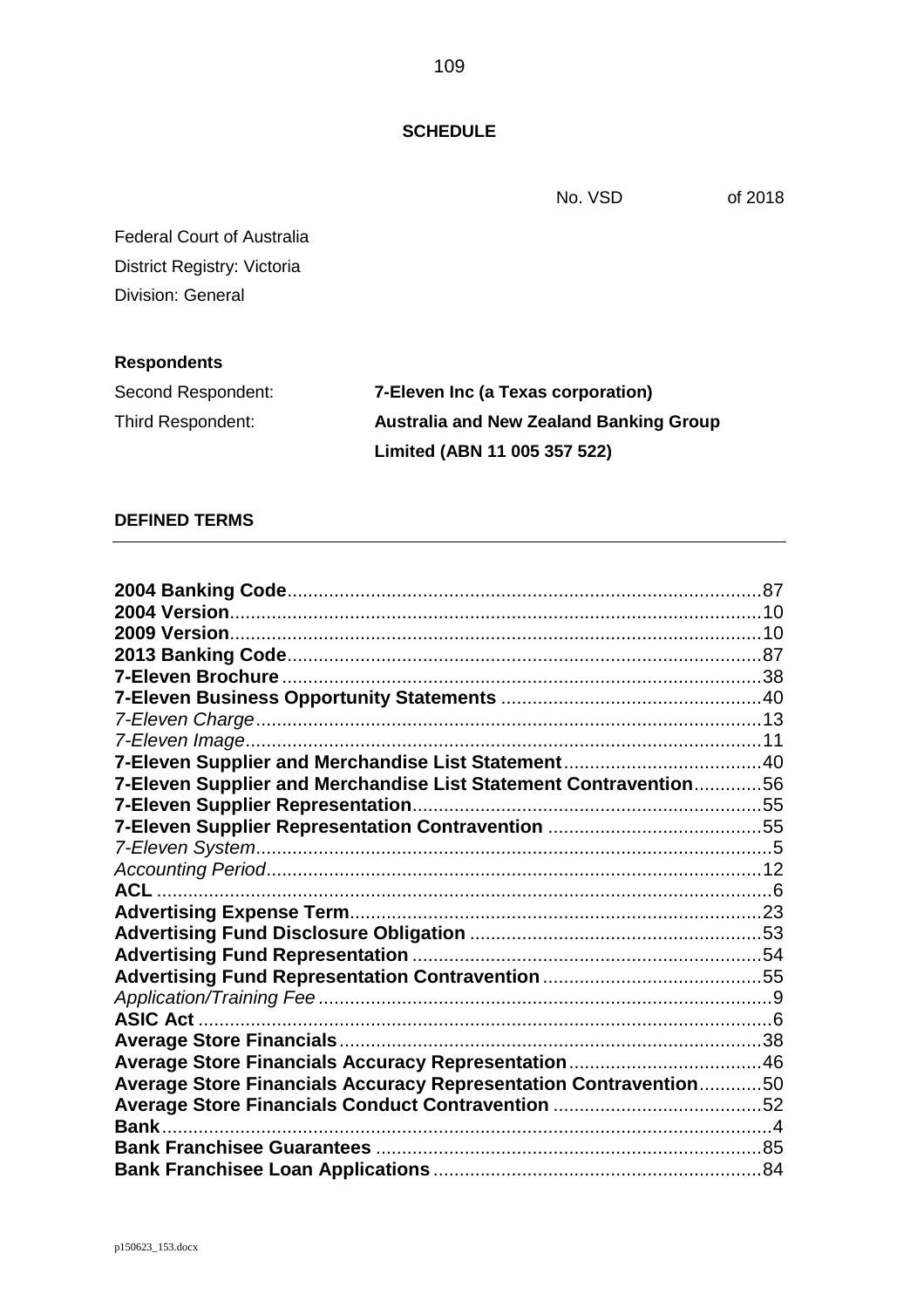| Business Opportunity Representation Contravention 45                  |  |
|-----------------------------------------------------------------------|--|
|                                                                       |  |
|                                                                       |  |
|                                                                       |  |
|                                                                       |  |
| Campbelltown Store Financials Accuracy Contravention 60               |  |
| Campbelltown Store Financials Accuracy Representation57               |  |
|                                                                       |  |
|                                                                       |  |
| Campbelltown Store Future Payroll Cost Representation 60              |  |
| Campbelltown Store Future Payroll Cost Representation Contravention61 |  |
|                                                                       |  |
|                                                                       |  |
|                                                                       |  |
|                                                                       |  |
|                                                                       |  |
|                                                                       |  |
|                                                                       |  |
|                                                                       |  |
|                                                                       |  |
|                                                                       |  |
|                                                                       |  |
|                                                                       |  |
|                                                                       |  |
|                                                                       |  |
|                                                                       |  |
|                                                                       |  |
|                                                                       |  |
|                                                                       |  |
|                                                                       |  |
|                                                                       |  |
|                                                                       |  |
|                                                                       |  |
|                                                                       |  |
|                                                                       |  |
|                                                                       |  |
|                                                                       |  |
|                                                                       |  |
|                                                                       |  |
|                                                                       |  |
|                                                                       |  |
|                                                                       |  |